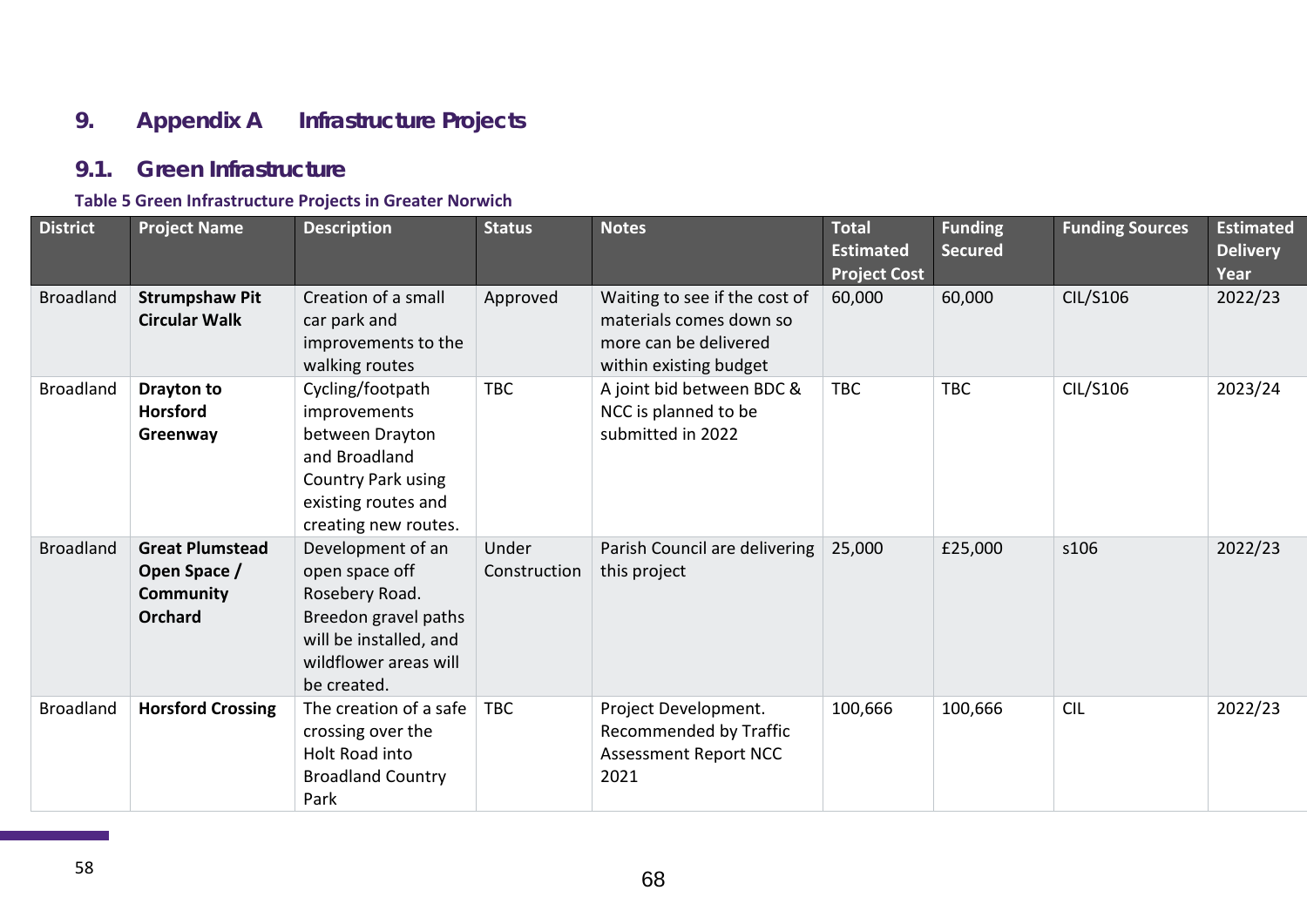| <b>District</b>  | <b>Project Name</b>                                                                         | <b>Description</b> | <b>Status</b>  | <b>Notes</b>                                    | <b>Total</b><br><b>Estimated</b><br><b>Project Cost</b> | <b>Funding</b><br><b>Secured</b> | <b>Funding Sources</b> | <b>Estimated</b><br><b>Delivery</b><br>Year |
|------------------|---------------------------------------------------------------------------------------------|--------------------|----------------|-------------------------------------------------|---------------------------------------------------------|----------------------------------|------------------------|---------------------------------------------|
| <b>Broadland</b> | <b>Brundall shared</b><br><b>Cycleways Project</b>                                          | <b>TBC</b>         | <b>TBC</b>     | Project Development                             | <b>TBC</b>                                              | <b>TBC</b>                       | <b>CIL</b>             | <b>TBC</b>                                  |
| <b>Broadland</b> | <b>Brundall to NEGT</b><br><b>Connection</b>                                                | <b>TBC</b>         | In Feasibility | N/A                                             | 5,000                                                   | <b>TBC</b>                       | CIL / Other            | <b>TBC</b>                                  |
| <b>Broadland</b> | <b>South East</b><br><b>Lingwood GI</b><br>Connectivity                                     | <b>TBC</b>         | <b>TBC</b>     | Project Development                             | 25,000                                                  | <b>TBC</b>                       | CIL / Other            | <b>TBC</b>                                  |
| <b>Broadland</b> | <b>Marriott's Way:</b><br><b>Aylsham Gateway</b>                                            | <b>TBC</b>         | <b>TBC</b>     | N/A                                             | 30,000                                                  | <b>TBC</b>                       | CIL / other            | <b>TBC</b>                                  |
| <b>Broadland</b> | <b>Local walking</b><br>circulars with links<br>to pubs,<br>restaurants and<br>cafes        | <b>TBC</b>         | <b>TBC</b>     | Project Development                             | 35,000                                                  | <b>TBC</b>                       | <b>CIL</b>             | <b>TBC</b>                                  |
| <b>Broadland</b> | <b>South Walsham</b><br><b>Fen Access</b>                                                   | <b>TBC</b>         | <b>TBC</b>     | None                                            | 35,000                                                  | <b>TBC</b>                       | <b>CIL</b>             | <b>TBC</b>                                  |
| <b>Broadland</b> | <b>Long Distance</b><br><b>Cycle Loop</b>                                                   | <b>TBC</b>         | <b>TBC</b>     | Project Development                             | 75,000                                                  | <b>TBC</b>                       | <b>CIL</b>             | <b>TBC</b>                                  |
| <b>Broadland</b> | <b>Marriott's Way:</b><br><b>Crossing over</b><br><b>Taverham Road in</b><br><b>Drayton</b> | <b>TBC</b>         | <b>TBC</b>     | None                                            | 100,000                                                 | <b>TBC</b>                       | CIL / other            | <b>TBC</b>                                  |
| <b>Broadland</b> | <b>Hellesdon to</b><br><b>Drayton Greenway</b>                                              | <b>TBC</b>         | In Feasibility | Phase 1 Feasibility & Design<br>Phase2 Delivery | 105,000                                                 | <b>TBC</b>                       | Cil / S106             | <b>TBC</b>                                  |
| <b>Broadland</b> | <b>Marty's Marsh</b>                                                                        | <b>TBC</b>         | Approved       | In delivery phase                               | 110,000                                                 | <b>TBC</b>                       | S106                   | <b>TBC</b>                                  |
| <b>Broadland</b> | <b>Link from Blofield</b><br>to Blofield Heath                                              | <b>TBC</b>         | In Feasibility | Project Development &<br>Feasibility            | 125,000                                                 | <b>TBC</b>                       | <b>CIL</b>             | <b>TBC</b>                                  |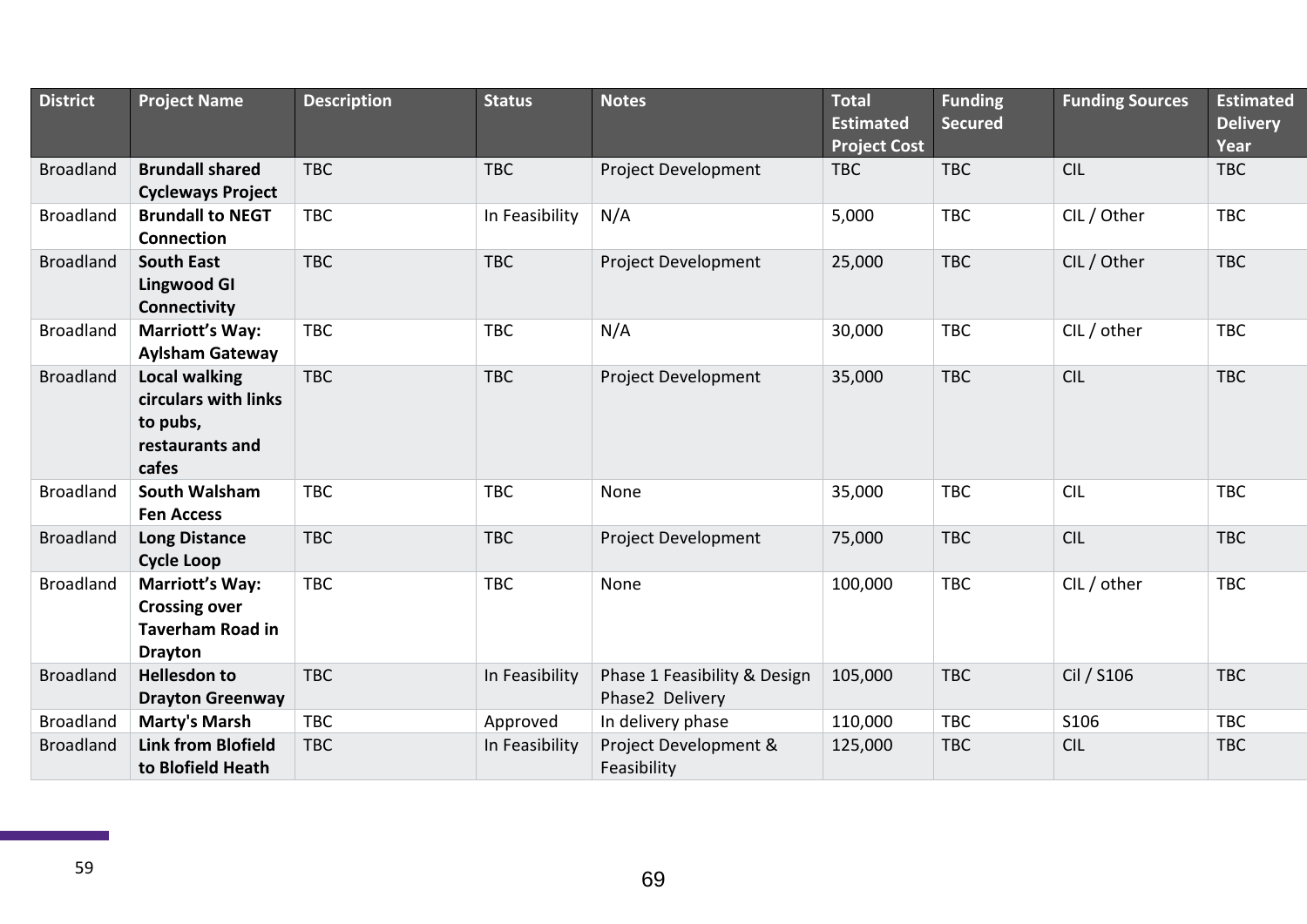| <b>District</b>  | <b>Project Name</b>                                                               | <b>Description</b>                                                   | <b>Status</b>  | <b>Notes</b>                                            | <b>Total</b><br><b>Estimated</b> | <b>Funding</b><br><b>Secured</b> | <b>Funding Sources</b> | <b>Estimated</b><br><b>Delivery</b> |
|------------------|-----------------------------------------------------------------------------------|----------------------------------------------------------------------|----------------|---------------------------------------------------------|----------------------------------|----------------------------------|------------------------|-------------------------------------|
|                  |                                                                                   |                                                                      |                |                                                         | <b>Project Cost</b>              |                                  |                        | Year                                |
| <b>Broadland</b> | <b>Broadland Way -</b><br><b>Green Lane North</b><br>to Plumstead Road            | <b>TBC</b>                                                           | <b>TBC</b>     | NATS delivering scheme-<br>delay in delivery till 20/21 | 150,000                          | <b>TBC</b>                       | <b>CIL</b>             | <b>TBC</b>                          |
| <b>Broadland</b> | South Walsham GI<br>Project                                                       | <b>TBC</b>                                                           | <b>TBC</b>     | Project Development                                     | 150,000                          | <b>TBC</b>                       | <b>CIL</b>             | <b>TBC</b>                          |
| <b>Broadland</b> | <b>Witton Run</b>                                                                 | <b>TBC</b>                                                           | In Feasibility | Phase 1 Feasibility & Design<br>Phase 2 Delivery        | 170,000                          | <b>TBC</b>                       | <b>CIL, S106</b>       | <b>TBC</b>                          |
| <b>Broadland</b> | <b>Acle Lands Trust</b><br><b>Woodlands Access</b><br>and Connectivity<br>Project | <b>TBC</b>                                                           | <b>TBC</b>     | Project Development                                     | 180,000                          | <b>TBC</b>                       | <b>CIL</b>             | <b>TBC</b>                          |
| <b>Broadland</b> | <b>Burlingham Trails</b><br><b>Cycling and</b><br><b>Walking Routes</b>           | <b>TBC</b>                                                           | <b>TBC</b>     | <b>Project Development</b>                              | 180,000                          | <b>TBC</b>                       | <b>CIL</b>             | <b>TBC</b>                          |
| <b>Broadland</b> | <b>Great Plumstead</b><br><b>Hospital</b>                                         | cycling and<br>pedestrian<br>enhancement and<br>biodiversity project | <b>TBC</b>     | <b>TBC</b>                                              | 185,000                          | <b>TBC</b>                       | CIL/Other              | <b>TBC</b>                          |
| <b>Broadland</b> | <b>Burlingham Trails</b><br><b>Attractions and</b><br><b>Facilities Project</b>   | <b>TBC</b>                                                           | <b>TBC</b>     | <b>Project Development</b>                              | 240,000                          | <b>TBC</b>                       | <b>CIL</b>             | <b>TBC</b>                          |
| <b>Broadland</b> | <b>West Brundall GI</b><br>Project                                                | <b>TBC</b>                                                           | <b>TBC</b>     | Project Development                                     | 425,000                          | <b>TBC</b>                       | <b>CIL</b>             | <b>TBC</b>                          |
| <b>Broadland</b> | Improvement to<br>walking in the NE;<br>in relation to NDR                        | <b>TBC</b>                                                           | Aspirational   | Requires project brief /<br>feasibility                 | 2,160,000                        | <b>TBC</b>                       | Developer              | <b>TBC</b>                          |
| <b>Broadland</b> | A47 Safe Foot and<br><b>Cycle Crossing</b>                                        | <b>TBC</b>                                                           | <b>TBC</b>     | <b>Project Development</b>                              | $725,000 -$<br>1,265,000         | <b>TBC</b>                       | <b>CIL</b>             | <b>TBC</b>                          |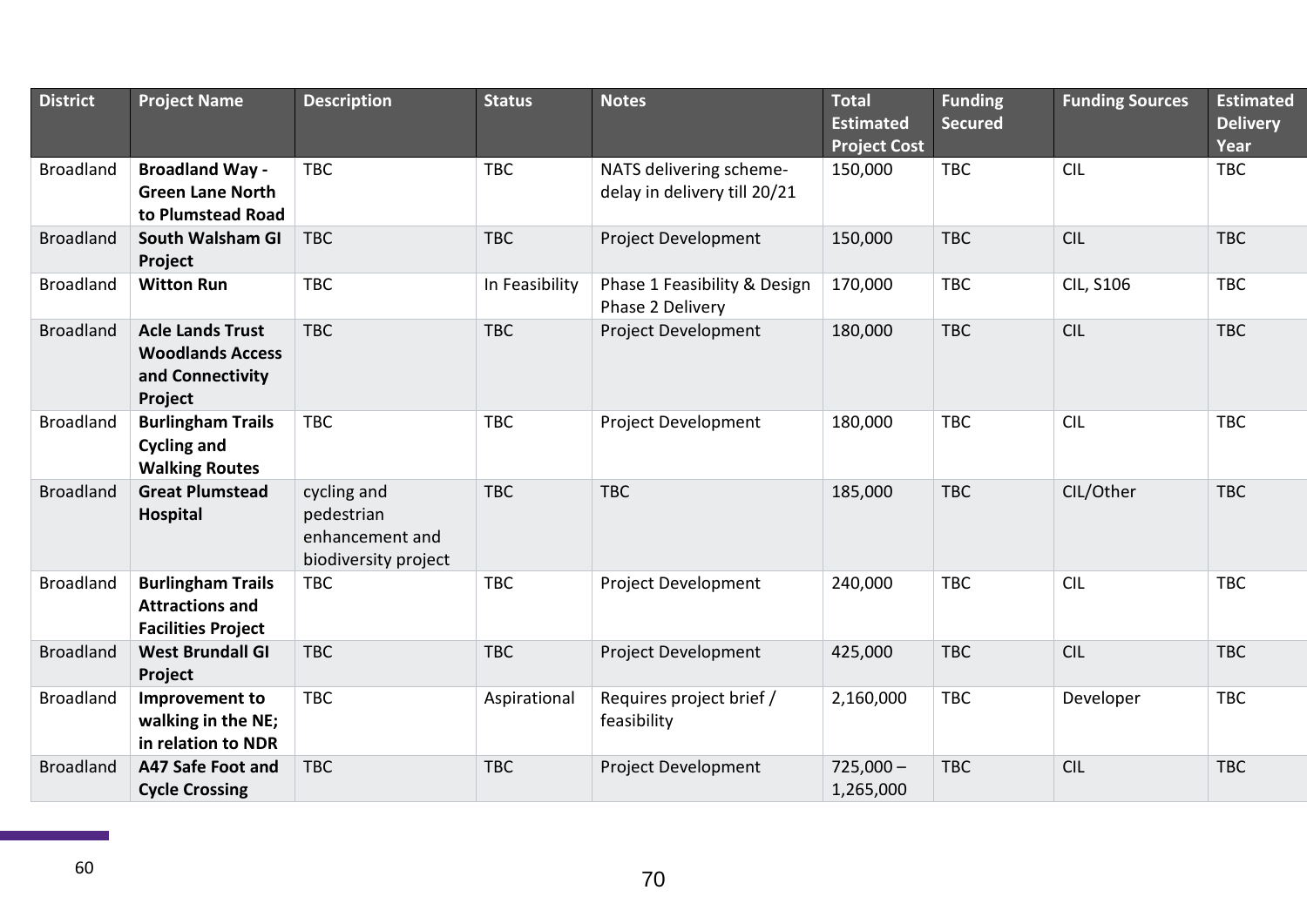| <b>District</b>  | <b>Project Name</b>                                                                                                    | <b>Description</b>                                                                                             | <b>Status</b>  | <b>Notes</b>                                | <b>Total</b><br><b>Estimated</b><br><b>Project Cost</b> | <b>Funding</b><br><b>Secured</b> | <b>Funding Sources</b> | <b>Estimated</b><br><b>Delivery</b><br>Year |
|------------------|------------------------------------------------------------------------------------------------------------------------|----------------------------------------------------------------------------------------------------------------|----------------|---------------------------------------------|---------------------------------------------------------|----------------------------------|------------------------|---------------------------------------------|
| <b>Broadland</b> | <b>Green Loop</b>                                                                                                      | <b>Bure Valley railway</b><br>cycling and walking<br>path improvements<br>and crossing over<br>a140 at Aylsham | Approved       | Delivery stage                              | 780,000                                                 | 780,000                          | CIL/Other              | 22/23                                       |
| <b>Broadland</b> | <b>Thorpe Ridge</b>                                                                                                    | Protection and<br>enhancement of<br>woodlands and<br>provision of public<br>access; Feasibility<br>Study       | In Feasibility | Brief written for feasibility<br>work 15/16 | <b>TBC</b>                                              | <b>TBC</b>                       | S106                   | <b>TBC</b>                                  |
| <b>Broadland</b> | <b>North-West</b><br><b>Norwich Forest</b><br><b>Connections</b><br>including Drayton<br>and Thorpe<br><b>Marriott</b> | <b>TBC</b>                                                                                                     | In Feasibility | N/A                                         | <b>TBC</b>                                              | <b>TBC</b>                       | CIL/other              | <b>TBC</b>                                  |
| <b>Broadland</b> | <b>Bure Valley Blue</b><br><b>Way</b>                                                                                  | <b>TBC</b>                                                                                                     | In Feasibility | N/A                                         | <b>TBC</b>                                              | 100,000                          | Interreg/NCC           | <b>TBC</b>                                  |
| <b>Broadland</b> | <b>Brundall to Acle</b><br><b>Green Network</b>                                                                        | <b>TBC</b>                                                                                                     | Aspirational   | Requires project brief /<br>feasibility     | <b>TBC</b>                                              | <b>TBC</b>                       | CIL / Other            | <b>TBC</b>                                  |
| <b>Broadland</b> | Lenwade to<br>Hevingham<br><b>Secondary</b><br><b>Corridor</b>                                                         | <b>TBC</b>                                                                                                     | Aspirational   | Requires project brief /<br>feasibility     | <b>TBC</b>                                              | <b>TBC</b>                       | CIL / Other            | <b>TBC</b>                                  |
| <b>Broadland</b> | Haveringland to<br>Cawston<br>Secondary<br><b>Corridor</b>                                                             | <b>TBC</b>                                                                                                     | Aspirational   | Requires project brief /<br>feasibility     | <b>TBC</b>                                              | <b>TBC</b>                       | CIL / Other            | <b>TBC</b>                                  |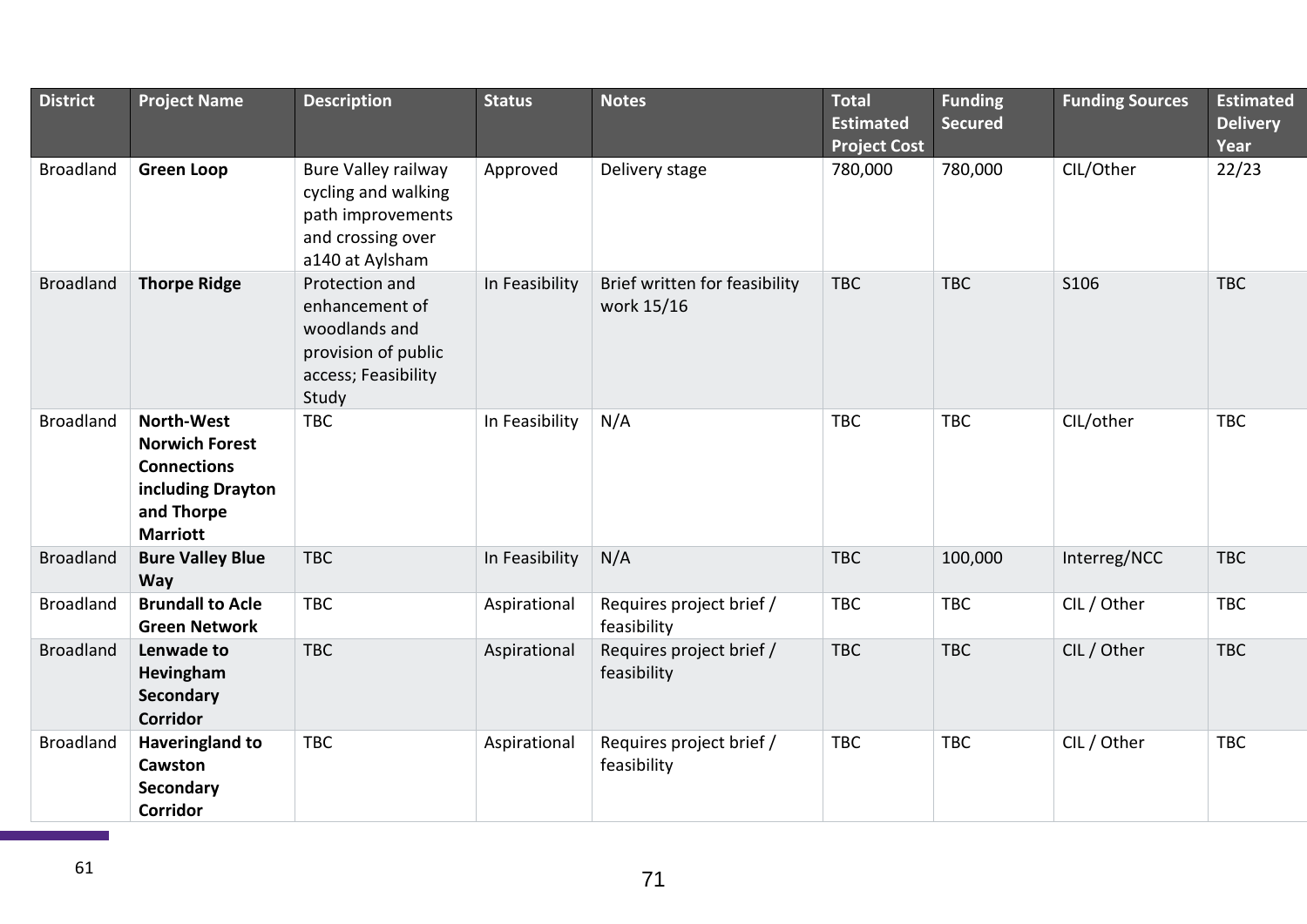| <b>District</b>  | <b>Project Name</b>                                                                          | <b>Description</b> | <b>Status</b> | <b>Notes</b>                            | <b>Total</b><br><b>Estimated</b><br><b>Project Cost</b> | <b>Funding</b><br><b>Secured</b> | <b>Funding Sources</b> | <b>Estimated</b><br><b>Delivery</b><br>Year |
|------------------|----------------------------------------------------------------------------------------------|--------------------|---------------|-----------------------------------------|---------------------------------------------------------|----------------------------------|------------------------|---------------------------------------------|
| <b>Broadland</b> | <b>Broadland East to</b><br><b>West Secondary</b><br><b>Corridor Via</b><br><b>Marsham</b>   | <b>TBC</b>         | Aspirational  | Requires project brief /<br>feasibility | <b>TBC</b>                                              | <b>TBC</b>                       | CIL / Other            | <b>TBC</b>                                  |
| <b>Broadland</b> | <b>Buxton Heath to</b><br>Aylsham<br><b>Secondary</b><br><b>Corridor</b>                     | <b>TBC</b>         | Aspirational  | Requires project brief /<br>feasibility | <b>TBC</b>                                              | <b>TBC</b>                       | CIL / Other            | <b>TBC</b>                                  |
| <b>Broadland</b> | <b>Hevingham to</b><br><b>Thorpe Marriott</b><br><b>Secondary</b><br><b>Corridor</b>         | <b>TBC</b>         | Aspirational  | Requires project brief /<br>feasibility | <b>TBC</b>                                              | <b>TBC</b>                       | CIL / Other            | <b>TBC</b>                                  |
| <b>Broadland</b> | <b>Catton Park to</b><br>Spixworth<br><b>Secondary</b><br><b>Corridor</b>                    | <b>TBC</b>         | Aspirational  | Requires project brief /<br>feasibility | <b>TBC</b>                                              | <b>TBC</b>                       | CIL / S106             | <b>TBC</b>                                  |
| <b>Broadland</b> | <b>Beeston Park to</b><br>Spixworth<br><b>Secondary</b><br><b>Corridor</b>                   | <b>TBC</b>         | Aspirational  | Requires project brief /<br>feasibility | <b>TBC</b>                                              | <b>TBC</b>                       | CIL / Other            | <b>TBC</b>                                  |
| <b>Broadland</b> | <b>Thorpe Woodlands</b><br>to Broadwalk<br><b>Plantation</b><br>Secondary<br><b>Corridor</b> | <b>TBC</b>         | Aspirational  | Requires project brief /<br>feasibility | <b>TBC</b>                                              | <b>TBC</b>                       | CIL / S106             | <b>TBC</b>                                  |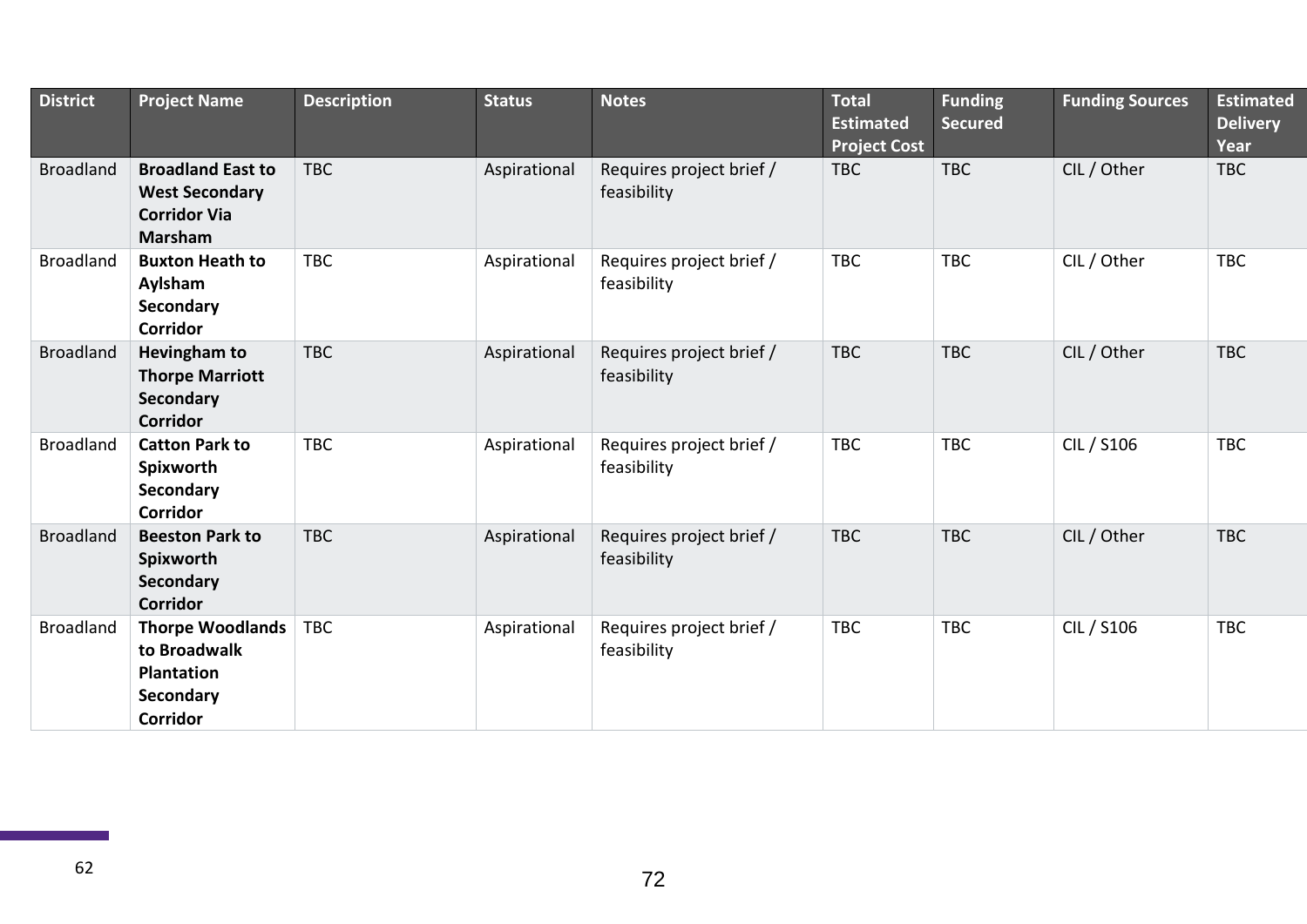| <b>District</b>  | <b>Project Name</b>                                                                                       | <b>Description</b>                           | <b>Status</b> | <b>Notes</b>                                                                                                       | $To$ tal<br><b>Estimated</b><br><b>Project Cost</b> | <b>Funding</b><br><b>Secured</b> | <b>Funding Sources</b> | <b>Estimated</b><br><b>Delivery</b><br>Year |
|------------------|-----------------------------------------------------------------------------------------------------------|----------------------------------------------|---------------|--------------------------------------------------------------------------------------------------------------------|-----------------------------------------------------|----------------------------------|------------------------|---------------------------------------------|
| <b>Broadland</b> | <b>Thorpe Woodlands</b><br>to Dobbs Beck (Via<br><b>Harrisons</b><br>Plantation)<br>Secondary<br>Corridor | <b>TBC</b>                                   | Aspirational  | Requires project brief /<br>feasibility                                                                            | <b>TBC</b>                                          | <b>TBC</b>                       | CIL / S106             | <b>TBC</b>                                  |
| <b>Broadland</b> | <b>Thorpe Woodlands</b><br>to Witton Run<br>Secondary<br><b>Corridor</b>                                  | <b>TBC</b>                                   | Aspirational  | Requires project brief /<br>feasibility                                                                            | <b>TBC</b>                                          | <b>TBC</b>                       | CIL / S106             | <b>TBC</b>                                  |
| <b>Broadland</b> | <b>Thorpe Woodlands</b><br>to Smee Lane<br>Secondary<br><b>Corridor</b>                                   | <b>TBC</b>                                   | Aspirational  | Requires project brief /<br>feasibility                                                                            | <b>TBC</b>                                          | <b>TBC</b>                       | CIL / S106             | <b>TBC</b>                                  |
| <b>Broadland</b> | <b>North Sprowston</b><br>and Old Catton GI<br><b>Linkages - Focus</b><br>on Church Lane                  | <b>TBC</b>                                   | Aspirational  | <b>Requires Project Brief</b>                                                                                      | <b>TBC</b>                                          | <b>TBC</b>                       | Dev (Beyond<br>Green)  | <b>TBC</b>                                  |
| <b>Broadland</b> | <b>North-South GI</b><br><b>Connectivity NE</b><br><b>Rackheath</b>                                       | <b>TBC</b>                                   | Aspirational  | <b>Requires Feasibility</b>                                                                                        | <b>TBC</b>                                          | <b>TBC</b>                       | S106                   | <b>TBC</b>                                  |
| <b>Broadland</b> | Three Rivers Way;<br><b>Connection to</b><br><b>Broadland</b><br>Way/Norwich<br><b>Cycle Network</b>      | <b>TBC</b>                                   | Aspirational  | Three Rivers Way funded.<br>Funding required for<br>connection to Broadland<br>Way/Norwich Cycle<br><b>Network</b> | <b>TBC</b>                                          | <b>TBC</b>                       | <b>CIL</b>             | <b>TBC</b>                                  |
| <b>Broadland</b> | <b>Sprowston Manor</b><br><b>Golf Course</b>                                                              | Retention and<br>protection of bat<br>roosts | Aspirational  | Mainly protection; Requires<br>Project Brief                                                                       | <b>TBC</b>                                          | <b>TBC</b>                       | <b>DEV</b>             | <b>TBC</b>                                  |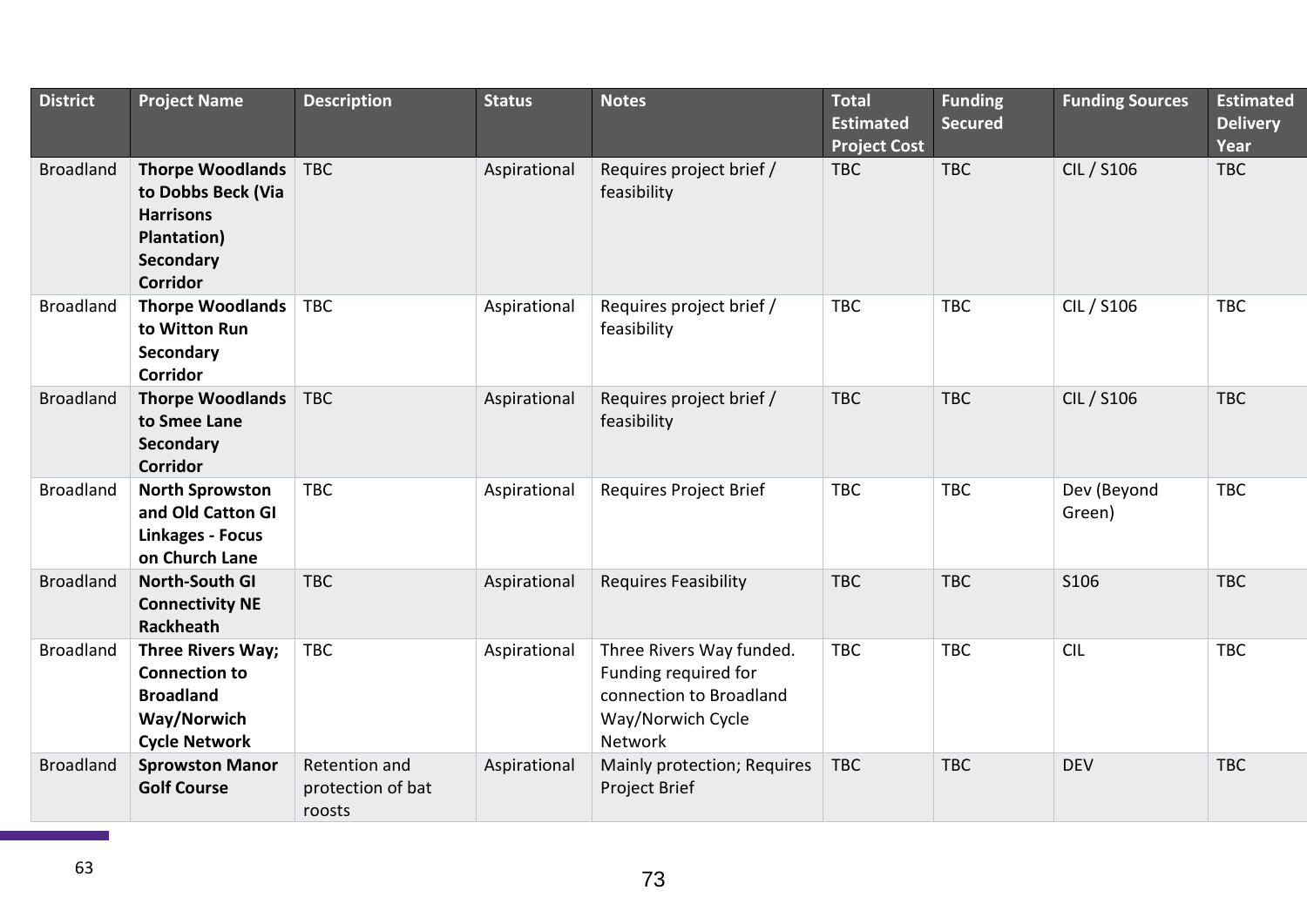| <b>District</b>  | <b>Project Name</b>                                                                                                                          | <b>Description</b>                                                                         | <b>Status</b> | <b>Notes</b>                                                                                                                                       | <b>Total</b><br><b>Estimated</b><br><b>Project Cost</b> | <b>Funding</b><br><b>Secured</b> | <b>Funding Sources</b> | <b>Estimated</b><br><b>Delivery</b><br>Year |
|------------------|----------------------------------------------------------------------------------------------------------------------------------------------|--------------------------------------------------------------------------------------------|---------------|----------------------------------------------------------------------------------------------------------------------------------------------------|---------------------------------------------------------|----------------------------------|------------------------|---------------------------------------------|
| <b>Broadland</b> | <b>North Sprowston</b><br>and Old Catton GI<br><b>Linkages - Focus</b><br>on Church Lane                                                     | <b>TBC</b>                                                                                 | Aspirational  | Requires Project Brief                                                                                                                             | <b>TBC</b>                                              | <b>TBC</b>                       | Dev (Beeston<br>Park)  | <b>TBC</b>                                  |
| <b>Broadland</b> | Racecourse<br><b>Plantation to</b><br><b>Harrison</b><br><b>Plantation</b>                                                                   | <b>TBC</b>                                                                                 | Aspirational  | Requires Project Brief /<br>Feasibility                                                                                                            | <b>TBC</b>                                              | <b>TBC</b>                       | S106                   | <b>TBC</b>                                  |
| <b>Broadland</b> | <b>Parkland NE of</b><br><b>Thorpe End</b>                                                                                                   | <b>TBC</b>                                                                                 | Aspirational  | Requires Project Brief /<br>Feasibility                                                                                                            | <b>TBC</b>                                              | <b>TBC</b>                       | S106                   | <b>TBC</b>                                  |
| <b>Broadland</b> | Management of<br><b>Weston Wood</b><br>(Ancient<br>Woodland).<br>Pinebanks/Griffin<br>Lane GI and<br>Woodland<br><b>Management</b><br>Plans. | <b>TBC</b>                                                                                 | Aspirational  | Ancient Woodland<br>Management Plan to be<br>produced and implemented<br>on Pinebanks site secured<br>through the grant of<br>planning permission. | <b>TBC</b>                                              | <b>TBC</b>                       | S106                   | <b>TBC</b>                                  |
| <b>Broadland</b> | <b>Thorpe Woodlands</b>                                                                                                                      | Protection of wildlife<br>interest &<br>Connectivity (E<br>Norwich Community<br>Woodlands) | Aspirational  | Through LP policy                                                                                                                                  | <b>TBC</b>                                              | <b>TBC</b>                       | <b>TBC</b>             | <b>TBC</b>                                  |
| <b>Broadland</b> | Landscaping of<br><b>Green Lane East</b><br>and Brook Farm<br><b>Road Links</b>                                                              | <b>TBC</b>                                                                                 | <b>TBC</b>    | To be delivered by<br>development                                                                                                                  | <b>TBC</b>                                              | <b>TBC</b>                       | Dev                    | <b>TBC</b>                                  |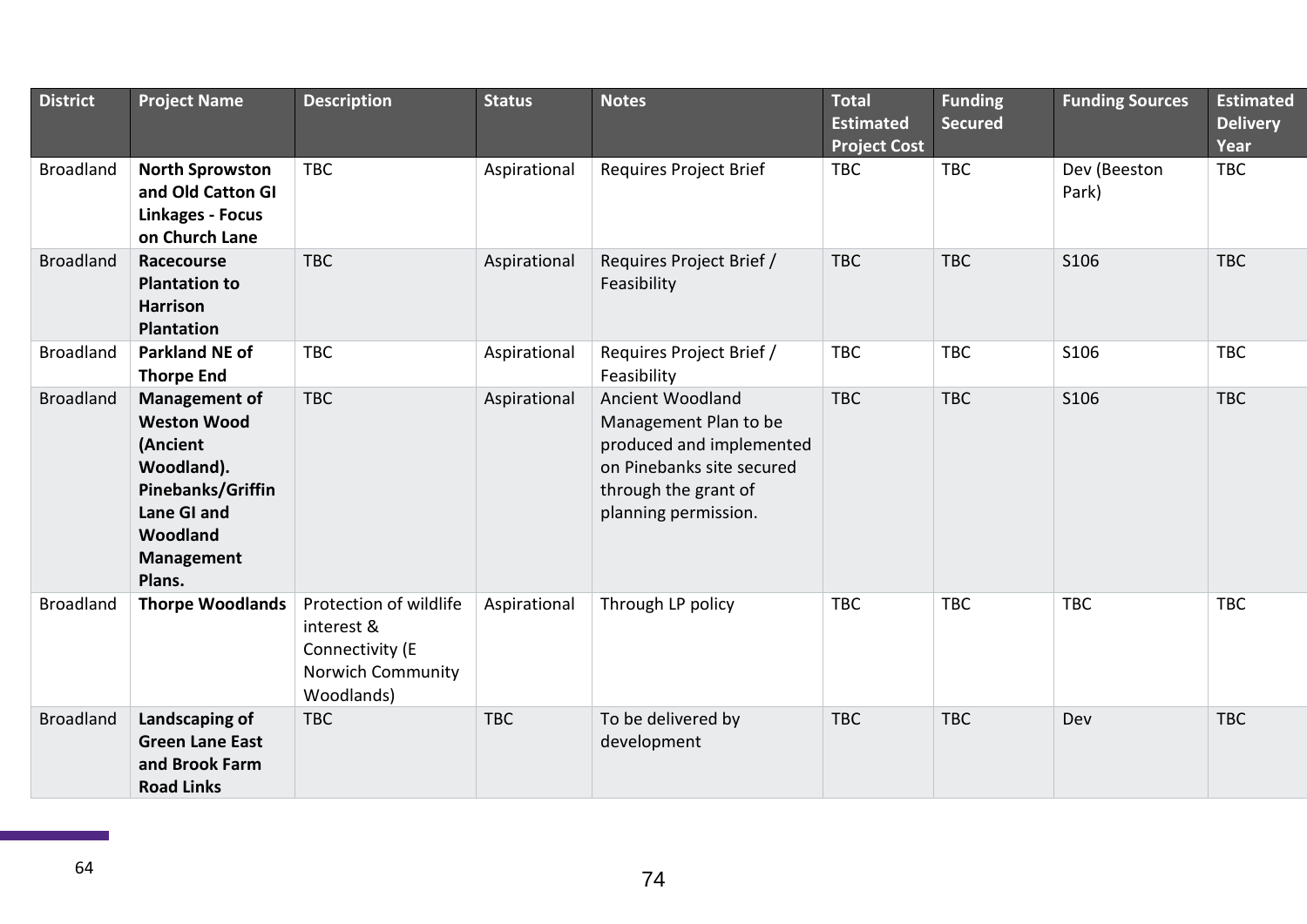| <b>District</b>               | <b>Project Name</b>                                                                     | <b>Description</b>                                                                                                                                                           | <b>Status</b>                                                                        | <b>Notes</b>                                                                                                      | <b>Total</b><br><b>Estimated</b><br><b>Project Cost</b> | <b>Funding</b><br><b>Secured</b> | <b>Funding Sources</b>                     | <b>Estimated</b><br><b>Delivery</b><br>Year |
|-------------------------------|-----------------------------------------------------------------------------------------|------------------------------------------------------------------------------------------------------------------------------------------------------------------------------|--------------------------------------------------------------------------------------|-------------------------------------------------------------------------------------------------------------------|---------------------------------------------------------|----------------------------------|--------------------------------------------|---------------------------------------------|
| <b>Broadland</b>              | <b>Canhams Hill open</b><br>space/GI provision                                          | <b>TBC</b>                                                                                                                                                                   | Aspirational                                                                         | Will potentially be delivered<br>by Development; Part of<br>Feasibility Study for Drayton<br>& NW Forest & Heaths | <b>TBC</b>                                              | <b>TBC</b>                       | Dev                                        | <b>TBC</b>                                  |
| <b>Broadland</b>              | <b>North -South GI</b><br><b>Connectivity:</b><br><b>Catton, Sprowston</b><br>Spixworth | as part of proposed<br>development with<br>opportunities to<br>maintain and<br>enhance the green<br>space between<br>Hellesdon and<br><b>Drayton at Canhams</b><br>Hill CWS. | Included in<br>feasibility<br>study For<br>Drayton &<br>NW Forest &<br><b>Heaths</b> | To be delivered through<br>development                                                                            | <b>TBC</b>                                              | <b>TBC</b>                       | S106                                       | <b>TBC</b>                                  |
| <b>Broadland</b>              | <b>West-East GI</b><br><b>Connectivity:</b><br><b>Catton, Sprowston</b><br>Spixworth    | <b>TBC</b>                                                                                                                                                                   | <b>TBC</b>                                                                           | To be delivered through<br>development                                                                            | <b>TBC</b>                                              | <b>TBC</b>                       | S106                                       | <b>TBC</b>                                  |
| <b>Broadland</b><br>/ Norwich | <b>Lion Wood - SUDS</b><br>project                                                      | To improve surface<br>treatments for<br>accessibility, and<br>biodiversity<br>enhancements<br>within Lion Wood<br>through use of<br><b>Natural Flood</b><br>Management       | In Feasibility                                                                       | N/A                                                                                                               | 260,000                                                 | 10,000                           | Norfolk CC, s106,<br>Environment<br>Agency | 2024                                        |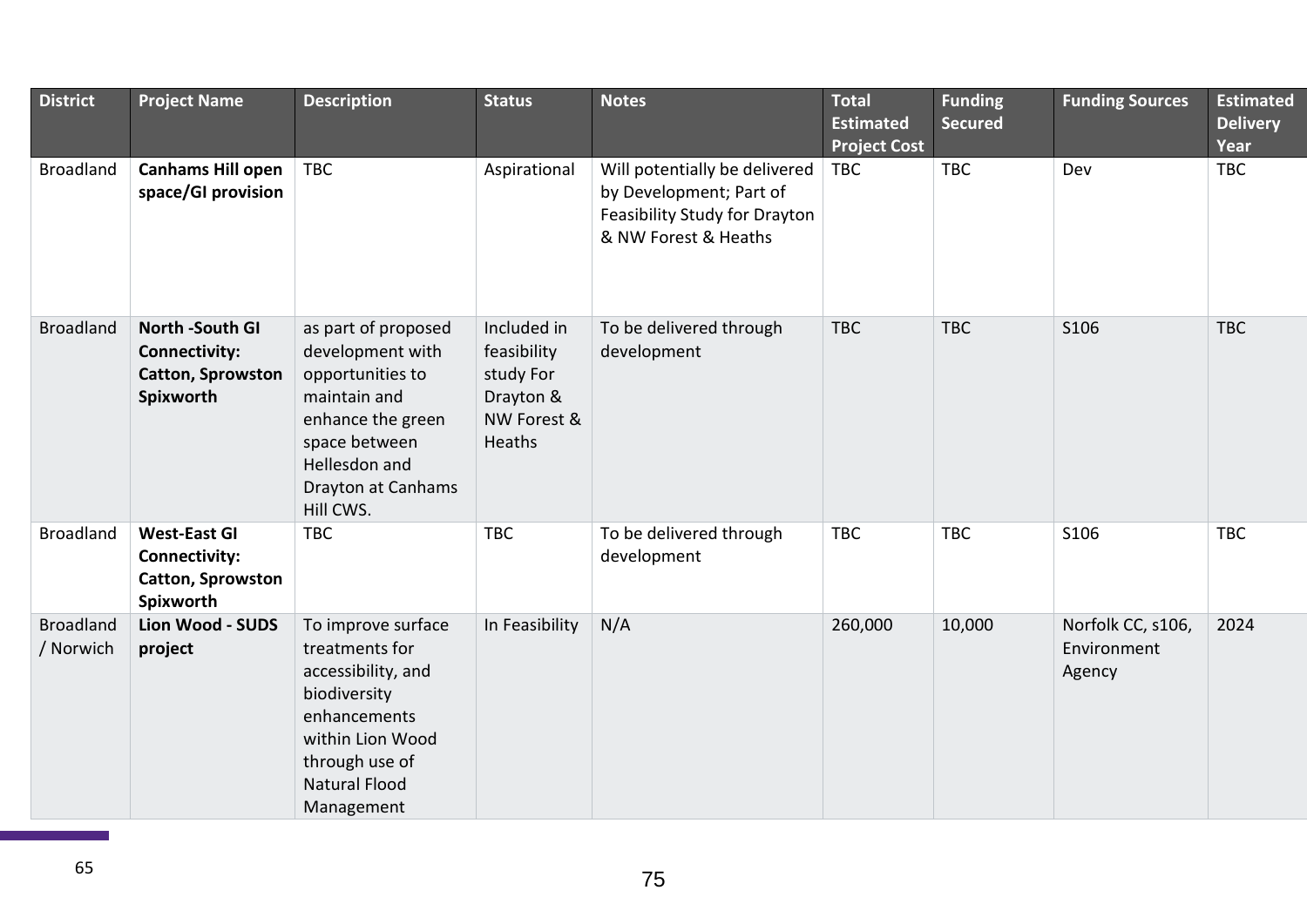| <b>District</b>               | <b>Project Name</b>                                                                                                               | <b>Description</b>                                                                                                                     | <b>Status</b>  | <b>Notes</b>                  | <b>Total</b><br><b>Estimated</b><br><b>Project Cost</b> | <b>Funding</b><br><b>Secured</b> | <b>Funding Sources</b>                        | <b>Estimated</b><br><b>Delivery</b><br>Year |
|-------------------------------|-----------------------------------------------------------------------------------------------------------------------------------|----------------------------------------------------------------------------------------------------------------------------------------|----------------|-------------------------------|---------------------------------------------------------|----------------------------------|-----------------------------------------------|---------------------------------------------|
| <b>Broadland</b><br>/ Norwich | <b>Marriott's Way:</b><br><b>Walking and</b><br><b>Cycling Link to the</b><br><b>Red Pedalways</b>                                | Route from the<br>Proposed Royal<br>Norwich Golf Club<br>Development-<br><b>Feasibility Plan</b>                                       | In Feasibility | N/A                           | <b>TBC</b>                                              | <b>TBC</b>                       | CIL/other                                     | <b>TBC</b>                                  |
| Norfolk                       | Tree planting &<br>management of<br>existing street,<br>garden, boundary,<br>and woodland<br>trees for ecological<br>connectivity | <b>TBC</b>                                                                                                                             | In Feasibility | Feasibility required          | 250,000                                                 | <b>TBC</b>                       | Delivered by<br>development                   | <b>TBC</b>                                  |
| <b>Broadland</b><br>/ Norwich | <b>Marriott's Way:</b><br><b>Biodiversity</b><br><b>Management with</b><br>Community<br>Engagement                                | <b>TBC</b>                                                                                                                             | <b>TBC</b>     | Ready to commence<br>delivery | 160,000                                                 | 49,000                           | CIL, Norwich<br>Fringe Project,<br><b>HLF</b> | <b>TBC</b>                                  |
| Norfolk                       | <b>Burlingham</b><br><b>Country Park</b>                                                                                          | Creation of a new<br>country park in a<br>large area of land<br>including woodland<br>and county farms<br>between Norwich<br>and Acle. | In Feasibility | N/A                           | <b>TBC</b>                                              | 60,000                           | Other/CIL                                     | <b>TBC</b>                                  |
| South<br>Norfolk /<br>Norwich | <b>Yare Valley</b><br>Parkway                                                                                                     | <b>TBC</b>                                                                                                                             | In Feasibility | N/A                           | <b>TBC</b>                                              | <b>TBC</b>                       | Other/CIL                                     | <b>TBC</b>                                  |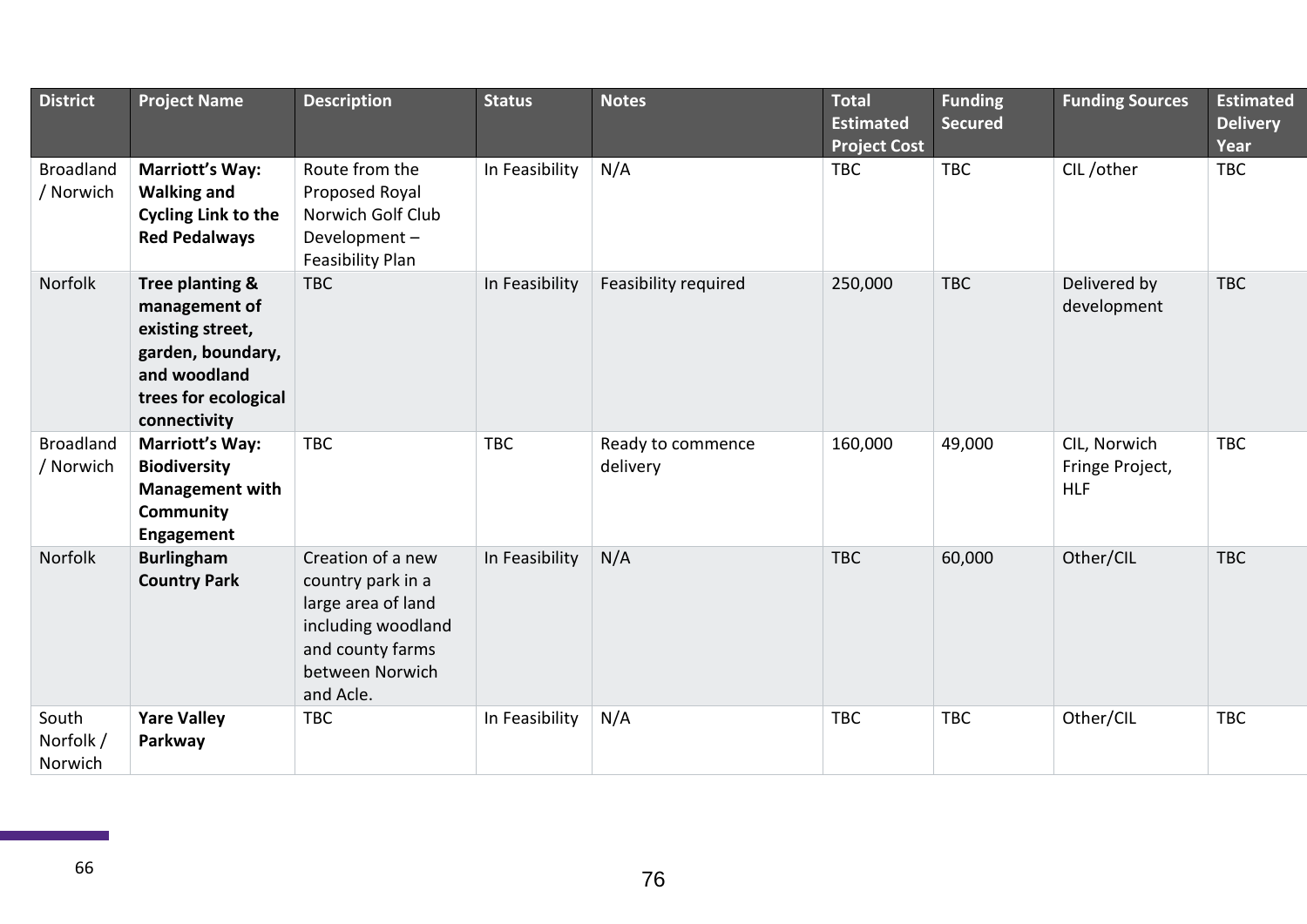| <b>District</b>               | <b>Project Name</b>                                                               | <b>Description</b>                                                                                                                                                        | <b>Status</b>  | <b>Notes</b>                                                                                        | <b>Total</b><br><b>Estimated</b><br><b>Project Cost</b> | <b>Funding</b><br><b>Secured</b> | <b>Funding Sources</b> | <b>Estimated</b><br><b>Delivery</b><br>Year |
|-------------------------------|-----------------------------------------------------------------------------------|---------------------------------------------------------------------------------------------------------------------------------------------------------------------------|----------------|-----------------------------------------------------------------------------------------------------|---------------------------------------------------------|----------------------------------|------------------------|---------------------------------------------|
| Norwich                       | <b>Marriott's Way:</b><br><b>Inner Ring Road</b><br>crossing                      | <b>TBC</b>                                                                                                                                                                | <b>TBC</b>     | None                                                                                                | 600,000                                                 | <b>TBC</b>                       | <b>CIL</b>             | <b>TBC</b>                                  |
| Norwich                       | <b>Wensum Walkway</b><br>Duke St to St<br>George's St                             | Create bridge<br>structure between<br>Duke Street and St<br>Georges Street to fill<br>the final missing link<br>in the city centre<br>section of the River<br>Wensum path | Approved       | Funding approved from IIF                                                                           | 2,000,000                                               | 2,000,000                        | Sustrans, IIF          | 2023                                        |
| Norwich                       | <b>Marriott's Way</b><br>Sloughbottom<br><b>Park - Andersons</b><br><b>Meadow</b> | section<br>improvements (path<br>widening, tree works,<br>drainage works and<br>landscaping)                                                                              | <b>TBC</b>     | Awaiting consents before<br>commencement of delivery<br>(Phase 2) Additional CIL<br>funding awarded | 342,000                                                 | 342,000                          | <b>CIL</b>             | <b>TBC</b>                                  |
| Norfolk /<br><b>Broadland</b> | Green Loop-                                                                       | connecting<br>Broadland Way, Bure<br>Valley Path and<br>Marriotts Way                                                                                                     | In Feasibility | N/A                                                                                                 | <b>TBC</b>                                              | <b>TBC</b>                       | <b>CIL</b>             | <b>TBC</b>                                  |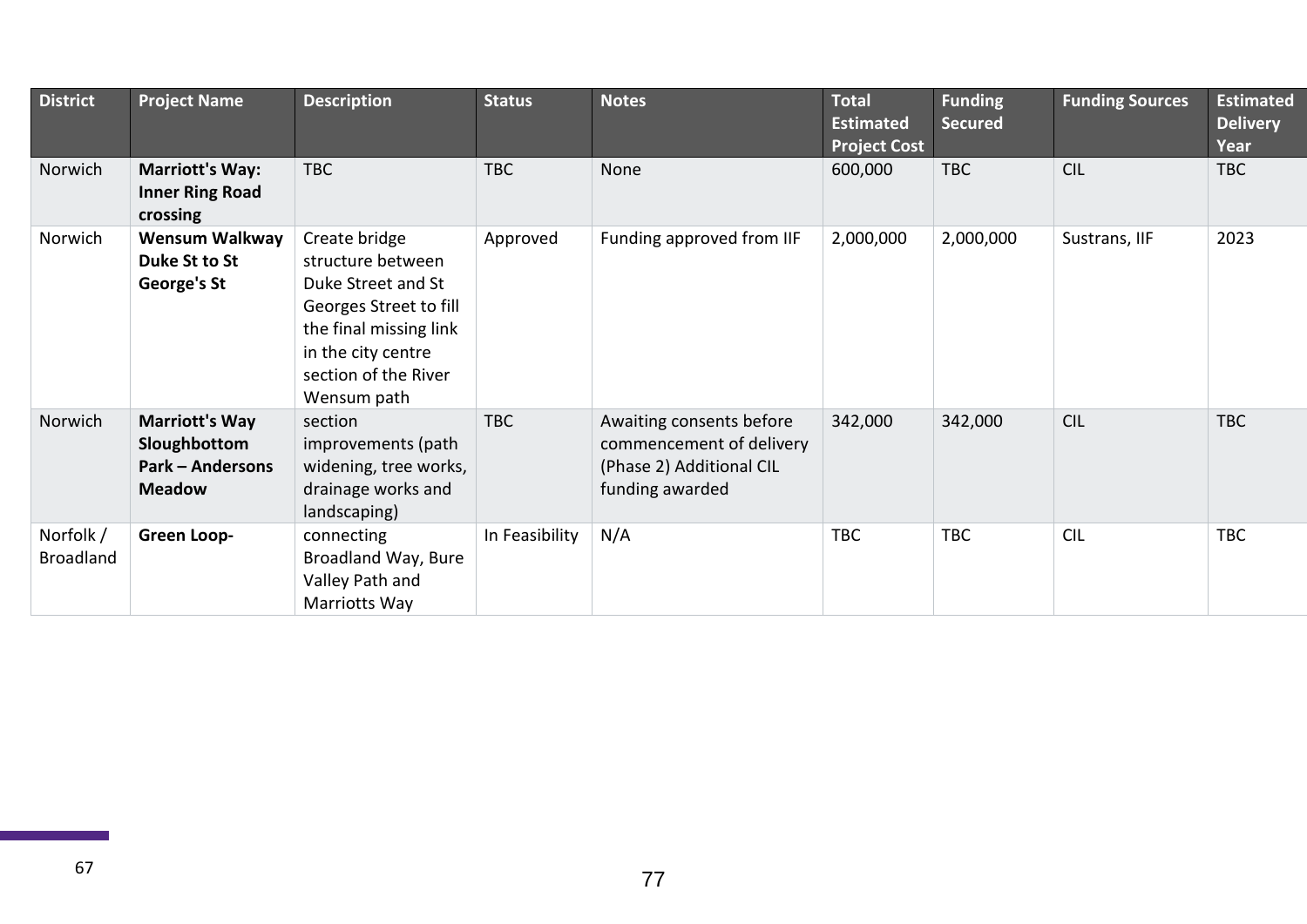| <b>District</b> | <b>Project Name</b>                                                                          | <b>Description</b>                                                                                                                                                                                                                                                                    | <b>Status</b>         | <b>Notes</b>                                                                                              | <b>Total</b><br><b>Estimated</b><br><b>Project Cost</b> | <b>Funding</b><br><b>Secured</b> | <b>Funding Sources</b> | <b>Estimated</b><br><b>Delivery</b><br>Year |
|-----------------|----------------------------------------------------------------------------------------------|---------------------------------------------------------------------------------------------------------------------------------------------------------------------------------------------------------------------------------------------------------------------------------------|-----------------------|-----------------------------------------------------------------------------------------------------------|---------------------------------------------------------|----------------------------------|------------------------|---------------------------------------------|
| Norwich         | 20 Acre Wood -<br>access<br>improvement<br>project and<br>Neighbourhood<br><b>CIL</b>        | To improve access<br>for all between the<br>communities of<br>Malrlpit, Larkman,<br>Earlham Green lane<br>and North / West<br>Earlham. Replacing a<br>worn out muddy and<br>wet woodland path<br>with a hard all<br>weather surface path                                              | Under<br>Construction | Underway                                                                                                  | 100,000                                                 | 72,000                           | CIL, N'CIL             | 2023                                        |
| Norwich         | <b>Access</b><br>improvements to<br><b>Riverside Walk</b><br>upstream of New<br><b>Mills</b> | Enhancing key GI to<br>increase leisure<br>usage upstream of<br>New Mills including<br>creation of section of<br>Riverside Walk,<br>improvement of<br>surfaces and<br>accessibility,<br>enhancing and<br>creating new walks,<br>and provision of<br>additional wayfinding<br>signage. | Aspirational          | Identified as a potential<br>project in River Wensum<br>Strategy. Project requires<br>further development | 360,000                                                 | <b>TBC</b>                       | <b>CIL</b>             | <b>TBC</b>                                  |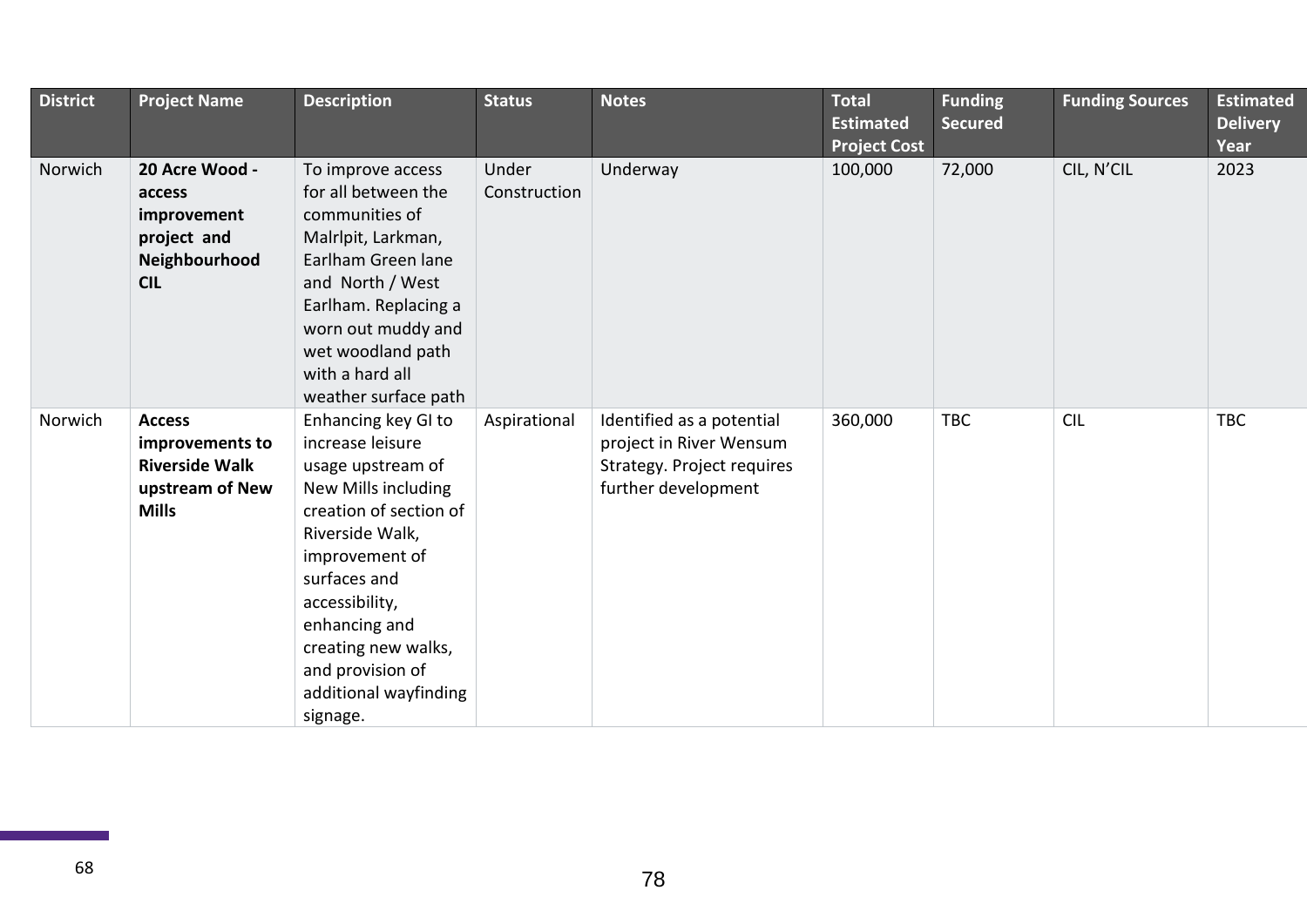| <b>District</b> | <b>Project Name</b>                                     | <b>Description</b>                                                                                                                                 | <b>Status</b> | <b>Notes</b>                                                                                                                            | <b>Total</b><br><b>Estimated</b><br><b>Project Cost</b> | <b>Funding</b><br><b>Secured</b> | <b>Funding Sources</b>             | <b>Estimated</b><br><b>Delivery</b><br>Year |
|-----------------|---------------------------------------------------------|----------------------------------------------------------------------------------------------------------------------------------------------------|---------------|-----------------------------------------------------------------------------------------------------------------------------------------|---------------------------------------------------------|----------------------------------|------------------------------------|---------------------------------------------|
| Norwich         | <b>Bowthorpe and</b><br><b>Earlham marshes</b><br>paths | Improving access for<br>all by replacing<br>muddy and wet<br>paths with a hard<br>surface all-weather<br>path                                      | Aspirational  | <b>Awaiting Funding</b>                                                                                                                 | 66,500                                                  | <b>TBC</b>                       | S106                               | <b>TBC</b>                                  |
| Norwich         | <b>Castle Gardens</b><br><b>Norwich</b>                 | Restoration and<br>enhancement work<br>in Castle Gardens                                                                                           | Approved      | Estimated start date on site<br><b>March 2023</b>                                                                                       | 220,000                                                 | 230,000                          | <b>CIL</b>                         | 2023                                        |
| Norwich         | <b>Castle to Carrow</b><br><b>Wooded Ridge</b>          | Path restoration and<br>new path creation                                                                                                          | Aspirational  | N/A                                                                                                                                     | 500,000                                                 | <b>TBC</b>                       | <b>CIL</b>                         | 2026                                        |
| Norwich         | <b>Kett's Heights</b>                                   | Enhancements to<br>biodiversity and<br>pedestrian access.<br>New maintenance<br>vehicle access.                                                    | Approved      | 10k Neighbourhood CIL in<br>16/17 of which 90%<br>delivered. Landscape and<br>boundary condition reports<br>underway for wider project. | 312,000                                                 | 312,000                          | CIL & Friends of<br>Kett's Heights | 2023                                        |
| Norwich         | Marriott's Way /<br><b>Hellesdon Station</b><br>Area    | More direct route for<br>Marriott's Way and<br>improvement to<br>public access and<br>biodiversity in<br>adjacent land.                            | Approved      | Under construction                                                                                                                      | 453,000                                                 | 232,000                          | CIL/ TCF / Fringe                  | 2023                                        |
| Norwich         | <b>Riverside walk</b><br>accessibility<br>improvements  | Better wayfinding<br>signs on Wensum<br>path in city centre<br>and overcoming<br>physical accessibility<br>restrictions adjacent<br>to Whitefriars | <b>TBC</b>    | Project on hold. Resource<br>issues.                                                                                                    | 200,000                                                 | 200,000                          | <b>CIL</b>                         | <b>TBC</b>                                  |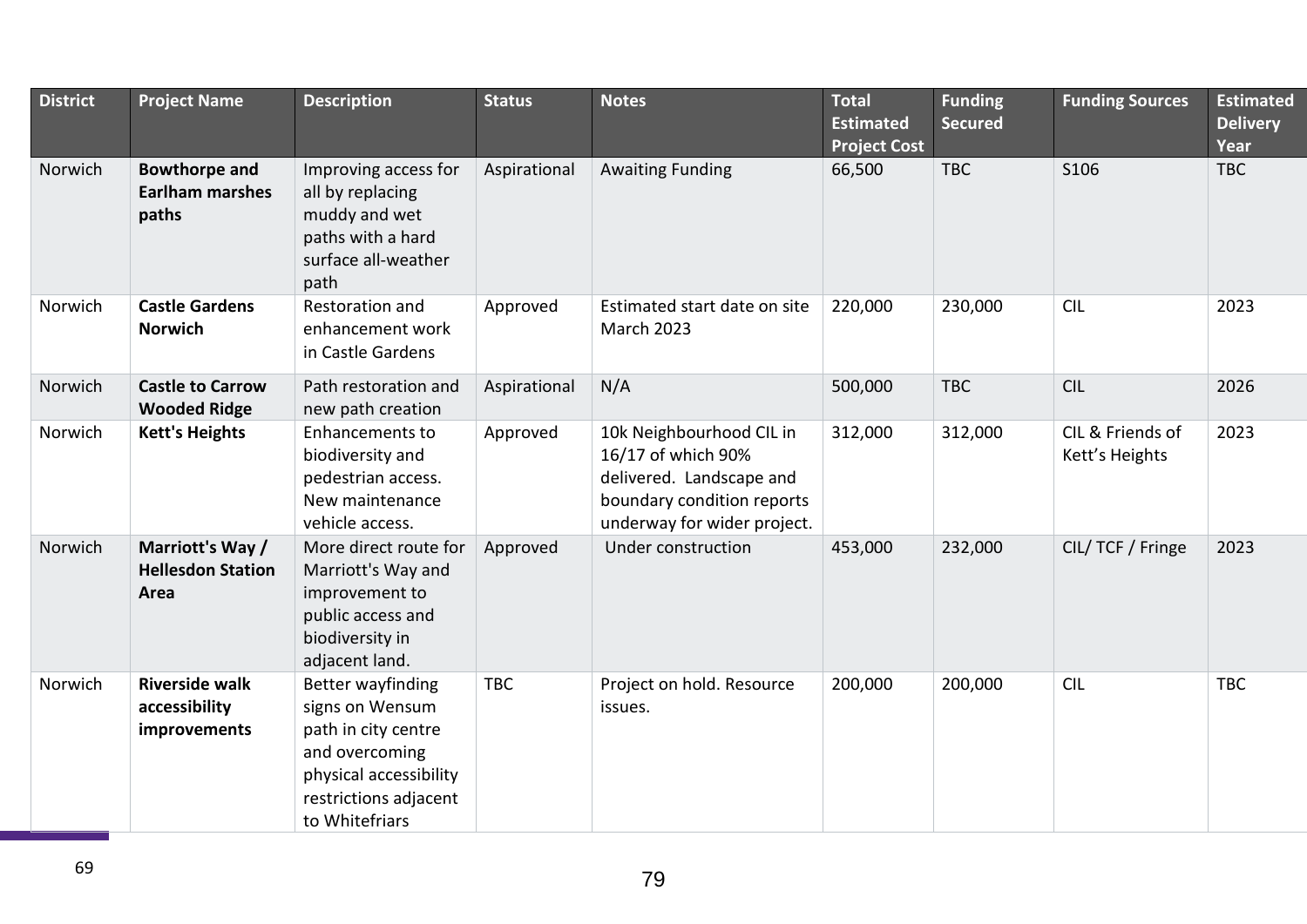| <b>District</b> | <b>Project Name</b>                                                                         | <b>Description</b>                                                                                                                                                                                                 | <b>Status</b>         | <b>Notes</b>                                                                                                           | <b>Total</b><br><b>Estimated</b><br><b>Project Cost</b> | <b>Funding</b><br><b>Secured</b> | <b>Funding Sources</b>   | <b>Estimated</b><br><b>Delivery</b><br>Year |
|-----------------|---------------------------------------------------------------------------------------------|--------------------------------------------------------------------------------------------------------------------------------------------------------------------------------------------------------------------|-----------------------|------------------------------------------------------------------------------------------------------------------------|---------------------------------------------------------|----------------------------------|--------------------------|---------------------------------------------|
| Norwich         | <b>Threescore</b><br>Development:<br><b>Bowthorpe</b><br><b>Historic Parkland</b>           | Restoration of<br>historic parkland<br>features and path<br>works                                                                                                                                                  | In Feasibility        | N/A                                                                                                                    | 94,000                                                  | <b>TBC</b>                       | S106                     | <b>TBC</b>                                  |
| Norwich         | <b>Threescore</b><br>Development:<br><b>Bowthorpe</b><br><b>Southern Park</b>               | Manage and<br>maintain Bowthorpe<br>Southern for the<br>local community to<br>enjoy. Improving and<br>maintaining access<br>and biodiversity.                                                                      | Under<br>Construction | Legacy funding - The<br>funding is used for the<br>ongoing maintenance and<br>management of Bowthorpe<br>Southern Park | 81,000                                                  | <b>TBC</b>                       | S106                     | <b>TBC</b>                                  |
| Norwich         | <b>UEA to Eaton</b><br><b>Boardwalk</b><br>extension                                        | Access<br>improvements to the<br>Yare Valley Walk,<br>providing 1.2m path,<br>installing<br>waymarking,<br>grubbing out of ditch<br>systems to enhance<br>biodiversity, and<br>enhancing the<br>informal car park. | Under<br>Construction | Project has seen delays due<br>to resourcing, weather and<br>covid, but is on course to<br>deliver 2022.               | 100,000                                                 | 100,000                          | 70k developer<br>30k CIL | 2022                                        |
| Norwich         | <b>Yare and Wensum</b><br><b>Valleys Link</b><br>(Norwich,<br><b>Broadland and</b><br>SNDC) | Tree planting, traffic<br>calming, path<br>improvements on<br>route of purple pedal<br>way                                                                                                                         | Under<br>Construction | Commenced design. Some<br>sub-projects at construction<br>stage.                                                       | 229,000                                                 | 59,000                           | <b>S106/CIL</b>          | 2022                                        |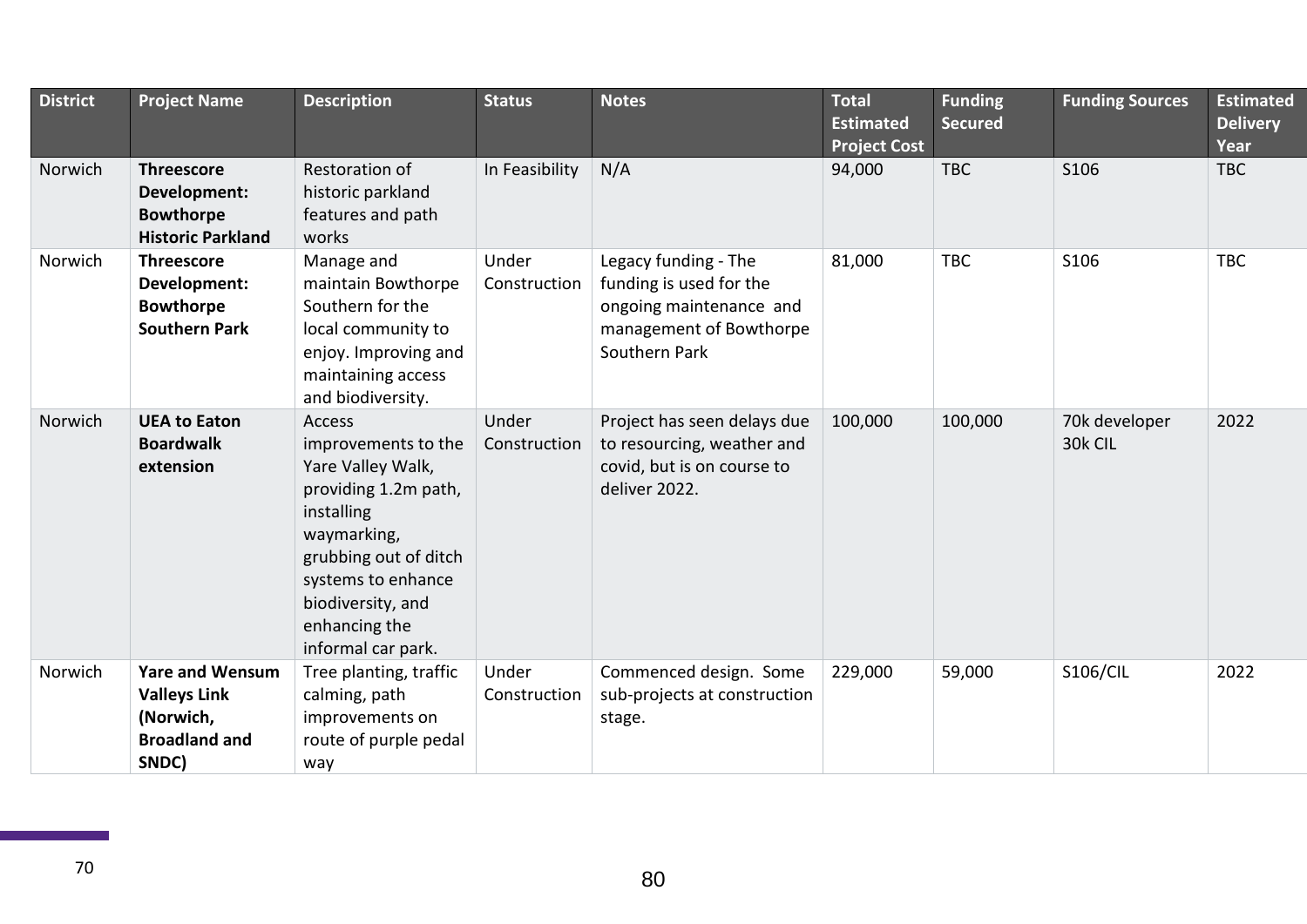| <b>District</b>         | <b>Project Name</b>                                                                                       | <b>Description</b>                                                                                                                                                                                                | <b>Status</b>  | <b>Notes</b>                                                                                                                           | <b>Total</b><br><b>Estimated</b><br><b>Project Cost</b> | <b>Funding</b><br><b>Secured</b> | <b>Funding Sources</b> | <b>Estimated</b><br><b>Delivery</b><br>Year |
|-------------------------|-----------------------------------------------------------------------------------------------------------|-------------------------------------------------------------------------------------------------------------------------------------------------------------------------------------------------------------------|----------------|----------------------------------------------------------------------------------------------------------------------------------------|---------------------------------------------------------|----------------------------------|------------------------|---------------------------------------------|
| Norwich                 | <b>Yare Valley path</b><br>northern<br>extension                                                          | <b>Extension of Yare</b><br>Valley path from car<br>park on Three Score<br>Road to New Road                                                                                                                       | In Feasibility | <b>Bowthorpe Open Space</b><br>investment plan - Design<br>required                                                                    | 90,690                                                  | <b>TBC</b>                       | S106                   | <b>TBC</b>                                  |
| South<br>Norfolk        | <b>Queen's Hills</b><br><b>Community Park -</b><br><b>Access and link</b><br>improvements to<br>Costessey | Access and habitat<br>improvements,<br>which include the<br>creation of<br>footpaths, safe road<br>crossing and<br>reintroduction of<br>conservation grazing                                                      | <b>TBC</b>     | IIF funding bid will be<br>resubmitted in 2022                                                                                         | <b>TBC</b>                                              | <b>TBC</b>                       | <b>CIL</b>             | 2023/24                                     |
| South<br><b>Norfolk</b> | <b>Caister Roman</b><br><b>Town - Access</b><br>improvements                                              | Access<br>improvements which<br>include the extension<br>of the car park with<br>all associated<br>infrastructure.<br>Second phase is<br>improving access<br>across the site and<br>will include High Ash<br>Farm | <b>TBC</b>     | part of the project has<br>already been costed and<br>just requires funding, other<br>parts require a feasibility<br>study and funding | 90,000                                                  | <b>TBC</b>                       | <b>CIL</b>             | 2023/24                                     |
| South<br>Norfolk        | <b>Scole to Diss</b><br>Footpath/Cycle<br>route                                                           | The creation of a<br>cycle/footpath along<br>side the A1066.                                                                                                                                                      | Aspirational   | Requires feasibility                                                                                                                   | <b>TBC</b>                                              | <b>TBC</b>                       | <b>CIL</b>             | <b>TBC</b>                                  |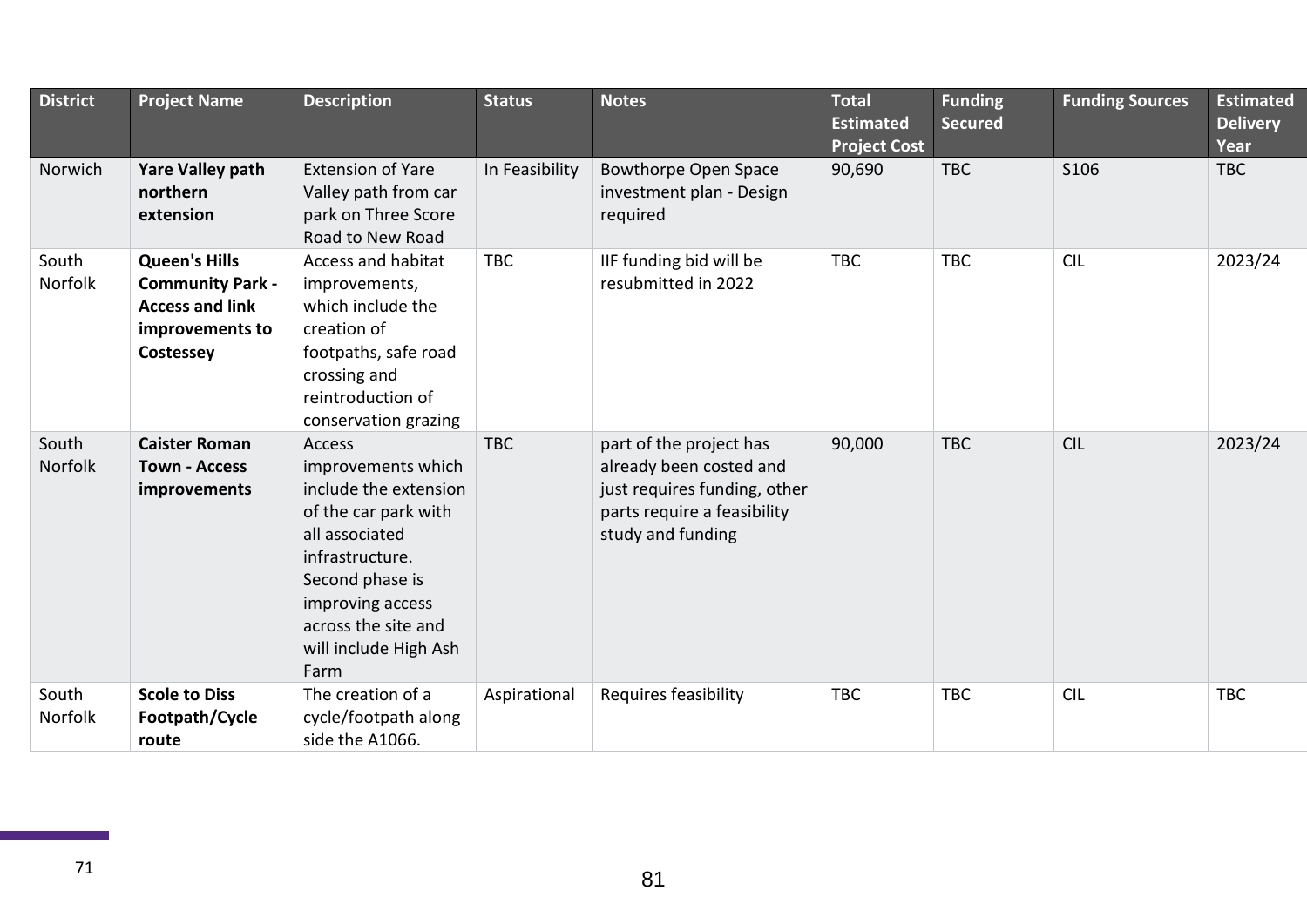| <b>District</b>  | <b>Project Name</b>                                                    | <b>Description</b>                               | <b>Status</b>  | <b>Notes</b>                                           | <b>Total</b><br><b>Estimated</b><br><b>Project Cost</b> | <b>Funding</b><br><b>Secured</b> | <b>Funding Sources</b> | <b>Estimated</b><br><b>Delivery</b><br>Year |
|------------------|------------------------------------------------------------------------|--------------------------------------------------|----------------|--------------------------------------------------------|---------------------------------------------------------|----------------------------------|------------------------|---------------------------------------------|
| South<br>Norfolk | <b>Long Stratton</b><br>Green<br>Infrastructure<br><b>Project Plan</b> | <b>TBC</b>                                       | <b>TBC</b>     | Project Delivery                                       | 10,000                                                  | 10,000                           | S106                   | <b>TBC</b>                                  |
| South<br>Norfolk | <b>Marriott's Way:</b><br><b>Trim Track -</b><br>Costessey             | <b>TBC</b>                                       | <b>TBC</b>     | N/A                                                    | 10,000                                                  | <b>TBC</b>                       | <b>CIL</b>             | <b>TBC</b>                                  |
| South<br>Norfolk | <b>Boudicca Way</b><br>links to<br>development                         | <b>TBC</b>                                       | <b>TBC</b>     | Preliminary design work                                | 17,250                                                  | <b>TBC</b>                       | <b>CIL</b>             | <b>TBC</b>                                  |
| South<br>Norfolk | <b>Boudicca Way</b><br>cycle route                                     | <b>TBC</b>                                       | <b>TBC</b>     | Preliminary design work                                | 23,000                                                  | <b>TBC</b>                       | <b>CIL</b>             | <b>TBC</b>                                  |
| South<br>Norfolk | Wherryman's<br><b>Way: Yare Valley</b><br><b>Cycle Route</b>           | <b>TBC</b>                                       | <b>TBC</b>     | Project Delivery                                       | 23,000                                                  | <b>TBC</b>                       | <b>CIL</b>             | <b>TBC</b>                                  |
| South<br>Norfolk | <b>Poringland Woods</b><br>- Access and<br>improvement<br>scheme       | <b>TBC</b>                                       | <b>TBC</b>     | None                                                   | 30,000                                                  | <b>TBC</b>                       | CIL/Other              | <b>TBC</b>                                  |
| South<br>Norfolk | Wymondham -<br><b>Tuttles Lane</b><br>enhancements<br>Phase 1          | <b>TBC</b>                                       | In Feasibility | Feasibility and initial project<br>establishment costs | 30,000                                                  | <b>TBC</b>                       | <b>CIL</b>             | <b>TBC</b>                                  |
| South<br>Norfolk | Wherryman's<br><b>Way: Strategic Link</b><br>at Reedham                | <b>TBC</b>                                       | <b>TBC</b>     | Project Delivery                                       | 35,000                                                  | <b>TBC</b>                       | <b>CIL</b>             | <b>TBC</b>                                  |
| South<br>Norfolk | <b>Frenze Beck</b>                                                     | Restoration and<br>access enhancement<br>project | <b>TBC</b>     | Project Delivery                                       | 40,000                                                  | <b>TBC</b>                       | <b>CIL</b>             | <b>TBC</b>                                  |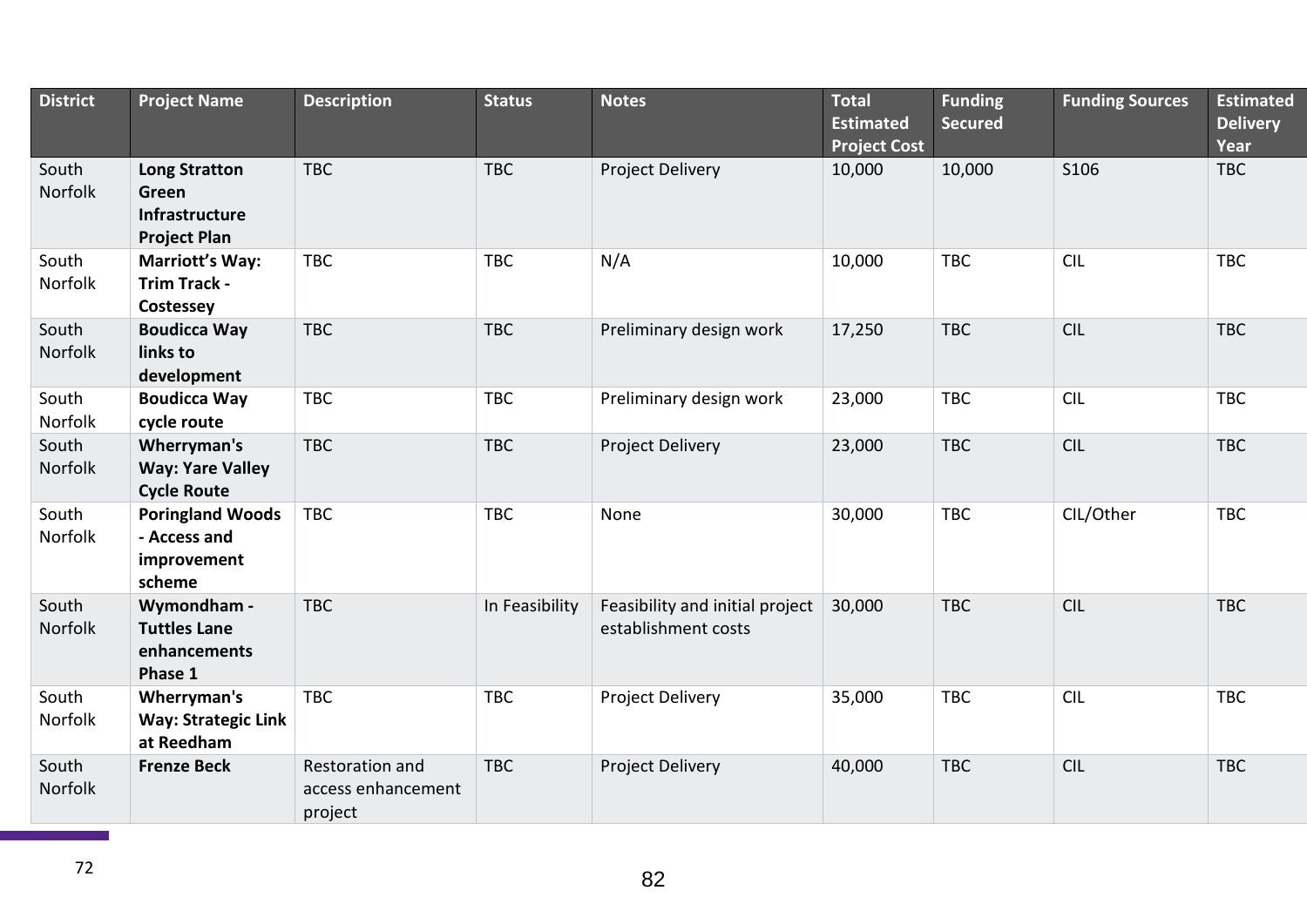| <b>District</b>  | <b>Project Name</b>                                                                                                  | <b>Description</b> | <b>Status</b>  | <b>Notes</b>                                   | <b>Total</b><br><b>Estimated</b><br><b>Project Cost</b> | <b>Funding</b><br><b>Secured</b> | <b>Funding Sources</b> | <b>Estimated</b><br><b>Delivery</b><br>Year |
|------------------|----------------------------------------------------------------------------------------------------------------------|--------------------|----------------|------------------------------------------------|---------------------------------------------------------|----------------------------------|------------------------|---------------------------------------------|
| South<br>Norfolk | Wymondham -<br><b>Protection and</b><br>enhancement of<br>the Lizard and<br><b>Silfield Nature</b><br><b>Reserve</b> | <b>TBC</b>         | Feasibilty     | Work on hold                                   | 40,000                                                  | <b>TBC</b>                       | <b>TBC</b>             | <b>TBC</b>                                  |
| South<br>Norfolk | Footpath/cyclewa<br>y Hethersett Lane<br>to A47                                                                      | <b>TBC</b>         | <b>TBC</b>     | Project Development                            | 50,000                                                  | 13,000,000                       | S106                   | <b>TBC</b>                                  |
| South<br>Norfolk | Wherryman's<br><b>Way: Chedgrave</b><br><b>Disabled Access</b><br>Path                                               | <b>TBC</b>         | <b>TBC</b>     | Project Delivery                               | 75,000                                                  | <b>TBC</b>                       | <b>CIL</b>             | <b>TBC</b>                                  |
| South<br>Norfolk | <b>Tas Valley Way</b>                                                                                                | <b>TBC</b>         | In Feasibility | Feasibility complete                           | 97,000                                                  | <b>TBC</b>                       | <b>CIL</b>             | <b>TBC</b>                                  |
| South<br>Norfolk | <b>Marriott's Way to</b><br><b>Queens Hill Cycle</b><br>connection                                                   | <b>TBC</b>         | <b>TBC</b>     | <b>TBC</b>                                     | 120,000                                                 | <b>TBC</b>                       | S106                   | <b>TBC</b>                                  |
| South<br>Norfolk | East Wymondham<br><b>GI project - Access</b><br>and biodiversity<br>improvement<br>project                           | <b>TBC</b>         | <b>TBC</b>     | <b>TBC</b>                                     | 140,000                                                 | <b>TBC</b>                       | CIL/Other              | <b>TBC</b>                                  |
| South<br>Norfolk | <b>Yare Valley: Lodge</b><br>Farm to Bawburgh<br>Lakes connection                                                    | <b>TBC</b>         | Aspirational   | Requires feasibility and<br>scheme development | 210,000                                                 | 24,750                           | <b>S106/CIL</b>        | <b>TBC</b>                                  |
| South<br>Norfolk | <b>Cringleford</b><br><b>Country Park</b>                                                                            | <b>TBC</b>         | <b>TBC</b>     | Land to be purchased                           | 400,000                                                 | 300,000                          | <b>CIL</b>             | <b>TBC</b>                                  |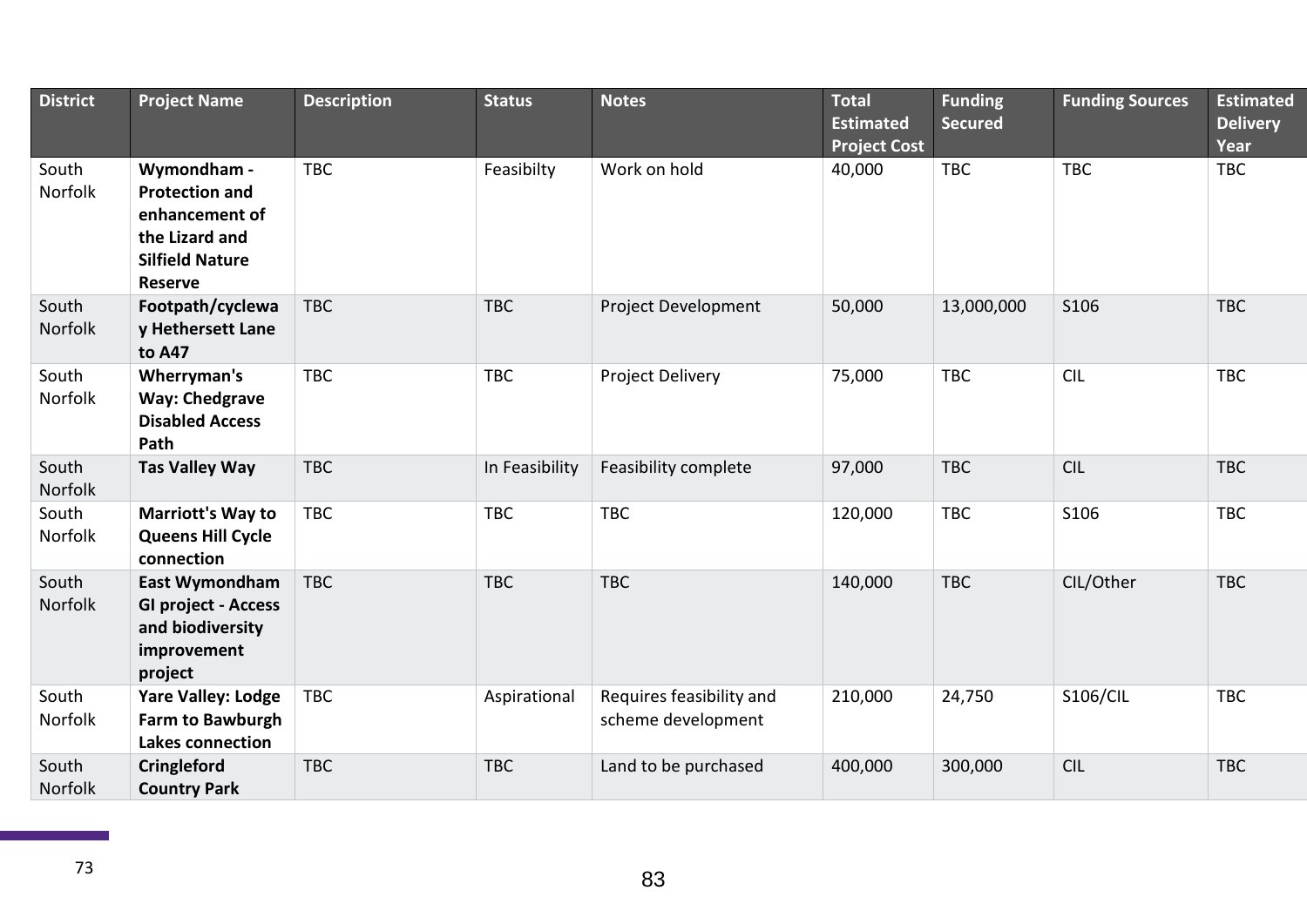| <b>District</b>                        | <b>Project Name</b>                                                                                                       | <b>Description</b>                                  | <b>Status</b>  | <b>Notes</b>                                                                                               | <b>Total</b><br><b>Estimated</b><br><b>Project Cost</b> | <b>Funding</b><br><b>Secured</b> | <b>Funding Sources</b> | <b>Estimated</b><br><b>Delivery</b><br>Year |
|----------------------------------------|---------------------------------------------------------------------------------------------------------------------------|-----------------------------------------------------|----------------|------------------------------------------------------------------------------------------------------------|---------------------------------------------------------|----------------------------------|------------------------|---------------------------------------------|
| South<br>Norfolk                       | Smockmill<br>Common -<br>improved<br>pedestrian access                                                                    | <b>TBC</b>                                          | <b>TBC</b>     | Require project<br>developments permissions<br>and funding                                                 | <b>TBC</b>                                              | <b>TBC</b>                       | CIL, possibly EA       | <b>TBC</b>                                  |
| South<br>Norfolk                       | <b>Queens Hill</b><br><b>Country Park</b>                                                                                 | Creation and<br>management of a<br>new country park | Feasibility    | Permitted - SNC taking on<br>management imminently.<br>Feasibility project to<br>connect to Marriott's Way | <b>TBC</b>                                              | <b>TBC</b>                       | <b>S106/CIL</b>        | <b>TBC</b>                                  |
| South<br>Norfolk /<br><b>Broadland</b> | <b>Marriott's Way:</b><br><b>Signage to Link</b><br><b>Marriott's Way to</b><br>the Adjacent<br><b>Communities</b>        | <b>TBC</b>                                          | Feasibility    | <b>TBC</b>                                                                                                 | 20,000                                                  | 10,000                           | CIL/other              | <b>TBC</b>                                  |
| South<br>Norfolk /<br>Norwich          | <b>East Norwich</b><br>Gateway<br>(previously<br><b>Norwich Crossing</b><br>& Bridges $-$<br>Whitlingham<br>(Phase 1 & 2) | <b>TBC</b>                                          | In Feasibility | Feasibility and Design work<br>required                                                                    | 250,000                                                 | <b>TBC</b>                       | Developer              | <b>TBC</b>                                  |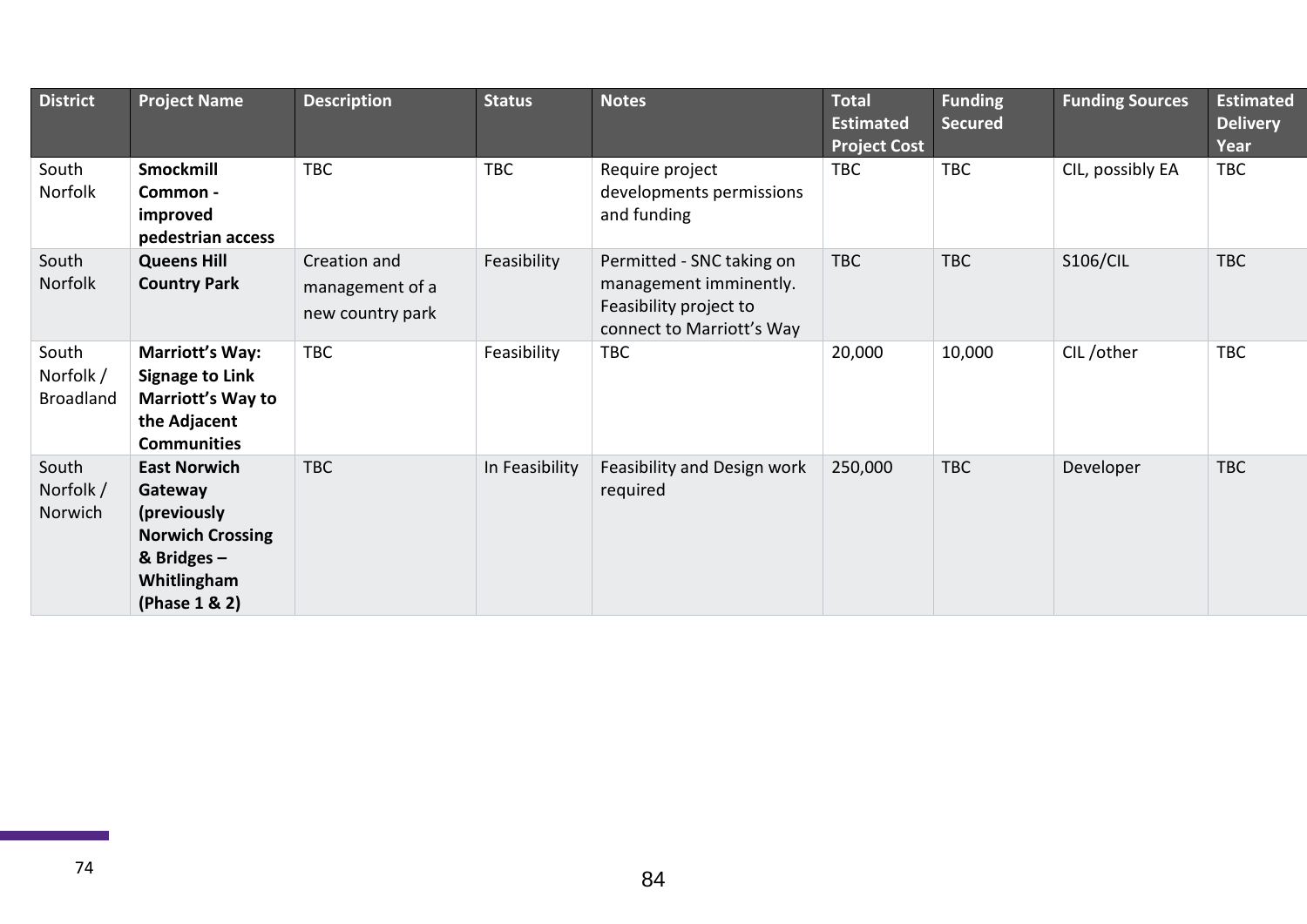# **9.2. Transport**

### **Table 6 - Transport Infrastructure Projects in Greater Norwich**

| <b>District</b>  | <b>Project Name</b>                                                                                    | <b>Project Description</b>                                                                                                                                                                                                                          | <b>Status</b>  | <b>Notes</b>                                                                                     | <b>Estimated</b><br><b>Cost</b> | <b>Funding</b><br><b>Secured</b> | <b>Funding Sources</b>        | <b>Estimated</b><br><b>Delivery</b><br>Year |
|------------------|--------------------------------------------------------------------------------------------------------|-----------------------------------------------------------------------------------------------------------------------------------------------------------------------------------------------------------------------------------------------------|----------------|--------------------------------------------------------------------------------------------------|---------------------------------|----------------------------------|-------------------------------|---------------------------------------------|
| <b>Broadland</b> | <b>East West Link</b><br><b>Road: St Faith's</b><br><b>Road to Airport</b><br><b>Industrial Estate</b> | Access through to the<br>Airport Industrial<br>Estate remains under<br>review. Local Cllr<br>concerns. Housing<br>coming forward for<br>land to north of<br>Repton Avenue /<br>Meteor Close so<br>access arrangements<br>are under<br>consideration | Aspirational   | None                                                                                             | 500,000                         | <b>TBC</b>                       | S106/S278/CIL                 | <b>TBC</b>                                  |
| <b>Broadland</b> | <b>Plumstead Road /</b><br><b>Woodside Road</b>                                                        | Consider options to<br>amend the junction<br>layout to make it<br>easier to navigate for<br>buses and other road<br>users.                                                                                                                          | In feasibility | Funding was not secured<br>through Transforming<br>Cities. Further work<br>needed on feasibility | 50,000                          | <b>TBC</b>                       | Unknown                       | 2025                                        |
| <b>Broadland</b> | <b>Heartsease</b><br><b>Fiveways</b><br>Roundabout                                                     | Consider options to<br>improve the junction<br>to provide improved<br>facilities for all users.                                                                                                                                                     | Approved       | Funding secured through<br><b>Transforming Cities</b>                                            | 3,862,000                       | <b>TBC</b>                       | Transforming<br><b>Cities</b> | 2023                                        |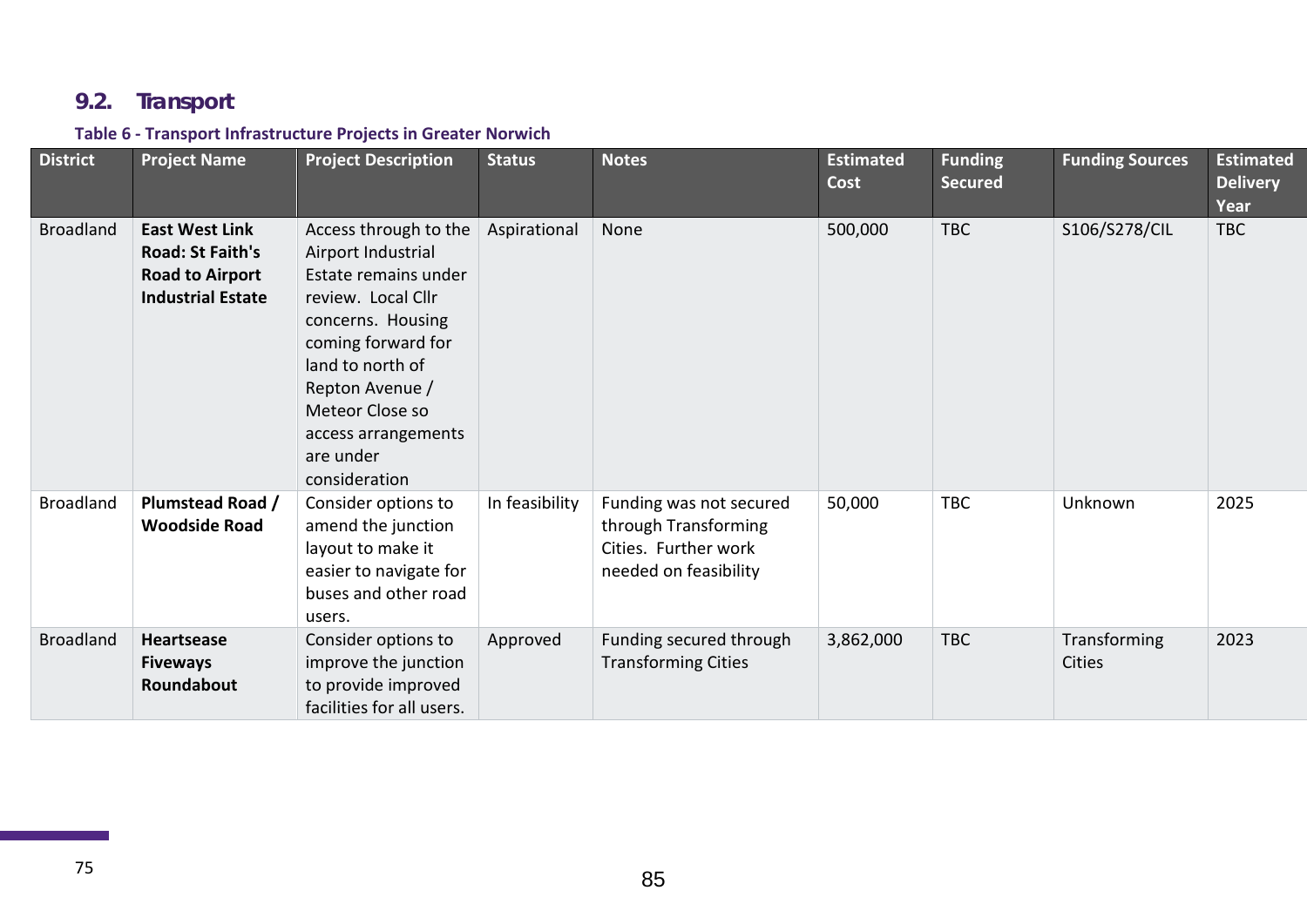| <b>District</b>  | <b>Project Name</b>                                                                                             | <b>Project Description</b>                                                                                                                                                                                                                                        | <b>Status</b> | <b>Notes</b>                                                                                                                                                                       | <b>Estimated</b><br>Cost | <b>Funding</b><br><b>Secured</b> | <b>Funding Sources</b> | <b>Estimated</b><br><b>Delivery</b><br>Year |
|------------------|-----------------------------------------------------------------------------------------------------------------|-------------------------------------------------------------------------------------------------------------------------------------------------------------------------------------------------------------------------------------------------------------------|---------------|------------------------------------------------------------------------------------------------------------------------------------------------------------------------------------|--------------------------|----------------------------------|------------------------|---------------------------------------------|
| <b>Broadland</b> | <b>NE Park &amp; Ride</b><br>supersite (airport)                                                                | Consider the<br>potential for a new<br>Park & Ride site<br>accessed off the<br><b>Broadland Northway</b><br>junction on A140.<br>This could provide<br>additional capacity<br>and would benefit<br>from other public<br>transport measures<br>along the corridor. | Aspirational  | Funding was not secured<br>through Transforming<br>Cities. Needs to be<br>considered as part of the<br>review of the Transport for<br>Norwich Strategy                             | 9,000,000                | <b>TBC</b>                       | Unknown                | 2026                                        |
| <b>Broadland</b> | <b>North Walsham</b><br><b>Road Core Bus</b><br>Route<br><b>Enhancements</b><br><b>Scheme</b><br>Identification | <b>Enhancements to Bus</b><br>Route                                                                                                                                                                                                                               | Aspirational  | Although this corridor was<br>not included in the<br><b>Transforming Cities</b><br>application there remains<br>an aspiration for<br>improvements to bus,<br>pedestrian and cycles | 50,000                   | <b>TBC</b>                       | Unknown                | 2025                                        |
| <b>Broadland</b> | <b>Spixworth Road</b><br><b>Core Bus Route</b><br><b>Enhancements -</b><br><b>Feasibility</b>                   | <b>Enhancements to Bus</b><br>Route                                                                                                                                                                                                                               | Aspirational  | Although this corridor was<br>not included in the<br><b>Transforming Cities</b><br>application there remains<br>an aspiration for<br>improvements to bus,<br>pedestrian and cycles | 50,000                   | <b>TBC</b>                       | Unknown                | 2025                                        |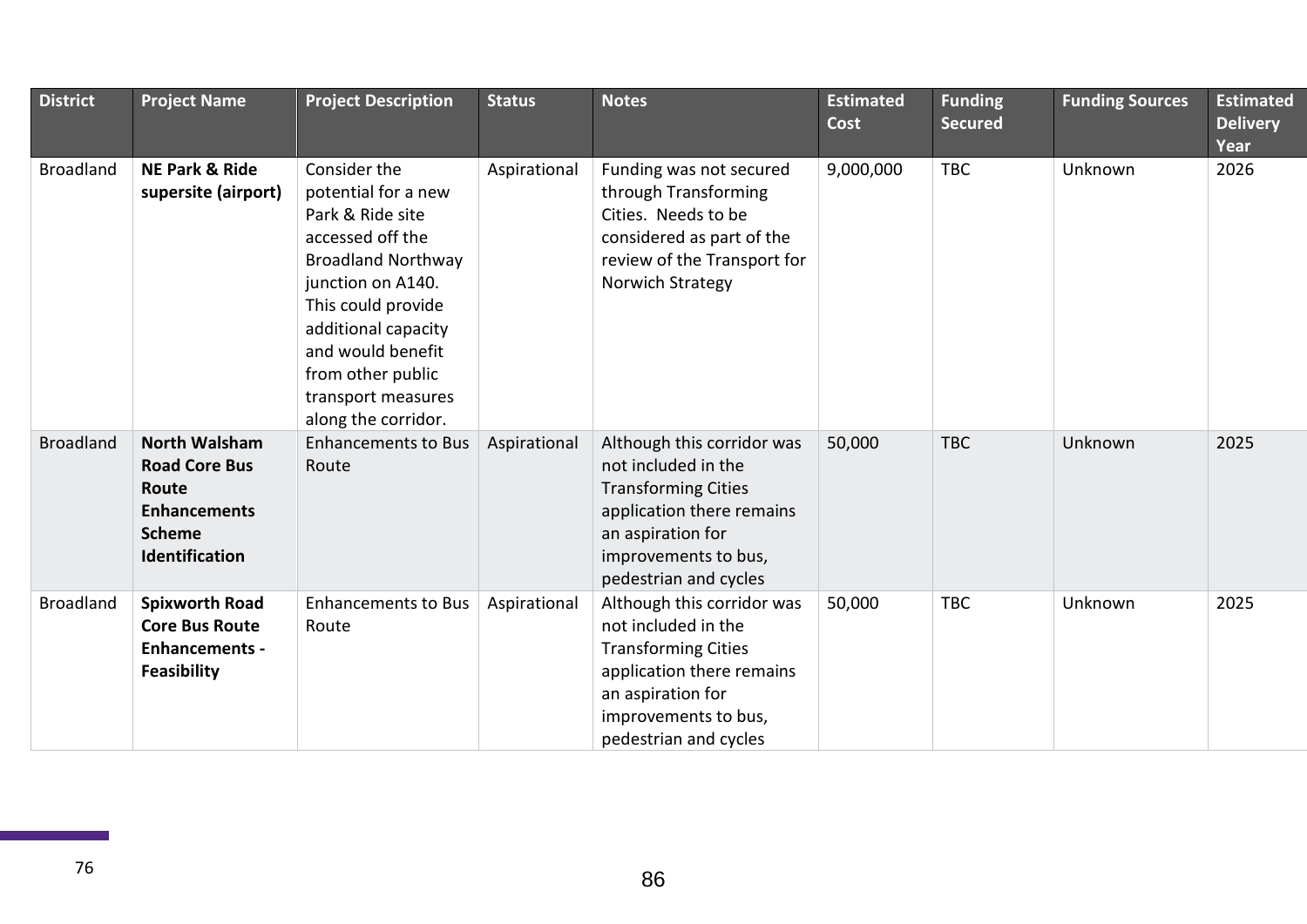| <b>District</b>  | <b>Project Name</b>                                                    | <b>Project Description</b>                                                                                                                                                                             | <b>Status</b> | <b>Notes</b>                                                                                                                                           | <b>Estimated</b><br><b>Cost</b> | <b>Funding</b><br><b>Secured</b> | <b>Funding Sources</b> | <b>Estimated</b><br><b>Delivery</b><br>Year |
|------------------|------------------------------------------------------------------------|--------------------------------------------------------------------------------------------------------------------------------------------------------------------------------------------------------|---------------|--------------------------------------------------------------------------------------------------------------------------------------------------------|---------------------------------|----------------------------------|------------------------|---------------------------------------------|
| <b>Broadland</b> | <b>Wroxham Road -</b><br><b>Bus &amp; Cycle</b><br><b>Enhancements</b> | <b>Extend existing bus</b><br>lane on Wroxham<br>Road and convert to<br>24hrs to improve<br>reliability of buses.<br>Identify opprtunities<br>to improve cycling<br>facilities along this<br>corridor. | Aspirational  | Funding was not secured<br>through Transforming<br>Cities. Remains an<br>aspiration.                                                                   | <b>TBC</b>                      | <b>TBC</b>                       | Unknown                | 2025                                        |
| <b>Broadland</b> | <b>Pink Pedalway:</b><br><b>Salhouse Road</b>                          | <b>Extend the Pink</b><br>pedalway with an off-<br>carriageway cycling<br>and walking path<br>between Harrison's<br>Wood and the<br>Broadland Northway.                                                | Aspirational  | Funding was not secured<br>through Transforming<br>Cities. Remains an<br>aspiration.                                                                   | <b>TBC</b>                      | <b>TBC</b>                       | Unknown                | 2025                                        |
| <b>Broadland</b> | <b>North East</b><br><b>Norwich new Park</b><br>& Ride supersite       | Potential<br>replacement Park &<br>Ride site accessed<br>from the Broadland<br>Northway serving the<br>Sprowston Road<br>corridor.                                                                     | Aspirational  | Funding was not secured<br>through Transforming<br>Cities. Needs to be<br>considered as part of the<br>review of the Transport for<br>Norwich Strategy | 9,000,000                       | <b>TBC</b>                       | Unknown                | 2025                                        |
| <b>Broadland</b> | Re-routing of<br><b>North Walsham</b><br>Road                          | <b>TBC</b>                                                                                                                                                                                             | Aspirational  | <b>Associated with Beeston</b><br>Park development                                                                                                     | <b>TBC</b>                      | <b>TBC</b>                       | Developer              | <b>TBC</b>                                  |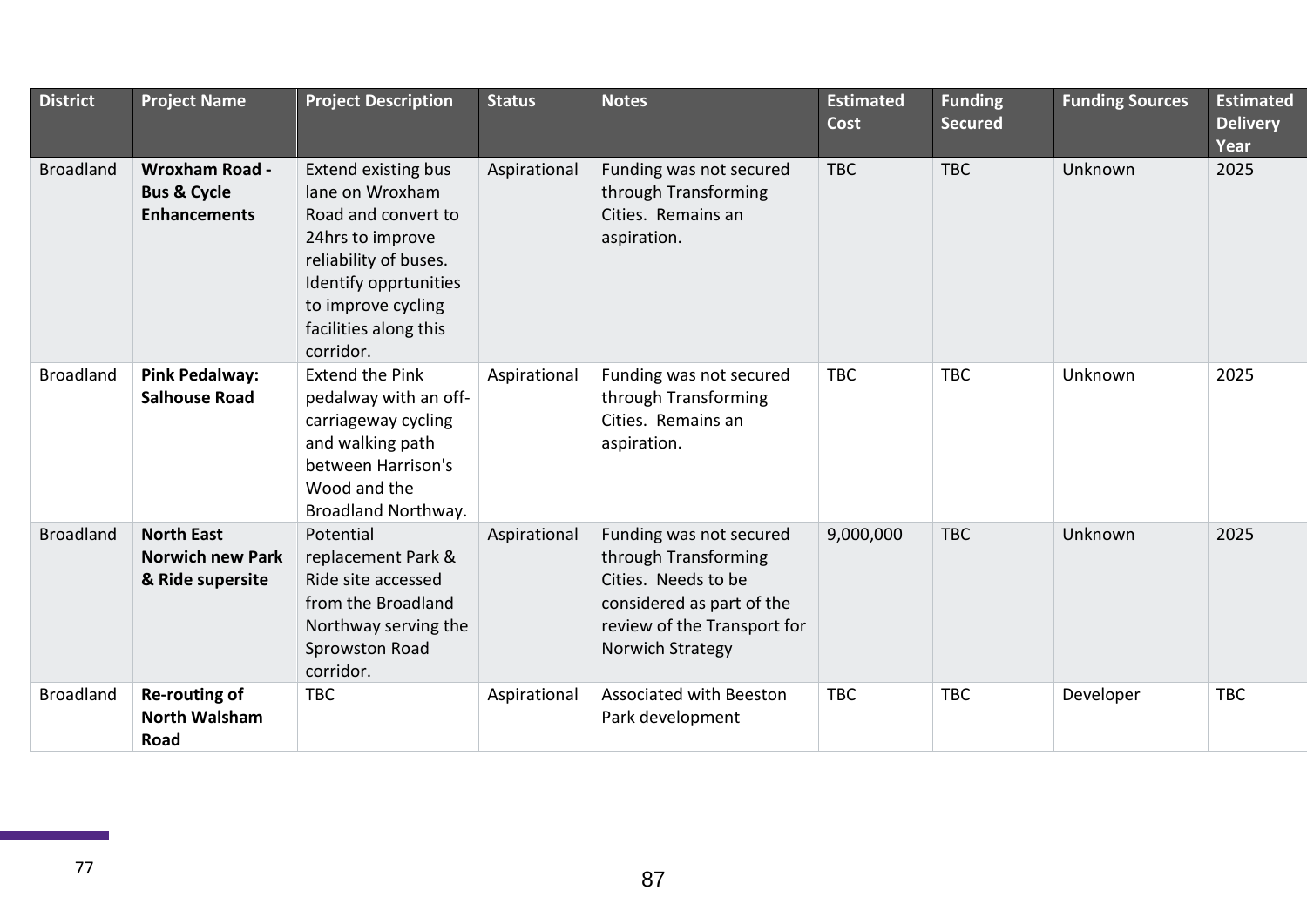| <b>District</b>  | <b>Project Name</b>                                                                                 | <b>Project Description</b>                                                                                                                                     | <b>Status</b>  | <b>Notes</b>                                                                         | <b>Estimated</b><br>Cost | <b>Funding</b><br><b>Secured</b> | <b>Funding Sources</b> | <b>Estimated</b><br><b>Delivery</b><br>Year |
|------------------|-----------------------------------------------------------------------------------------------------|----------------------------------------------------------------------------------------------------------------------------------------------------------------|----------------|--------------------------------------------------------------------------------------|--------------------------|----------------------------------|------------------------|---------------------------------------------|
| <b>Broadland</b> | <b>NDR/Salhouse</b><br><b>Road Junction</b><br>improvements                                         | Road Widening to<br>Increase south-<br>bound Junction<br>Capacity of NDR<br>Junction with<br>Salhouse Road                                                     | <b>TBC</b>     | Expected to be delivered<br>by development North of<br>Rackheath Village             | <b>TBC</b>               | <b>TBC</b>                       | S106 / S278            | 2021                                        |
| <b>Broadland</b> | NDR/Wroxham<br><b>Road Junction</b><br>improvements                                                 | Road Widening to<br>Increase south-<br>bound Junction<br>Capacity of NDR<br>Junction with<br>Wroxham Road                                                      | <b>TBC</b>     | Expected to be delivered<br>by development North of<br>Rackheath Village             | <b>TBC</b>               | <b>TBC</b>                       | S106 / S278            | 2023                                        |
| <b>Broadland</b> | <b>North-East</b><br><b>Norwich Mobility</b><br><b>Hubs</b>                                         | Introduce mobility<br>hub facilities and<br>catchment works at<br><b>Plumstead Road</b><br>shops, Salhouse Road<br>(near Atlantic<br>Avenue) and<br>Rackheath. | Aspirational   | Funding was not secured<br>through Transforming<br>Cities. Remains an<br>aspiration. | 1,500,000                | <b>TBC</b>                       | Unknown                | 2025                                        |
| <b>Broadland</b> | <b>Blue Boar Lane</b><br>Neighbourhood<br><b>Cycle Link</b><br>Improvement                          | <b>TBC</b>                                                                                                                                                     | <b>TBC</b>     | Required to support WHF<br>development                                               | <b>TBC</b>               | <b>TBC</b>                       | S106/S278              | 2018                                        |
| <b>Broadland</b> | <b>Cycle Links NS&amp;OC</b><br><b>Wroxham Road</b><br>junction to WHF<br><b>Road Link Junction</b> | <b>TBC</b>                                                                                                                                                     | In feasibility | Requires Project Brief /<br>Feasibility                                              | <b>TBC</b>               | <b>TBC</b>                       | CIL/Other              | 2023                                        |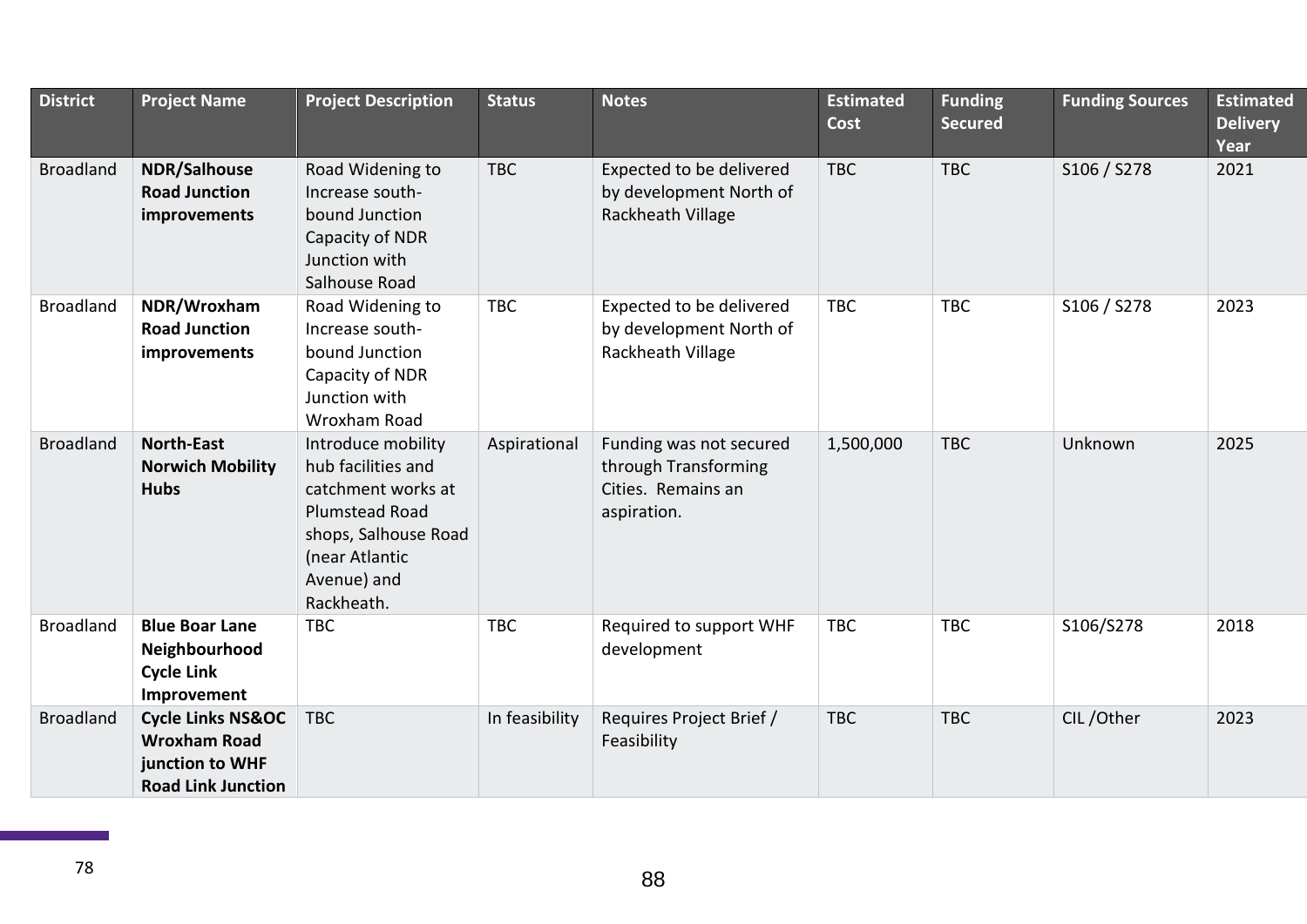| <b>District</b>  | <b>Project Name</b>                                                                                    | <b>Project Description</b>                                                                         | <b>Status</b> | <b>Notes</b>                                                                                   | <b>Estimated</b><br>Cost | <b>Funding</b><br><b>Secured</b> | <b>Funding Sources</b> | <b>Estimated</b><br><b>Delivery</b><br>Year |
|------------------|--------------------------------------------------------------------------------------------------------|----------------------------------------------------------------------------------------------------|---------------|------------------------------------------------------------------------------------------------|--------------------------|----------------------------------|------------------------|---------------------------------------------|
| <b>Broadland</b> | <b>Plumstead Road</b><br>roundabout                                                                    | Delivery of a<br>roundabout to access<br>Lothbury land and<br>land owned by<br><b>Broadland DC</b> | <b>TBC</b>    | Scheme being delivered by<br>Broadland DC.                                                     | 1,500,000                | <b>TBC</b>                       | Broadland DC /<br>LGF  | 2023                                        |
| <b>Broadland</b> | <b>East West Link</b><br><b>Road: Plumstead</b><br><b>Road Junction and</b><br><b>North Bound Spur</b> | <b>TBC</b>                                                                                         | <b>TBC</b>    | <b>Scheme Development</b>                                                                      | <b>TBC</b>               | <b>TBC</b>                       | LGF/CIL                | 2018                                        |
| <b>Broadland</b> | <b>Salhouse Rd Phase</b><br>2 to NDR (pink)                                                            | <b>TBC</b>                                                                                         | <b>TBC</b>    | Some design work<br>undertaken to identify ped<br>and cycle improvements.<br>More work needed. | <b>TBC</b>               | <b>TBC</b>                       | Unknown                | 2025                                        |
| <b>Broadland</b> | Fakenham<br><b>Road/Drayton</b><br><b>High Road</b><br>(including BRT and<br>cycling)                  | <b>TBC</b>                                                                                         | <b>TBC</b>    | <b>TBC</b>                                                                                     | <b>TBC</b>               | <b>TBC</b>                       | <b>TBC</b>             | <b>TBC</b>                                  |
| <b>Broadland</b> | <b>Growth Triangle</b><br><b>Internal Link Road</b>                                                    | <b>TBC</b>                                                                                         | <b>TBC</b>    | <b>TBC</b>                                                                                     | <b>TBC</b>               | <b>TBC</b>                       | Developer              | <b>TBC</b>                                  |
| <b>Broadland</b> | <b>North Walsham</b><br><b>Road Core Bus</b><br>Route<br><b>Enhancements</b>                           | <b>TBC</b>                                                                                         | <b>TBC</b>    | <b>TBC</b>                                                                                     | <b>TBC</b>               | <b>TBC</b>                       | <b>TBC</b>             | <b>TBC</b>                                  |
| <b>Broadland</b> | <b>Plumstead Rd Core</b><br><b>Bus Route</b>                                                           | <b>TBC</b>                                                                                         | <b>TBC</b>    | <b>TBC</b>                                                                                     | <b>TBC</b>               | <b>TBC</b>                       | <b>TBC</b>             | <b>TBC</b>                                  |
| <b>Broadland</b> | <b>Spixworth Rd Core</b><br><b>Bus Route</b>                                                           | <b>TBC</b>                                                                                         | <b>TBC</b>    | <b>TBC</b>                                                                                     | <b>TBC</b>               | <b>TBC</b>                       | <b>TBC</b>             | <b>TBC</b>                                  |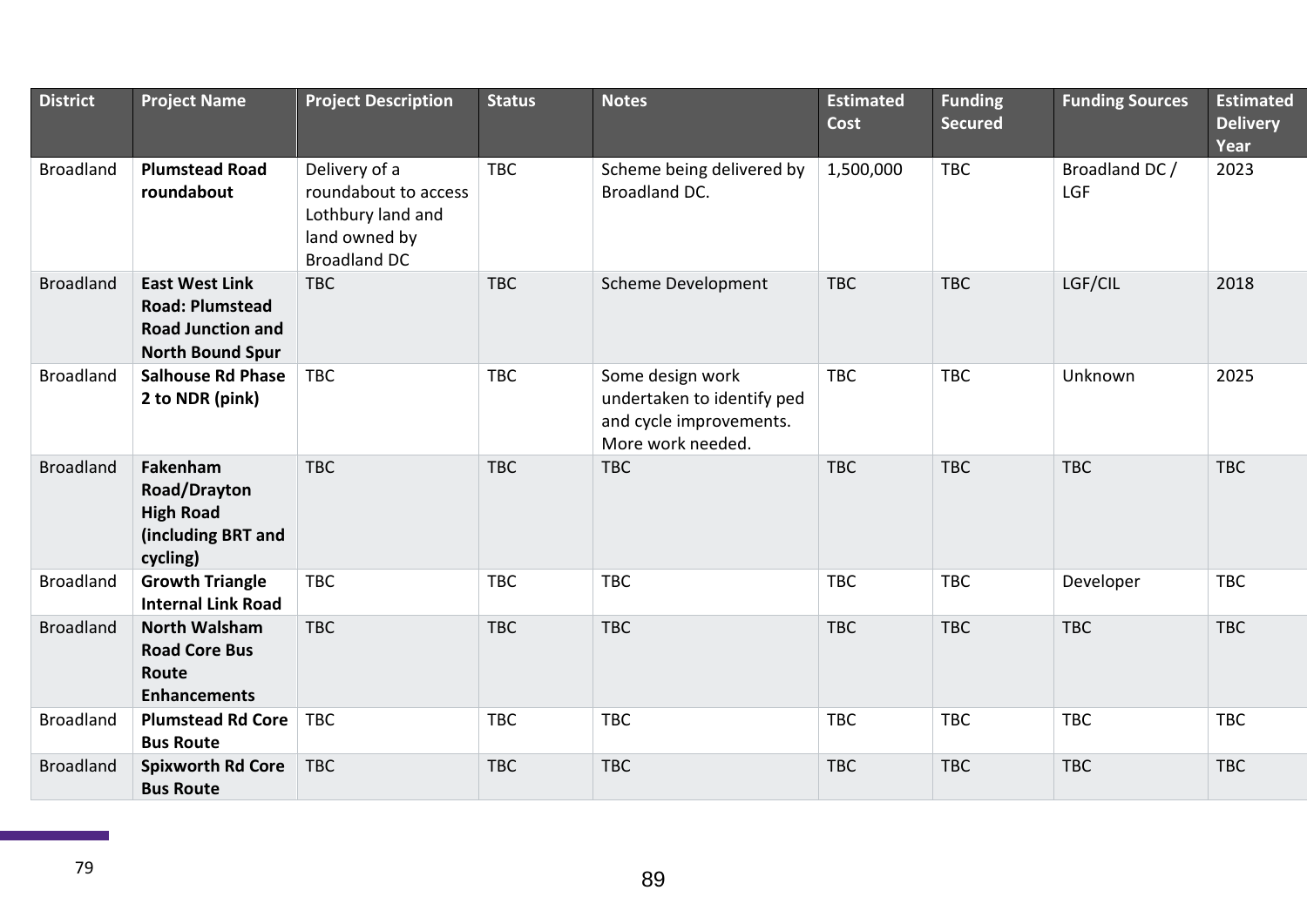| <b>District</b>  | <b>Project Name</b>                 | <b>Project Description</b>                      | <b>Status</b> | <b>Notes</b>                               | <b>Estimated</b><br>Cost | <b>Funding</b><br><b>Secured</b> | <b>Funding Sources</b> | <b>Estimated</b><br><b>Delivery</b> |
|------------------|-------------------------------------|-------------------------------------------------|---------------|--------------------------------------------|--------------------------|----------------------------------|------------------------|-------------------------------------|
|                  |                                     |                                                 |               |                                            |                          |                                  |                        | Year                                |
| <b>Broadland</b> | <b>Sprowston Rd</b>                 | <b>TBC</b>                                      | <b>TBC</b>    | <b>TBC</b>                                 | <b>TBC</b>               | <b>TBC</b>                       | <b>TBC</b>             | <b>TBC</b>                          |
|                  | <b>Wroxham Rd Core</b>              |                                                 |               |                                            |                          |                                  |                        |                                     |
|                  | <b>Bus Route</b>                    |                                                 |               |                                            |                          |                                  |                        |                                     |
| <b>Broadland</b> | Rackheath - East-                   | Build a highway                                 | Aspirational  | Funding was not secured                    | 13,000,000               | <b>TBC</b>                       | Unknown                | 2026                                |
| / Norwich        | West highway link<br>across railway | bridge over the rail<br>line as part of the     |               | through Transforming<br>Cities. Remains an |                          |                                  |                        |                                     |
|                  |                                     | growth triangle link                            |               | aspiration.                                |                          |                                  |                        |                                     |
|                  |                                     | road.                                           |               |                                            |                          |                                  |                        |                                     |
| <b>Broadland</b> | <b>Broadland Way</b>                | Provide traffic-free                            | Aspirational  | Funding was not secured                    | 5,000,000                | <b>TBC</b>                       | Unknown                | 2026                                |
| / Norwich        |                                     | pedestrian and cycle                            |               | through Transforming                       |                          |                                  |                        |                                     |
|                  |                                     | path between Middle                             |               | Cities. Remains an                         |                          |                                  |                        |                                     |
|                  |                                     | Road and Broad                                  |               | aspiration.                                |                          |                                  |                        |                                     |
|                  |                                     | Lane.                                           |               |                                            |                          |                                  |                        |                                     |
| <b>Broadland</b> | Yarmouth Road /                     | Identify options to                             | Aspirational  | Funding was not secured                    | 150,000                  | <b>TBC</b>                       | Unknown                | 2026                                |
| / Norwich        | <b>Thunder Lane</b>                 | provide priority to                             |               | through Transforming                       |                          |                                  |                        |                                     |
|                  |                                     | the main traffic flow                           |               | Cities. Remains an                         |                          |                                  |                        |                                     |
|                  |                                     | on Yarmouth Road.                               |               | aspiration.                                |                          |                                  |                        |                                     |
| <b>Broadland</b> | Thorpe Road /                       | Introduce a bus lane                            | Aspirational  | Funding was not secured                    | 150,000                  | <b>TBC</b>                       | Unknown                | 2026                                |
| / Norwich        | Harvey Lane - bus                   | on the outbound                                 |               | through Transforming                       |                          |                                  |                        |                                     |
|                  | priority                            | approach to Harvey                              |               | Cities. Remains an                         |                          |                                  |                        |                                     |
|                  |                                     | Lane.                                           |               | aspiration.                                |                          |                                  |                        |                                     |
| <b>Broadland</b> | <b>Harvey Lane</b>                  | Introduction of                                 | Aspirational  | Funding was not secured                    | 1,500,000                | <b>TBC</b>                       | Unknown                | 2026                                |
| / Norwich        | <b>Mobility Hub</b>                 | mobility hub facilities                         |               | through Transforming                       |                          |                                  |                        |                                     |
|                  |                                     | and catchment works                             |               | Cities. Remains an                         |                          |                                  |                        |                                     |
|                  |                                     | at Harvey Lane, near                            |               | aspiration.                                |                          |                                  |                        |                                     |
|                  |                                     | Primrose Crescent,<br><b>Broadland Business</b> |               |                                            |                          |                                  |                        |                                     |
|                  |                                     | Park and Postwick                               |               |                                            |                          |                                  |                        |                                     |
|                  |                                     |                                                 |               |                                            |                          |                                  |                        |                                     |
|                  |                                     | Park & Ride.                                    |               |                                            |                          |                                  |                        |                                     |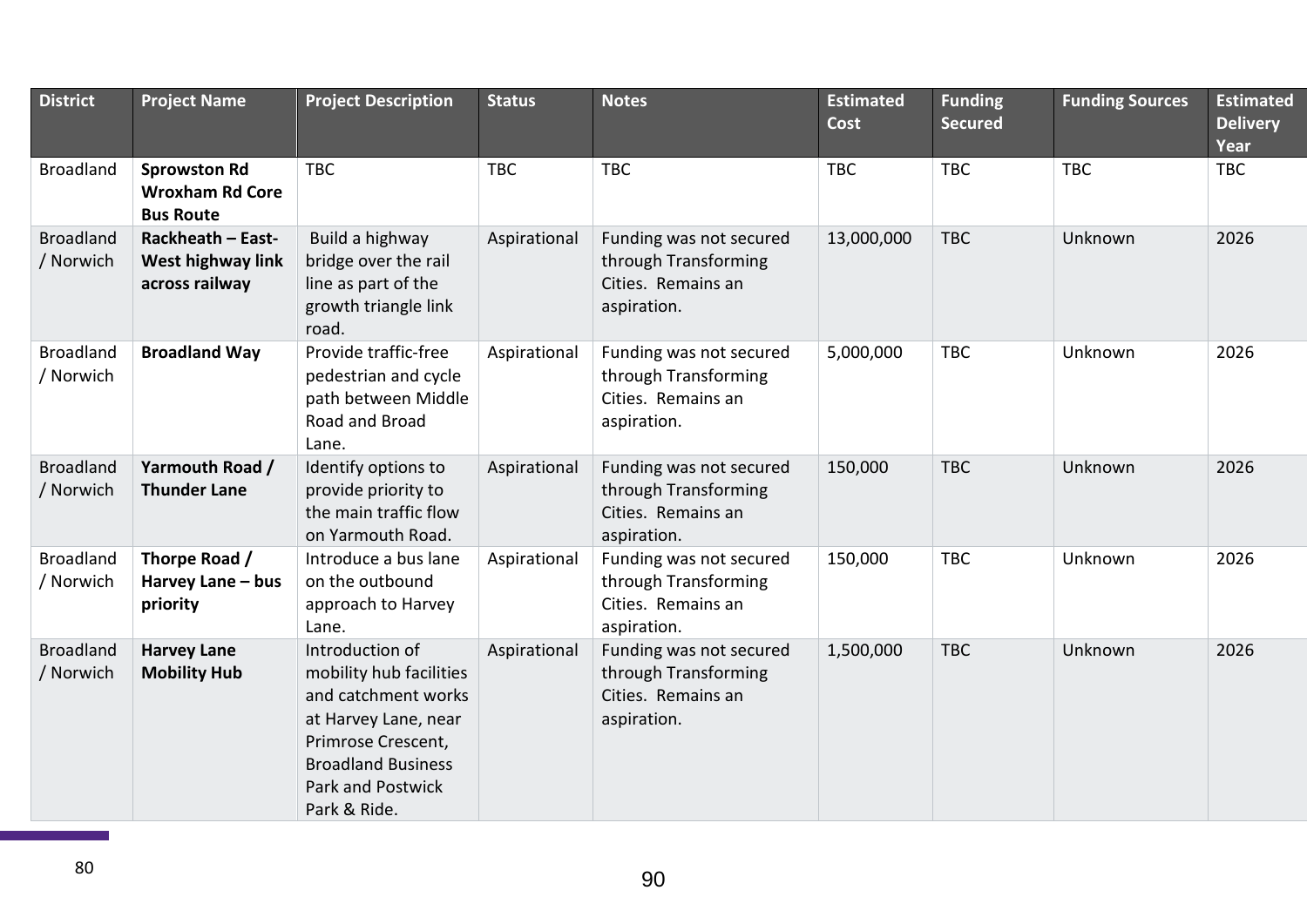| <b>District</b>               | <b>Project Name</b>                                              | <b>Project Description</b>                                                                                                                                                                                                                                                                        | <b>Status</b> | <b>Notes</b>                                                                                                                    | <b>Estimated</b><br><b>Cost</b> | <b>Funding</b><br><b>Secured</b> | <b>Funding Sources</b>        | <b>Estimated</b><br><b>Delivery</b><br>Year |
|-------------------------------|------------------------------------------------------------------|---------------------------------------------------------------------------------------------------------------------------------------------------------------------------------------------------------------------------------------------------------------------------------------------------|---------------|---------------------------------------------------------------------------------------------------------------------------------|---------------------------------|----------------------------------|-------------------------------|---------------------------------------------|
| <b>Broadland</b><br>/ Norwich | <b>Purple Pedalway:</b><br><b>Lion Wood</b>                      | Provide a more<br>appropriate surfaced<br>path so cyclists and<br>people with mobility<br>problems can access<br>the woodland and<br>move between<br>neighbouring areas.<br>Install sustainable<br>urban drainage<br>features to capture<br>and infiltrate<br>floodwater to<br>mitigate flooding. | Aspirational  | Funding was not secured<br>through Transforming<br>Cities. Remains an<br>aspiration.                                            | 420,000                         | <b>TBC</b>                       | Unknown                       | 2026                                        |
| <b>Broadland</b><br>/ Norwich | <b>Horsham St Faith -</b><br><b>Yellow pedalway</b><br>extension | Provide an off-<br>carriageway cycle<br>path on the east side<br>of Holt Road to<br>better connect these<br>locations.                                                                                                                                                                            | Aspirational  | Funding was not secured<br>through Transforming<br>Cities. Remains an<br>aspiration. A good level of<br>feasibility undertaken. | 2,000,000                       | <b>TBC</b>                       | Transforming<br><b>Cities</b> | 2024                                        |
| <b>Broadland</b><br>/ Norwich | Yarmouth Road /<br><b>Pound Lane</b>                             | Provide eastbound<br>bus lane on approach<br>and seek to reduce<br>delays and improve<br>capacity through the<br>junction.                                                                                                                                                                        | Aspirational  | Funding was not secured<br>through Transforming<br>Cities. Remains an<br>aspiration.                                            | 2,000,000                       | <b>TBC</b>                       | Unknown                       | 2026                                        |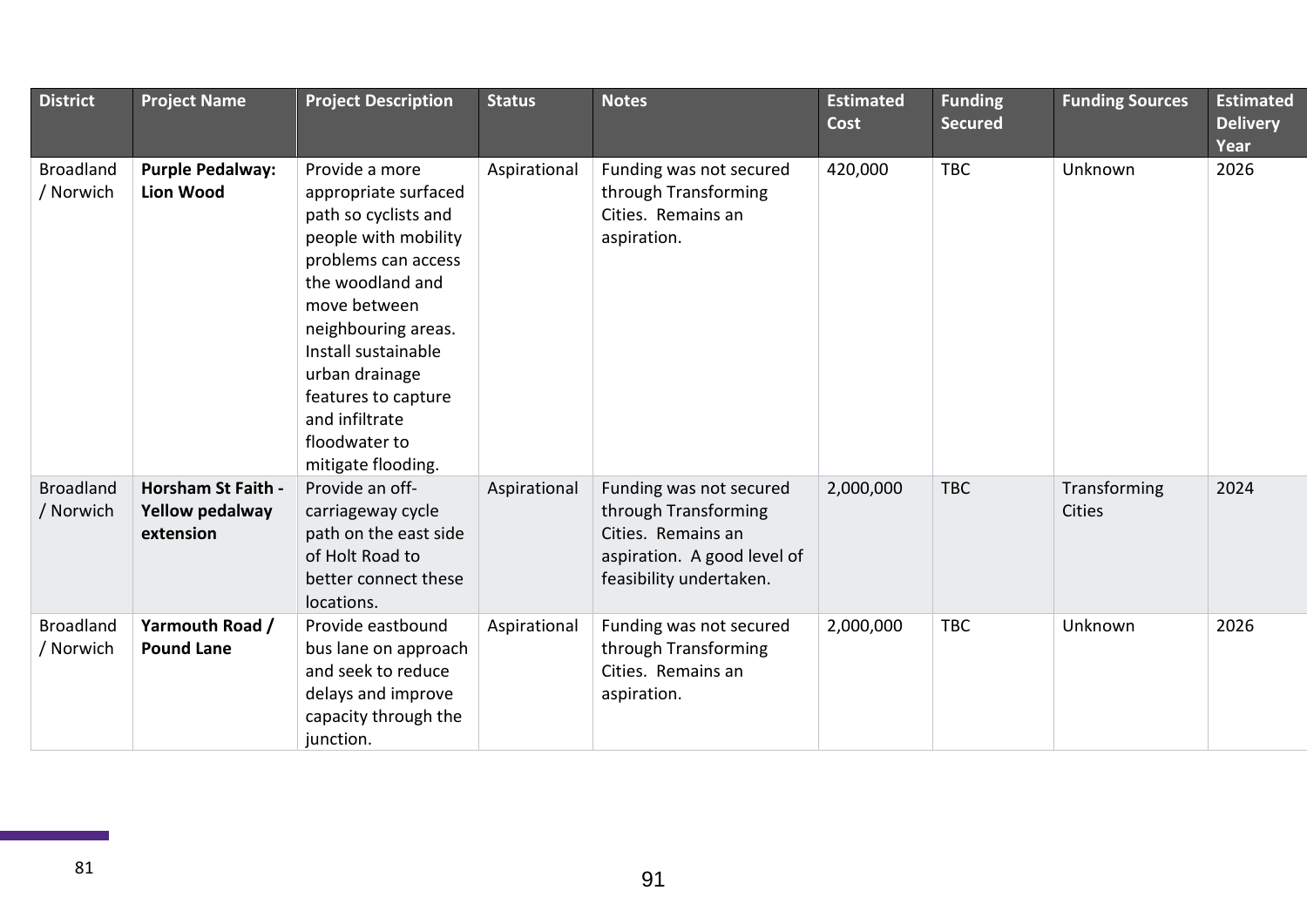| <b>District</b>               | <b>Project Name</b>                                                                            | <b>Project Description</b>                                                                                                                               | <b>Status</b> | <b>Notes</b>                                                                         | <b>Estimated</b><br><b>Cost</b> | <b>Funding</b><br><b>Secured</b> | <b>Funding Sources</b>        | <b>Estimated</b><br><b>Delivery</b><br>Year |
|-------------------------------|------------------------------------------------------------------------------------------------|----------------------------------------------------------------------------------------------------------------------------------------------------------|---------------|--------------------------------------------------------------------------------------|---------------------------------|----------------------------------|-------------------------------|---------------------------------------------|
| <b>Broadland</b><br>/ Norwich | <b>Sprowston Road</b><br>(south of the outer<br>ring road)                                     | Provide new inbound<br>and outbound bus<br>lanes and seek to<br>provide an outbound<br>segregated cycle<br>track.                                        | Approved      | Funding secured through<br><b>Transforming Cities</b>                                | 889,000                         | <b>TBC</b>                       | Transforming<br><b>Cities</b> | 2023                                        |
| <b>Broadland</b><br>/ Norwich | Vera Road - Rye<br><b>Avenue crossing</b>                                                      | Provide new<br>signalised crossing of<br>the outer ring road<br>for cyclists and<br>pedestrians between<br>Rye Avenue and Vera<br>Road.                  | Approved      | Funding secured through<br><b>Transforming Cities</b>                                | 434,000                         | <b>TBC</b>                       | Transforming<br><b>Cities</b> | 2022                                        |
| <b>Broadland</b><br>/ Norwich | <b>Cromer Road and</b><br><b>Aylsham Road</b><br>(Fifers Lane -<br><b>Glenmore</b><br>Gardens) | Provide significant<br>lengths of inbound<br>bus lanes on Cromer<br>Road and Aylsham<br>Road.                                                            | Approved      | Funding secured through<br><b>Transforming Cities</b>                                | 750,000                         | <b>TBC</b>                       | Transforming<br><b>Cities</b> | 2022                                        |
| <b>Broadland</b><br>/ Norwich | <b>Yarmouth Road</b><br><b>Improvements</b>                                                    | Removal of parking<br>at pinch points. Seek<br>to relocate / remove<br>existing on street<br>parking at pinch<br>point locations along<br>Yarmouth Road. | Aspirational  | Funding was not secured<br>through Transforming<br>Cities. Remains an<br>aspiration. | 20,000                          | <b>TBC</b>                       | Unknown                       | 2026                                        |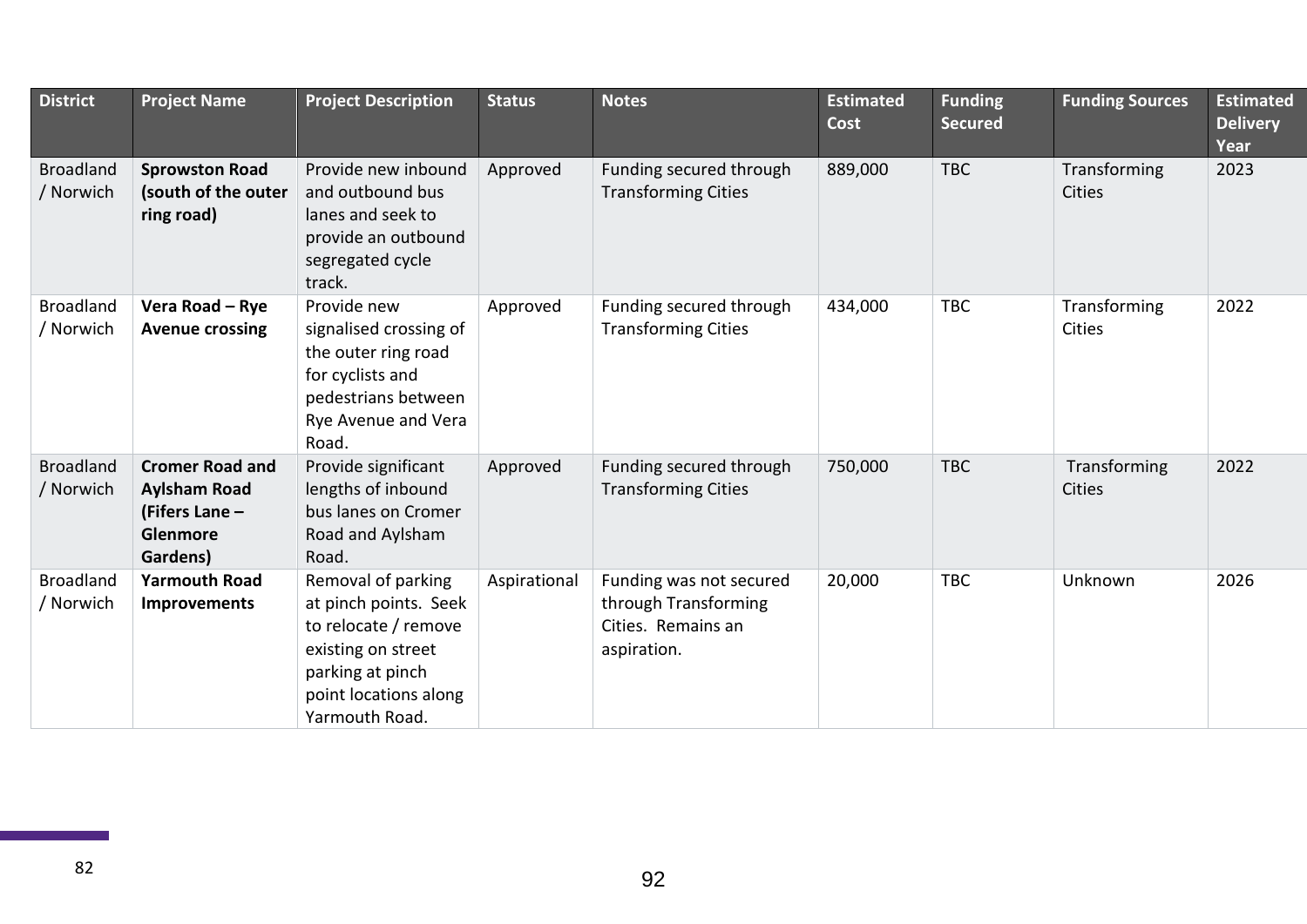| <b>District</b>               | <b>Project Name</b>                                             | <b>Project Description</b>                                                                                                                                                   | <b>Status</b>  | <b>Notes</b>                                                                                                                                                                                                                                                                                                                                                                                  | <b>Estimated</b><br>Cost | <b>Funding</b><br><b>Secured</b> | <b>Funding Sources</b> | <b>Estimated</b><br><b>Delivery</b> |
|-------------------------------|-----------------------------------------------------------------|------------------------------------------------------------------------------------------------------------------------------------------------------------------------------|----------------|-----------------------------------------------------------------------------------------------------------------------------------------------------------------------------------------------------------------------------------------------------------------------------------------------------------------------------------------------------------------------------------------------|--------------------------|----------------------------------|------------------------|-------------------------------------|
| <b>Broadland</b><br>/ Norwich | <b>Fakenham Road</b><br><b>Transport</b><br><b>Improvements</b> | <b>TBC</b>                                                                                                                                                                   | In feasibility | Although this corridor was<br>not included in our<br><b>Transforming Cities</b><br>application bus, pedestrian<br>and cycle improvements<br>are needed along this<br>corridor. Funding will need<br>to be found for delivery.<br>Further feasibility work<br>needed. Discussions with<br>developers along this<br>corridor are based around<br>securing land for future<br>transport schemes. | 30,000                   | <b>TBC</b>                       | Unknown                | Year<br>2026                        |
| <b>Broadland</b><br>/ Norwich | <b>North-West</b><br><b>Norwich Mobility</b><br><b>Hubs</b>     | Introduce mobility<br>hub facilities and<br>catchment works at<br>Wroxham Road<br>shops, Sprowston<br>Road near<br>Templemere and<br>Sprowston Road near<br>Denmark Opening. | Aspirational   | Funding was not secured<br>through Transforming<br>Cities. Remains an<br>aspiration.                                                                                                                                                                                                                                                                                                          | 1,500,000                | <b>TBC</b>                       | Unknown                | 2025                                |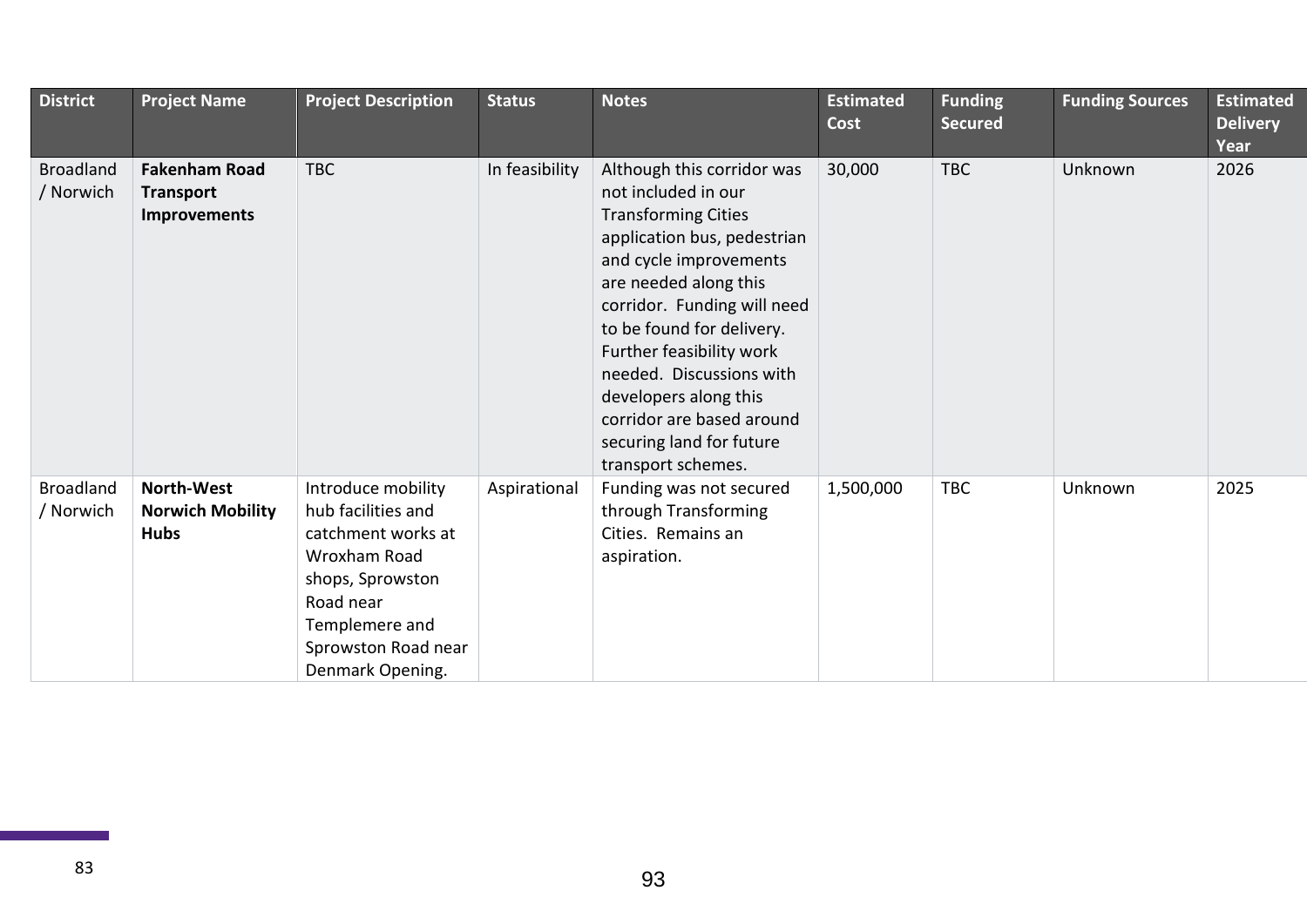| <b>District</b>               | <b>Project Name</b>                                                                                       | <b>Project Description</b>            | <b>Status</b> | <b>Notes</b>                                                                                                                                                                                                           | <b>Estimated</b><br>Cost | <b>Funding</b><br><b>Secured</b> | <b>Funding Sources</b> | <b>Estimated</b><br><b>Delivery</b><br>Year |
|-------------------------------|-----------------------------------------------------------------------------------------------------------|---------------------------------------|---------------|------------------------------------------------------------------------------------------------------------------------------------------------------------------------------------------------------------------------|--------------------------|----------------------------------|------------------------|---------------------------------------------|
| <b>Broadland</b><br>/ Norwich | <b>Salhouse Road</b>                                                                                      | Sustainable transport<br>improvements | <b>TBC</b>    | Whilst no improvements to<br>Salhouse Road were<br>included in the<br><b>Transforming Cities</b><br>application, investment<br>along this corridor will be<br>considered as part of the<br>review of the TfN Strategy. | <b>TBC</b>               | <b>TBC</b>                       | <b>TBC</b>             | 2024                                        |
| <b>Broadland</b><br>/ Norwich | A140 Sustainable<br><b>Transport Corridor</b><br>(including BRT and<br>cycling)                           | <b>TBC</b>                            | <b>TBC</b>    | <b>TBC</b>                                                                                                                                                                                                             | <b>TBC</b>               | <b>TBC</b>                       | <b>TBC</b>             | <b>TBC</b>                                  |
| <b>Broadland</b><br>/ Norwich | <b>Salhouse Rd</b><br><b>Sustainable</b><br><b>Transport Corridor</b><br>(including BRT and<br>cycling)   | <b>TBC</b>                            | <b>TBC</b>    | <b>TBC</b>                                                                                                                                                                                                             | <b>TBC</b>               | <b>TBC</b>                       | <b>TBC</b>             | <b>TBC</b>                                  |
| <b>Broadland</b><br>/ Norwich | <b>Yarmouth Road</b><br><b>Sustainable</b><br><b>Transport Corridor</b><br>(including BRT and<br>cycling) | <b>TBC</b>                            | <b>TBC</b>    | <b>TBC</b>                                                                                                                                                                                                             | 10,000,000               | TBC                              | <b>TBC</b>             | <b>TBC</b>                                  |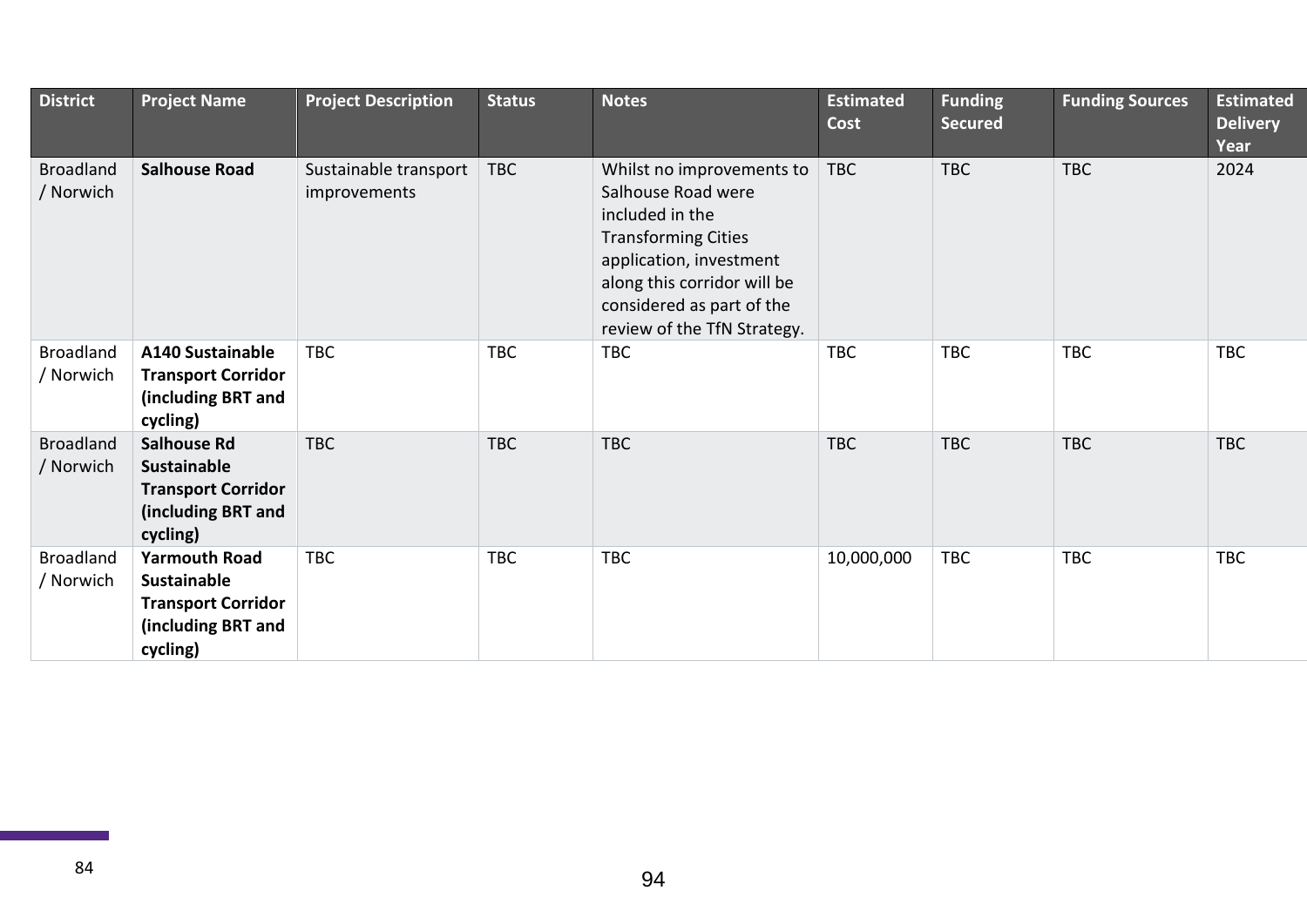| <b>District</b> | <b>Project Name</b>                                                      | <b>Project Description</b>                                                                                                                                                                                                                                                                                                                            | <b>Status</b> | <b>Notes</b>                                          | <b>Estimated</b><br>Cost | <b>Funding</b><br><b>Secured</b> | <b>Funding Sources</b>        | <b>Estimated</b><br><b>Delivery</b><br>Year |
|-----------------|--------------------------------------------------------------------------|-------------------------------------------------------------------------------------------------------------------------------------------------------------------------------------------------------------------------------------------------------------------------------------------------------------------------------------------------------|---------------|-------------------------------------------------------|--------------------------|----------------------------------|-------------------------------|---------------------------------------------|
| Norwich         | City centre west-<br>east through<br>traffic restriction                 | Examine options to<br>manage traffic<br>differently on St<br>Andrew's Street to<br>restrict through<br>traffic thereby<br>enabling pavements<br>to be widened, cycle<br>and pedestrian<br>facilities made safer<br>and improving<br>environmental<br>conditions and public<br>transport routes on<br>streets currently<br>used by through<br>traffic. | Approved      | Funding secured through<br><b>Transforming Cities</b> | 2,884,000                | <b>TBC</b>                       | Transforming<br><b>Cities</b> | 2023                                        |
| Norwich         | <b>City College to St</b><br><b>Stephens</b><br>roundabout               | Improvements to<br>pedestrian and cycle<br>facilities.                                                                                                                                                                                                                                                                                                | Approved      | Funding secured through<br><b>Transforming Cities</b> | 750,000                  | <b>TBC</b>                       | Transforming<br>Cities        | 2023                                        |
| Norwich         | <b>Kett's Hill</b><br><b>Roundabout - Bus</b><br>& Cycle<br>Improvements | Introduce a bus lane<br>on Kett's Hill<br>approach facilitated<br>by the removal of<br>parked cars and<br>alterations to the<br>roundabout to<br>improve safety for<br>cyclists.                                                                                                                                                                      | Approved      | Funding secured through<br><b>Transforming Cities</b> | 84,000                   | <b>TBC</b>                       | Transforming<br>Cities        | 2023                                        |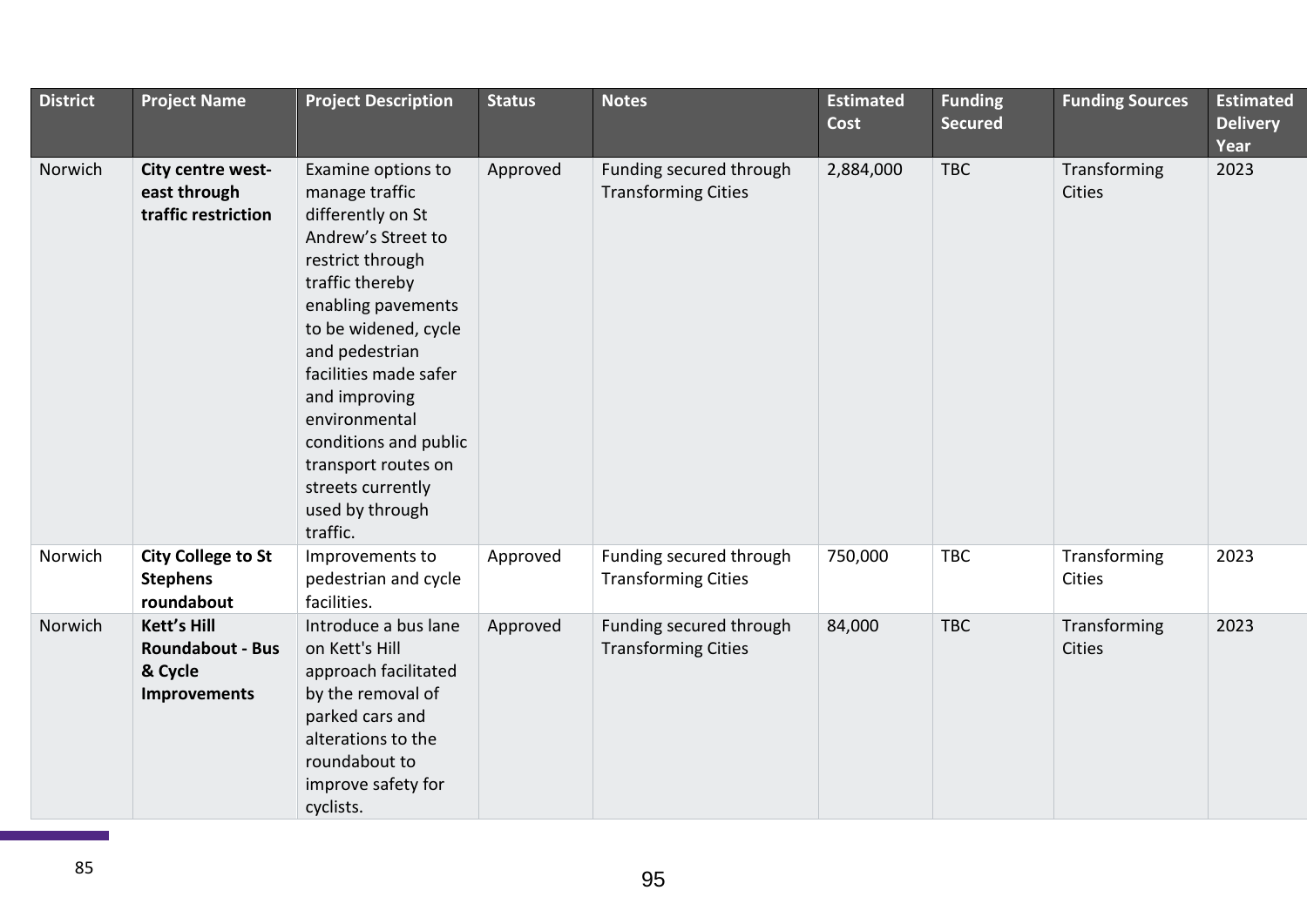| <b>District</b> | <b>Project Name</b>                                                                                                              | <b>Project Description</b>                                                                                                                                                                                                                                                                                                                                  | <b>Status</b> | <b>Notes</b>                                                                  | <b>Estimated</b><br><b>Cost</b> | <b>Funding</b><br><b>Secured</b> | <b>Funding Sources</b>        | <b>Estimated</b><br><b>Delivery</b><br>Year |
|-----------------|----------------------------------------------------------------------------------------------------------------------------------|-------------------------------------------------------------------------------------------------------------------------------------------------------------------------------------------------------------------------------------------------------------------------------------------------------------------------------------------------------------|---------------|-------------------------------------------------------------------------------|---------------------------------|----------------------------------|-------------------------------|---------------------------------------------|
| Norwich         | <b>Sprowston Road</b><br>(Magdalen Road -<br>Denmark Road)                                                                       | Options considered<br>for addressing this<br>could include parking<br>removal or the<br>introduction of a<br>one-way system.                                                                                                                                                                                                                                | Approved      | Funding secured through<br><b>Transforming Cities</b>                         | 837,000                         | <b>TBC</b>                       | Transforming<br>Cities        | 2023                                        |
| Norwich         | <b>UEA - City centre</b><br>via South Park<br><b>Avenue and</b><br><b>Unthank Road</b><br>including Unthank<br>Road mobility hub | <b>Address localised</b><br>pinch points to ease<br>bus flow. Introduce<br>mobility hub<br>facilities.                                                                                                                                                                                                                                                      | Approved      | Funding secured through<br><b>Transforming Cities</b>                         | 486,000                         | <b>TBC</b>                       | Transforming<br><b>Cities</b> | 2022                                        |
| Norwich         | <b>Thorpe Road</b><br>contraflow<br>(Clarence Road)                                                                              | Contraflow<br>movement for buses<br>and cyclists only to<br>encourage greater<br>use of sustainable<br>modes by saving time<br>and improving safety<br>when accessing the<br>centre. This will<br>complement the<br>proposed works on<br>city Thorpe Road at<br>Norwich rail station<br>to improve facilities<br>for buses,<br>pedestrians, and<br>cyclists | Approved      | Funding secured through<br>Transforming Cities. Will<br>be complete July 2021 | 801,000                         | <b>TBC</b>                       | Transforming<br>Cities        | 2021                                        |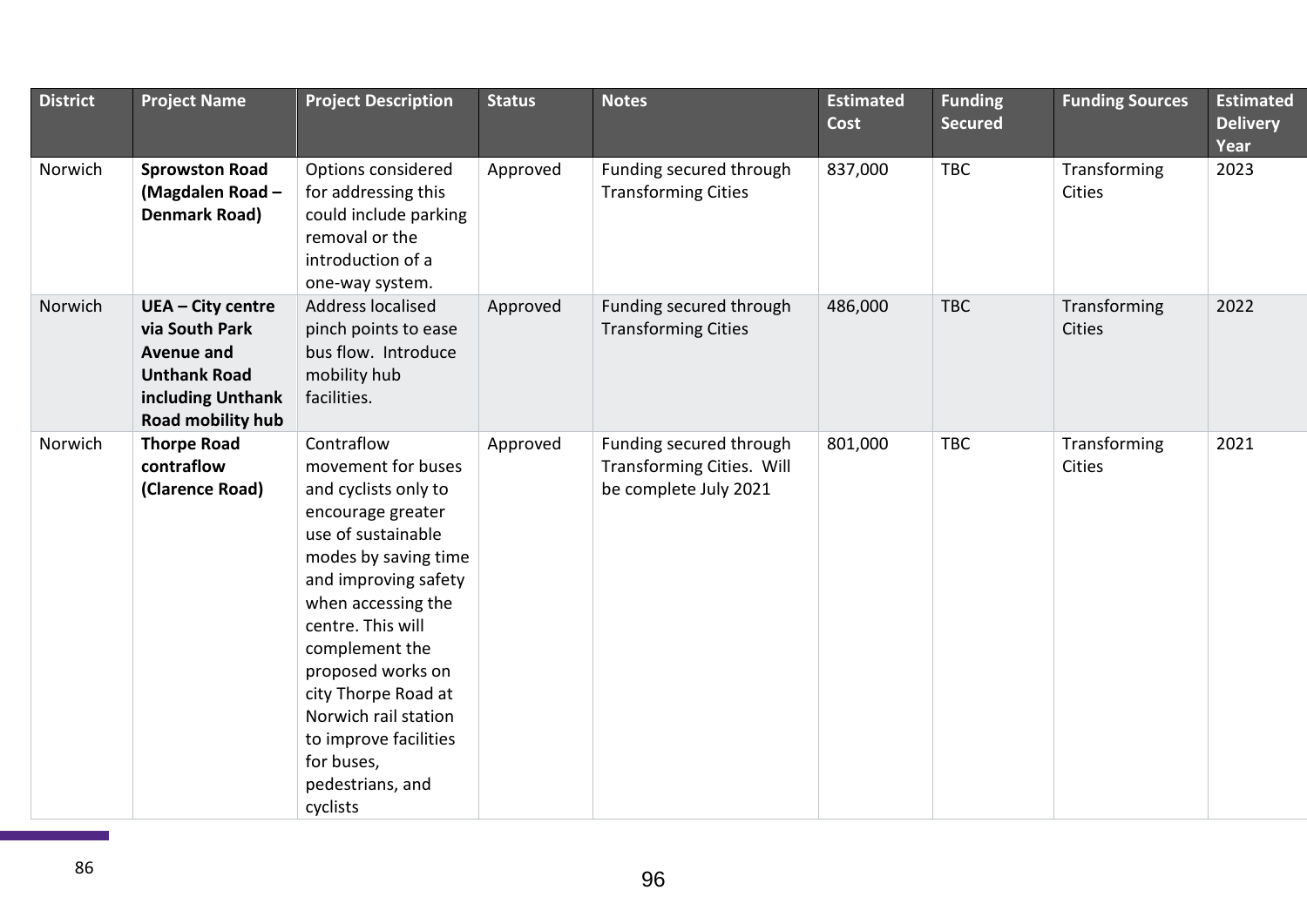| <b>District</b> | <b>Project Name</b>                                          | <b>Project Description</b>                                                                                                                                                                                                                                                                                       | <b>Status</b>         | <b>Notes</b>                                                                         | <b>Estimated</b><br>Cost | <b>Funding</b><br><b>Secured</b> | <b>Funding Sources</b> | <b>Estimated</b><br><b>Delivery</b><br>Year |
|-----------------|--------------------------------------------------------------|------------------------------------------------------------------------------------------------------------------------------------------------------------------------------------------------------------------------------------------------------------------------------------------------------------------|-----------------------|--------------------------------------------------------------------------------------|--------------------------|----------------------------------|------------------------|---------------------------------------------|
| Norwich         | <b>City Wayfinding</b><br>Improvements                       | Create a coherent<br>environment and<br>stimulate economic<br>growth by promoting<br>the cultural assets of<br>the city centre that<br>can be enjoyed by<br>exploring Norwich on<br>foot and by bicycle<br>through culture-led<br>wayfinding<br>interventions in the<br>city centre and at key<br>mobility hubs. | Under<br>Construction | N/A                                                                                  | 800,000                  | 800,000                          | <b>NCC local match</b> | 2023                                        |
| Norwich         | <b>Wensum Walkway</b><br>- Duke St & St<br><b>Georges St</b> | Create bridge<br>structure between<br>Duke Street and St<br>Georges Street to fill<br>the final missing link<br>in the city centre<br>section of the River<br>Wensum path                                                                                                                                        | Approved              | Funding approved from IIF                                                            | 2,000,000                | 2,000,000                        | Sustrans, IIF          | 2024                                        |
| Norwich         | <b>Palace Street (Pink</b><br>pedalway)                      | Extend the two way<br>off-carriageway cycle<br>track from Tombland<br>to St Martin at Palace<br>Plain.                                                                                                                                                                                                           | Aspirational          | Funding was not secured<br>through Transforming<br>Cities. Remains an<br>aspiration. | 500,000                  | <b>TBC</b>                       | Unknown                | 2026                                        |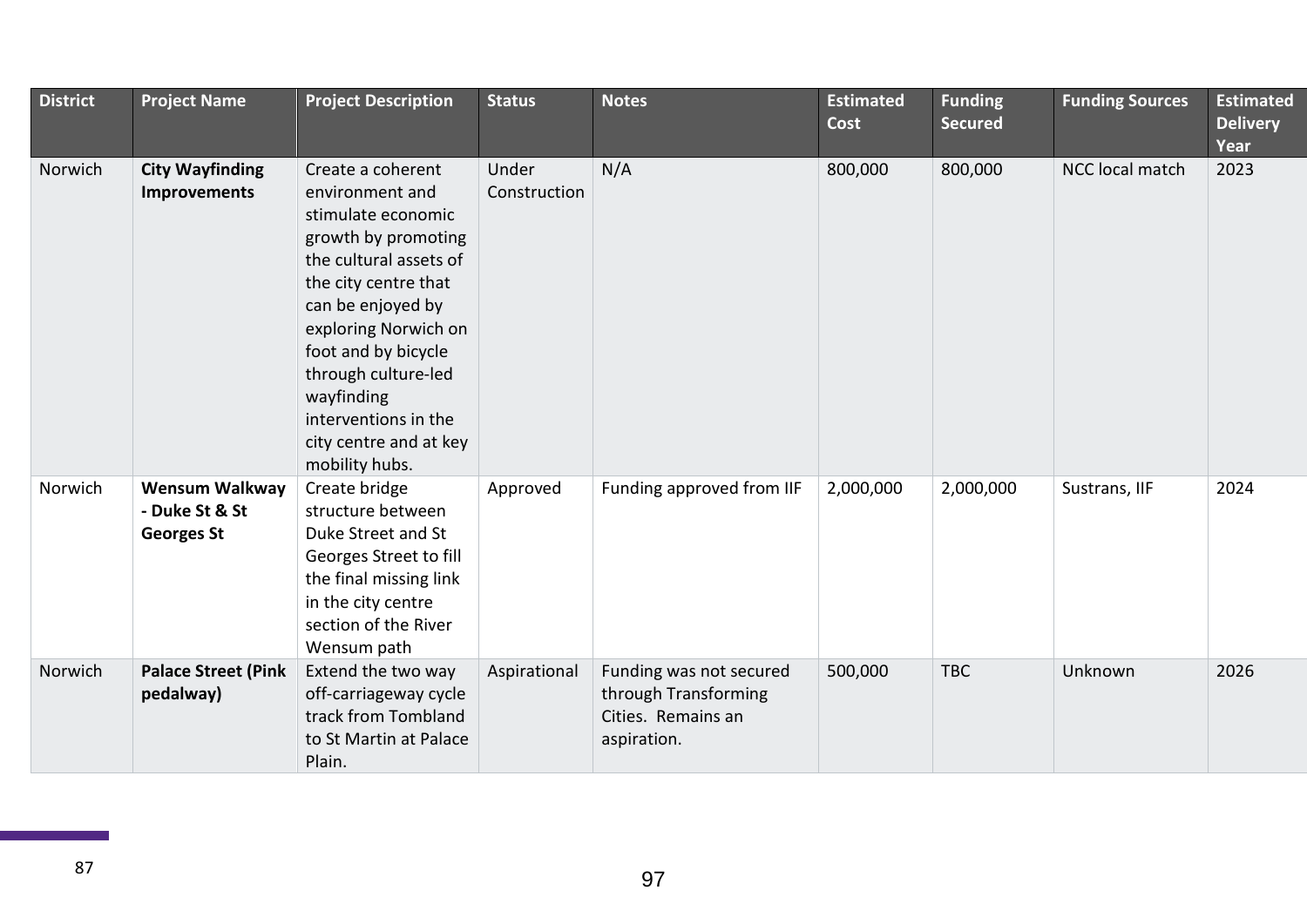| <b>District</b> | <b>Project Name</b>                       | <b>Project Description</b>                                                                                                                                                                                                                           | <b>Status</b> | <b>Notes</b>                                                                         | <b>Estimated</b><br>Cost | <b>Funding</b><br><b>Secured</b> | <b>Funding Sources</b>        | <b>Estimated</b><br><b>Delivery</b><br>Year |
|-----------------|-------------------------------------------|------------------------------------------------------------------------------------------------------------------------------------------------------------------------------------------------------------------------------------------------------|---------------|--------------------------------------------------------------------------------------|--------------------------|----------------------------------|-------------------------------|---------------------------------------------|
| Norwich         | <b>Magdalen Street</b><br>mobility hub    | Improve pedestrian<br>crossings, widen<br>pavements, reduce<br>street clutter, and<br>increase bus stop<br>capacity at Anglia<br>Square to create a<br>more attractive and<br>safer environment<br>for all. Introduce<br>mobility hub<br>facilities. | Aspirational  | Funding was not secured<br>through Transforming<br>Cities. Remains an<br>aspiration. | 4,000,000                | TBC                              | Unknown                       | 2026                                        |
| Norwich         | <b>King Street</b><br><b>Improvements</b> | Improve street<br>surfaces and<br>pedestrian priority to<br>encourage activity<br>and investment to<br>flow towards<br>development sites<br>and cultural<br>institutions on King<br>Street and in East<br>Norwich.                                   | Approved      | Funding secured through<br><b>Transforming Cities</b>                                | 1,054,000                | <b>TBC</b>                       | Transforming<br><b>Cities</b> | 2022                                        |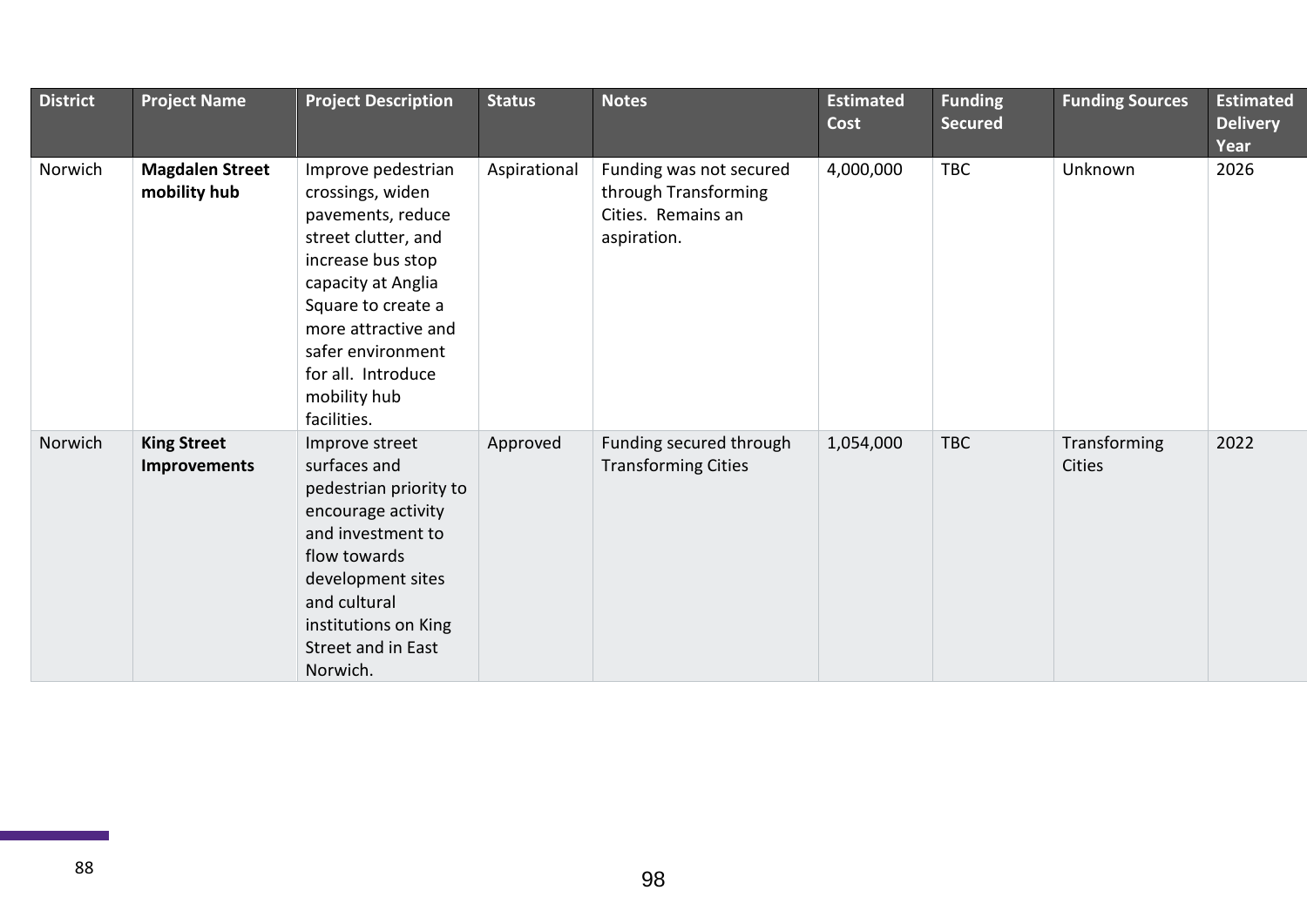| <b>District</b> | <b>Project Name</b>                                                    | <b>Project Description</b>                                                                                                                                                                                                                                                                                                                                                                                                                                                                                                                 | <b>Status</b> | <b>Notes</b>                                          | <b>Estimated</b><br><b>Cost</b> | <b>Funding</b><br><b>Secured</b> | <b>Funding Sources</b>        | <b>Estimated</b><br><b>Delivery</b><br>Year |
|-----------------|------------------------------------------------------------------------|--------------------------------------------------------------------------------------------------------------------------------------------------------------------------------------------------------------------------------------------------------------------------------------------------------------------------------------------------------------------------------------------------------------------------------------------------------------------------------------------------------------------------------------------|---------------|-------------------------------------------------------|---------------------------------|----------------------------------|-------------------------------|---------------------------------------------|
| Norwich         | <b>Foundry Bridge</b><br>and Norwich train<br>station mobility<br>hub. | Improve the<br>efficiency of the<br>Foundry Bridge<br>junction and provide<br>bus priority and<br>cycling safety by<br>examining options of<br>making Thorpe Road<br>between Riverside<br>Road and Lower<br>Clarence Road past<br>Norwich rail station<br>bus, cycle and<br>pedestrian access<br>only. Impacts from<br>displaced traffic will<br>need to be carefully<br>assessed and<br>mitigated. Introduce<br>mobility hub facilities<br>in the catchment to<br>further improve<br>interchange between<br>different transport<br>modes. | Approved      | Funding secured through<br><b>Transforming Cities</b> | 2,226,000                       | <b>TBC</b>                       | Transforming<br><b>Cities</b> | 2023                                        |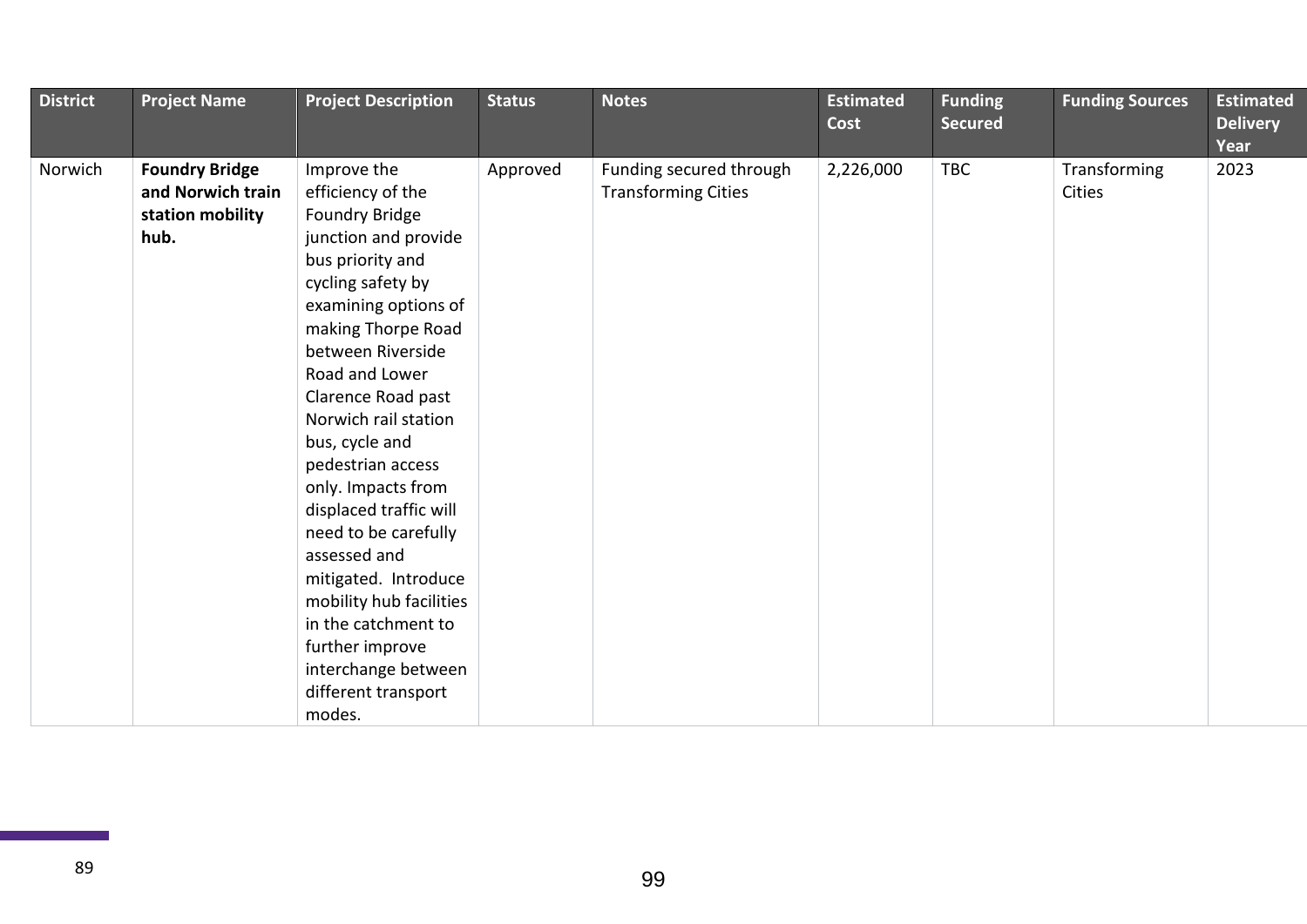| <b>District</b> | <b>Project Name</b>                                              | <b>Project Description</b>                                                                                                                                                                                                 | <b>Status</b>  | <b>Notes</b>                                                                                                                                          | <b>Estimated</b><br>Cost | <b>Funding</b><br><b>Secured</b> | <b>Funding Sources</b>        | <b>Estimated</b><br><b>Delivery</b><br>Year |
|-----------------|------------------------------------------------------------------|----------------------------------------------------------------------------------------------------------------------------------------------------------------------------------------------------------------------------|----------------|-------------------------------------------------------------------------------------------------------------------------------------------------------|--------------------------|----------------------------------|-------------------------------|---------------------------------------------|
| Norwich         | <b>Grapes Hill</b><br>roundabout.                                | Improve the flow of<br>traffic through a<br>review of signalling<br>arrangements while<br>maintaining, but also<br>seeking to improve<br>pedestrian and cycle<br>crossing facilities.                                      | Approved       | Funding secured through<br><b>Transforming Cities</b>                                                                                                 | 300,000                  | <b>TBC</b>                       | Transforming<br><b>Cities</b> | 2022                                        |
| Norwich         | <b>St Mary's Plain</b>                                           | Improvements to the<br>St Mary's Plain area                                                                                                                                                                                | In feasibility | Analytical component of<br>the feasibility work<br>completed. Design<br>component yet to be<br>undertaken. Funding not<br>yet identified for delivery | 780,000                  | <b>TBC</b>                       | DEV/CIL                       | 2020                                        |
| Norwich         | <b>Exchange St &amp; St</b><br><b>Andrews St</b><br>Improvements | Make temporary<br>exclusion of general<br>traffic in Exchange<br>Street permanent.<br>Upgrade public realm<br>to create attractive<br>walking and cycling<br>link into the city<br>centre from St<br><b>Andrews Street</b> | Approved       | None                                                                                                                                                  | 1,200,000                | 1,200,000                        | Unknown                       | 2023                                        |
| Norwich         | <b>St Augustine's</b><br>Gate                                    | Modify the approach<br>to this junction to<br>reduce conflict<br>between road users.                                                                                                                                       | Aspirational   | Funding was not secured<br>through Transforming<br>Cities. Remains an<br>aspiration.                                                                  | <b>TBC</b>               | <b>TBC</b>                       | Unknown                       | 2025                                        |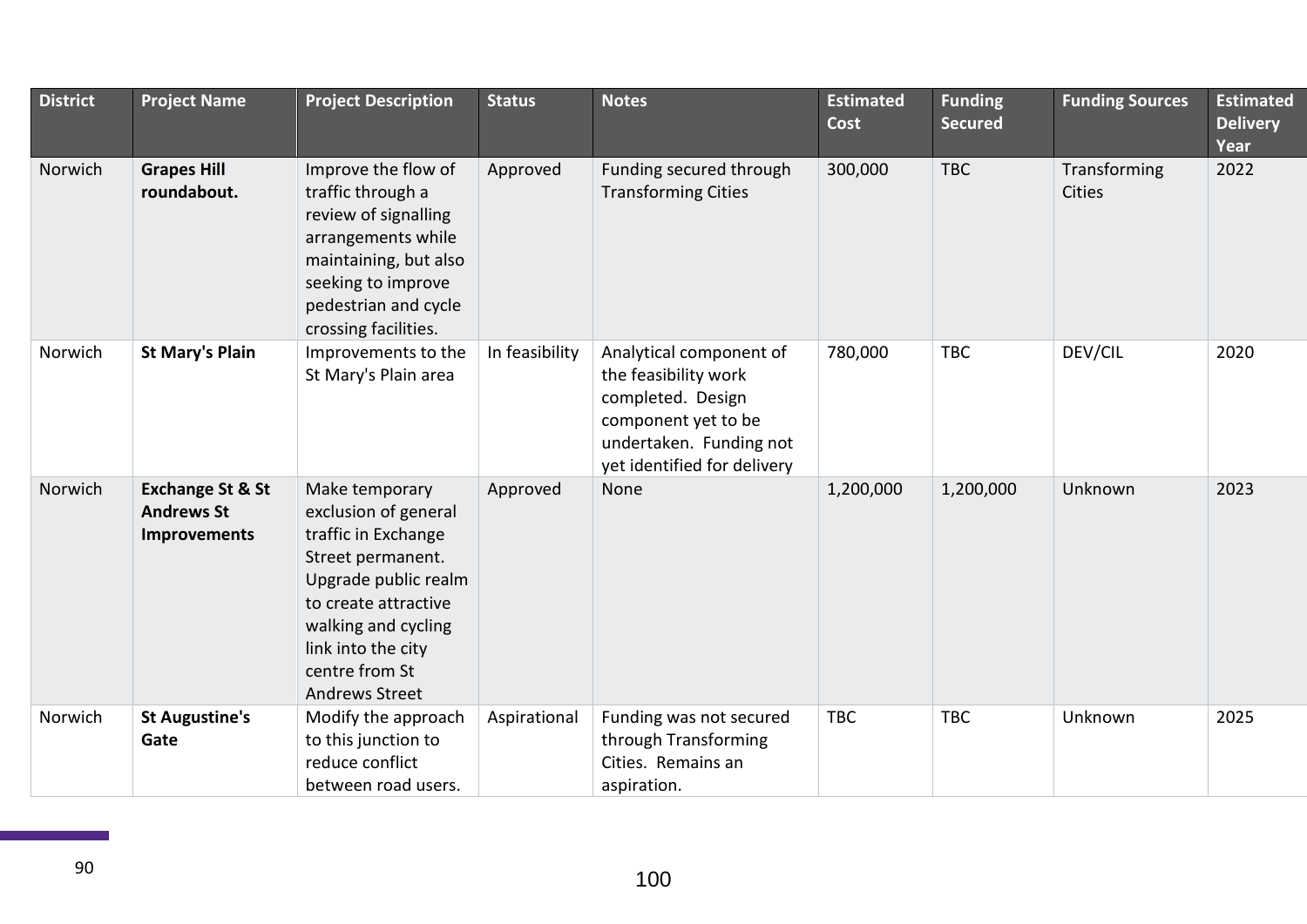| <b>District</b> | <b>Project Name</b>                                            | <b>Project Description</b>                                                                                                                                                                                                  | <b>Status</b>  | <b>Notes</b>                                                                         | <b>Estimated</b><br>Cost | <b>Funding</b><br><b>Secured</b> | <b>Funding Sources</b> | <b>Estimated</b><br><b>Delivery</b><br>Year |
|-----------------|----------------------------------------------------------------|-----------------------------------------------------------------------------------------------------------------------------------------------------------------------------------------------------------------------------|----------------|--------------------------------------------------------------------------------------|--------------------------|----------------------------------|------------------------|---------------------------------------------|
| Norwich         | <b>Airport Industrial</b><br>Estate.                           | Options being<br>considered for<br>provision of<br>improved bus, cycle<br>and pedestrian links<br>between the airport<br>terminal and the<br>airport industrial<br>estate, particularly<br>the Norwich Aviation<br>Academy. | Approved       | Funding secured through<br><b>Transforming Cities</b>                                | 1,171,000                | <b>TBC</b>                       | Transforming<br>Cities | 2023                                        |
| Norwich         | <b>St Stephens</b><br>roundabout                               | Provide an improved<br>environment for<br>pedestrians and<br>cyclists and an<br>enhanced gateway to<br>the city.                                                                                                            | Aspirational   | Funding was not secured<br>through Transforming<br>Cities. Remains an<br>aspiration. | 6,000,000                | <b>TBC</b>                       | Unknown                | 2026                                        |
| Norwich         | <b>Upper St Giles</b><br>improvements                          | Redesign Upper St<br>Giles with high<br>quality pedestrian<br>priority treatment.                                                                                                                                           | In feasibility | None                                                                                 | 1,800,000                | 1,800,000                        | <b>Towns Fund</b>      | 2023                                        |
| Norwich         | <b>Fifers Lane -</b><br><b>Stirling Road</b><br>bus/cycle link | <b>TBC</b>                                                                                                                                                                                                                  | <b>TBC</b>     | Design required as part of<br>site development                                       | 50,000                   | <b>TBC</b>                       | S106                   | <b>TBC</b>                                  |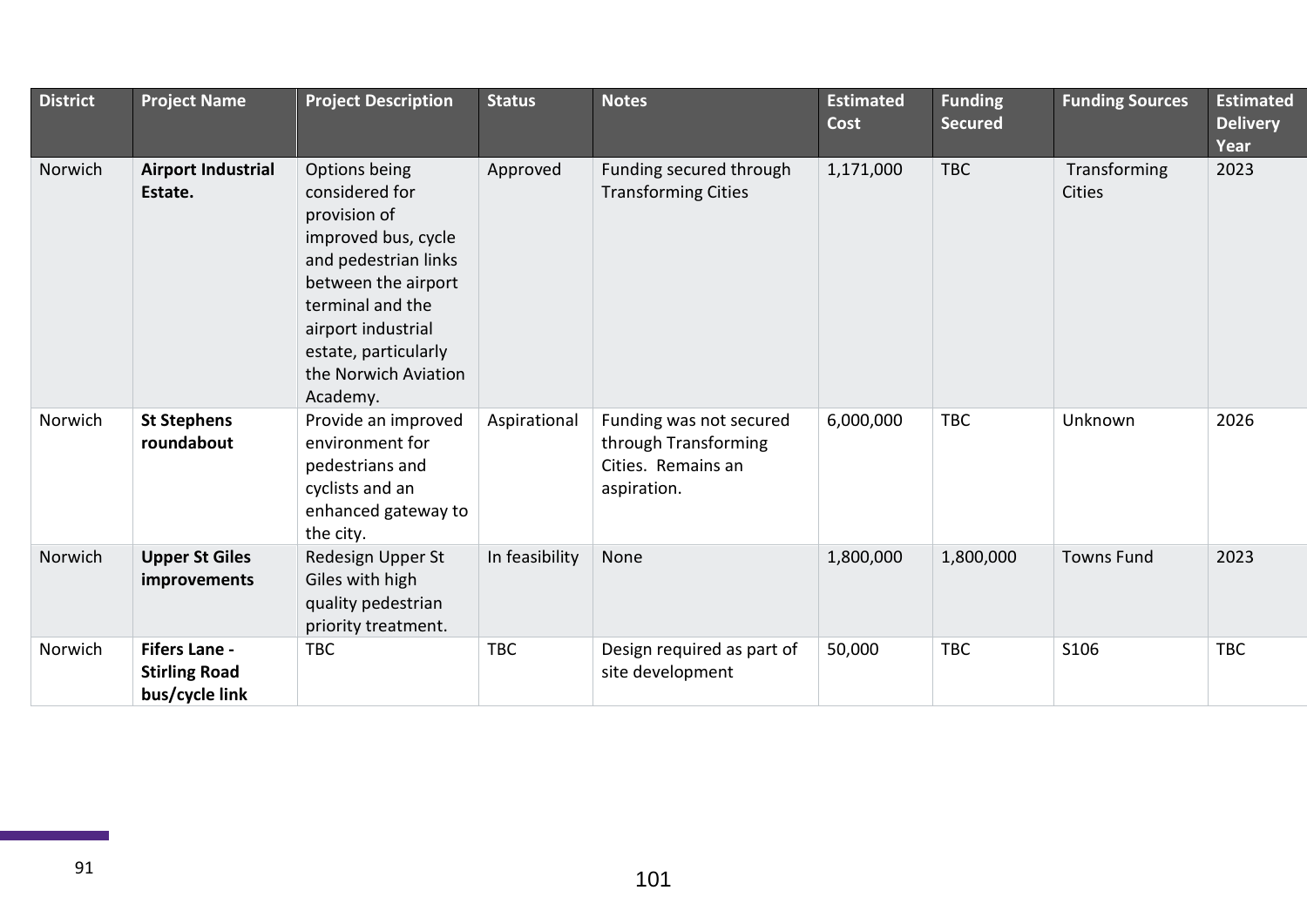| <b>District</b> | <b>Project Name</b>                                             | <b>Project Description</b>                                                                                                            | <b>Status</b> | <b>Notes</b>                                                                                                                                                                                                     | <b>Estimated</b><br>Cost | <b>Funding</b><br><b>Secured</b> | <b>Funding Sources</b>        | <b>Estimated</b><br><b>Delivery</b><br>Year |
|-----------------|-----------------------------------------------------------------|---------------------------------------------------------------------------------------------------------------------------------------|---------------|------------------------------------------------------------------------------------------------------------------------------------------------------------------------------------------------------------------|--------------------------|----------------------------------|-------------------------------|---------------------------------------------|
| Norwich         | <b>City Centre Bus</b><br>and Pedestrian<br><b>Improvements</b> | Bus and pedestrian<br>improvements to St<br>Stephens Street, Red<br>Lion Street, Surrey<br><b>Street and William</b><br>Booth Street. | <b>TBC</b>    | Funding secured through<br><b>Transforming Cities</b>                                                                                                                                                            | 4,800,000                | <b>TBC</b>                       | Transforming<br><b>Cities</b> | 2023                                        |
| Norwich         | <b>Norwich Bus</b><br><b>Station Mobility</b><br>Hub            | <b>TBC</b>                                                                                                                            | <b>TBC</b>    | Funding secured through<br><b>Transforming Cities</b>                                                                                                                                                            | 307,000                  | <b>TBC</b>                       | Transforming<br>Cities        | 2023                                        |
| Norwich         | <b>St George's Plain</b>                                        | <b>TBC</b>                                                                                                                            | <b>TBC</b>    | Funds assumed to be<br>supplied entirely by<br>developer in association<br>with St Georges Works                                                                                                                 | 300,000                  | <b>TBC</b>                       | <b>DEV</b>                    | 2021                                        |
| Norwich         | <b>East Norwich</b><br><b>Regeneration Site</b>                 | <b>TBC</b>                                                                                                                            | <b>TBC</b>    | Referenced in<br><b>Transforming Cities</b><br>application. Different<br>options available for use of<br>land for different uses, as<br>well as transport options to<br>address congestion on<br>inner ring road | Not known                | <b>TBC</b>                       | Unknown                       | 2023                                        |
| Norwich         | <b>Salhouse Road</b><br>(pink)                                  | <b>TBC</b>                                                                                                                            | <b>TBC</b>    | Some design work<br>undertaken to identify ped<br>and cycle improvements.<br>More work needed.                                                                                                                   | Unknown                  | <b>TBC</b>                       | Unknown                       | 2025                                        |
| Norwich         | <b>Deal Ground</b><br>supporting<br>infrastructure              | <b>TBC</b>                                                                                                                            | Feasibilty    | East Norwich Masterplan<br>underway                                                                                                                                                                              | <b>TBC</b>               | <b>TBC</b>                       | Developer                     | <b>TBC</b>                                  |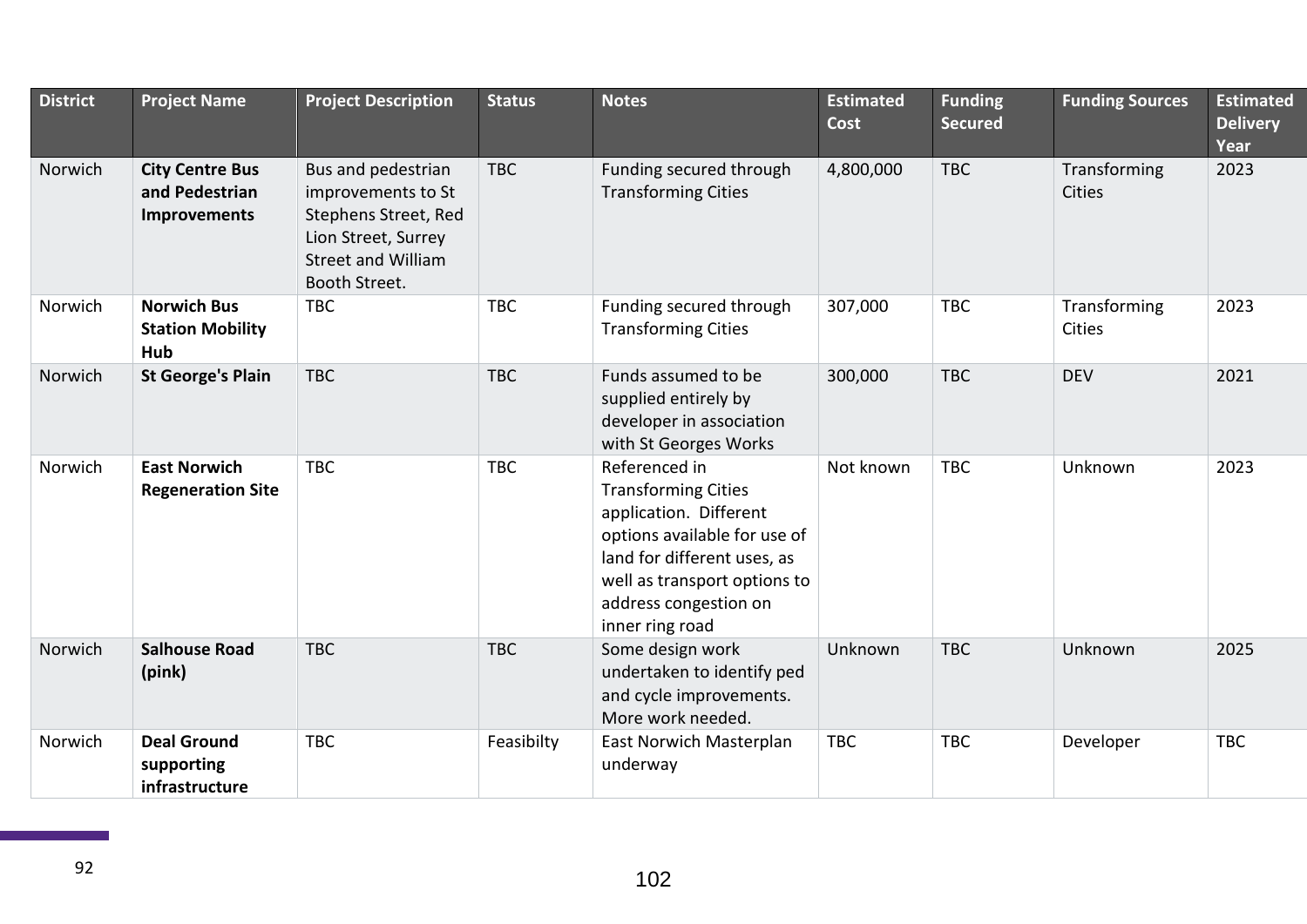| <b>District</b>  | <b>Project Name</b>                                                    | <b>Project Description</b>                                                                                                                                                                                                                                                           | <b>Status</b> | <b>Notes</b>                                          | <b>Estimated</b><br>Cost | <b>Funding</b><br><b>Secured</b> | <b>Funding Sources</b>       | <b>Estimated</b><br><b>Delivery</b><br>Year |
|------------------|------------------------------------------------------------------------|--------------------------------------------------------------------------------------------------------------------------------------------------------------------------------------------------------------------------------------------------------------------------------------|---------------|-------------------------------------------------------|--------------------------|----------------------------------|------------------------------|---------------------------------------------|
| South<br>Norfolk | Wymondham<br><b>Railway Bridge -</b><br><b>New</b><br>subway/underpass | A new pedestrian<br>underpass is being<br>funded by local<br>housing developers                                                                                                                                                                                                      | Approved      | None                                                  | Not known                | <b>TBC</b>                       | Developer                    | 2022/23                                     |
| South<br>Norfolk | Wymondham train<br>station mobility<br>hub.                            | Provide step-free<br>access to the<br>Cambridge-bound<br>platform. Provide<br>facilities for buses<br>and coaches to<br>adequately serve<br>Wymondham station<br>forecourt. Introduce<br>mobility hub<br>facilities.                                                                 | Approved      | Funding secured through<br><b>Transforming Cities</b> | 800,000                  | <b>TBC</b>                       | Transforming<br>Cities / NCC | 2023                                        |
| South<br>Norfolk | <b>Longwater Scheme</b><br><b>Development</b>                          | Various options are<br>under development.<br>These include general<br>improvements to<br>walking and cycling<br>provision across the<br>existing junction,<br>provision of a new<br>cycle/ped bridge<br>across the A47 and a<br>new highway link<br>from Dereham Road<br>behind NEXT | Feasibilty    | <b>TBC</b>                                            | <b>TBC</b>               | <b>TBC</b>                       | Developer                    | 2023                                        |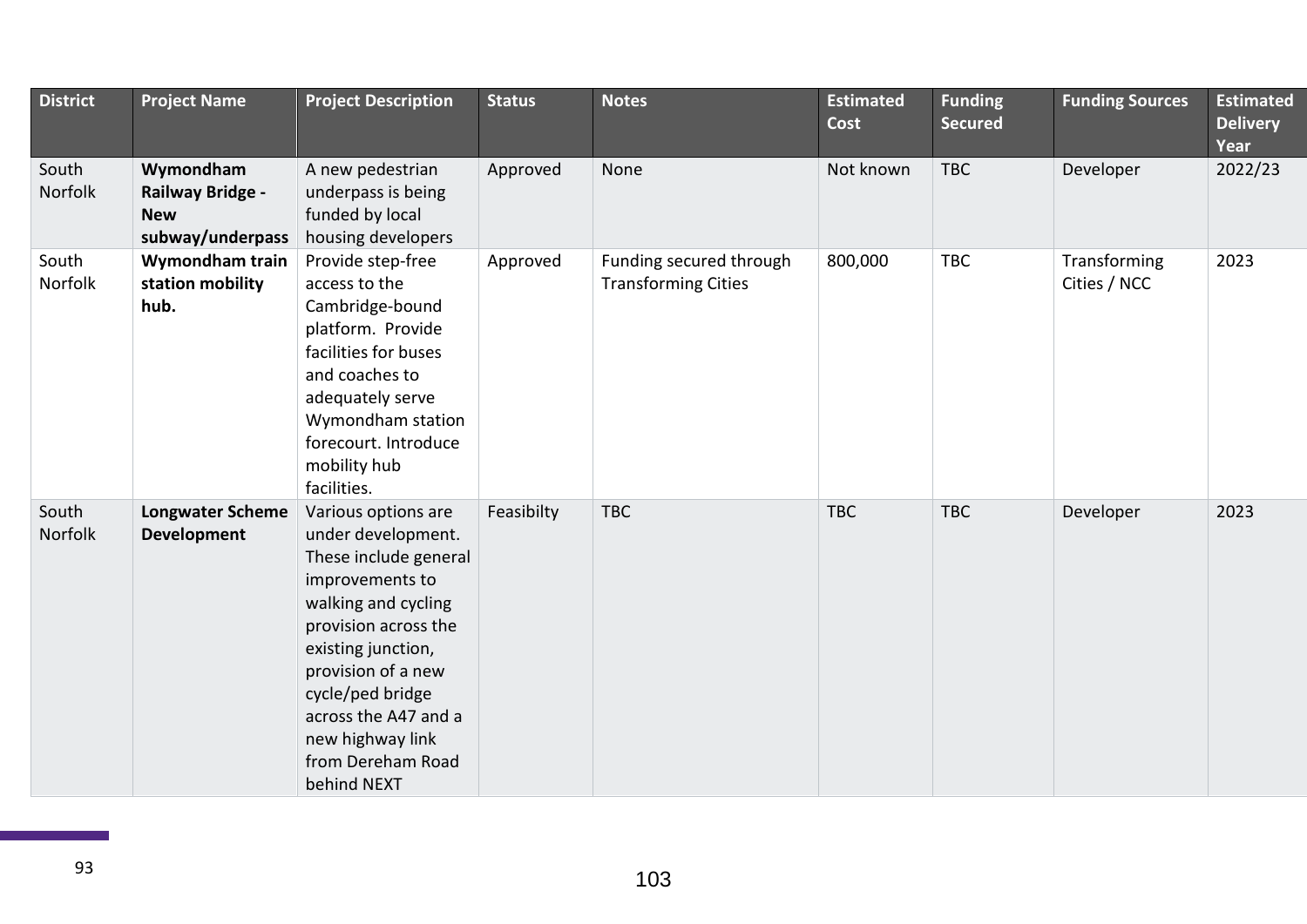| <b>District</b>         | <b>Project Name</b>                                                                                    | <b>Project Description</b>                                                                                                          | <b>Status</b>  | <b>Notes</b>                                                                                                                                                                                                | <b>Estimated</b><br>Cost | <b>Funding</b><br><b>Secured</b> | <b>Funding Sources</b>        | <b>Estimated</b><br><b>Delivery</b><br>Year |
|-------------------------|--------------------------------------------------------------------------------------------------------|-------------------------------------------------------------------------------------------------------------------------------------|----------------|-------------------------------------------------------------------------------------------------------------------------------------------------------------------------------------------------------------|--------------------------|----------------------------------|-------------------------------|---------------------------------------------|
| South<br>Norfolk        | <b>A140 Corridor</b><br>scheme                                                                         | Identification<br>including analysis<br>between City Centre<br>and Harford<br>(BRT/Yellow<br>Pedalway)                              | Aspirational   | Feasibility work<br>undertaken. Although this<br>corridor was not included<br>in the Transforming Cities<br>application there remains<br>an aspiration for<br>improvements to bus,<br>pedestrian and cycles | <b>TBC</b>               | <b>TBC</b>                       | <b>TBC</b>                    | 2025                                        |
| South<br>Norfolk        | <b>Norfolk &amp; Norwich</b><br><b>University Hospital</b><br>- new public<br>transport<br>interchange | <b>TBC</b>                                                                                                                          | <b>TBC</b>     | Funding secured through<br><b>Transforming Cities</b>                                                                                                                                                       | 1,304,000                | <b>TBC</b>                       | Transforming<br><b>Cities</b> | 2022                                        |
| South<br><b>Norfolk</b> | <b>Bus interchange</b><br>improvements at<br><b>Wymondham Rail</b><br><b>Station</b>                   | <b>TBC</b>                                                                                                                          | Aspirational   | Funding was not secured<br>through Transforming<br>Cities. Remains an<br>aspiration.                                                                                                                        | Not known                | <b>TBC</b>                       | Unknown                       | 2025                                        |
| South<br>Norfolk        | <b>Colney Lane (pink)</b><br><b>Pedestrian Cycle</b><br>links along                                    | <b>TBC</b>                                                                                                                          | <b>TBC</b>     | Further information<br>needed                                                                                                                                                                               | <b>TBC</b>               | <b>TBC</b>                       | Unknown                       | <b>TBC</b>                                  |
| South<br><b>Norfolk</b> | <b>UEA - Norwich</b><br><b>Research Park</b><br>transport<br>improvements                              | Provision of new<br>public transport,<br>pedestrian, and cycle<br>link between the UEA<br>and NRP crossing the<br><b>River Yare</b> | In feasibility | Initial feasibility completed<br>2018. Funding was not<br>secured through the<br><b>Transforming Cities Fund</b><br>so delivery would need to<br>be via an alternative<br>funding source                    | 15,000,000               | <b>TBC</b>                       | Unknown                       | 2026                                        |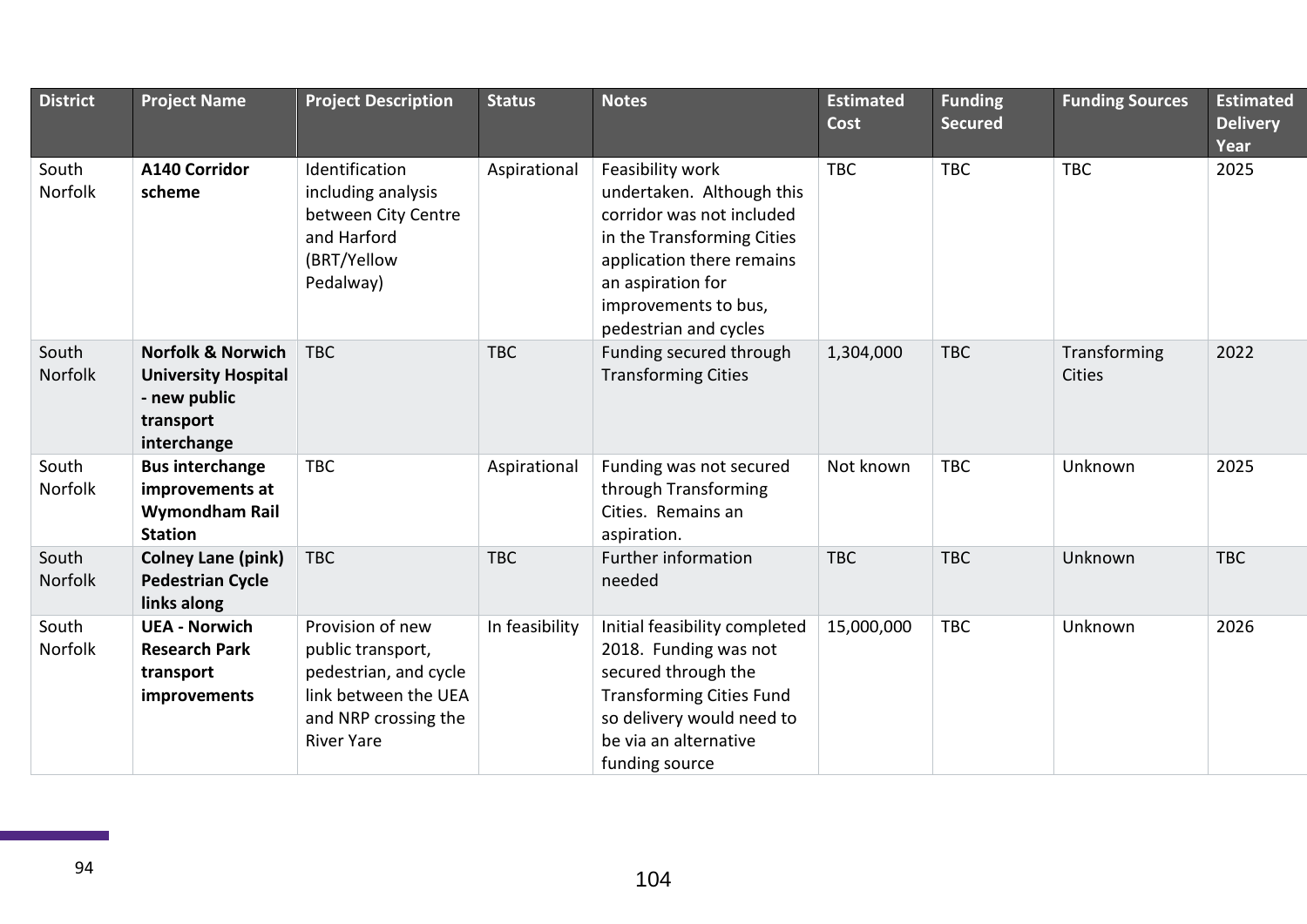| <b>District</b>  | <b>Project Name</b>                                                                                                  | <b>Project Description</b>                                                          | <b>Status</b> | <b>Notes</b>                                                                     | <b>Estimated</b><br>Cost | <b>Funding</b><br><b>Secured</b> | <b>Funding Sources</b>         | <b>Estimated</b><br><b>Delivery</b><br>Year |
|------------------|----------------------------------------------------------------------------------------------------------------------|-------------------------------------------------------------------------------------|---------------|----------------------------------------------------------------------------------|--------------------------|----------------------------------|--------------------------------|---------------------------------------------|
| South<br>Norfolk | <b>Thickthorn Park</b><br>and Ride<br>expansion                                                                      | <b>TBC</b>                                                                          | <b>TBC</b>    | Land secured from S106.<br>Funding secured through<br><b>Transforming Cities</b> | 2,500,000                | <b>TBC</b>                       | Transforming<br><b>Cities</b>  | 2023                                        |
| South<br>Norfolk | <b>Hethel sustainable</b><br>access package                                                                          | To improve access to<br>commercial site to<br>unlock future growth<br>of the site.  | Feasibility   | Scheme under<br>development                                                      | <b>TBC</b>               | <b>TBC</b>                       | Unknown                        | 2024                                        |
| South<br>Norfolk | <b>Harford A47</b><br><b>Junction - Bus</b><br>priority                                                              | <b>TBC</b>                                                                          | <b>TBC</b>    | Not progressed. Under<br>review                                                  | <b>TBC</b>               | <b>TBC</b>                       | <b>TBC</b>                     | <b>TBC</b>                                  |
| South<br>Norfolk | <b>Norwich Research</b><br><b>Park Expansion</b>                                                                     | Norwich Research<br>Park expansion,<br>B1108 and other<br>transport<br>improvements | <b>TBC</b>    | NRP expansion permitted<br>and under construction                                | <b>TBC</b>               | <b>TBC</b>                       | Government<br>grant, S106, NRP | <b>TBC</b>                                  |
| South<br>Norfolk | A140 south<br><b>Sustainable</b><br><b>Transport Corridor</b><br>(including Core<br><b>Bus Route and</b><br>cycling) | <b>TBC</b>                                                                          | <b>TBC</b>    | <b>TBC</b>                                                                       | <b>TBC</b>               | <b>TBC</b>                       | <b>TBC</b>                     | <b>TBC</b>                                  |
| South<br>Norfolk | Longwater                                                                                                            | <b>TBC</b>                                                                          | <b>TBC</b>    | <b>TBC</b>                                                                       | <b>TBC</b>               | <b>TBC</b>                       | <b>TBC</b>                     | <b>TBC</b>                                  |
| South<br>Norfolk | South<br>Wymondham<br>supporting<br>infrastructure                                                                   | <b>TBC</b>                                                                          | <b>TBC</b>    | <b>TBC</b>                                                                       | <b>TBC</b>               | <b>TBC</b>                       | Developer                      | <b>TBC</b>                                  |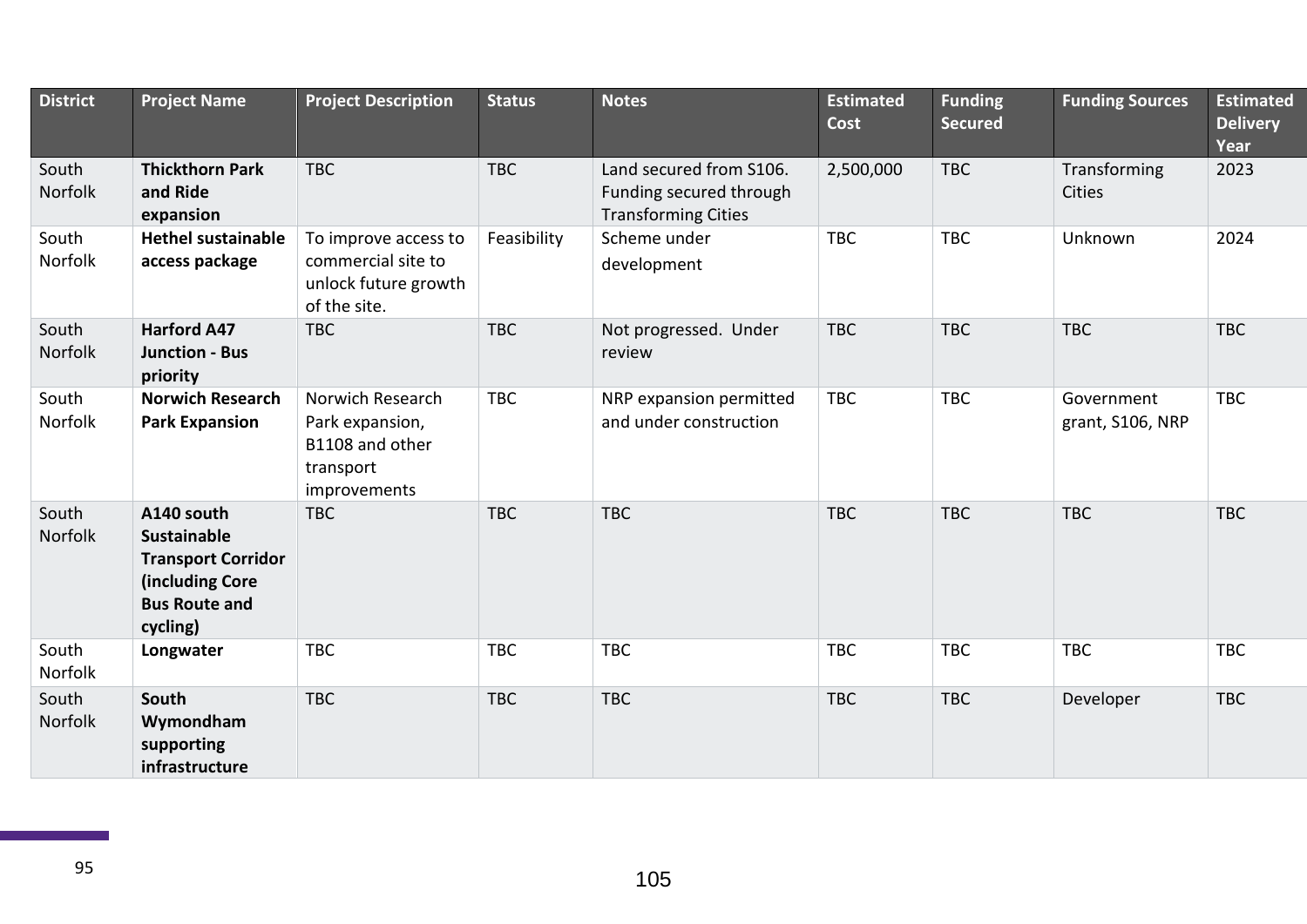| <b>District</b>                             | <b>Project Name</b>                                                                             | <b>Project Description</b>                                                                                                                                                                                                                                                                                                             | <b>Status</b> | <b>Notes</b>                                          | <b>Estimated</b><br><b>Cost</b> | <b>Funding</b><br><b>Secured</b> | <b>Funding Sources</b> | <b>Estimated</b><br><b>Delivery</b><br>Year |
|---------------------------------------------|-------------------------------------------------------------------------------------------------|----------------------------------------------------------------------------------------------------------------------------------------------------------------------------------------------------------------------------------------------------------------------------------------------------------------------------------------|---------------|-------------------------------------------------------|---------------------------------|----------------------------------|------------------------|---------------------------------------------|
| South<br>Norfolk                            | Wymondham<br>areas<br>improvements                                                              | <b>TBC</b>                                                                                                                                                                                                                                                                                                                             | <b>TBC</b>    | <b>TBC</b>                                            | <b>TBC</b>                      | <b>TBC</b>                       | S106                   | <b>TBC</b>                                  |
| South<br>Norfolk /<br>Broadland/<br>Norwich | <b>Pink Pedalway</b>                                                                            | <b>TBC</b>                                                                                                                                                                                                                                                                                                                             | <b>TBC</b>    | <b>TBC</b>                                            | <b>TBC</b>                      | <b>TBC</b>                       | <b>TBC</b>             | <b>TBC</b>                                  |
| South<br>Norfolk /<br>Norwich               | Dereham Road /<br><b>Breckland Road</b><br>and Costessey /<br><b>Bowthorpe</b><br>mobility hub. | Allow buses to access<br>a bus gate bypass of<br>Wendene<br>roundabout on the<br>old alignment of<br>Dereham Road<br>combined with the<br>cycle crossing.<br>Introduce mobility<br>hub facilities.<br>consolidation of bus<br>stops and better<br>access by replacing<br>the subway with a<br>signal-controlled<br>pedestrian crossing | Approved      | Funding secured through<br><b>Transforming Cities</b> | 3,541,000                       | <b>TBC</b>                       | Transforming<br>Cities | 2023                                        |
| South<br>Norfolk /<br>Norwich               | Dereham Road /<br>Old Palace Road /<br><b>Heigham Road.</b>                                     | Options are being<br>considered for bus<br>and cycle lane<br>provision.                                                                                                                                                                                                                                                                | Approved      | Funding secured through<br><b>Transforming Cities</b> | 400,000                         | <b>TBC</b>                       | Transforming<br>Cities | 2023                                        |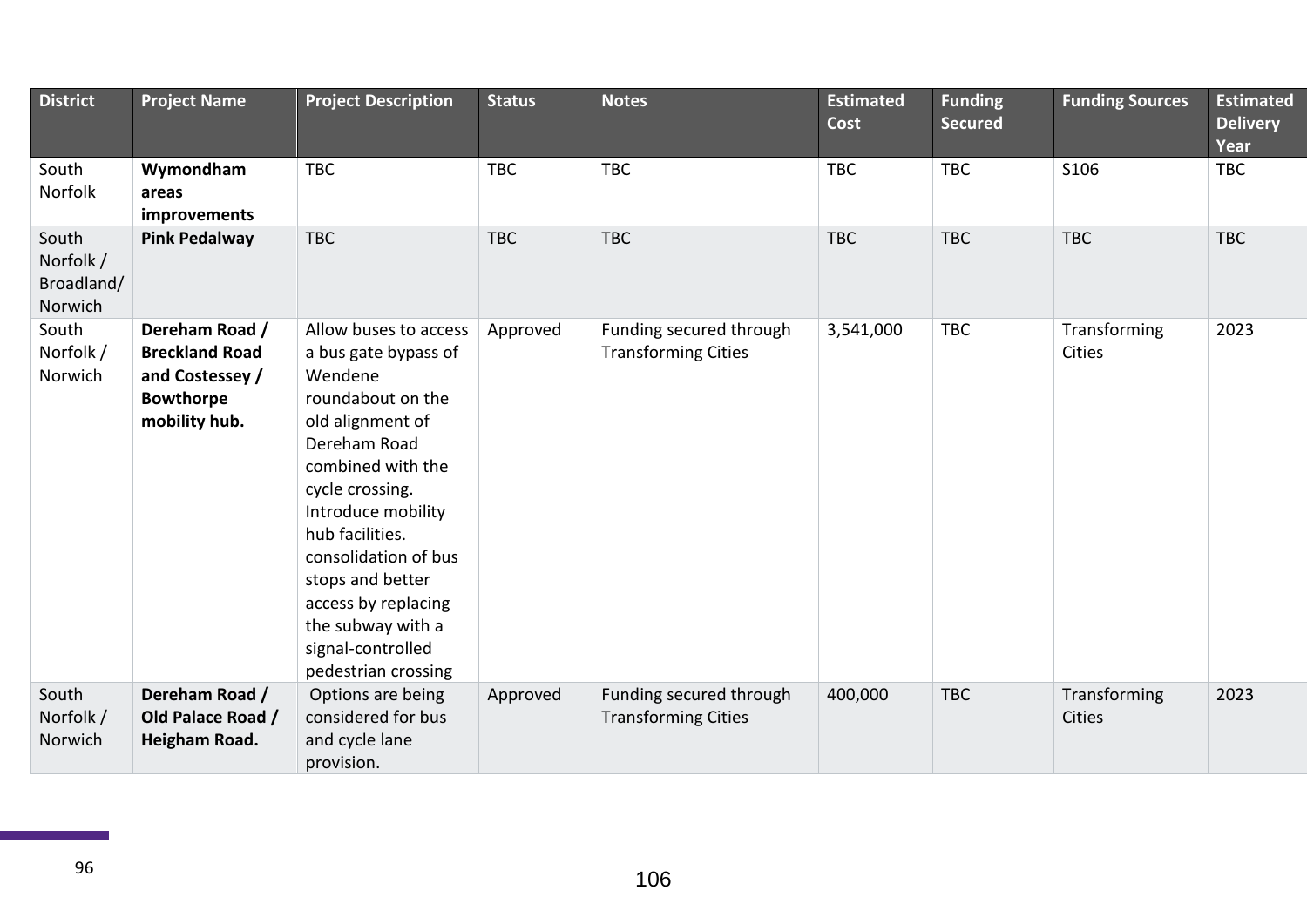| <b>District</b> | <b>Project Name</b>       | <b>Project Description</b> | <b>Status</b> | <b>Notes</b>               | <b>Estimated</b><br>Cost | <b>Funding</b><br><b>Secured</b> | <b>Funding Sources</b> | <b>Estimated</b><br><b>Delivery</b><br>Year |
|-----------------|---------------------------|----------------------------|---------------|----------------------------|--------------------------|----------------------------------|------------------------|---------------------------------------------|
| South           | <b>Newmarket Road</b>     | Christchurch Road to       | Approved      | Funding secured through    | 803,000                  | <b>TBC</b>                       | Transforming           | 2023                                        |
| Norfolk /       | (Eaton Road -             | the outer ring road        |               | <b>Transforming Cities</b> |                          |                                  | Cities                 |                                             |
| Norwich         | <b>Christchurch Road)</b> | and provide a              |               |                            |                          |                                  |                        |                                             |
|                 | including                 | controlled crossing        |               |                            |                          |                                  |                        |                                             |
|                 | <b>Newmarket Road</b>     | over Eaton Road.           |               |                            |                          |                                  |                        |                                             |
|                 | mobility hub.             | Review measures            |               |                            |                          |                                  |                        |                                             |
|                 | <b>Extend stepped</b>     | through the Eaton          |               |                            |                          |                                  |                        |                                             |
|                 | cycle track from          | Road, outer ring road      |               |                            |                          |                                  |                        |                                             |
|                 |                           | and Christchurch           |               |                            |                          |                                  |                        |                                             |
|                 |                           | Road junctions that        |               |                            |                          |                                  |                        |                                             |
|                 |                           | will improve bus and       |               |                            |                          |                                  |                        |                                             |
|                 |                           | general traffic flow.      |               |                            |                          |                                  |                        |                                             |
| South           | <b>Dereham Road</b>       | Introduce an               | Approved      | Funding secured through    | 769,000                  | <b>TBC</b>                       | Transforming           | 2023                                        |
| Norfolk /       | outbound                  | outbound bus lane          |               | <b>Transforming Cities</b> |                          |                                  | Cities                 |                                             |
| Norwich         | approach to               | on the approach to         |               |                            |                          |                                  |                        |                                             |
|                 | Larkman Lane              | Larkman Lane and           |               |                            |                          |                                  |                        |                                             |
|                 | including Larkman         | introduce mobility         |               |                            |                          |                                  |                        |                                             |
|                 | mobility Hub.             | hub facilities.            |               |                            |                          |                                  |                        |                                             |
| South           | Dereham Road /            | Introduce bus lanes        | Approved      | Funding secured through    | 589,000                  | <b>TBC</b>                       | Transforming           | 2023                                        |
| Norfolk /       | Longwater Lane.           | and an off-                |               | <b>Transforming Cities</b> |                          |                                  | Cities                 |                                             |
| Norwich         |                           | carriageway cycle          |               |                            |                          |                                  |                        |                                             |
|                 |                           | path between               |               |                            |                          |                                  |                        |                                             |
|                 |                           | Longwater Lane and         |               |                            |                          |                                  |                        |                                             |
|                 |                           | Wendene.                   |               |                            |                          |                                  |                        |                                             |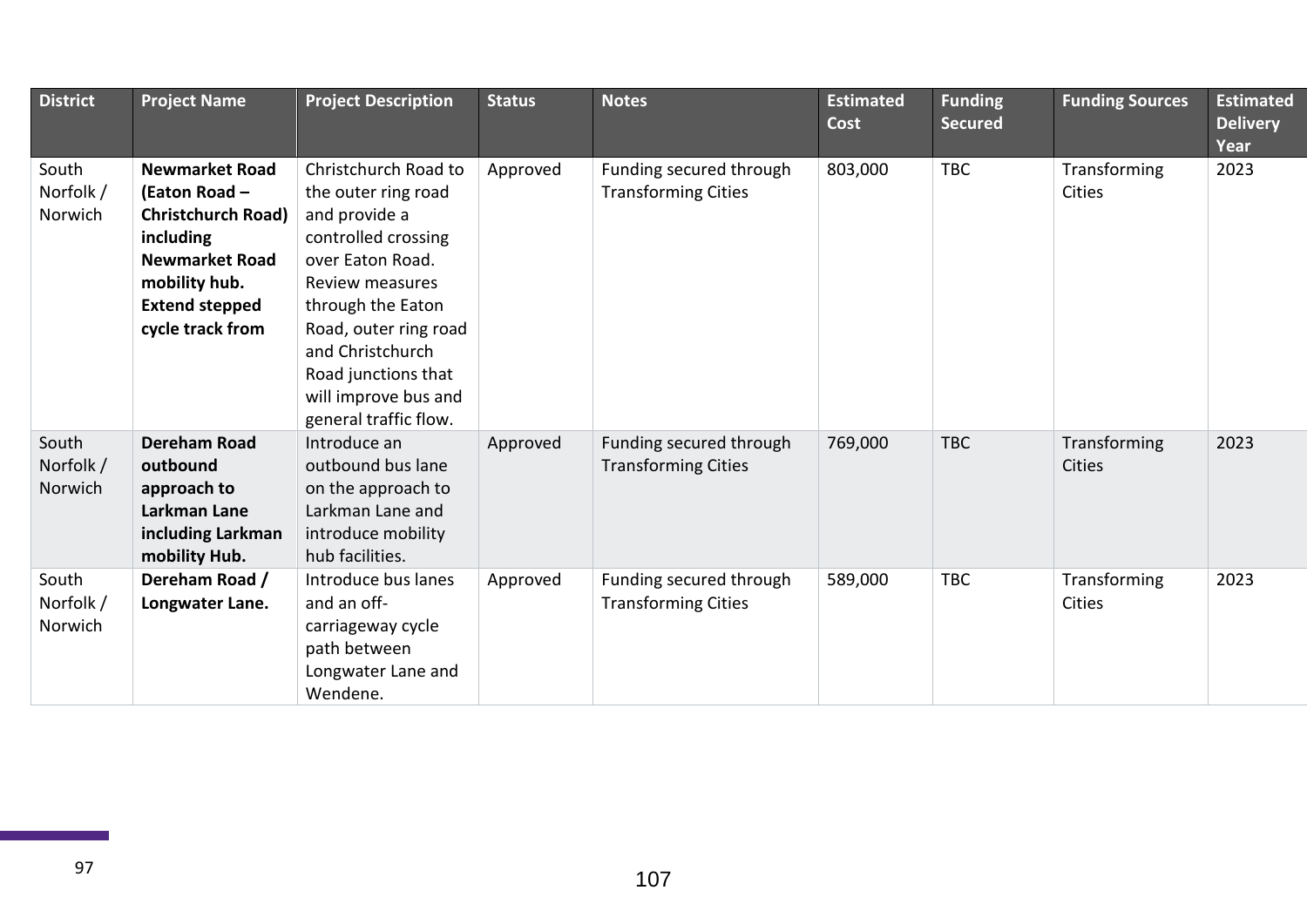| <b>District</b>               | <b>Project Name</b>                                                         | <b>Project Description</b>                                                                                                                                                           | <b>Status</b> | <b>Notes</b>                                                                         | <b>Estimated</b><br><b>Cost</b> | <b>Funding</b><br><b>Secured</b> | <b>Funding Sources</b> | <b>Estimated</b><br><b>Delivery</b><br>Year |
|-------------------------------|-----------------------------------------------------------------------------|--------------------------------------------------------------------------------------------------------------------------------------------------------------------------------------|---------------|--------------------------------------------------------------------------------------|---------------------------------|----------------------------------|------------------------|---------------------------------------------|
| South<br>Norfolk /<br>Norwich | Dereham Road /<br><b>Richmond Road</b><br>(including link to<br>Bowthorpe). | Upgrade the crossing<br>so it is capable of<br>being used<br>conveniently by<br>people on foot and<br>cycle.                                                                         | Approved      | Funding secured through<br><b>Transforming Cities</b>                                | 526,000                         | <b>TBC</b>                       | Transforming<br>Cities | 2023                                        |
| South<br>Norfolk /<br>Norwich | <b>Purple Pedalway</b><br>(Earlham Green<br>Lane - Marriott's<br>Way).      | Upgrade the quality<br>and safety of the<br>purple pedalway<br>between Marriott's<br>Way and Bowthorpe<br>Three Score to<br>further encourage<br>sustainable travel in<br>this area. | Approved      | Funding secured through<br><b>Transforming Cities</b>                                | 224,000                         | <b>TBC</b>                       | Transforming<br>Cities | 2023                                        |
| South<br>Norfolk /<br>Norwich | <b>Various Mobility</b><br><b>Hubs</b>                                      | Introduce mobility<br>hub facilities and<br>catchment works<br>Easton, Queens Hills,<br>Dereham Road (near<br>Hotblack Road) and<br>Dereham Road (near<br>Duoro Place).              | Aspirational  | Funding was not secured<br>through Transforming<br>Cities. Remains an<br>aspiration. | 2,000,000                       | <b>TBC</b>                       | Unknown                | 2026                                        |
| South<br>Norfolk /<br>Norwich | <b>Bracondale and</b><br>A146 Core Bus<br>Route                             | <b>TBC</b>                                                                                                                                                                           | <b>TBC</b>    | Needs scheme<br>development                                                          | <b>TBC</b>                      | <b>TBC</b>                       | S106                   | <b>TBC</b>                                  |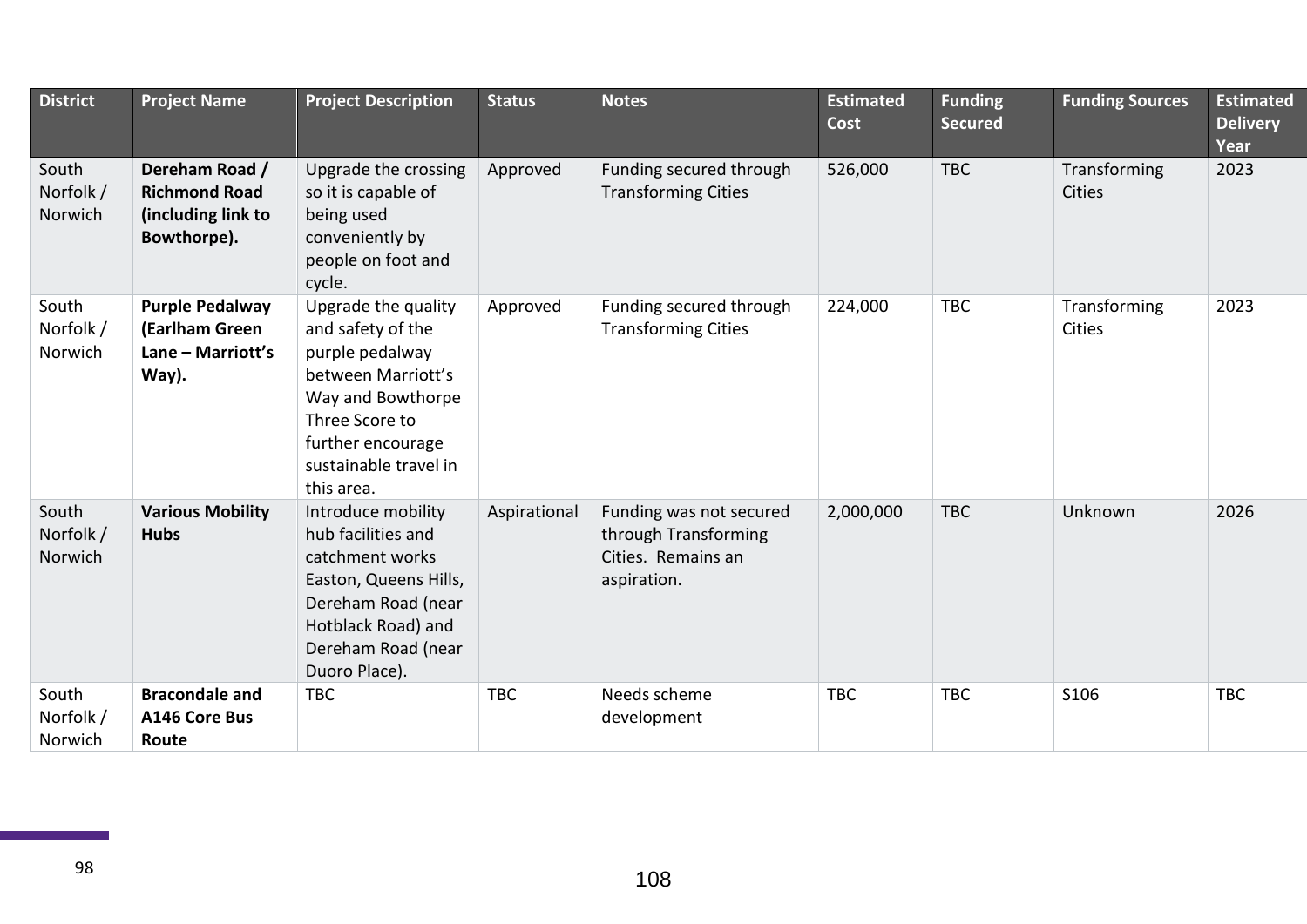| <b>District</b>               | <b>Project Name</b>                                                                                      | <b>Project Description</b> | <b>Status</b> | <b>Notes</b> | <b>Estimated</b><br>Cost | <b>Funding</b><br><b>Secured</b> | <b>Funding Sources</b> | <b>Estimated</b><br><b>Delivery</b><br>Year |
|-------------------------------|----------------------------------------------------------------------------------------------------------|----------------------------|---------------|--------------|--------------------------|----------------------------------|------------------------|---------------------------------------------|
| South<br>Norfolk /<br>Norwich | A11/B1172<br>Sustainable<br><b>Transport Corridor</b><br>(including BRT and<br>cycling)                  | <b>TBC</b>                 | <b>TBC</b>    | <b>TBC</b>   | 6,560,000                | <b>TBC</b>                       | <b>TBC</b>             | <b>TBC</b>                                  |
| South<br>Norfolk /<br>Norwich | <b>Dereham Road</b><br><b>Sustainable</b><br><b>Transport Corridor</b><br>(including BRT and<br>cycling) | <b>TBC</b>                 | <b>TBC</b>    | <b>TBC</b>   | <b>TBC</b>               | <b>TBC</b>                       | <b>TBC</b>             | <b>TBC</b>                                  |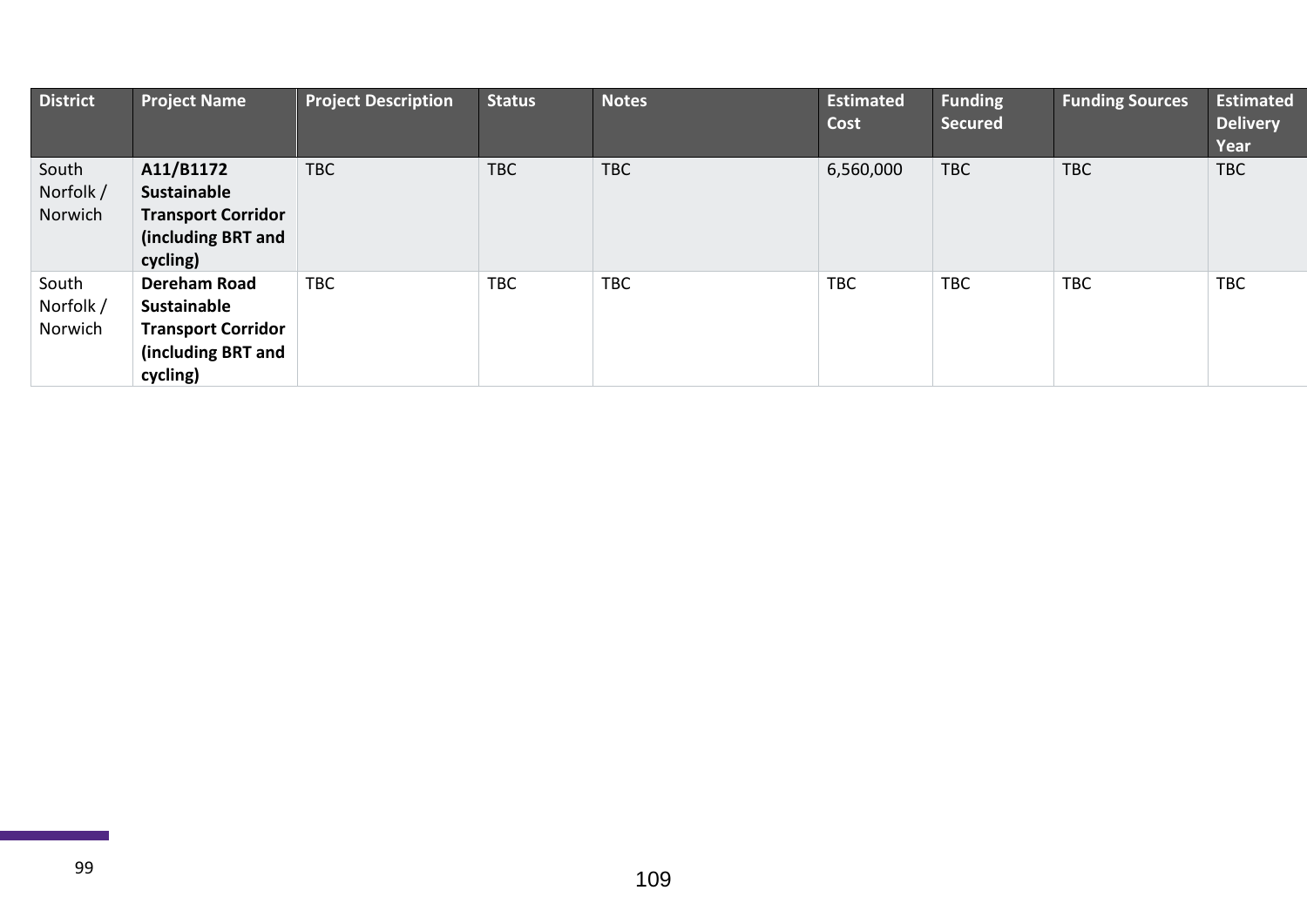## **9.3. Education**

#### **Table 7 - Education Infrastructure Projects in Greater Norwich**

| <b>District</b>  | <b>Project Name</b>                                                | <b>Project Description</b>                                                                                              | <b>Status</b>         | <b>Notes</b>                           | <b>Estimated</b><br>Cost | <b>Funding</b><br><b>Secured</b> | <b>Funding</b><br><b>Sources</b> | <b>Estimated</b><br><b>Delivery</b><br>Year |
|------------------|--------------------------------------------------------------------|-------------------------------------------------------------------------------------------------------------------------|-----------------------|----------------------------------------|--------------------------|----------------------------------|----------------------------------|---------------------------------------------|
| <b>Broadland</b> | Sprowston<br>Community<br>Academy<br>expansion to<br><b>11FE</b>   | <b>Expanding secondary</b><br>places                                                                                    | Under<br>Construction | Completion in Summer 2022              | 7,500,000                | 3,500,000                        | S106, Basic<br><b>Need</b>       | 2022                                        |
| <b>Broadland</b> | <b>Beeston Park</b><br><b>New Free</b><br>School 420<br>Primary #1 | Construction of a 420-<br>place primary school on a<br>site at an existing<br>development. Part of a<br>S106 agreement. | Site<br>Proposed      | Waiting for development to<br>commence | 9,000,000                | <b>TBC</b>                       | <b>TBC</b>                       | 2026/27                                     |
| <b>Broadland</b> | South of<br><b>Salhouse Road</b><br><b>New 420</b><br>Primary      | Construction of a 420-<br>place primary school on a<br>site at an existing<br>development. Part of a<br>S106 agreement. | Site<br>Proposed      | Waiting for development to<br>commence | 9,000,000                | <b>TBC</b>                       | <b>TBC</b>                       | 2025/26                                     |
| <b>Broadland</b> | <b>Beeston Park</b><br><b>New Free</b><br>School 420<br>Primary #2 | Construction of a 420-<br>place primary school on a<br>site at an existing<br>development. Part of a<br>S106 agreement. | Site<br>Proposed      | Waiting for development to<br>commence | 9,000,000                | <b>TBC</b>                       | <b>TBC</b>                       | <b>TBC</b>                                  |
| <b>Broadland</b> | <b>Rackheath New</b><br>420 Primary #1                             | Construction of a 420-<br>place primary school on a<br>site at an existing<br>development. Part of a<br>S106 agreement. | Site<br>Proposed      | Waiting for development to<br>commence | 9,000,000                | <b>TBC</b>                       | <b>TBC</b>                       | 2025/26                                     |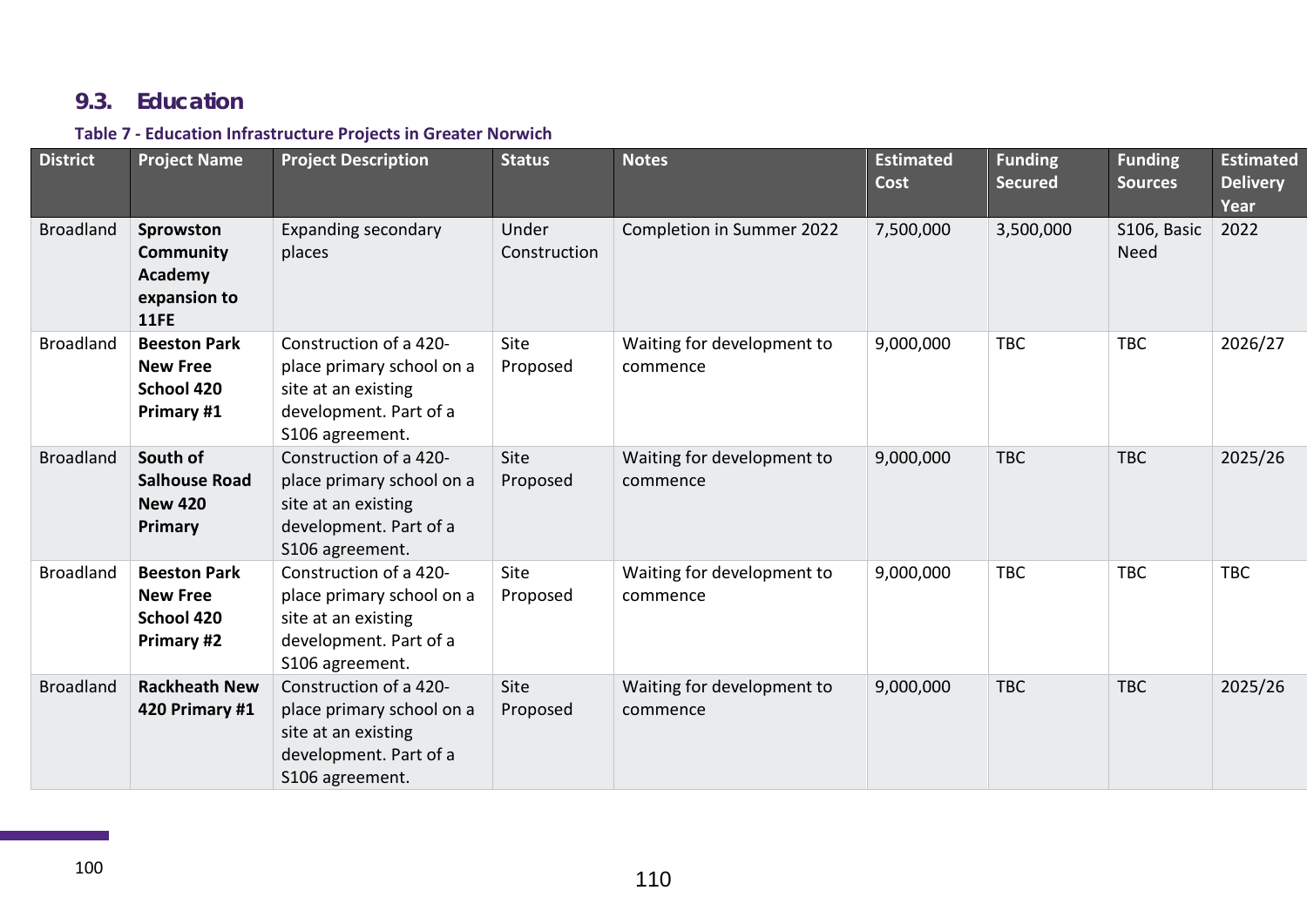| <b>District</b>  | <b>Project Name</b>                                                                          | <b>Project Description</b>                                                                                              | <b>Status</b>    | <b>Notes</b>                                                    | <b>Estimated</b><br><b>Cost</b> | <b>Funding</b><br><b>Secured</b> | <b>Funding</b><br><b>Sources</b> | <b>Estimated</b><br><b>Delivery</b><br>Year |
|------------------|----------------------------------------------------------------------------------------------|-------------------------------------------------------------------------------------------------------------------------|------------------|-----------------------------------------------------------------|---------------------------------|----------------------------------|----------------------------------|---------------------------------------------|
| <b>Broadland</b> | <b>Rackheath New</b><br>420 Primary #2                                                       | Construction of a 420-<br>place primary school on a<br>site at an existing<br>development. Part of a<br>S106 agreement. | Site<br>Proposed | Waiting for development to<br>commence                          | 9,000,000                       | <b>TBC</b>                       | <b>TBC</b>                       | <b>TBC</b>                                  |
| <b>Broadland</b> | <b>Land East of</b><br><b>Broadland</b><br><b>Business Park</b><br><b>New 420</b><br>Primary | Construction of a 420-<br>place primary school on a<br>site at an existing<br>development. Part of a<br>S106 agreement. | Site<br>Proposed | Discussions with land<br>promoter                               | 9,000,000                       | <b>TBC</b>                       | <b>TBC</b>                       | 2025/26                                     |
| <b>Broadland</b> | <b>Blofield New</b><br>420 Primary                                                           | Relocation and expansion<br>of existing school to new<br>site                                                           | Aspirational     | Land transfer awaited<br>between Broadland DC and<br>Norfolk CC | 9,000,000                       | 1,000,000                        | <b>CIL</b>                       | 2024/25                                     |
| <b>Broadland</b> | <b>Hellesdon New</b><br>420 Primary                                                          | Construction of a 420-<br>place primary school on a<br>site at an existing<br>development. Part of a<br>S106 agreement. | Site<br>Proposed | Waiting for development to<br>commence                          | 9,000,000                       | $\mathbf{0}$                     | <b>TBC</b>                       | 2027/28                                     |
| <b>Broadland</b> | <b>North Norwich</b><br><b>New Secondary</b>                                                 | 900 place new high school<br>to serve NE Growth<br>Triangle                                                             | Aspirational     | Sites under consideration                                       | 26,000,000                      | $\mathbf 0$                      | <b>TBC</b>                       | 2027/28                                     |
| Norwich          | <b>Bowthorpe</b><br>infant and<br>junior school<br>expansion                                 | Increasing pupil places<br>across existing schools                                                                      | Aspirational     | Awaiting area pupil place<br>pressure                           | 4,000,000                       | 2,500,000                        | <b>TBC</b>                       | <b>TBC</b>                                  |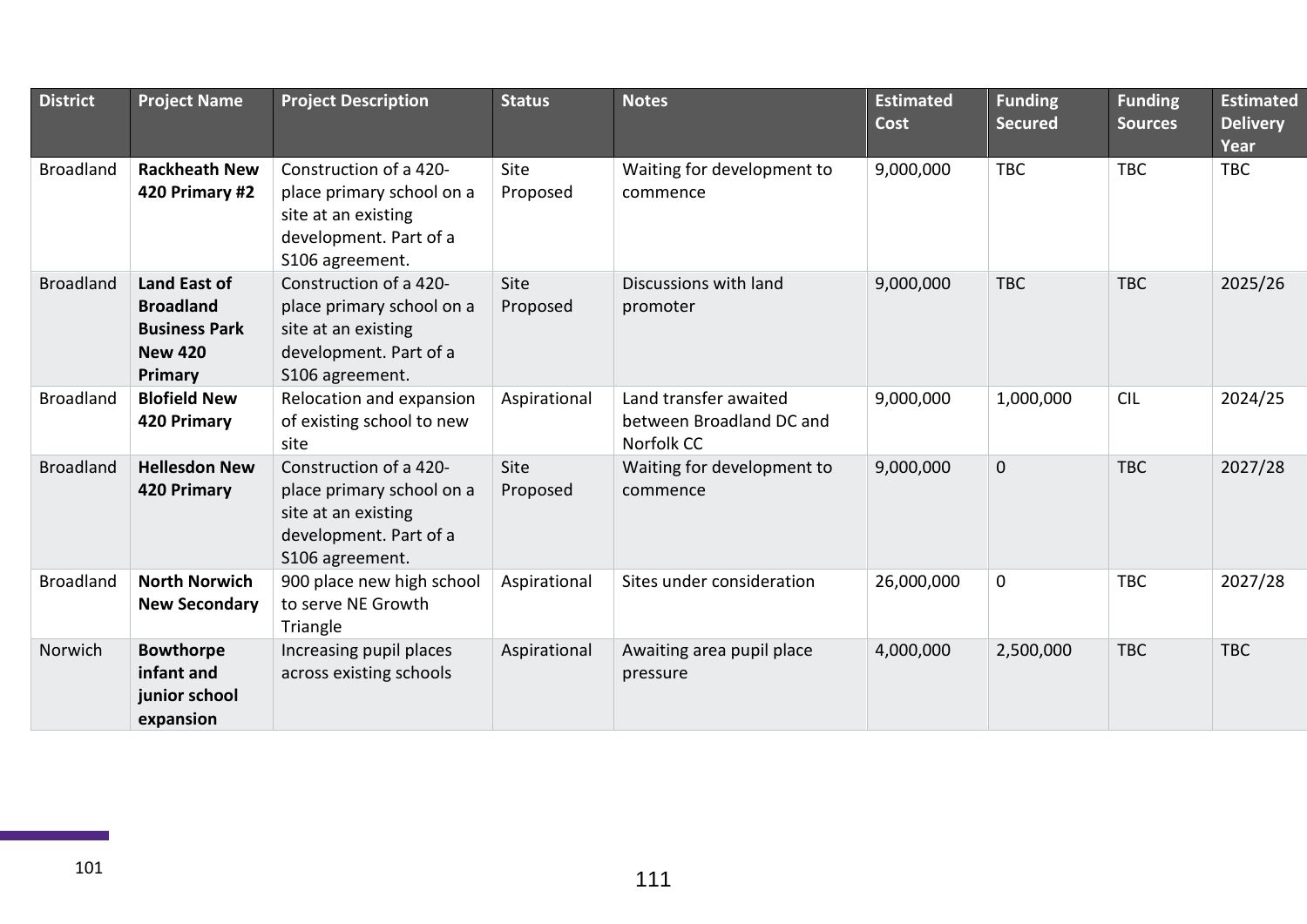| <b>District</b>         | <b>Project Name</b>                                    | <b>Project Description</b>                                                                                              | <b>Status</b>           | <b>Notes</b>                                                                  | <b>Estimated</b><br><b>Cost</b> | <b>Funding</b><br><b>Secured</b> | <b>Funding</b><br><b>Sources</b> | <b>Estimated</b><br><b>Delivery</b><br>Year |
|-------------------------|--------------------------------------------------------|-------------------------------------------------------------------------------------------------------------------------|-------------------------|-------------------------------------------------------------------------------|---------------------------------|----------------------------------|----------------------------------|---------------------------------------------|
| South<br>Norfolk        | <b>Cringleford New</b><br>420 Primary                  | Construction of a 420-<br>place primary school on a<br>site at an existing<br>development. Part of a<br>S106 agreement. | In Feasibility          | Liaison with Developer to<br>transfer land. Anticipated to<br>open Sep 2024   | 9,000,000                       | 2,000,000                        | <b>CIL</b>                       | 2024/25                                     |
| South<br>Norfolk        | Wymondham<br><b>High Extension</b>                     | Expansion of existing site<br>to increase number of<br>secondary places.                                                | In Feasibility          | Final phases of expansion to<br>accommodate pressure from<br>approved housing | <b>TBC</b>                      | 6,100,000                        | S106                             | <b>TBC</b>                                  |
| South<br><b>Norfolk</b> | Wymondham<br><b>New 420</b><br><b>Primary Silfield</b> | Construction of a 420-<br>place primary school on a<br>site at an existing<br>development. Part of a<br>S106 agreement. | In Feasibility          | liaison with Developer to<br>transfer land. Anticipated to<br>open Sep 2024   | 9,000,000                       | 5,100,000                        | S106                             | 2024/25                                     |
| South<br>Norfolk        | <b>Hethersett High</b><br>Academy<br>expansion         | Expansion of existing site<br>to increase number of<br>secondary places,                                                | In Feasibility          | Next phase of expansion to<br>accommodate pressure from<br>approved housing   | <b>TBC</b>                      | 1,754,000                        | <b>TBC</b>                       | <b>TBC</b>                                  |
| South<br><b>Norfolk</b> | <b>Easton Primary</b><br><b>Extension to</b><br>420    | Expansion of existing site<br>to increase number of<br>primary school places.                                           | <b>Site</b><br>Proposed | Awaiting further housing<br>growth for permanent capital<br>project           | 4,000,000                       | $\mathbf 0$                      | <b>TBC</b>                       | <b>TBC</b>                                  |
| South<br><b>Norfolk</b> | <b>Long Stratton</b><br><b>New 420</b><br>Primary      | Construction of a 420-<br>place primary school on a<br>site at an existing<br>development. Part of a<br>S106 agreement. | Site<br>Proposed        | Waiting for development to<br>commence                                        | 9,000,000                       | $\mathbf 0$                      | <b>TBC</b>                       | 2027/28                                     |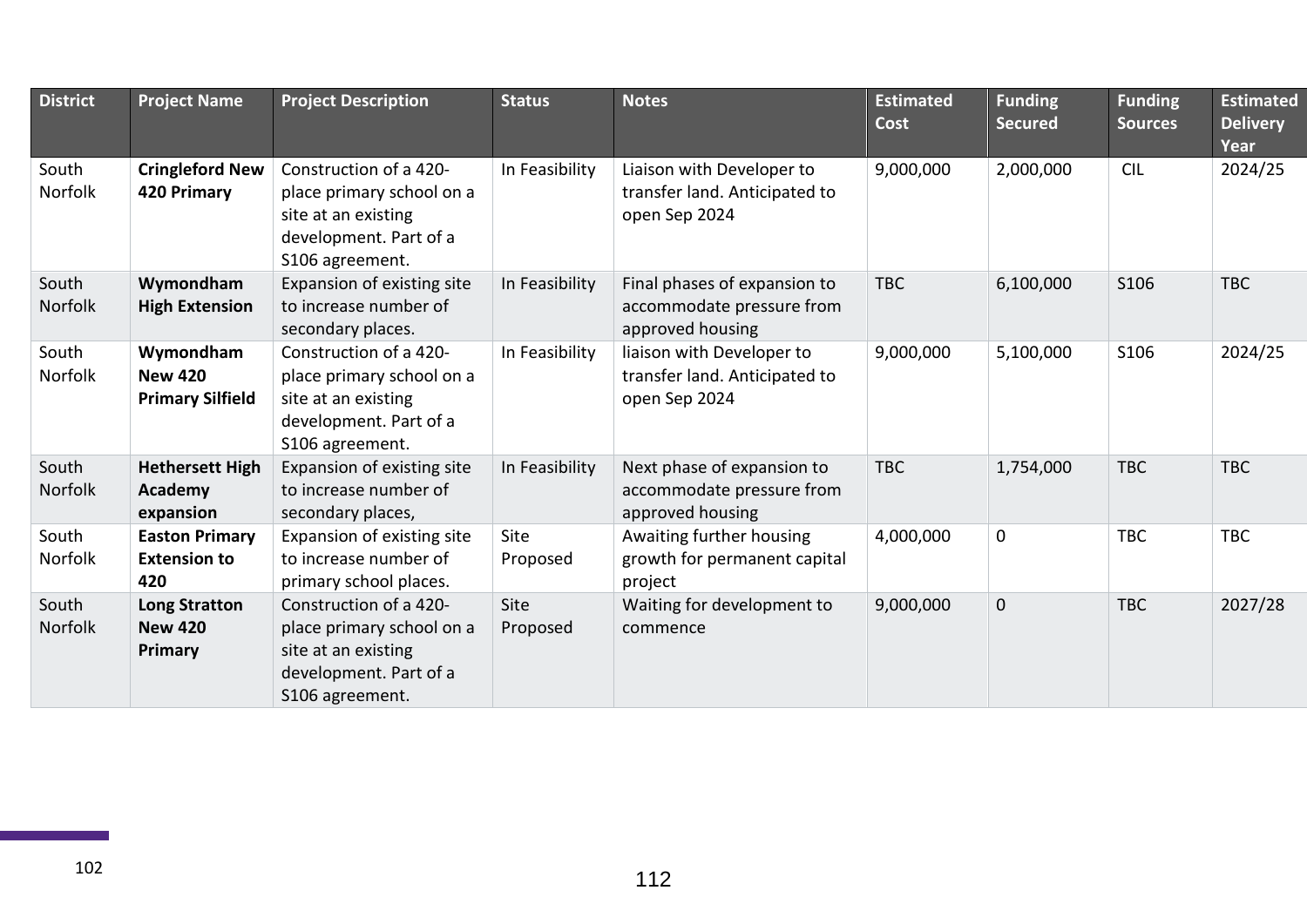# **9.4. Community Facilities**

# **9.4.1. Sports Facilities and Supporting Physical Activity**

# **Table 8 - Sport and Physical Activity Projects in Greater Norwich**

| <b>District</b>         | <b>Project Name</b>                                   | <b>Description</b>                                                                                                                      | <b>Status</b>  | <b>Notes</b>                                                                                                                                                                                                                                                                                                     | <b>Estimated</b><br><b>Project Cost</b> | <b>Funding</b><br><b>Secured</b> | <b>Funding</b><br><b>Sources</b>                                            | <b>Estimate</b><br><sub>d</sub><br><b>Delivery</b><br>Year |
|-------------------------|-------------------------------------------------------|-----------------------------------------------------------------------------------------------------------------------------------------|----------------|------------------------------------------------------------------------------------------------------------------------------------------------------------------------------------------------------------------------------------------------------------------------------------------------------------------|-----------------------------------------|----------------------------------|-----------------------------------------------------------------------------|------------------------------------------------------------|
| <b>Broadland</b>        | <b>Acle</b><br>Community<br><b>Sports Hub</b>         | Desire and need to build a new<br>sports hall, changing rooms,<br>community gym, and studio on<br>the Acle Academy High School<br>site. | In feasibility | Some feasibility work<br>and planning/ pricing has<br>already been carried out.<br>Phil Courtier visited site<br>and spoke to academy<br>regarding their plans on<br>31st March 2022 and is<br>happy to sponsor project<br>in principle. Separate<br>access to sports centre<br>for community needed<br>ideally. | 3,000,000                               | 250,000                          | CIL, Parish<br>Council,<br>Sport<br>England,<br>local sports<br>clubs       | 2024/25                                                    |
| South<br><b>Norfolk</b> | Archbishop<br><b>Sancroft</b><br><b>Swimming Pool</b> | Possibility of refurbishing the<br>swimming pool to open it for<br>community use                                                        | Aspirational   | May also be part of a<br>possible OPE project in<br>Harleston                                                                                                                                                                                                                                                    | <b>TBC</b>                              | <b>TBC</b>                       | SNC, OPE,<br>CIL,<br>Archbishop<br>Sancroft<br>High Sch,<br>Harleston<br>PC | <b>TBC</b>                                                 |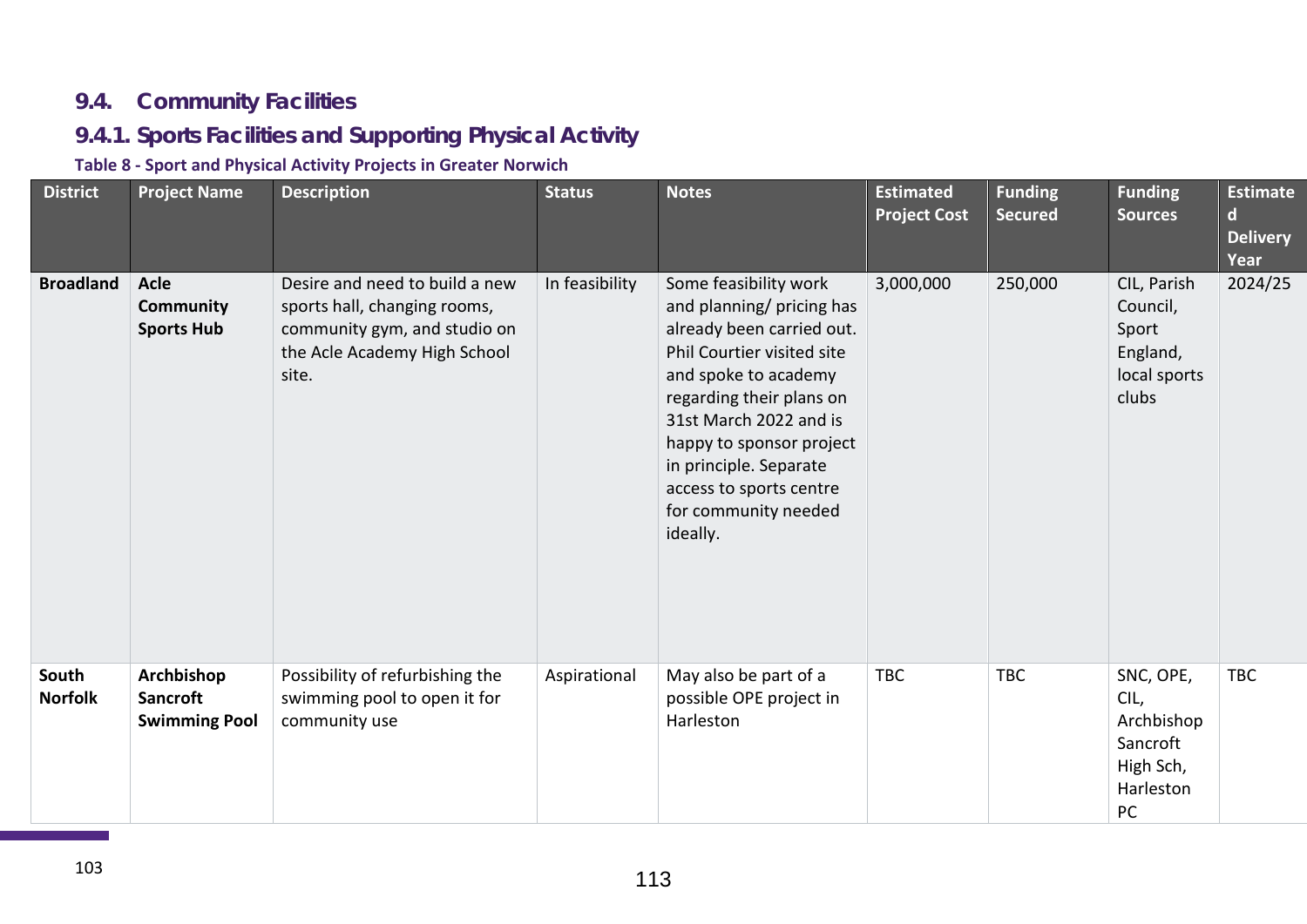| <b>District</b>         | <b>Project Name</b>                                | <b>Description</b>                                                                                                                                                                                                          | <b>Status</b>  | <b>Notes</b>                                                                                                                                                                                                                                                                                                                                                                                                                           | <b>Estimated</b><br><b>Project Cost</b> | <b>Funding</b><br><b>Secured</b> | <b>Funding</b><br><b>Sources</b>                                             | <b>Estimate</b><br>$\mathsf{d}$<br><b>Delivery</b><br>Year |
|-------------------------|----------------------------------------------------|-----------------------------------------------------------------------------------------------------------------------------------------------------------------------------------------------------------------------------|----------------|----------------------------------------------------------------------------------------------------------------------------------------------------------------------------------------------------------------------------------------------------------------------------------------------------------------------------------------------------------------------------------------------------------------------------------------|-----------------------------------------|----------------------------------|------------------------------------------------------------------------------|------------------------------------------------------------|
| South<br><b>Norfolk</b> | <b>Browick Road</b><br><b>Recreation</b><br>Ground | Led by Wymondham Parish<br>Council. Refurbishment/<br>replacement and expansion of<br>existing community sport and<br>recreation facilities at Browick<br>Road Recreation Ground.                                           | In feasibility | Council officer met with<br>Wymondham Parish<br>Council to discuss<br>potential scope of<br>project. Town Council to<br>use consultant to<br>complete feasibility,<br>business case and<br>consultation process.                                                                                                                                                                                                                       | <b>TBC</b>                              | <b>TBC</b>                       | S106, CIL,<br>Wymondha<br>m Town<br>Council<br>reserves,<br>Sport<br>England | <b>TBC</b>                                                 |
| <b>Broadland</b>        | <b>Brundall Sports</b><br>Hub                      | Delivering an artificial grass<br>pitch (AGP) with fencing,<br>floodlighting, maintenance<br>storage container, hard standing<br>pathways, car parking and single<br>storey club house/changing<br>room/community building. | Approved       | Contract signed to start<br>construction of full-size<br>3G pitch, surrounds and<br>car park etc in June<br>2022. Due to rise in cost<br>in building supplies,<br>there could now be a<br>funding shortfall to<br>deliver clubhouse/<br>pavillion. Awaiting<br>further quotes and plan<br>for this building from a<br>local contractor. Have<br>moved away from<br>modular building, due to<br>cost and longer-term<br>sustainability. | 2,100,000                               | 1,700,000                        | S106,<br>Football<br>Foundation,<br><b>CIL</b>                               | 2022/23                                                    |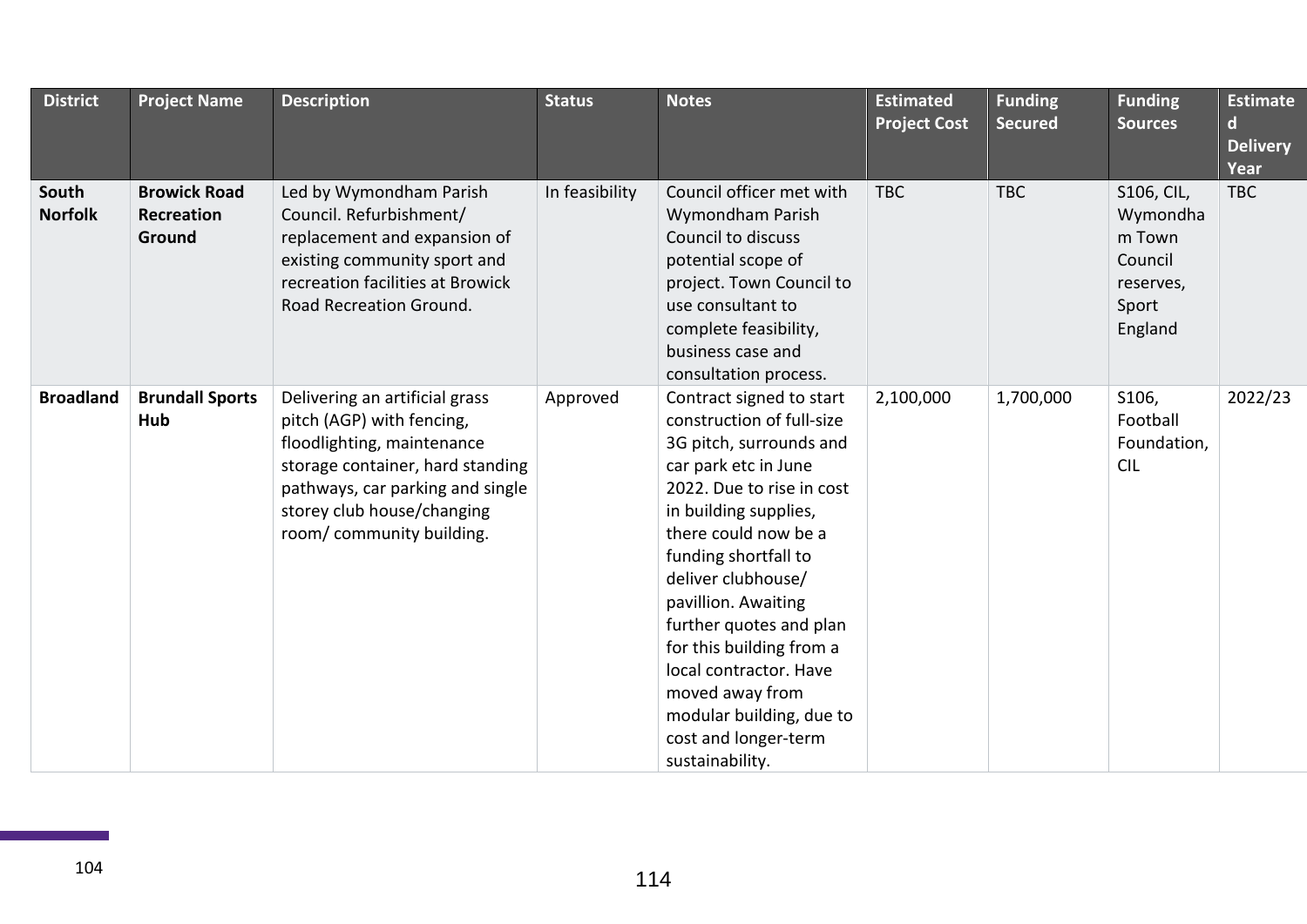| <b>District</b>  | <b>Project Name</b>                                          | <b>Description</b>                                                                                                                                          | <b>Status</b> | <b>Notes</b>                                                                                                                                                                                                                                                                                                                                                                | <b>Estimated</b><br><b>Project Cost</b> | <b>Funding</b><br><b>Secured</b> | <b>Funding</b><br><b>Sources</b>                     | <b>Estimate</b><br>$\mathbf d$<br><b>Delivery</b><br>Year |
|------------------|--------------------------------------------------------------|-------------------------------------------------------------------------------------------------------------------------------------------------------------|---------------|-----------------------------------------------------------------------------------------------------------------------------------------------------------------------------------------------------------------------------------------------------------------------------------------------------------------------------------------------------------------------------|-----------------------------------------|----------------------------------|------------------------------------------------------|-----------------------------------------------------------|
| <b>Broadland</b> | <b>Buxton Football</b><br><b>Club New</b><br><b>Pavilion</b> | To deliver a new pavilion for<br>Buxton Football Club, allowing<br>the club to further develop their<br>youth and women's teams/<br>programmes, as desired. | Aspirational  | Club currently engaging<br>with F.A to develop<br>proposals. Ongoing<br>availability of the facility<br>is necessary to ensure<br>that the football club can<br>continue to operate from<br>the current site. Subject<br>to adequate progress<br>being made to develop<br>the proposal, it is likely<br>to apply for CIL in 2023.<br>Updated scope and cost<br>is required. | 100,000                                 | 50,000                           | Football<br>Foundation<br>and CIL                    | 24/25                                                     |
| <b>Norwich</b>   | FDC at Open -<br>extend the<br>current pitch by<br>50%       | Increase the size of the 3G pitch<br>to accommodate additional<br>demand.                                                                                   | Approved      | None                                                                                                                                                                                                                                                                                                                                                                        | 480,000                                 | 150,000                          | Football<br>Foundation,<br>Norfolk FA,<br><b>CIL</b> | 2023/24                                                   |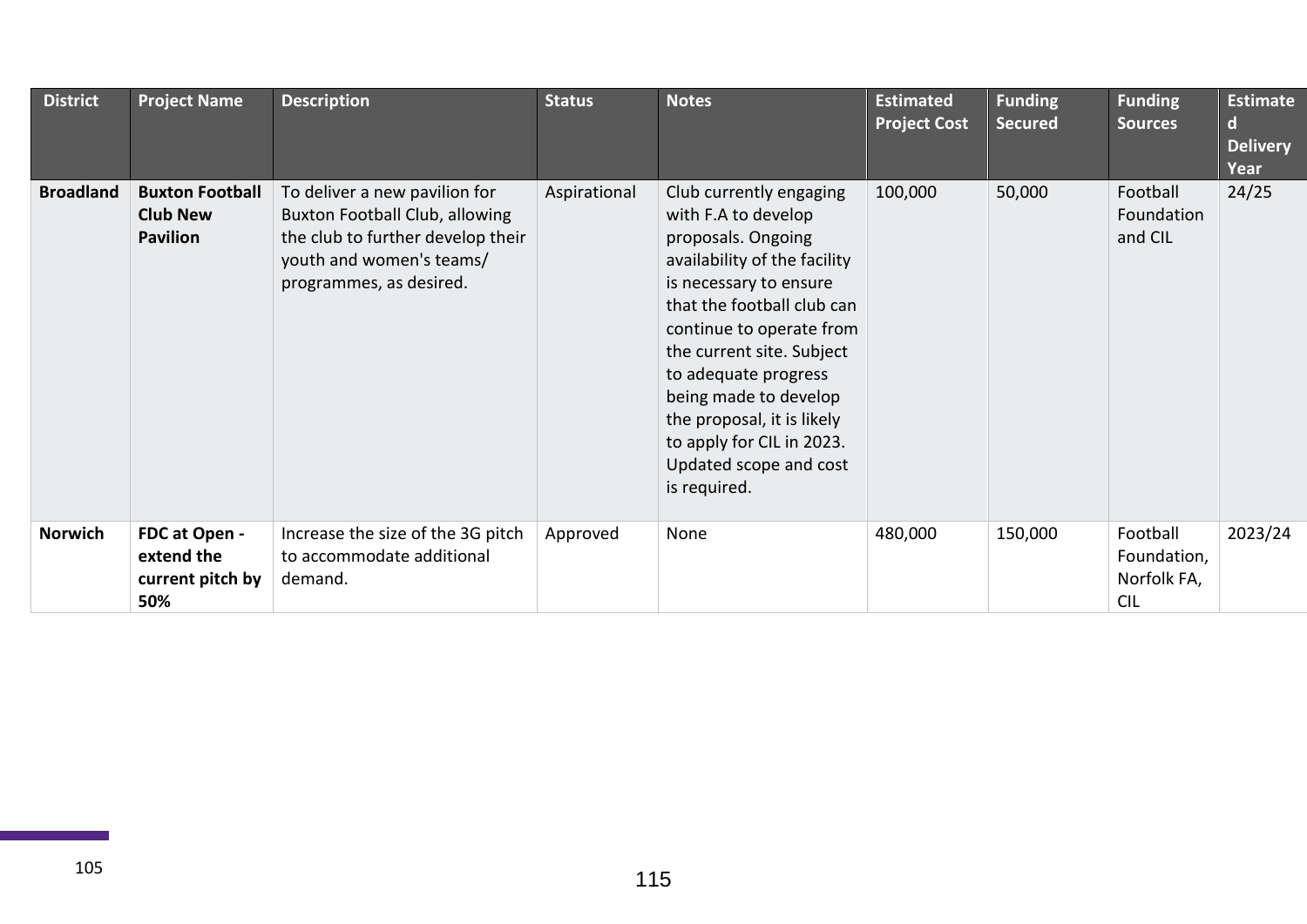| <b>District</b>         | <b>Project Name</b>                                                                     | <b>Description</b>                                                                                                                                                                                                                                                                                           | <b>Status</b>  | <b>Notes</b>                                                                                                                                                                                                                                                                                       | <b>Estimated</b><br><b>Project Cost</b> | <b>Funding</b><br><b>Secured</b> | <b>Funding</b><br><b>Sources</b>                      | <b>Estimate</b><br>d<br><b>Delivery</b><br>Year |
|-------------------------|-----------------------------------------------------------------------------------------|--------------------------------------------------------------------------------------------------------------------------------------------------------------------------------------------------------------------------------------------------------------------------------------------------------------|----------------|----------------------------------------------------------------------------------------------------------------------------------------------------------------------------------------------------------------------------------------------------------------------------------------------------|-----------------------------------------|----------------------------------|-------------------------------------------------------|-------------------------------------------------|
| South<br><b>Norfolk</b> | Framingham<br><b>Earl Sports</b><br><b>Centre</b>                                       | Expansion of community leisure<br>provision at Framingham Earl<br>Sport Centre, operated by South<br>Norfolk Council out of school<br>hours- Current scope is to<br>include a newly built gym,<br>fitness suite, changing room,<br>separate community access<br>away from school and possibly a<br>3G pitch. | In feasibility | Led by South Norfolk<br>Council, working in<br>partnership with<br>Framingham Earl High<br>School/ Sapientia Trust.<br>South Norfolk Council<br>already manage/ operate<br>Framingham Earl Sports<br>Centre but have desire<br>to expand the provision<br>further. Demand for this<br>is evidenced | 3,500,000                               | <b>TBC</b>                       | South<br>Norfolk<br>Council, CIL,<br>Sport<br>England | 2024                                            |
| <b>Broadland</b>        | <b>Aylsham Sports</b><br>Hub - Gym and<br>Dance Hall at                                 | Final phase of works to Aylsham<br>Sports Hub on Aylsham High<br>School, adding to existing<br>swimming pool, sports hall and<br>3G pitch provision.                                                                                                                                                         | In feasibility | Review/ further<br>feasibility required                                                                                                                                                                                                                                                            | 1,626,000                               | 1,000,000                        | S106/Other                                            | 2024/25                                         |
| <b>Broadland</b>        | <b>King George V</b><br><b>Playing Field</b><br><b>Improvements</b>                     | <b>TBC</b>                                                                                                                                                                                                                                                                                                   | Aspirational   | None                                                                                                                                                                                                                                                                                               | <b>TBC</b> from<br>feasibility          | <b>NIL</b>                       | <b>S106, CIL</b><br>and Other                         | <b>TBC</b>                                      |
| South<br><b>Norfolk</b> | <b>Kett's Park</b><br>tennis courts -<br>Improvement,<br>refurbishment<br>and expansion | Refurbishment of the 4 existing<br>tennis courts and floodlighting,<br>plus the addition of a 5th tennis<br>court. Also to include a netball<br>pitch and dividing netting, to<br>allow for multi-use.                                                                                                       | Approved       | Now in process of re-<br>tendering and appointing<br>a contractor, with works<br>to start ASAP.                                                                                                                                                                                                    | 300,000                                 | 300,000                          | <b>S106 &amp; CIL</b>                                 | 2022                                            |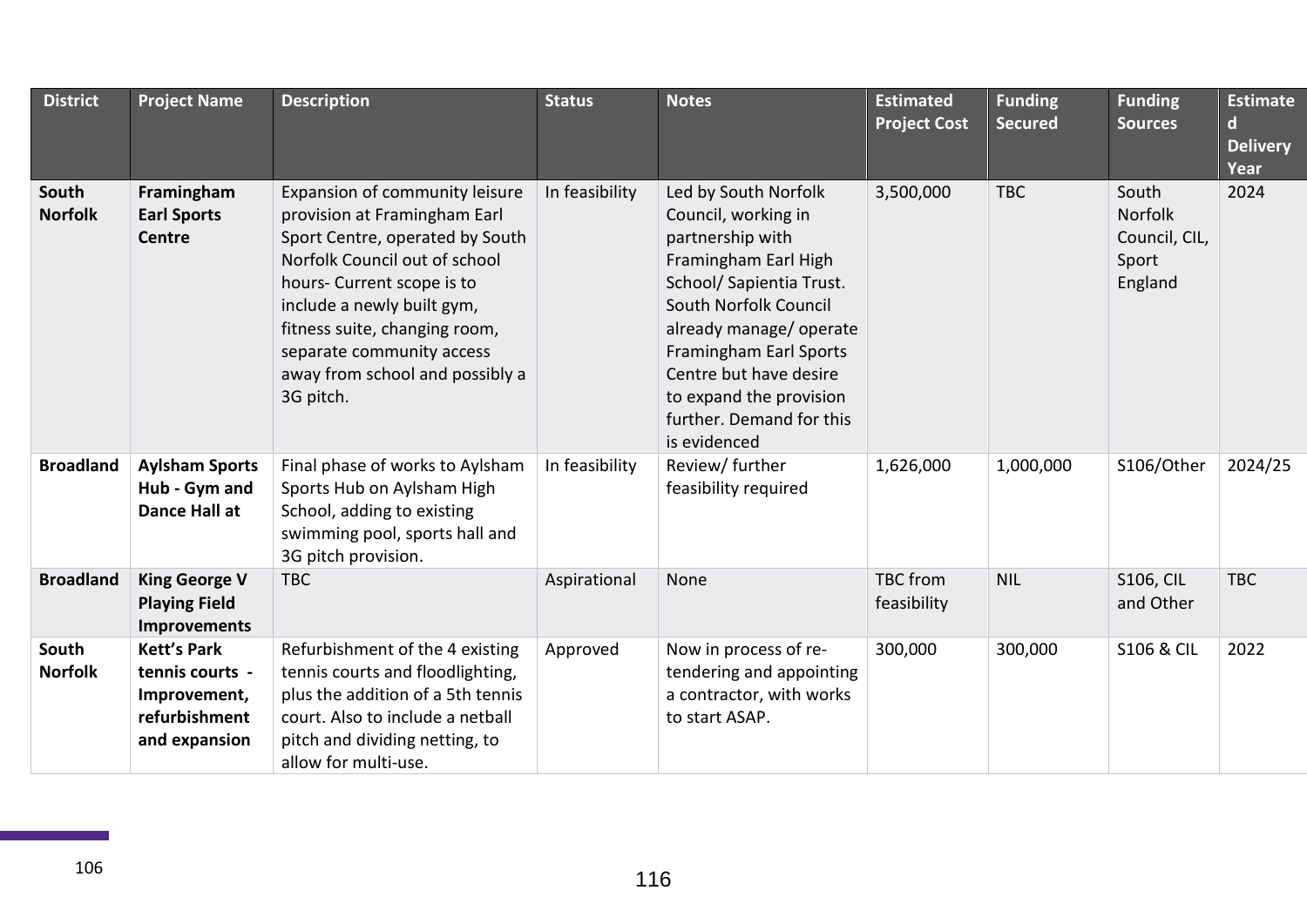| <b>District</b>         | <b>Project Name</b>                                                             | <b>Description</b>                                                                                                  | <b>Status</b>         | <b>Notes</b>                                                                              | <b>Estimated</b><br><b>Project Cost</b> | <b>Funding</b><br><b>Secured</b> | <b>Funding</b><br><b>Sources</b>                                    | <b>Estimate</b><br><sub>d</sub><br><b>Delivery</b><br>Year |
|-------------------------|---------------------------------------------------------------------------------|---------------------------------------------------------------------------------------------------------------------|-----------------------|-------------------------------------------------------------------------------------------|-----------------------------------------|----------------------------------|---------------------------------------------------------------------|------------------------------------------------------------|
| South<br><b>Norfolk</b> | <b>Crusaders RFC</b><br><b>Clubhouse</b><br><b>Improvements</b>                 | Improvements/expansion of<br>clubhouse, changing rooms and<br>hospitality facilities.                               | Under<br>Construction | Phase 1 currently in<br>progress. Now<br>considering applying for<br>funding for phase 2. | 600,000                                 | 600,000                          | RFU,<br>developer<br>and CRFC &<br><b>CIL</b>                       | 2022/23                                                    |
| South<br><b>Norfolk</b> | <b>Hales cricket</b><br>and bowls<br>clubhouse -<br><b>Improvements</b>         | Re-build of cricket clubhouse<br>and hospitality and changing<br>room facilities.                                   | Aspirational          | Conversations continue<br>between club and<br>District council to discuss<br>next steps   | 600,000                                 | 15,000                           | CIL, Sport<br>England,<br>Parish<br>Council,<br>club<br>fundraising | <b>TBC</b>                                                 |
| <b>Broadland</b>        | <b>Hellesdon High</b><br><b>School sports</b><br>hall -<br><b>Modernisation</b> | Modernisation of sports hall on<br>Hellesdon High School site.<br>Partnership project delivered by<br>Wensum Trust. | Aspirational          | No feasibility yet<br>undertaken.                                                         | TBC                                     | <b>NIL</b>                       | <b>S106/ CIL</b>                                                    | <b>TBC</b>                                                 |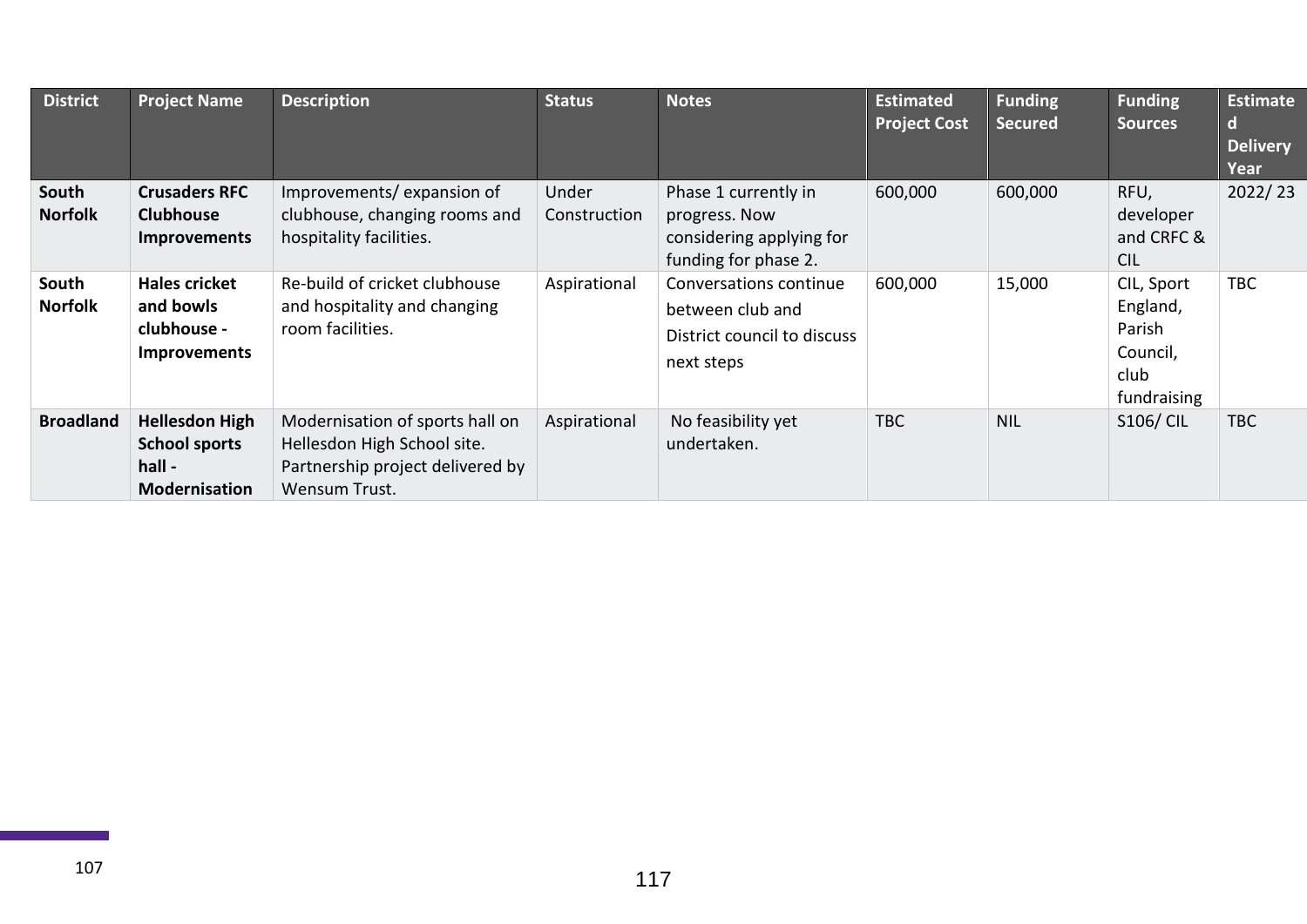| <b>District</b>  | <b>Project Name</b>                                                          | <b>Description</b>                                                                                                                                             | <b>Status</b>         | <b>Notes</b>                                                                                                                                                                                                                                                                                                                                                                                                                       | <b>Estimated</b><br><b>Project Cost</b> | <b>Funding</b><br><b>Secured</b> | <b>Funding</b><br><b>Sources</b> | <b>Estimate</b><br>$\mathbf d$<br><b>Delivery</b><br>Year |
|------------------|------------------------------------------------------------------------------|----------------------------------------------------------------------------------------------------------------------------------------------------------------|-----------------------|------------------------------------------------------------------------------------------------------------------------------------------------------------------------------------------------------------------------------------------------------------------------------------------------------------------------------------------------------------------------------------------------------------------------------------|-----------------------------------------|----------------------------------|----------------------------------|-----------------------------------------------------------|
| <b>Broadland</b> | <b>Thorpe St</b><br><b>Andrew School</b><br>swimming pool<br>- Modernisation | Refurbishment/ updating of the<br>swimming pool on Thorpe St.<br>Andrew school site. Partnership<br>project to be delivered by Yare<br><b>Education Trust.</b> | Aspirational          | Some feasibility<br>undertaken. School was<br>expecting substantial<br>S106 funding to be<br>provided through the<br>development of the<br>Pinebanks sports facility<br>site. A new application<br>for this scheme is<br>expected but the S106<br>funding is now unlikely<br>due to the length of time<br>lapsed. On fringe of<br>substantial growth<br>triangle and important to<br>keep swimming pool and<br>allow community use | 1,000,000                               | <b>TBC</b>                       | <b>S106/ CIL</b>                 | <b>TBC</b>                                                |
| <b>Broadland</b> | <b>Sprowston High</b><br><b>School Sports</b><br>Hall -<br>Modernisation     | Refurbishment/ updating of the<br>sports hall at Sprowston High<br>School site. Partnership project<br>delivered by Boudica Trust.                             | Aspirational          | Requires feasibility.<br>Need to confirm s106<br>allocation. On fringe of<br>substantial growth<br>triangle and very likely<br>more community<br>leisure/ sport facilities<br>will be required.                                                                                                                                                                                                                                    | <b>TBC</b> from<br>feasibility          | <b>TBC</b>                       | <b>S106/ CIL</b>                 | <b>TBC</b>                                                |
| <b>Norwich</b>   | <b>Football Pitch</b><br>Improvements                                        | Improvement to football pitches<br>across Norwich.                                                                                                             | Under<br>Construction | None                                                                                                                                                                                                                                                                                                                                                                                                                               | 115,000                                 | 15,000                           | CIL/S106                         | 2022                                                      |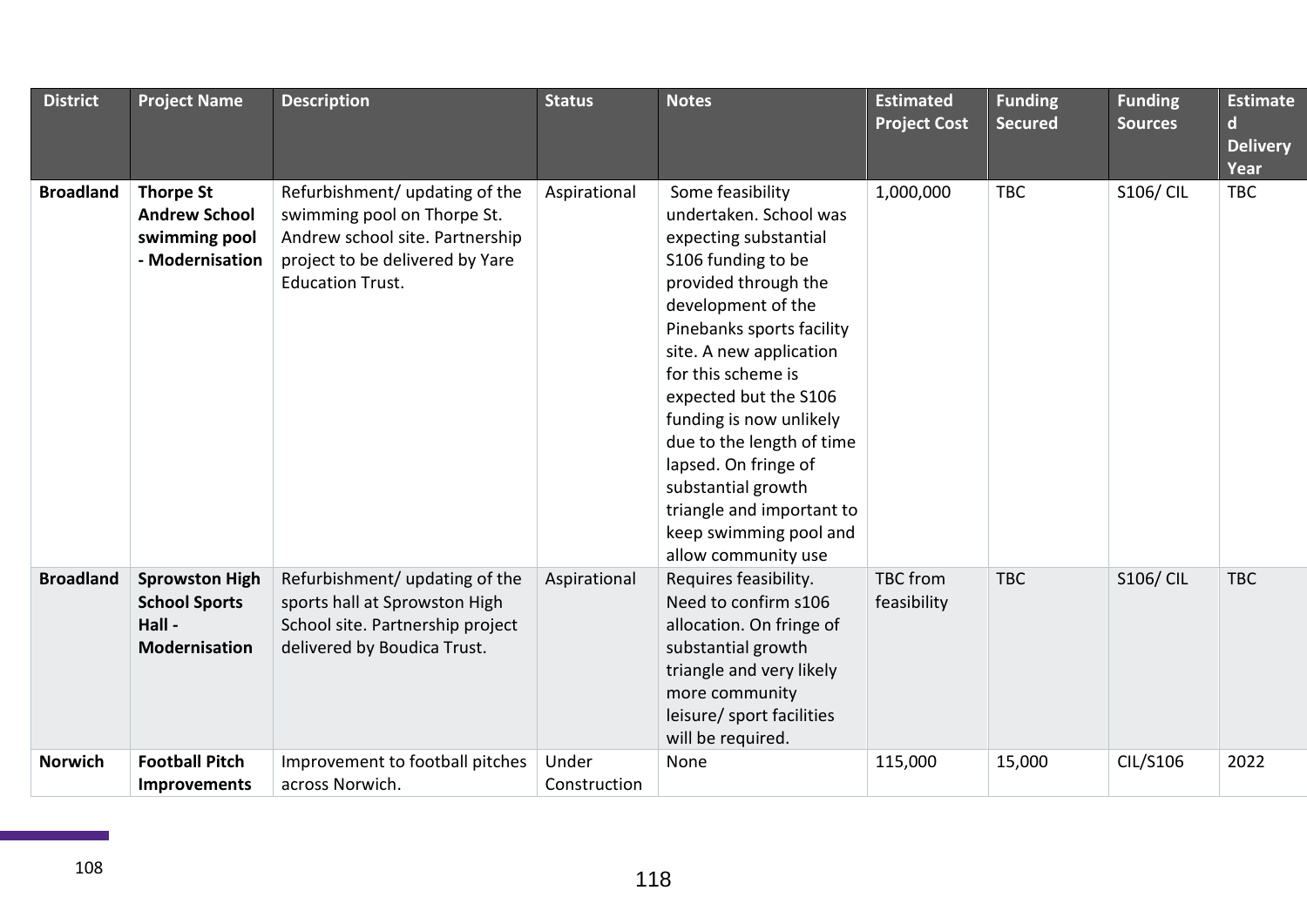| <b>District</b>  | <b>Project Name</b>                                                               | <b>Description</b>                                                                                                                       | <b>Status</b>         | <b>Notes</b>                                                                                                                                                                                             | <b>Estimated</b><br><b>Project Cost</b>         | <b>Funding</b><br><b>Secured</b> | <b>Funding</b><br><b>Sources</b>        | <b>Estimate</b><br>d<br><b>Delivery</b><br>Year |
|------------------|-----------------------------------------------------------------------------------|------------------------------------------------------------------------------------------------------------------------------------------|-----------------------|----------------------------------------------------------------------------------------------------------------------------------------------------------------------------------------------------------|-------------------------------------------------|----------------------------------|-----------------------------------------|-------------------------------------------------|
| Norwich          | <b>Tennis court</b><br>installation and<br>improvements.                          | Installation of and improvement<br>of tennis courts across Norwich.                                                                      | Under<br>Construction | <b>None</b>                                                                                                                                                                                              | 435,000                                         | 320,000                          | <b>City Council</b><br>Capital,<br>S106 | 2022                                            |
| <b>Broadland</b> | <b>Sprowston High</b><br><b>School</b><br><b>Swimming Pool</b><br>- Modernisation | Refurbishment/ updating of the<br>swimming pool on Sprowston<br>High School site. Partnership<br>project delivered by Boudicca<br>Trust. | Aspirational          | Feasibility required,<br>awaiting confirmation of<br>s106 allocation. On<br>fringe of substantial<br>growth triangle and very<br>likely more community<br>leisure/ sport facilities<br>will be required. | 1,000,000                                       | <b>TBC</b>                       | <b>S106/ CIL</b>                        | <b>TBC</b>                                      |
| <b>Norwich</b>   | <b>Hewett</b><br>Academy                                                          | Several options awaiting on<br>completion of Physical activity<br>and Sports Strategy.                                                   | Aspirational          | None                                                                                                                                                                                                     | <b>TBC</b>                                      | <b>TBC</b>                       | <b>TBC</b>                              | <b>TBC</b>                                      |
| <b>Norwich</b>   | <b>Nelson School</b><br><b>Swimming Pool</b>                                      | Modernisation of the pool<br>allowing it to be utilised by the<br>local community.                                                       | Aspirational          | None                                                                                                                                                                                                     | <b>TBC</b> after<br>additional<br>investigation | <b>TBC</b>                       | <b>TBC</b>                              | <b>TBC</b>                                      |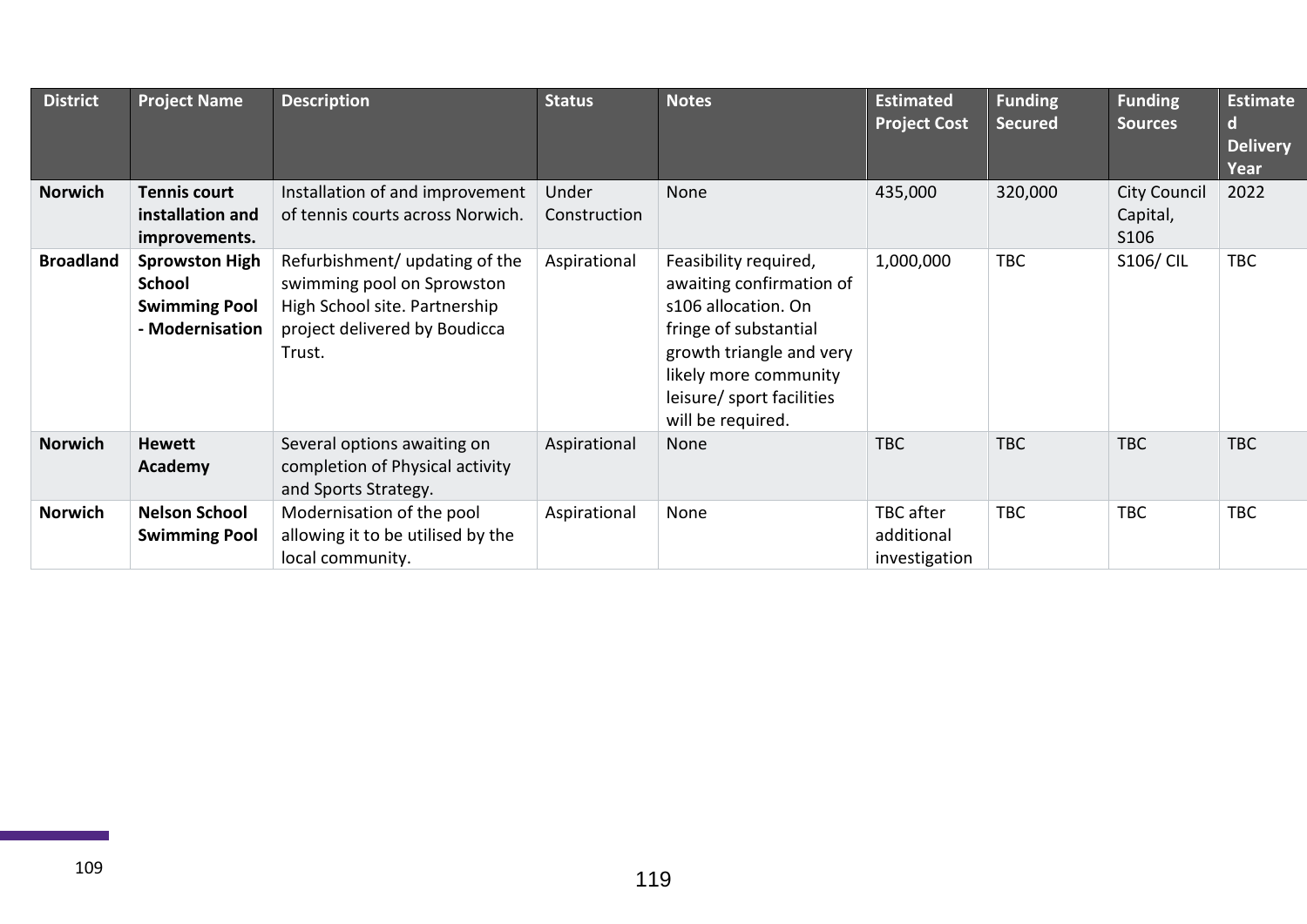| <b>District</b>               | <b>Project Name</b>                                    | <b>Description</b>                                                                                                                                                                                                                                                                                                                                                  | <b>Status</b>  | <b>Notes</b>                                                                                                                                                                                                                      | <b>Estimated</b><br><b>Project Cost</b>    | <b>Funding</b><br><b>Secured</b> | <b>Funding</b><br><b>Sources</b>                                                | <b>Estimate</b><br>d<br><b>Delivery</b><br>Year |
|-------------------------------|--------------------------------------------------------|---------------------------------------------------------------------------------------------------------------------------------------------------------------------------------------------------------------------------------------------------------------------------------------------------------------------------------------------------------------------|----------------|-----------------------------------------------------------------------------------------------------------------------------------------------------------------------------------------------------------------------------------|--------------------------------------------|----------------------------------|---------------------------------------------------------------------------------|-------------------------------------------------|
| South<br><b>Norfolk</b>       | <b>Diss - New</b><br>community<br>leisure<br>provision | Additional/enhanced<br>community leisure provision in<br>Diss area. Possibly to include a<br>new leisure centre, new<br>swimming pool (or<br>refurbishment of existing one),<br>sports hall, gym, studios, and<br>artificial grass pitch. Also,<br>possibility of creating an OPE<br>site, should there be sufficient<br>interest from partners/ available<br>land. | In feasibility | Led by South Norfolk<br>Council. Scope of project<br>still TBC, depending on<br>cost, timescales, and site<br>availability. Sites still<br>being sought and<br>considered, along with<br>other land acquisition<br>opportunities. | TBC.<br>Maximum of<br>$16 -$<br>18,000,000 | 6,800-8,800                      | CIL/South<br>Norfolk<br>Council,<br>Sport<br>England,<br><b>OPE</b><br>partners | <b>TBC</b>                                      |
| <b>Broadland</b><br>/ Norwich | <b>Norwich North -</b><br><b>New Leisure</b><br>Centre | Provision of new leisure centre<br>including swimming pool                                                                                                                                                                                                                                                                                                          | Aspirational   | None                                                                                                                                                                                                                              | 20,000,000                                 | <b>TBC</b>                       | LU fund                                                                         | <b>TBC</b>                                      |
| <b>Broadland</b>              | <b>Growth Triangle</b><br>- New pitch<br>provision     | Demand has been identified to<br>provide additional sports<br>pitches in the North-East<br>Norwich Growth Triangle.                                                                                                                                                                                                                                                 | Aspirational   | Relates to sports pitches<br>to be delivered through<br>growth triangle<br>developments.                                                                                                                                          | <b>TBC</b>                                 | <b>TBC</b>                       | S106                                                                            | <b>TBC</b>                                      |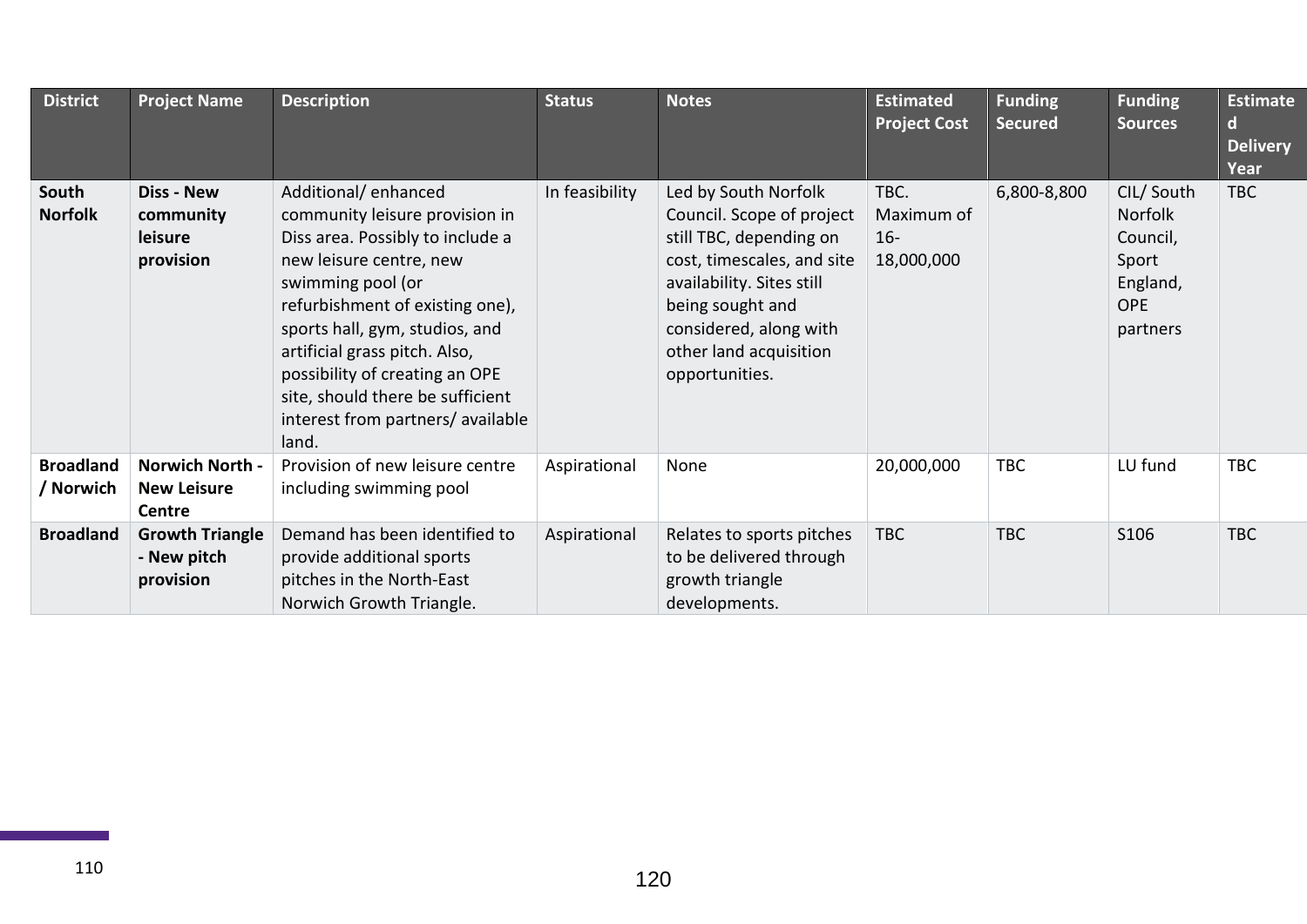| <b>District</b>  | <b>Project Name</b>                                           | <b>Description</b>                                                                                                                                           | <b>Status</b> | <b>Notes</b>                                                                                                                                                                                                                                                                                                   | <b>Estimated</b><br><b>Project Cost</b> | <b>Funding</b><br><b>Secured</b> | <b>Funding</b><br><b>Sources</b> | <b>Estimate</b><br>O.<br><b>Delivery</b><br>Year |
|------------------|---------------------------------------------------------------|--------------------------------------------------------------------------------------------------------------------------------------------------------------|---------------|----------------------------------------------------------------------------------------------------------------------------------------------------------------------------------------------------------------------------------------------------------------------------------------------------------------|-----------------------------------------|----------------------------------|----------------------------------|--------------------------------------------------|
| <b>Broadland</b> | <b>Thorpe St</b><br><b>Andrew - New</b><br><b>Sports Hall</b> | Refurbishment/ updating of the<br>sports hall on Thorpe St.<br>Andrew school site. Partnership<br>project to be delivered by Yare<br><b>Education Trust.</b> | Aspirational  | Some feasibility<br>undertaken. Substantial<br>compensatory S106 was<br>expected, but it is no<br>longer certain due to the<br>time elapsed since<br>Pinebanks closed. This is<br>on the fringe of a<br>substantial growth area<br>so it is important to keep<br>the swimming pool and<br>allow community use. | 2,700,000                               | 1,900,000                        | S106/ CIL                        | <b>TBC</b>                                       |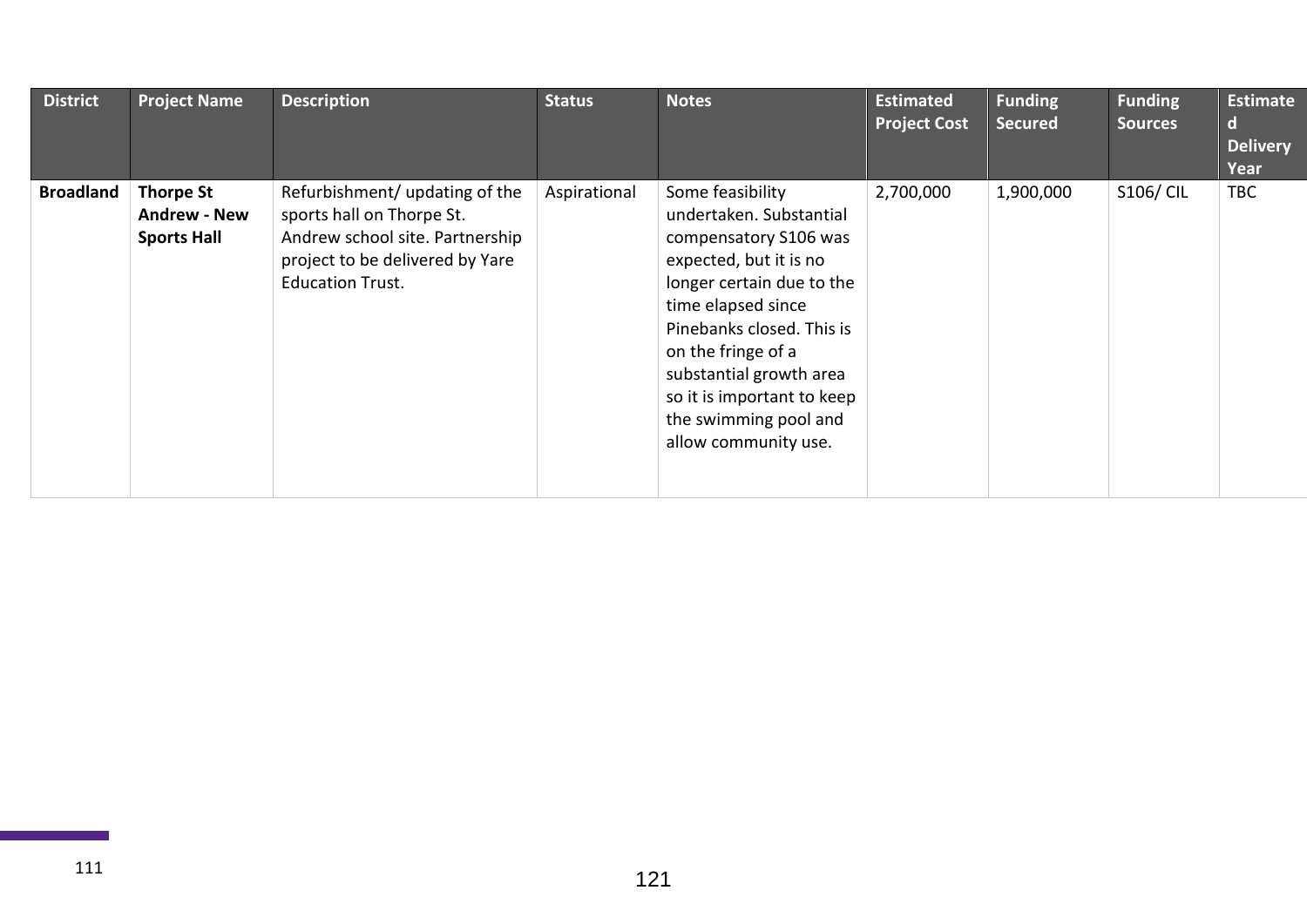| <b>District</b>         | <b>Project Name</b>                                                                     | <b>Description</b>                                                                                                                                                                                                                     | <b>Status</b>  | <b>Notes</b>                                                                                                                                                                                                                                                                                                                                                                                                                                | <b>Estimated</b><br><b>Project Cost</b> | <b>Funding</b><br><b>Secured</b> | <b>Funding</b><br><b>Sources</b>                                                                               | <b>Estimate</b><br>$\mathbf d$<br><b>Delivery</b><br>Year |
|-------------------------|-----------------------------------------------------------------------------------------|----------------------------------------------------------------------------------------------------------------------------------------------------------------------------------------------------------------------------------------|----------------|---------------------------------------------------------------------------------------------------------------------------------------------------------------------------------------------------------------------------------------------------------------------------------------------------------------------------------------------------------------------------------------------------------------------------------------------|-----------------------------------------|----------------------------------|----------------------------------------------------------------------------------------------------------------|-----------------------------------------------------------|
| <b>Broadland</b>        | <b>North-East</b><br><b>Norwich - New</b><br><b>Sports</b><br>hall/leisure<br>provision | There is a need for additional<br>sports hall/ leisure provision in a<br>growth area (such as<br>Rackheath), co-located with a<br>new secondary school. This is<br>an aspirational project and<br>scope/ plans are being<br>developed. | Aspirational   | Planning application<br>received in March 2022.<br>which will secure land<br>for secondary school.<br>Further scheme<br>development required<br>by NCC as education<br>authority before being<br>transferred to academy<br>trust. District role will be<br>to influence and support<br>trust longer term to<br>enable community use of<br>facilities. Phasing of<br>development makes this<br>a longer-term project.<br>Strategic priority. | 4,000,000                               | <b>TBC</b>                       | <b>S106/ CIL</b>                                                                                               | <b>TBC</b>                                                |
| South<br><b>Norfolk</b> | Poringland<br>Community<br>Sports Hub                                                   | Poringland Parish Council have<br>acquired an additional<br>30hectares of land for this<br>project-identified to be used for<br>community leisure and<br>recreation                                                                    | In Feasibility | Led by Poringland parish<br>Council, in consultation<br>with District Council and<br>other stakeholders                                                                                                                                                                                                                                                                                                                                     | <b>TBC</b>                              | <b>TBC</b>                       | S106,<br>Poringland<br>parish<br>Council,<br>South<br>Norfolk<br>District<br>Council,<br>Sport<br>England, CIL | <b>TBC</b>                                                |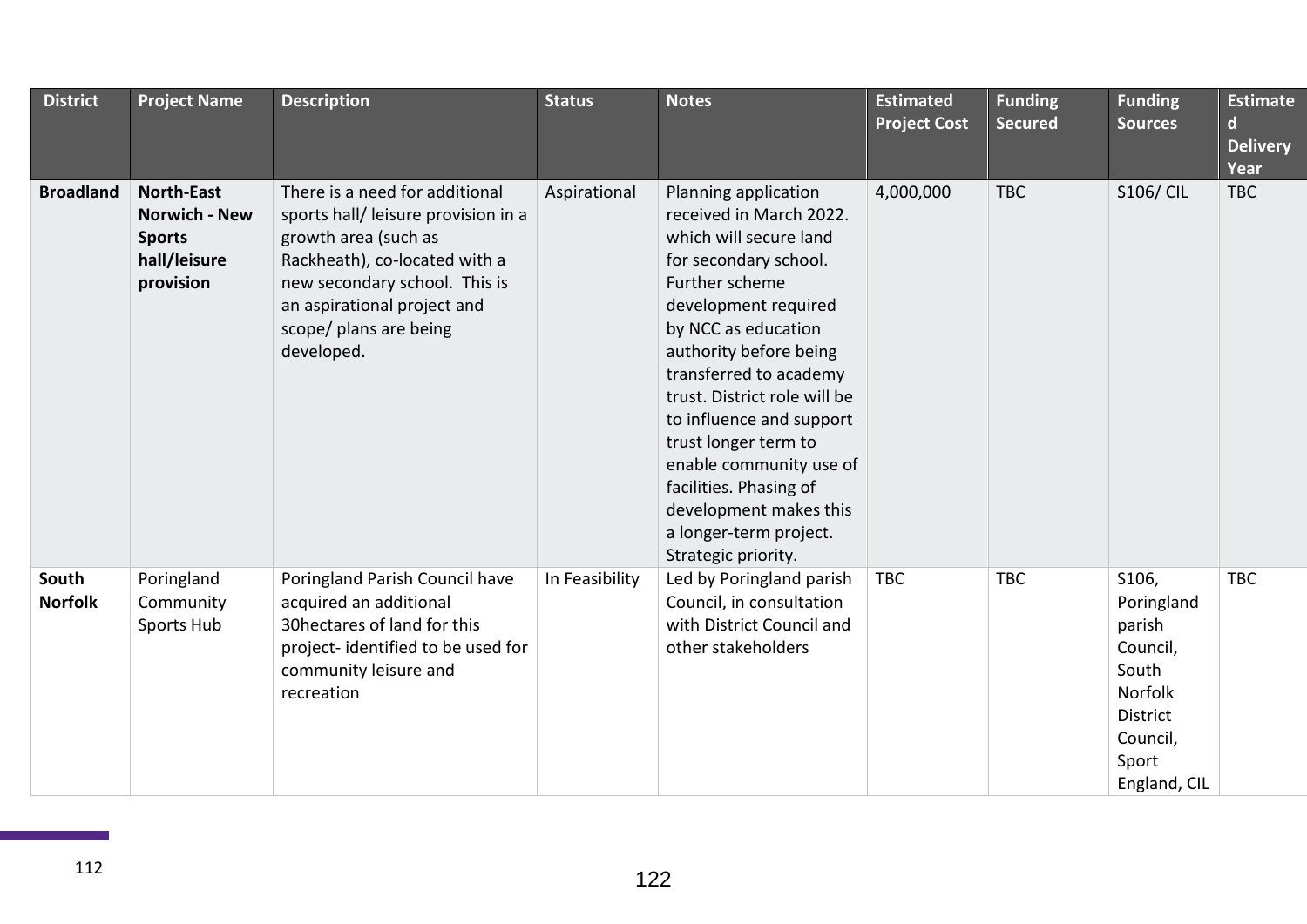| <b>District</b>         | <b>Project Name</b>                                                         | <b>Description</b>                                                                                                                                      | <b>Status</b> | <b>Notes</b>                                                                                                                                   | <b>Estimated</b><br><b>Project Cost</b> | <b>Funding</b><br><b>Secured</b> | <b>Funding</b><br><b>Sources</b>                             | <b>Estimate</b><br>d<br><b>Delivery</b><br>Year |
|-------------------------|-----------------------------------------------------------------------------|---------------------------------------------------------------------------------------------------------------------------------------------------------|---------------|------------------------------------------------------------------------------------------------------------------------------------------------|-----------------------------------------|----------------------------------|--------------------------------------------------------------|-------------------------------------------------|
| <b>Norwich</b>          | Sloughbottom<br>Park - 3G pitch<br>conversion and<br>changing<br>facilities | Conversion of a grass pitch to a<br>3G pitch and expansion and<br>updating the changing facilities<br>and pavilion.                                     | Aspirational  | None                                                                                                                                           | 1,500,000                               | <b>TBC</b>                       | LU fund,<br>Football<br>Foundation                           | <b>TBC</b>                                      |
| South<br><b>Norfolk</b> | Hethersett<br>North -New<br>Pitches                                         | Relates to sports pitches to be<br>delivered through development                                                                                        | Aspirational  | None                                                                                                                                           | <b>TBC</b>                              | <b>TBC</b>                       | <b>S106/ CIL</b>                                             | <b>TBC</b>                                      |
| <b>Broadland</b>        | Reepham -<br><b>Sports Hall</b><br>Provision in                             | A new sports hall to be built                                                                                                                           | Aspirational  | Expected to go to<br>Committee in April with<br>officer's<br>recommendation for<br>approval.                                                   | <b>TBC</b> from<br>feasibility          | <b>TBC</b>                       | S106                                                         | <b>TBC</b>                                      |
| <b>Broadland</b>        | The Nest-<br>Community<br>Sports Hub                                        | Phase 3 developments includes<br>the possibility of new 8 court<br>sports hall and possibly a gym<br>and an additional full-size,<br>floodlit 3G pitch. | Aspirational  | Initial drawings and plans<br>have been developed<br>and presented. Council<br>now working closely with<br>the Community Sports<br>Foundation. | 6,500,000                               | 1,000,000                        | CIL and CSF<br>fundraising/<br>sponsor<br>contributio<br>ns. | <b>TBC</b>                                      |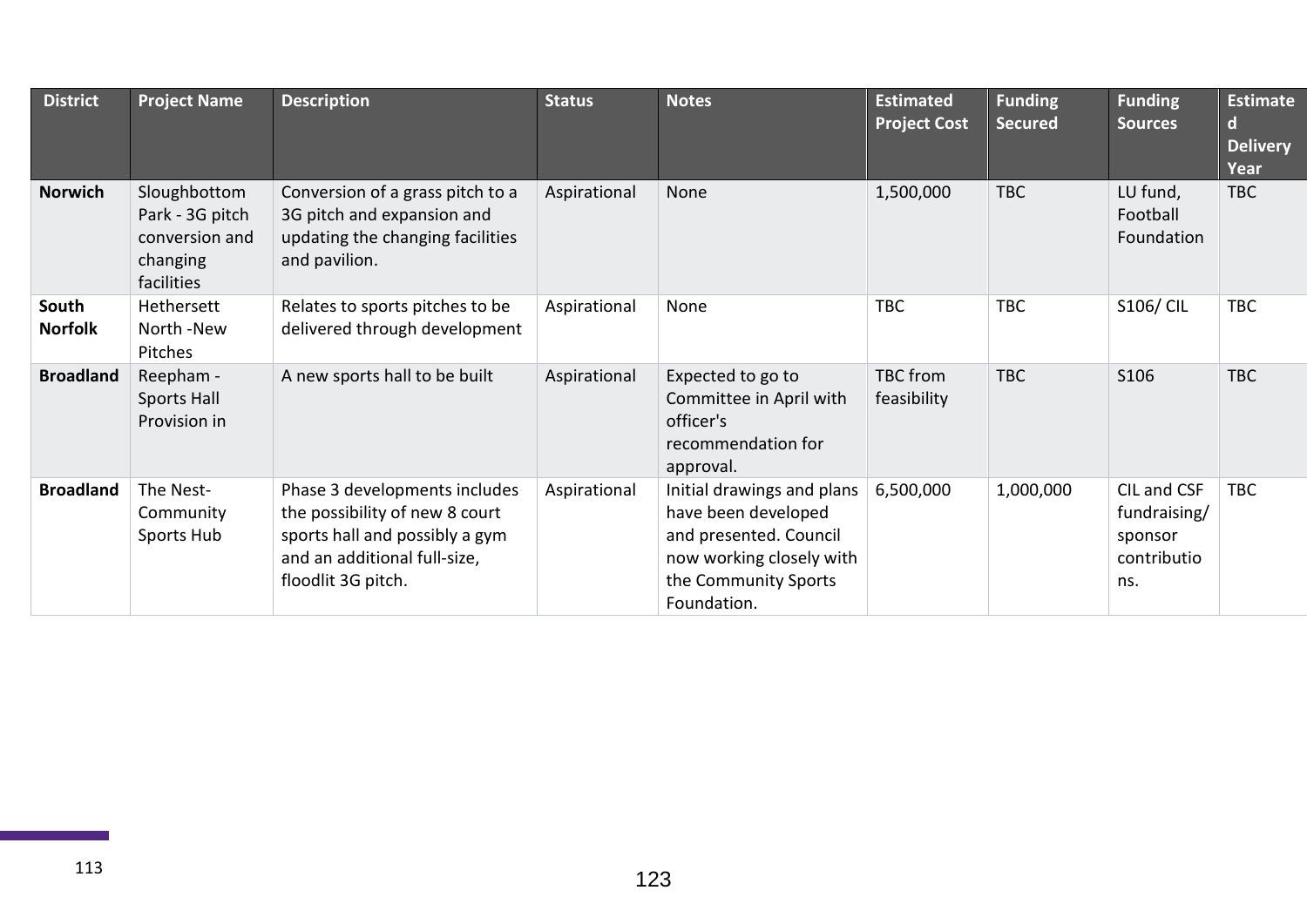| <b>District</b>         | <b>Project Name</b>                                                                                       | <b>Description</b>                                                                                                                                                                                           | <b>Status</b>  | <b>Notes</b>                                                                                                                                                                                               | <b>Estimated</b><br><b>Project Cost</b> | <b>Funding</b><br><b>Secured</b> | <b>Funding</b><br><b>Sources</b>                                                                                           | <b>Estimate</b><br>$\mathbf d$<br><b>Delivery</b><br>Year |
|-------------------------|-----------------------------------------------------------------------------------------------------------|--------------------------------------------------------------------------------------------------------------------------------------------------------------------------------------------------------------|----------------|------------------------------------------------------------------------------------------------------------------------------------------------------------------------------------------------------------|-----------------------------------------|----------------------------------|----------------------------------------------------------------------------------------------------------------------------|-----------------------------------------------------------|
| South<br><b>Norfolk</b> | <b>Trowse Sports</b><br>Hall                                                                              | Refurbishment of existing sports<br>hall, car park and surrounds,<br>changing rooms and outdoor<br>Multi Use Games Area.                                                                                     | In feasibility | Ex-Norwich City FC<br>training facility. Owned<br>by Crown Point Estate,<br>who are keen to ensure<br>facility is well-used and is<br>a benefit to the local<br>community                                  | 2,500,000                               | <b>TBC</b>                       | South<br>Norfolk<br>Council, CIL,<br>Crown<br>Point<br>Estate,<br>NGBs/<br>private<br>investment<br>by sports<br>provider? | <b>TBC</b>                                                |
| South<br><b>Norfolk</b> | <b>UEA</b> expansion<br>of football<br>pitches and<br>pavilion at<br>Colney Lane<br><b>Playing Fields</b> | New Artificial Grass Pitch, new<br>pavilion and increase of natural<br>turf (including stadium pitch)<br>pitches at Colney Lane Playing<br>Fields- led by UEA.                                               | In feasibility | Project led by UEA.<br>Developments nearby in<br>Cringleford also<br>providing significant<br>football facilities, so<br>need to ensure no<br>conflict. Norwich RFU<br>now not relocating to<br>this site. | 5,000,000                               | 3,500,000                        | UEA,<br>Football<br>Foundation<br>and CIL                                                                                  | 2023/24                                                   |
| <b>Broadland</b>        | Yare Boat Club<br>Expansion                                                                               | Provision of a new lightweight<br>boatshed. This is a multi-stage<br>programme designed to<br>improve and expand the existing<br>rowing facilities based on<br>Thorpe Island and owned by<br>Yare Boat Club. | Approved       | Developing as per<br>project scope/<br>application                                                                                                                                                         | 240,000                                 | 100,000                          | Club funds,<br>Sport<br>England and<br><b>CIL</b>                                                                          | 2022/23                                                   |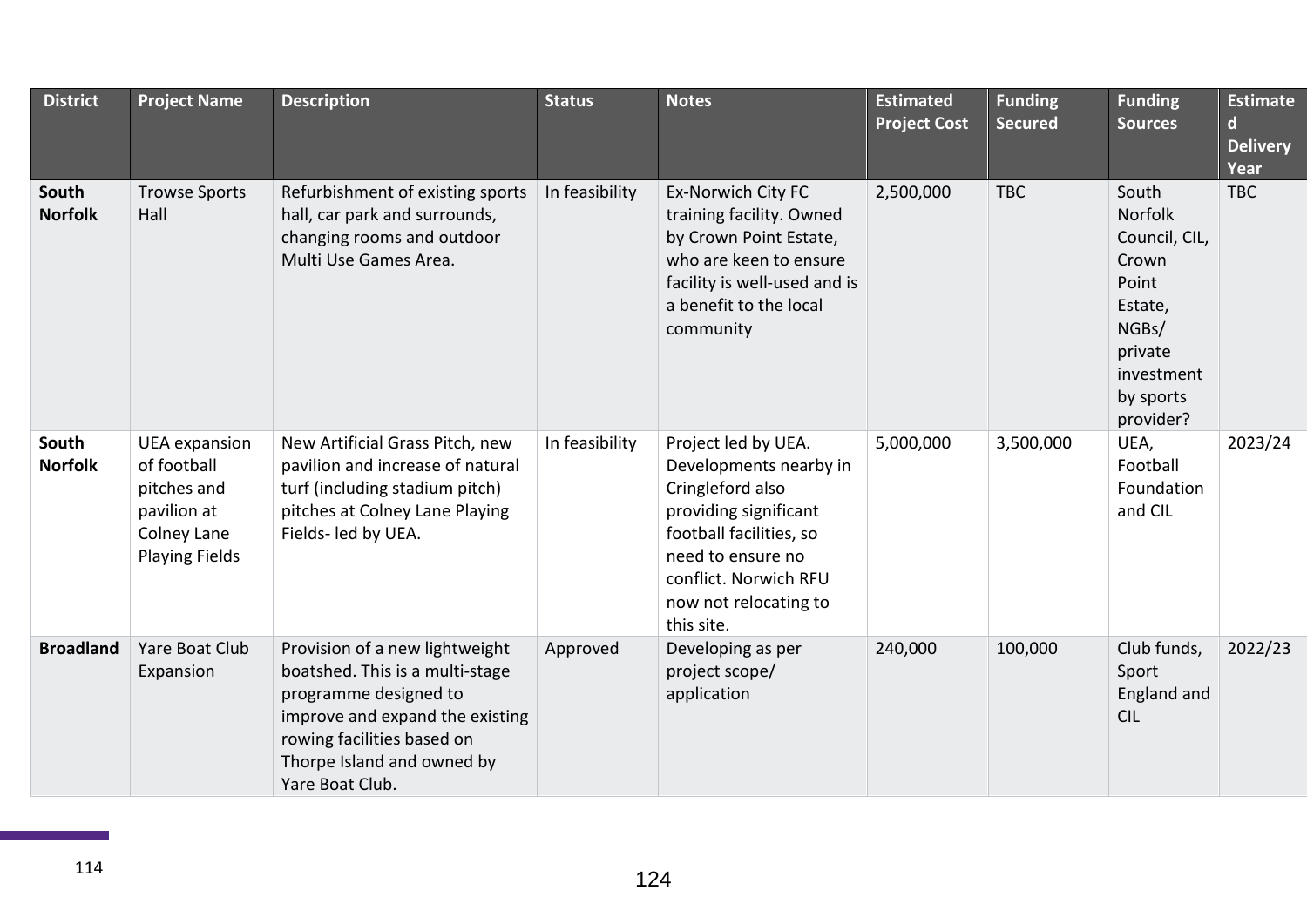| <b>District</b>         | <b>Project Name</b>                              | <b>Description</b>                                                                                           | <b>Status</b>  | <b>Notes</b>                  | <b>Estimated</b><br><b>Project Cost</b> | <b>Funding</b><br><b>Secured</b> | <b>Funding</b><br><b>Sources</b> | Estimate<br><b>Delivery</b><br>Year |
|-------------------------|--------------------------------------------------|--------------------------------------------------------------------------------------------------------------|----------------|-------------------------------|-----------------------------------------|----------------------------------|----------------------------------|-------------------------------------|
| South<br><b>Norfolk</b> | <b>Great Melton</b><br>Cricket Club<br>Expansion | Expansion of current ancillary<br>provision. This will include<br>female changing facilities and<br>toilets. | In feasibility | Planning permission<br>agreed | <b>TBC</b>                              | <b>TBC</b>                       | <b>TBC</b>                       | <b>TBC</b>                          |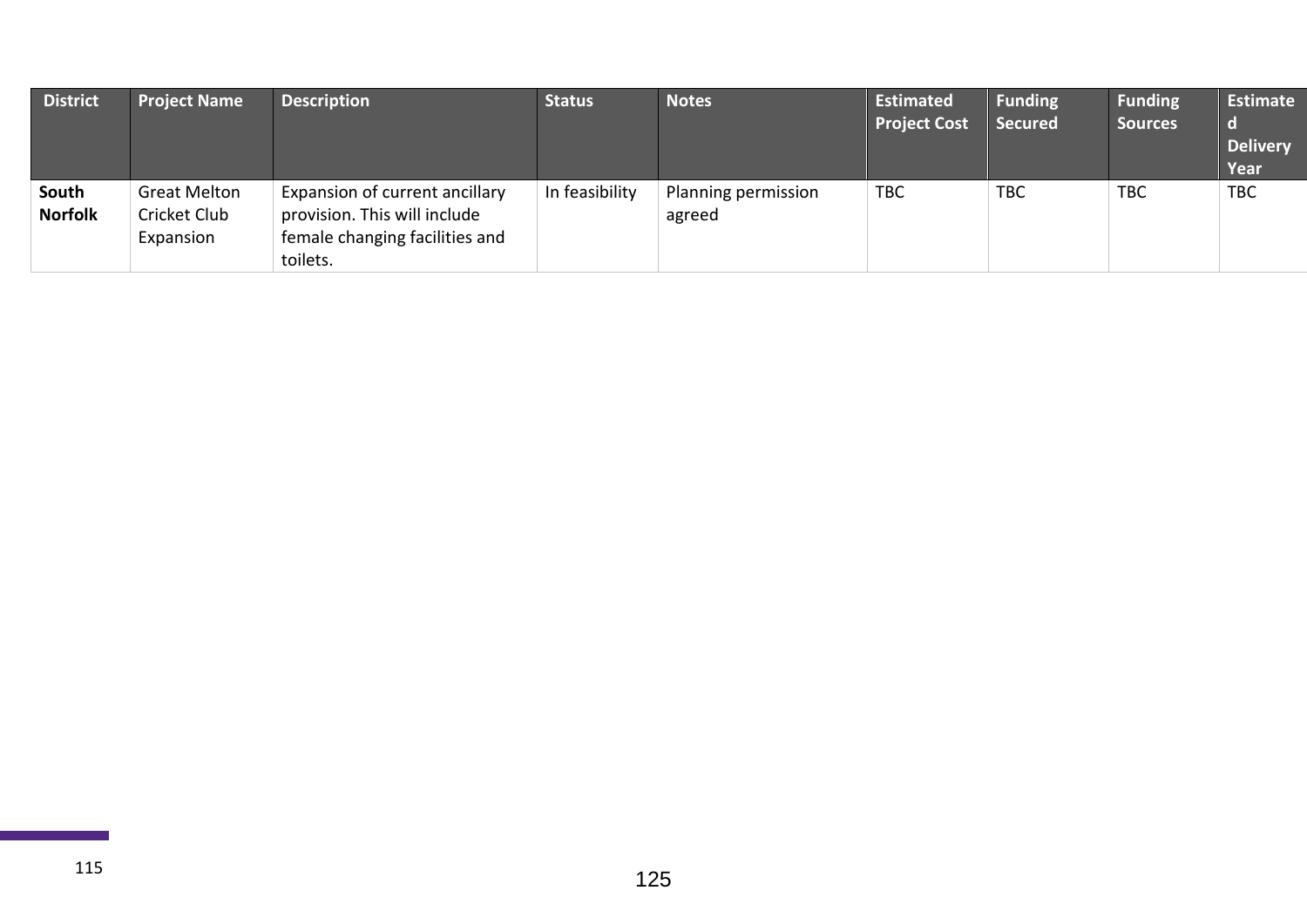## **9.4.2. Libraries**

### **Table 9 - Libraries Infrastructure Projects in Greater Norwich**

| <b>District</b>    | <b>Project Name</b>                                                                                                         | <b>Description</b>                                                                               | <b>Status</b>  | <b>Notes</b>                                 | <b>Estimated</b><br>Cost | <b>Funding</b><br><b>Secured</b> | <b>Funding</b><br><b>Sources</b> | <b>Estimated</b><br><b>Delivery</b><br>Year |
|--------------------|-----------------------------------------------------------------------------------------------------------------------------|--------------------------------------------------------------------------------------------------|----------------|----------------------------------------------|--------------------------|----------------------------------|----------------------------------|---------------------------------------------|
| <b>Broadland</b>   | <b>Expansion of</b><br>Sprowston<br>Library                                                                                 | To extend the library on the<br>current site.                                                    | Approved       | Commencing planning                          | <b>TBC</b>               | <b>TBC</b>                       | S106                             | 2022                                        |
| Norwich            | <b>Expansion of</b><br><b>Plumstead Road</b><br>Library                                                                     | To extend the library on the<br>current site.                                                    | Approved       | Continuing the planning<br>process           | <b>TBC</b>               | <b>TBC</b>                       | CIL / NCC<br>Capital             | 2024                                        |
| Norwich            | <b>Norfolk and</b><br><b>Norwich</b><br><b>Millennium</b><br><b>Library - First</b><br><b>Floor</b><br><b>Refurbishment</b> | Refurbishment of the first floor<br>and change of shelving to<br>produce a flexible public area. | Approved       | Commencing planning                          | <b>TBC</b>               | <b>TBC</b>                       | Capital bid                      | 2023                                        |
| Norwich            | <b>Norfolk and</b><br><b>Norwich</b><br><b>Millennium</b><br>Library - Second<br><b>Floor meeting</b><br>space              | Creation of additional public<br>meeting space.                                                  | Approved       | Commencing planning                          | <b>TBC</b>               | <b>TBC</b>                       | <b>NCC</b><br>Capital            | 2022                                        |
| South<br>Norfolk   | <b>Expansion of Long</b><br><b>Stratton library</b>                                                                         | To extend the library on the<br>current site.                                                    | Approved       | Still waiting for<br>developer contributions | <b>TBC</b>               | <b>TBC</b>                       | <b>S106/CIL</b>                  | <b>TBC</b>                                  |
| Greater<br>Norwich | <b>Carbon Reduction</b>                                                                                                     | Improving library buildings to<br>reduce the number of natural<br>resources used.                | In feasibility | N/A                                          | <b>TBC</b>               | <b>TBC</b>                       | CIL / NCC<br>Capital             | <b>TBC</b>                                  |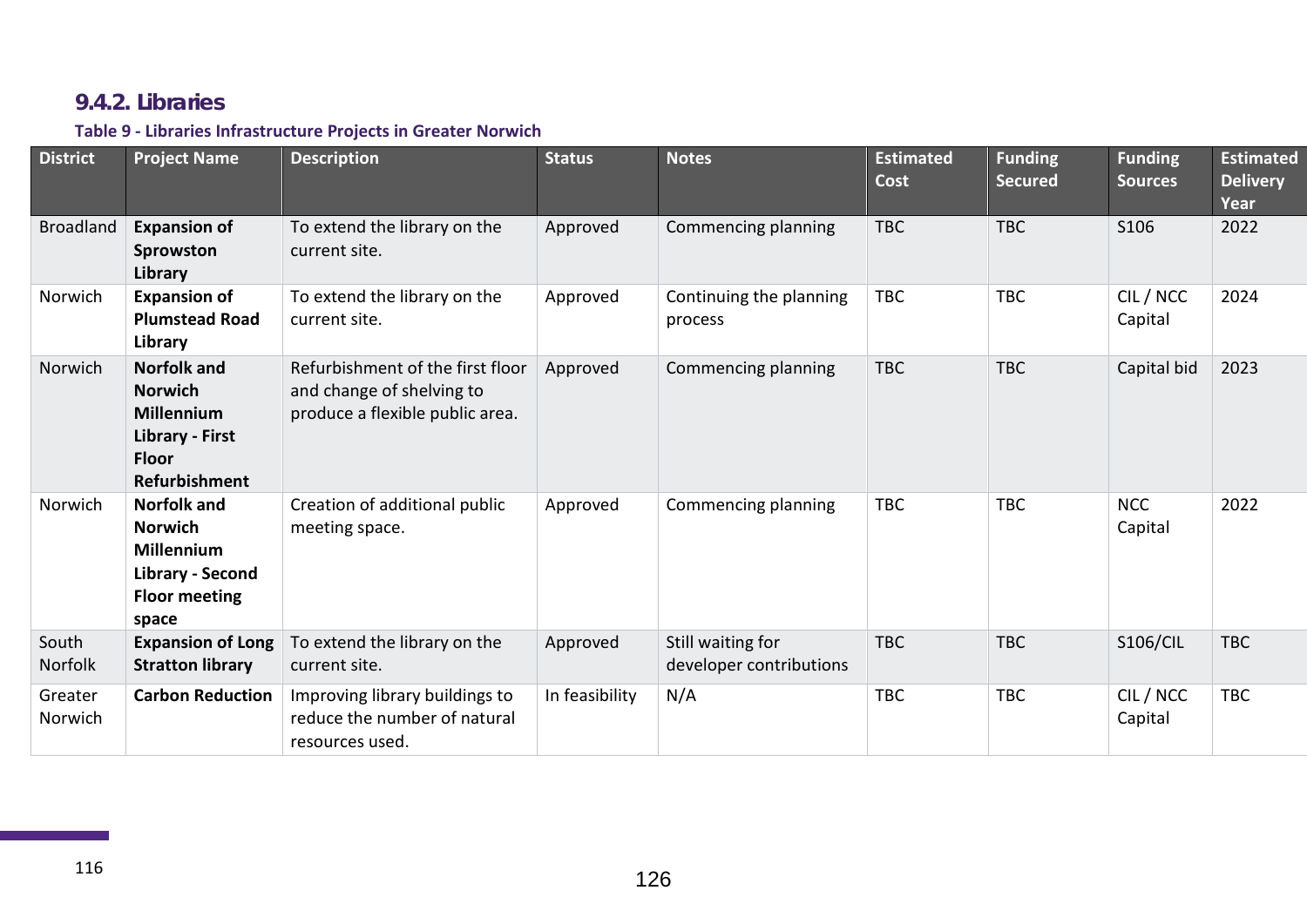| <b>District</b>    | <b>Project Name</b>                     | <b>Description</b>                                                                                       | <b>Status</b>  | <b>Notes</b> | <b>Estimated</b><br>Cost | <b>Funding</b><br><b>Secured</b> | <b>Funding</b><br><b>Sources</b> | <b>Estimated</b><br><b>Delivery</b><br>Year |
|--------------------|-----------------------------------------|----------------------------------------------------------------------------------------------------------|----------------|--------------|--------------------------|----------------------------------|----------------------------------|---------------------------------------------|
| Greater<br>Norwich | Libraries -<br><b>Children Services</b> | Increase the number of<br>Children's Sensory areas in<br>libraries to support child<br>development.      | In feasibility | N/A          | <b>TBC</b>               | <b>TBC</b>                       | CIL / NCC<br>Capital             | <b>TBC</b>                                  |
| Greater<br>Norwich | Improved<br><b>Ventilation</b>          | Installing ventilation systems<br>to make libraries more<br>comfortable and accessible for<br>customers. | In feasibility | N/A          | <b>TBC</b>               | <b>TBC</b>                       | CIL / NCC<br>Capital             | <b>TBC</b>                                  |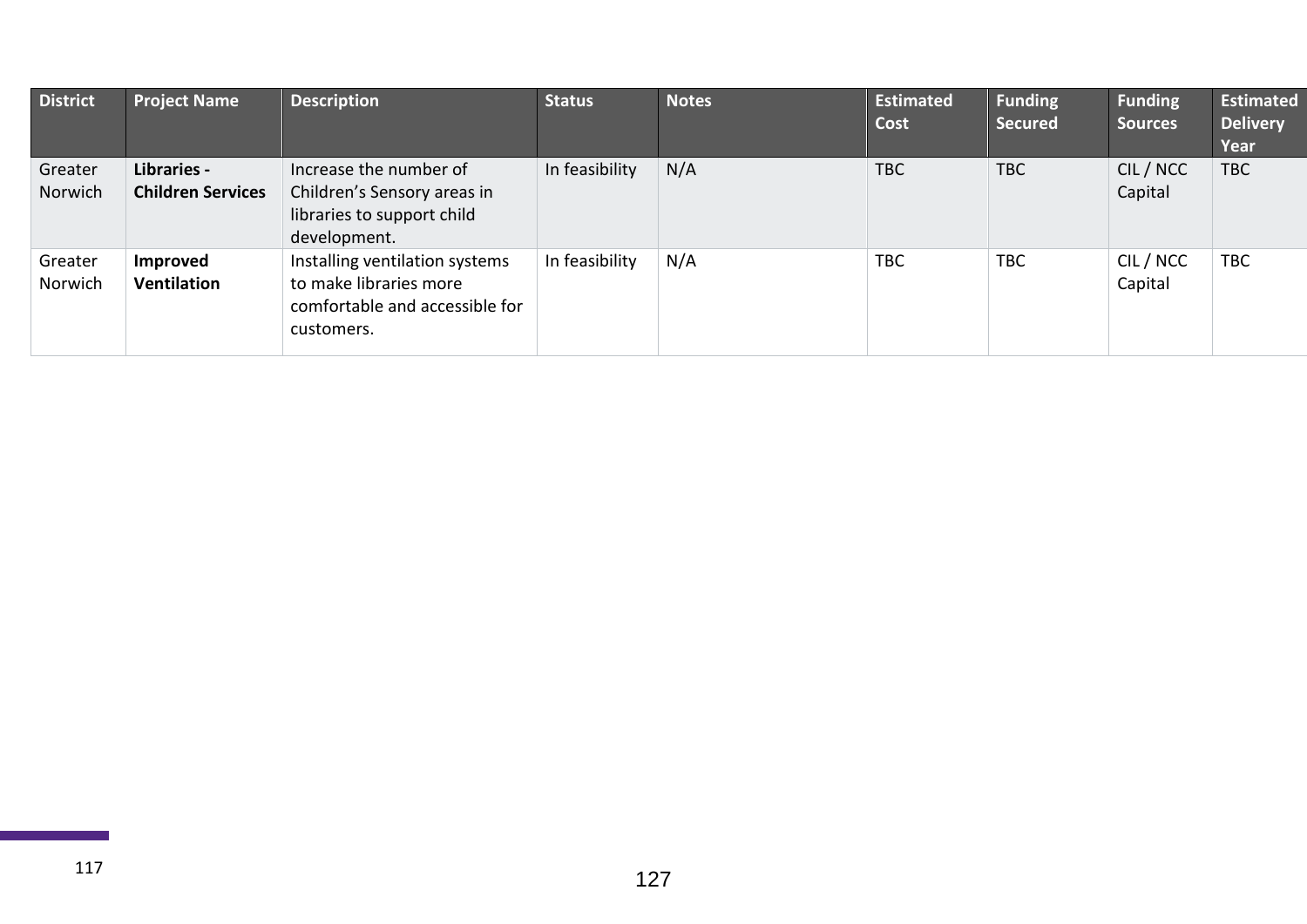# **9.4.3. Community Centres**

#### **Table 10 – Community Centre Projects in Greater Norwich –** Please note that this list has not been updated for 2022.

| <b>District</b>  | <b>Project Name</b>                                                                                                          | <b>Description</b> | <b>Status</b> | <b>Notes</b> | <b>Project Cost</b> | <b>Funding</b><br><b>Secured</b> | <b>Funding</b><br><b>Sources</b> | <b>Estimated</b><br><b>Delivery</b><br>Year |
|------------------|------------------------------------------------------------------------------------------------------------------------------|--------------------|---------------|--------------|---------------------|----------------------------------|----------------------------------|---------------------------------------------|
| <b>Broadland</b> | <b>Brook &amp; Laurel</b><br><b>Farm Community</b><br><b>Building</b>                                                        | <b>TBC</b>         | <b>TBC</b>    | <b>TBC</b>   | 500,000             | 100,000                          | <b>S106/CIL</b>                  | <b>TBC</b>                                  |
| <b>Broadland</b> | <b>Children's Playspace</b><br>delivered through<br>the development of<br>allocations within<br>the Growth Triangle          | <b>TBC</b>         | <b>TBC</b>    | <b>TBC</b>   | <b>TBC</b>          | $\mathbf 0$                      | S106                             | <b>TBC</b>                                  |
| <b>Broadland</b> | <b>Cremer's Meadow,</b><br><b>Brundall</b>                                                                                   | <b>TBC</b>         | <b>TBC</b>    | <b>TBC</b>   | 25,000              | $\mathbf 0$                      | CIL / N' CIL                     | <b>TBC</b>                                  |
| <b>Broadland</b> | <b>Great Plumstead</b><br>Open Space /<br><b>Community Orchard</b>                                                           | <b>TBC</b>         | <b>TBC</b>    | <b>TBC</b>   | 25,000              | $\mathbf 0$                      | <b>CIL</b>                       | <b>TBC</b>                                  |
| <b>Broadland</b> | <b>Informal Open</b><br><b>Space delivered</b><br>through the<br>development of<br>allocations within<br>the Growth Triangle | <b>TBC</b>         | <b>TBC</b>    | <b>TBC</b>   | <b>TBC</b>          | $\mathbf 0$                      | S106                             | <b>TBC</b>                                  |
| <b>Broadland</b> | <b>North Sprowston &amp;</b><br><b>Old Catton</b><br><b>Community Space</b><br>including library                             | <b>TBC</b>         | <b>TBC</b>    | <b>TBC</b>   | 2,400,000           | $\mathbf 0$                      | <b>S106/CIL</b>                  | <b>TBC</b>                                  |
| <b>Broadland</b> | <b>Rackheath</b><br><b>Community Building</b>                                                                                | <b>TBC</b>         | <b>TBC</b>    | <b>TBC</b>   | 500,000             | $\mathbf 0$                      | <b>S106/CIL</b>                  | <b>TBC</b>                                  |
| Norwich          | <b>Earlham Park toilets</b>                                                                                                  | <b>TBC</b>         | <b>TBC</b>    | <b>TBC</b>   | 80,000              | $\mathbf 0$                      | N' CIL                           | <b>TBC</b>                                  |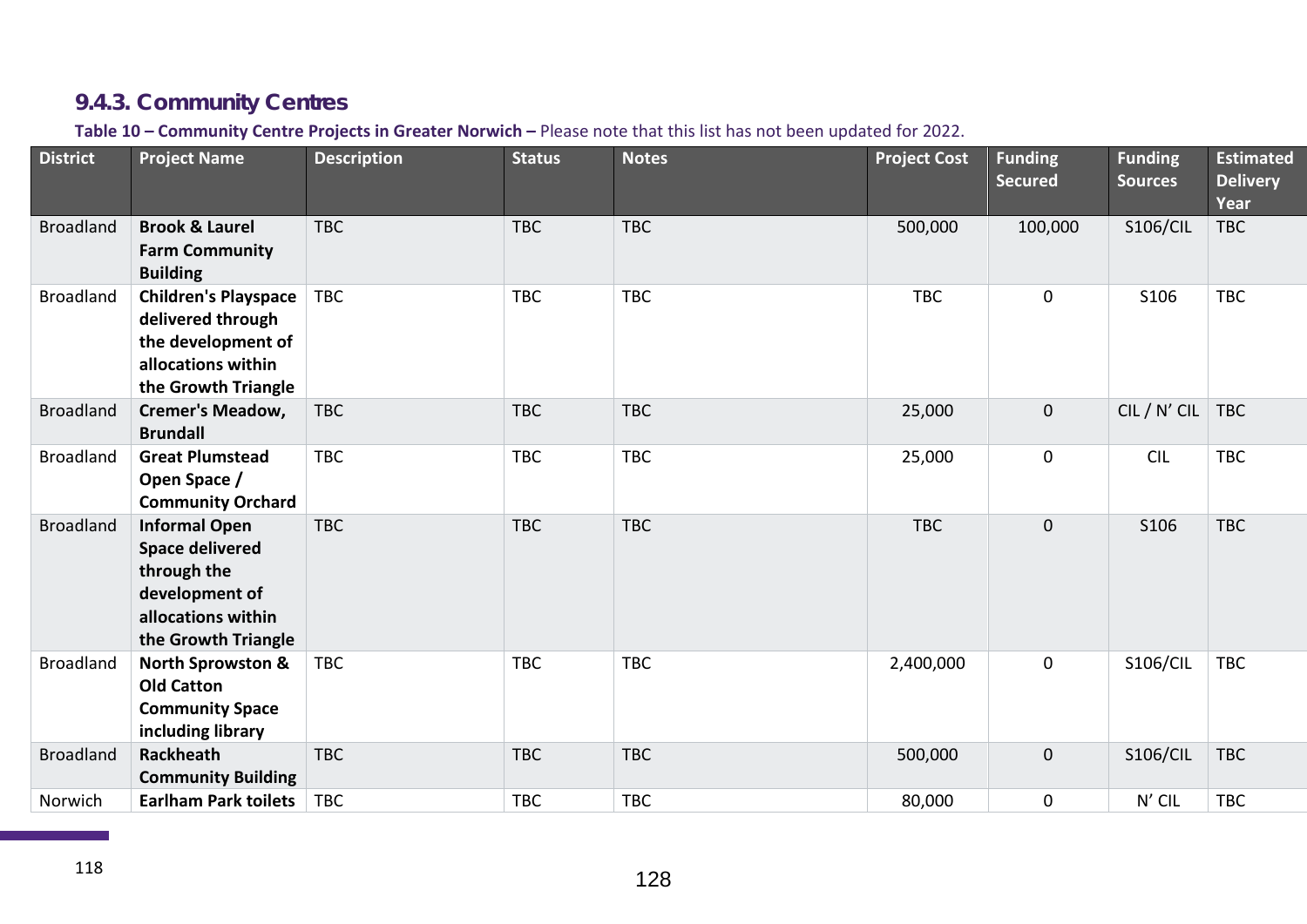| <b>District</b> | <b>Project Name</b>                                 | <b>Description</b> | <b>Status</b> | <b>Notes</b> | <b>Project Cost</b> | <b>Funding</b><br><b>Secured</b> | <b>Funding</b><br><b>Sources</b> | <b>Estimated</b><br><b>Delivery</b><br>Year |
|-----------------|-----------------------------------------------------|--------------------|---------------|--------------|---------------------|----------------------------------|----------------------------------|---------------------------------------------|
| Norwich         | <b>Strategic play</b><br>(including 5)<br>projects) | <b>TBC</b>         | <b>TBC</b>    | <b>TBC</b>   | 430,000             |                                  |                                  | <b>TBC</b>                                  |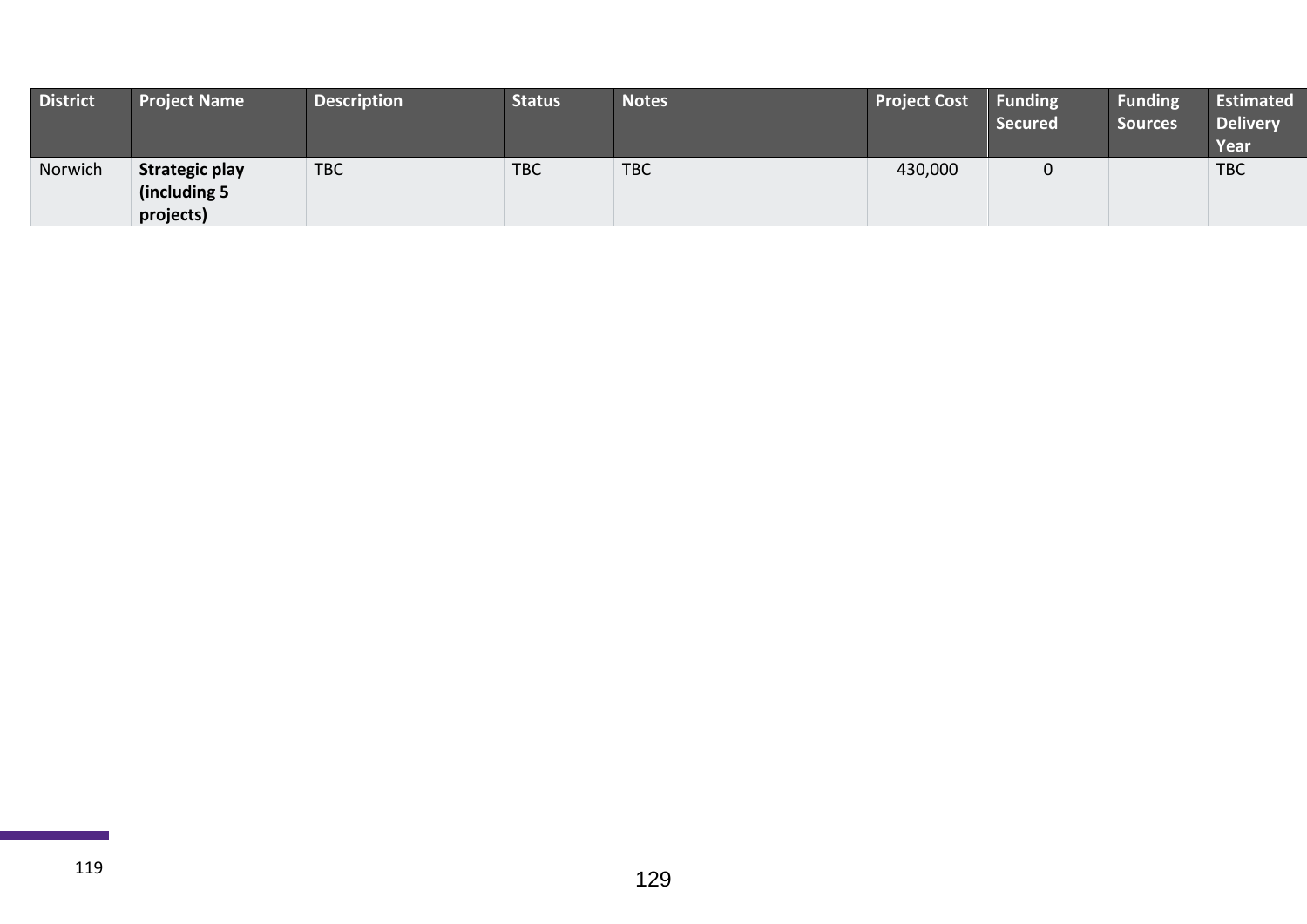## **10. Appendix B Neighbourhood Plans**

#### **10.1. Broadland District Council**

#### **10.1.1. Acle**

#### **Table 11 – Projects and Schemes in Acle Neighbourhood Plan (adopted February 2015)**

| <b>Project/Scheme Description</b>                                                                 | <b>Status</b>                           | <b>Estimated</b><br>Cost<br>(E,000) | Contributory<br>funding (£,000) | <b>Source</b>    |
|---------------------------------------------------------------------------------------------------|-----------------------------------------|-------------------------------------|---------------------------------|------------------|
| Improved foot and cycle links to countryside and surrounding villages                             | Requires Project Brief /<br>Feasibility | <b>TBC</b>                          | <b>TBC</b>                      | CIL and<br>Other |
| Improved access to Wherry Line - Pedestrian and Cycle access to<br><b>Station and Facilities.</b> | Requires Project Brief /<br>Feasibility | <b>TBC</b>                          | <b>TBC</b>                      | CIL and<br>Other |
| <b>Traffic Calming and Pedestrian Crossing of A1064</b>                                           | Requires Project Brief /<br>Feasibility | <b>TBC</b>                          | <b>TBC</b>                      | CIL and<br>Other |
| Village Centre Public Realm Improvements incl. increasing pavement<br>width and open space        | Requires Project Brief /<br>Feasibility | <b>TBC</b>                          | <b>TBC</b>                      | CIL and<br>Other |
| <b>Improvement to existing Pre-School Facility at Primary School</b>                              | Requires Project Brief /<br>Feasibility | <b>TBC</b>                          | <b>TBC</b>                      | CIL and<br>Other |
| <b>Improvements to Building and Sports Facilities</b>                                             | Requires Project Brief /<br>Feasibility | <b>TBC</b>                          | <b>TBC</b>                      | CIL and<br>Other |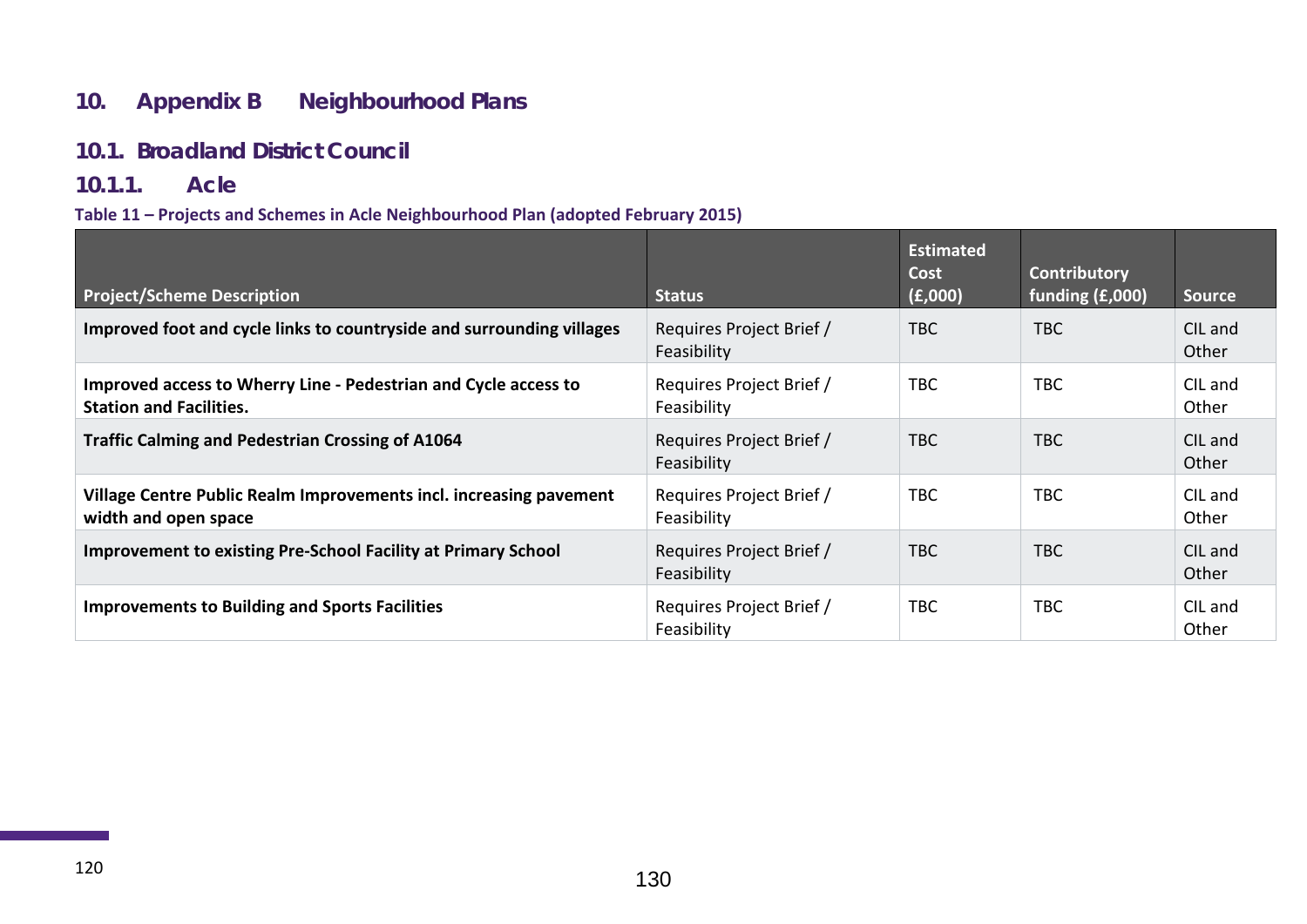# **10.1.2. Aylsham**

### **Table 12 - Projects and Schemes in Aylsham Neighbourhood Plan (adopted July 2019)**

| <b>Project/Scheme Description</b>                                                                                                                                                       | <b>Status</b>                           | <b>Estimated</b><br>Cost<br>(E,000) | <b>Contributory</b><br>funding<br>(E,000) | <b>Source</b>    |
|-----------------------------------------------------------------------------------------------------------------------------------------------------------------------------------------|-----------------------------------------|-------------------------------------|-------------------------------------------|------------------|
| Create a cycleway linking Aylsham to the wider area and possibly,<br>over time, connections to Norwich                                                                                  | Requires Project Brief /<br>Feasibility | TBC.                                | <b>TBC</b>                                | CIL and<br>Other |
| Undertake Aylsham Town Traffic Plan to identify strategy options<br>and proposals, such as a 'one way' system,                                                                          | Requires Project Brief /<br>Feasibility | <b>TBC</b>                          | <b>TBC</b>                                | CIL and<br>Other |
| Seek a pedestrian crossing on the A140 at the Bure Valley Railway<br>to enable safe crossing and the continuation of the footpath and<br>cycleway into Aylsham town centre from Hoveton | Underway                                | <b>TBC</b>                          | <b>TBC</b>                                | CIL and<br>Other |
| Incorporate 'dementia friendly' designs into new developments                                                                                                                           | Requires Project Brief /<br>Feasibility | <b>TBC</b>                          | <b>TBC</b>                                | CIL and<br>Other |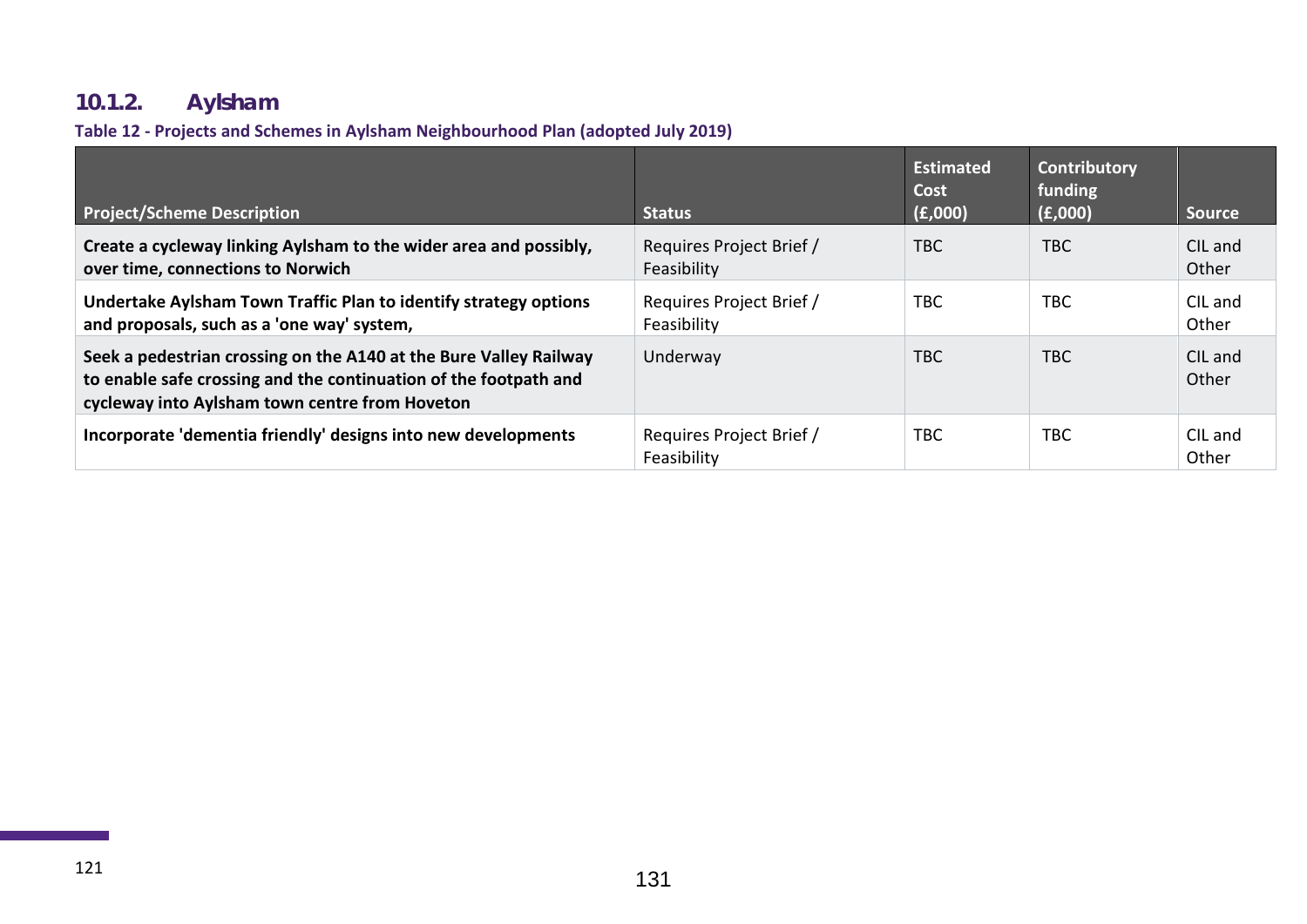## **10.1.3. Blofield**

### **Table 13 - Projects and Schemes in Blofield Neighbourhood Plan (adopted July 2016)**

| <b>Project/Scheme Description</b>                                                                                | <b>Status</b>                           | <b>Estimated</b><br><b>Cost</b><br>(E,000) | <b>Contributory</b><br>funding<br>(E,000) | <b>Source</b>    |
|------------------------------------------------------------------------------------------------------------------|-----------------------------------------|--------------------------------------------|-------------------------------------------|------------------|
| <b>Provision of New Community Green Assets: Woodland or</b><br><b>Community Garden</b>                           | Requires Project Brief /<br>Feasibility | <b>TBC</b>                                 | <b>TBC</b>                                | CIL and<br>Other |
| <b>Secure Allotments in Perpetuity</b>                                                                           | <b>TBC</b>                              | <b>TBC</b>                                 | <b>TBC</b>                                | <b>TBC</b>       |
| <b>Public Realm Improvements at Village Gateways</b>                                                             | Requires Project Brief /<br>Feasibility | <b>TBC</b>                                 | <b>TBC</b>                                | CIL and<br>Other |
| <b>Community Hall</b>                                                                                            | Requires Project Brief /<br>Feasibility | <b>TBC</b>                                 | <b>TBC</b>                                | CIL and<br>Other |
| <b>Create Community Hub in Blofield and Blofield Heath</b>                                                       | Requires Project Brief /<br>Feasibility | <b>TBC</b>                                 | <b>TBC</b>                                | CIL and<br>Other |
| <b>Improvements to Hemblington Primary School, including identifying</b><br>suitable pick up and drop off points | Requires Project Brief /<br>Feasibility | <b>TBC</b>                                 | <b>TBC</b>                                | CIL and<br>Other |
| <b>Improvements to Blofield Primary School, including identifying</b><br>suitable pick up and drop off points    | Requires Project Brief /<br>Feasibility | <b>TBC</b>                                 | <b>TBC</b>                                | CIL and<br>Other |
| <b>Improvements to Blofield Health Care Centre, including capacity</b><br>and increased car parking.             | Requires Project Brief /<br>Feasibility | <b>TBC</b>                                 | <b>TBC</b>                                | CIL and<br>Other |
| <b>Improve Broadband Connectivity</b>                                                                            | Requires Project Brief /<br>Feasibility | <b>TBC</b>                                 | <b>TBC</b>                                | CIL and<br>Other |
| New Pedestrian Crossings at The Street, Plantation Road and<br><b>Woodbastwick Road</b>                          | Requires Project Brief /<br>Feasibility | <b>TBC</b>                                 | <b>TBC</b>                                | CIL and<br>Other |
| Footpath/Cycleway between Blofield and Blofield Heath                                                            | Requires Project Brief /<br>Feasibility | <b>TBC</b>                                 | <b>TBC</b>                                | CIL and<br>Other |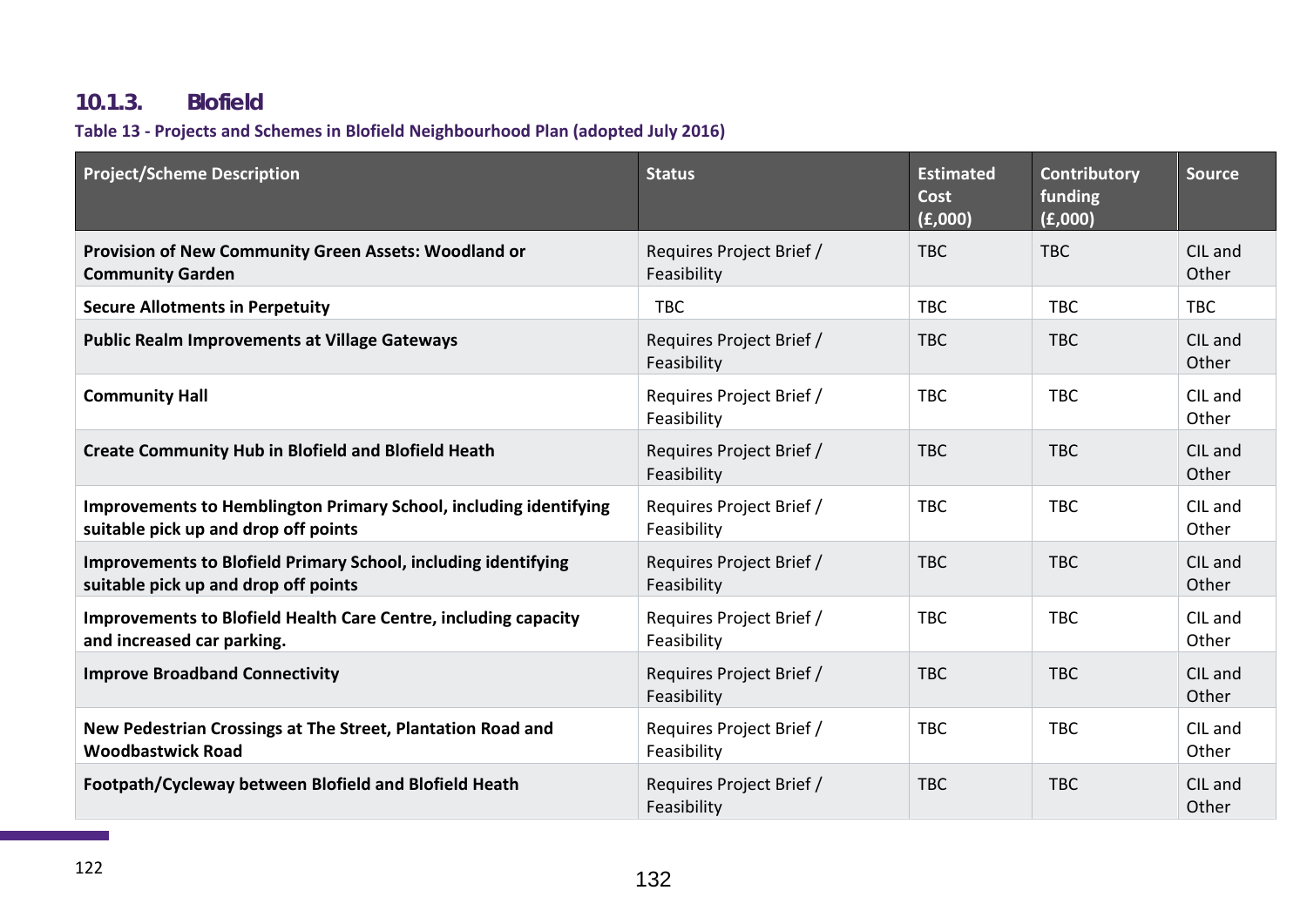| <b>Improve Pedestrian Access to Countryside</b>                                            | Requires Project Brief /<br>Feasibility | <b>TBC</b> | <b>TBC</b> | CIL and<br>Other |
|--------------------------------------------------------------------------------------------|-----------------------------------------|------------|------------|------------------|
| Highway Improvements on The Street, including enhanced parking<br>and crossing facilities. | Requires Project Brief /<br>Feasibility | <b>TBC</b> | <b>TBC</b> | CIL and<br>Other |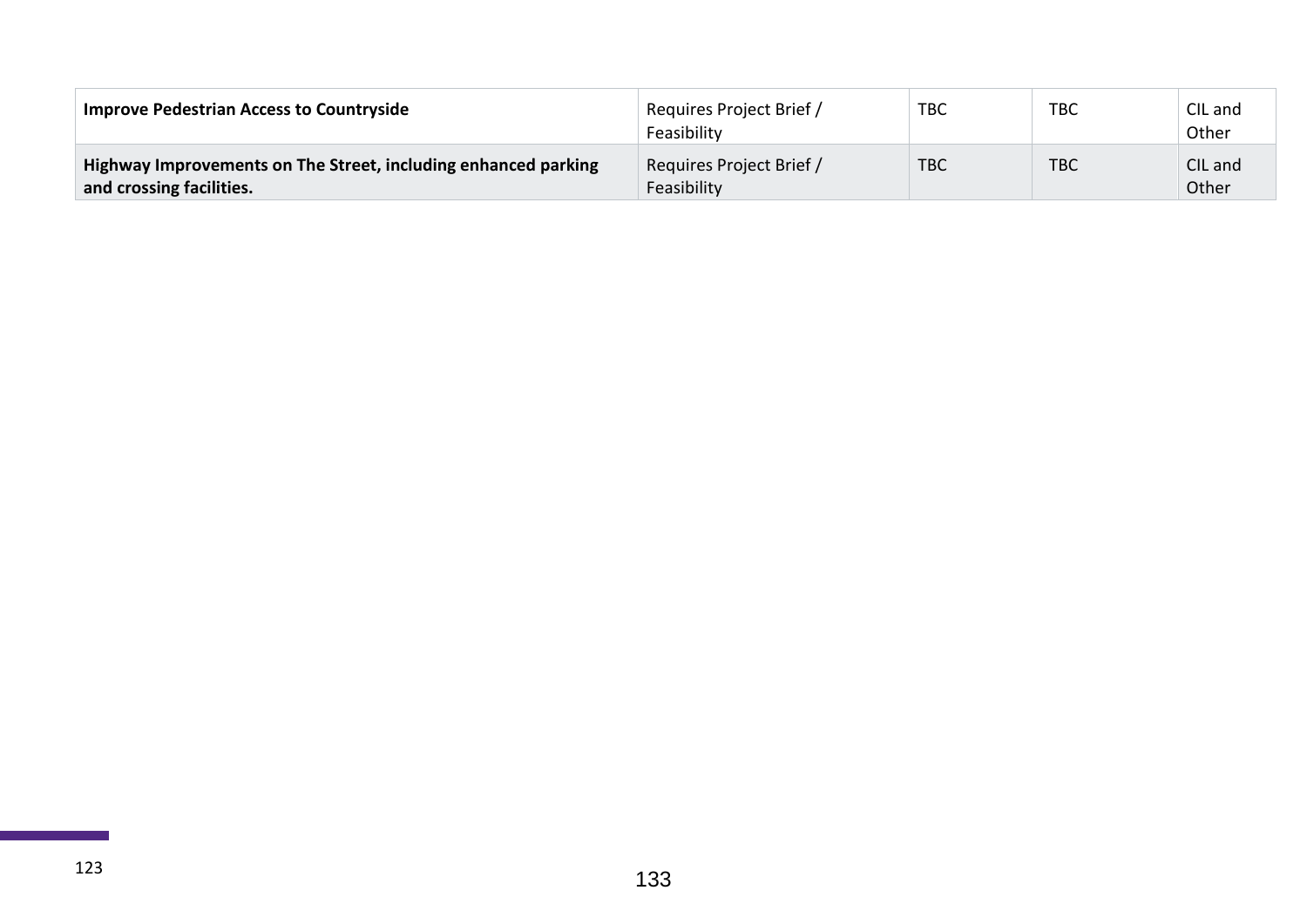## **10.1.4. Brundall**

### **Table 14 - Projects and Schemes in Brundall Neighbourhood Plan (adopted March 2016)**

| <b>Project/Scheme Description</b>                              | Status                               | Estimated<br>Cost<br>(E,000) | Contributory<br>funding<br>(E,000) | <b>Source</b>    |
|----------------------------------------------------------------|--------------------------------------|------------------------------|------------------------------------|------------------|
| <b>Public Realm Improvements at Local Centres and Gateways</b> | Requires Project Brief / Feasibility | <b>TBC</b>                   | <b>TBC</b>                         | CIL and<br>Other |
| <b>Footway and Cycleway Improvements</b>                       | Requires Project Brief / Feasibility | <b>TBC</b>                   | <b>TBC</b>                         | CIL and<br>Other |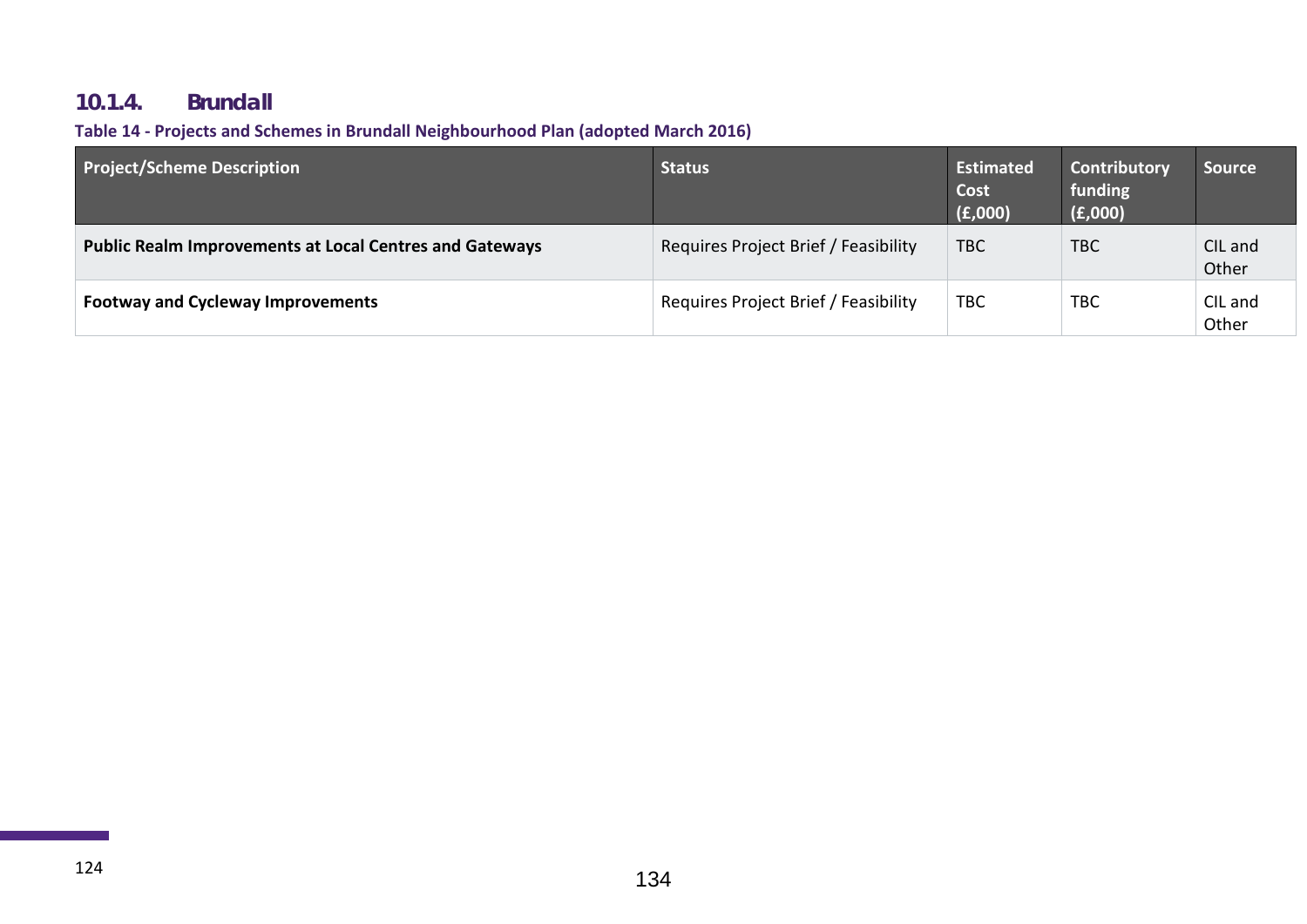# **10.1.5. Drayton Neighbourhood Plan (adopted July 2016)**

### **Table 15 Projects and Schemes in Brundall Neighbourhood Plan (adopted March 2016)**

| <b>Project/Scheme Description</b>                                                                                                                                                         | <b>Status</b>                        | <b>Estimated</b><br><b>Cost</b><br>(E,000) | Contributory<br>funding<br>(f,000) | <b>Source</b>    |
|-------------------------------------------------------------------------------------------------------------------------------------------------------------------------------------------|--------------------------------------|--------------------------------------------|------------------------------------|------------------|
| Improve public parking facilities, without harming<br>appearance/character of village                                                                                                     | Requires Project Brief / Feasibility | <b>TBC</b>                                 | <b>TBC</b>                         | CIL and<br>Other |
| The creation of enhanced public realm on School Road -Fakenham<br><b>Road to Hall Lane.</b>                                                                                               | Requires Project Brief / Feasibility | <b>TBC</b>                                 | <b>TBC</b>                         | CIL and<br>Other |
| Improved visual and physical connections between the new public<br>space and the Florence Carter Park and St Margaret's Church.                                                           | Requires Project Brief / Feasibility | <b>TBC</b>                                 | <b>TBC</b>                         | CIL and<br>Other |
| Tree planting in and around the village centre that reflects historic<br>planting elsewhere in Drayton, allowing for views through spaces<br>whilst creating a more pleasant environment. | Requires Project Brief / Feasibility | <b>TBC</b>                                 | <b>TBC</b>                         | CIL and<br>Other |
| comprehensive de-cluttering of the village centre and removal of<br>unnecessary or obsolete street furniture                                                                              | Requires Project Brief / Feasibility | <b>TBC</b>                                 | <b>TBC</b>                         | CIL and<br>Other |
| The creation of a new public space around the village cross capable of<br>being used for a range of community events, informal meetings, and<br>social interaction.                       | Requires Project Brief / Feasibility | <b>TBC</b>                                 | <b>TBC</b>                         | CIL and<br>Other |
| protect/improve the network of formal and informal footpaths or<br>cycling routes in Drayton                                                                                              | Requires Project Brief / Feasibility | <b>TBC</b>                                 | <b>TBC</b>                         | CIL and<br>Other |
| Improved road crossing opportunities and facilities on Fakenham<br>Road                                                                                                                   | Requires Project Brief / Feasibility | <b>TBC</b>                                 | <b>TBC</b>                         | CIL and<br>Other |
| Improved signage and wayfinding in the village centre and at key<br>access points to footpaths and cycle routes such as connections with<br>the Marriott's Way.                           | Requires Project Brief / Feasibility | <b>TBC</b>                                 | <b>TBC</b>                         | CIL and<br>Other |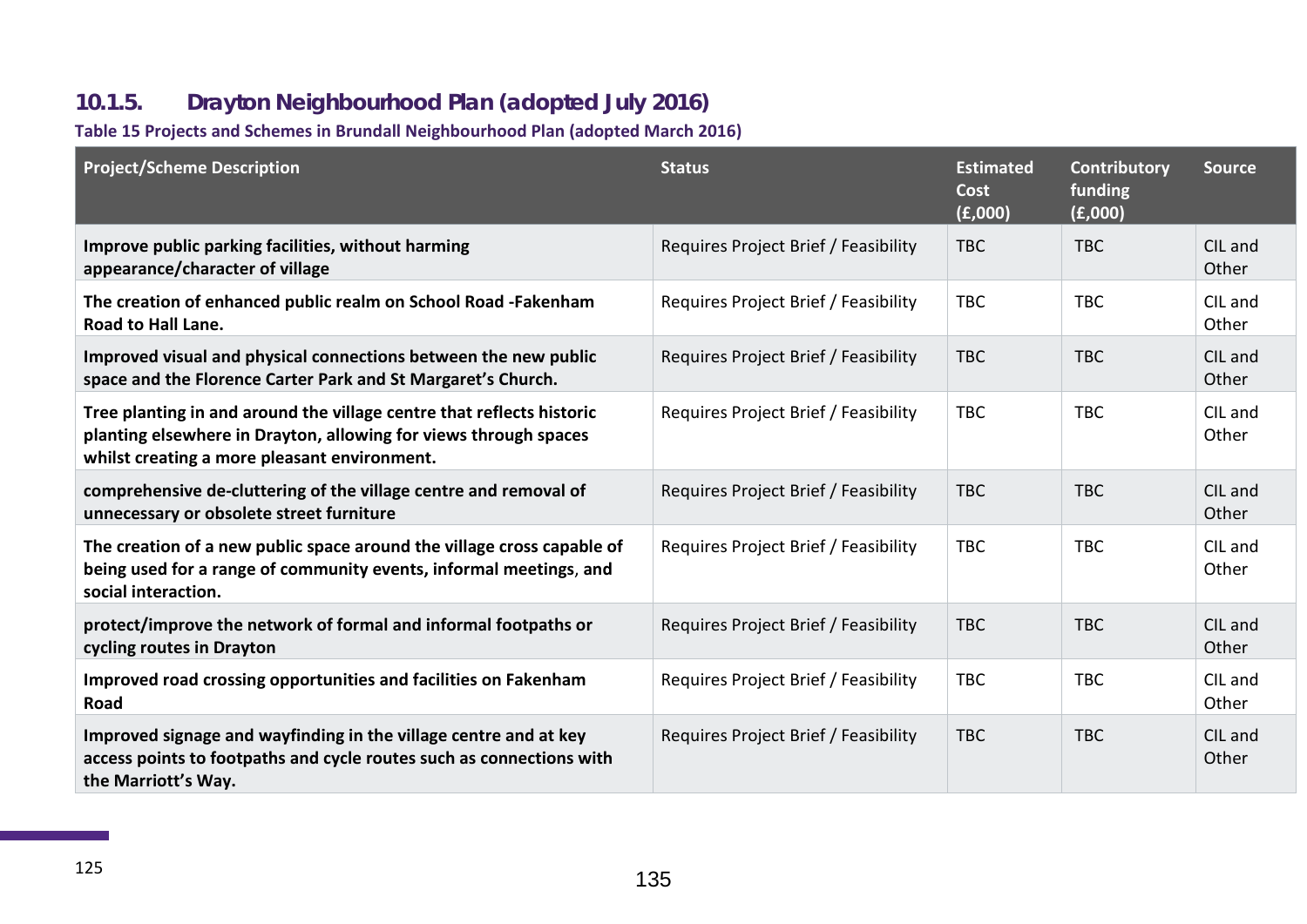| <b>Project/Scheme Description</b>                                                                                                                                                                                                                            | <b>Status</b>                        | <b>Estimated</b><br>Cost<br>(E,000) | Contributory<br>funding<br>(E,000) | <b>Source</b>    |
|--------------------------------------------------------------------------------------------------------------------------------------------------------------------------------------------------------------------------------------------------------------|--------------------------------------|-------------------------------------|------------------------------------|------------------|
| The creation of a new contiguous route running from the Low Road in<br>the village centre to Drayton Wood and Canhams Hill and onwards to<br>Hall Lane, School Road and Drayton Drewray and the Marriot's Way.                                               | Requires Project Brief / Feasibility | <b>TBC</b>                          | <b>TBC</b>                         | CIL and<br>Other |
| The introduction of safe, segregated cycleways on the existing<br>network and as part of any new road schemes where appropriate.                                                                                                                             | Requires Project Brief / Feasibility | <b>TBC</b>                          | <b>TBC</b>                         | CIL and<br>Other |
| The introduction of secure cycle parking at bus stops and village<br>centre locations                                                                                                                                                                        | Requires Project Brief / Feasibility | <b>TBC</b>                          | <b>TBC</b>                         | CIL and<br>Other |
| Enhance the environment between Drayton Drewray, Drayton Wood<br>and Canham's Hill to improve their connectivity.                                                                                                                                            | Requires Project Brief / Feasibility | <b>TBC</b>                          | <b>TBC</b>                         | CIL and<br>Other |
| Provision of safe pedestrian access to Drayton Drewray potentially<br>including a crossing point across the Norwich Northern Distributor<br>Route                                                                                                            | Requires Project Brief / Feasibility | <b>TBC</b>                          | <b>TBC</b>                         | CIL and<br>Other |
| limited formal car parking for visitors to Drayton Drewray to improve<br>accessibility to all.                                                                                                                                                               | Requires Project Brief / Feasibility | <b>TBC</b>                          | <b>TBC</b>                         | CIL and<br>Other |
| provide new or improved facilities likely to increase the use of the<br>King George V Playing Field. This could include new sports pitches and<br>associated facilities, new informal leisure and recreation areas or<br>enhanced children's play equipment. | Requires Project Brief / Feasibility | <b>TBC</b>                          | <b>TBC</b>                         | CIL and<br>Other |
| improve the safety for pedestrians and cyclists to existing formal and<br>informal access and egress points to the King George V Playing Field.                                                                                                              | Requires Project Brief / Feasibility | <b>TBC</b>                          | <b>TBC</b>                         | CIL and<br>Other |
| The introduction of secure cycle parking at bus stops and village<br>centre locations                                                                                                                                                                        | Requires Project Brief / Feasibility | <b>TBC</b>                          | <b>TBC</b>                         | CIL and<br>Other |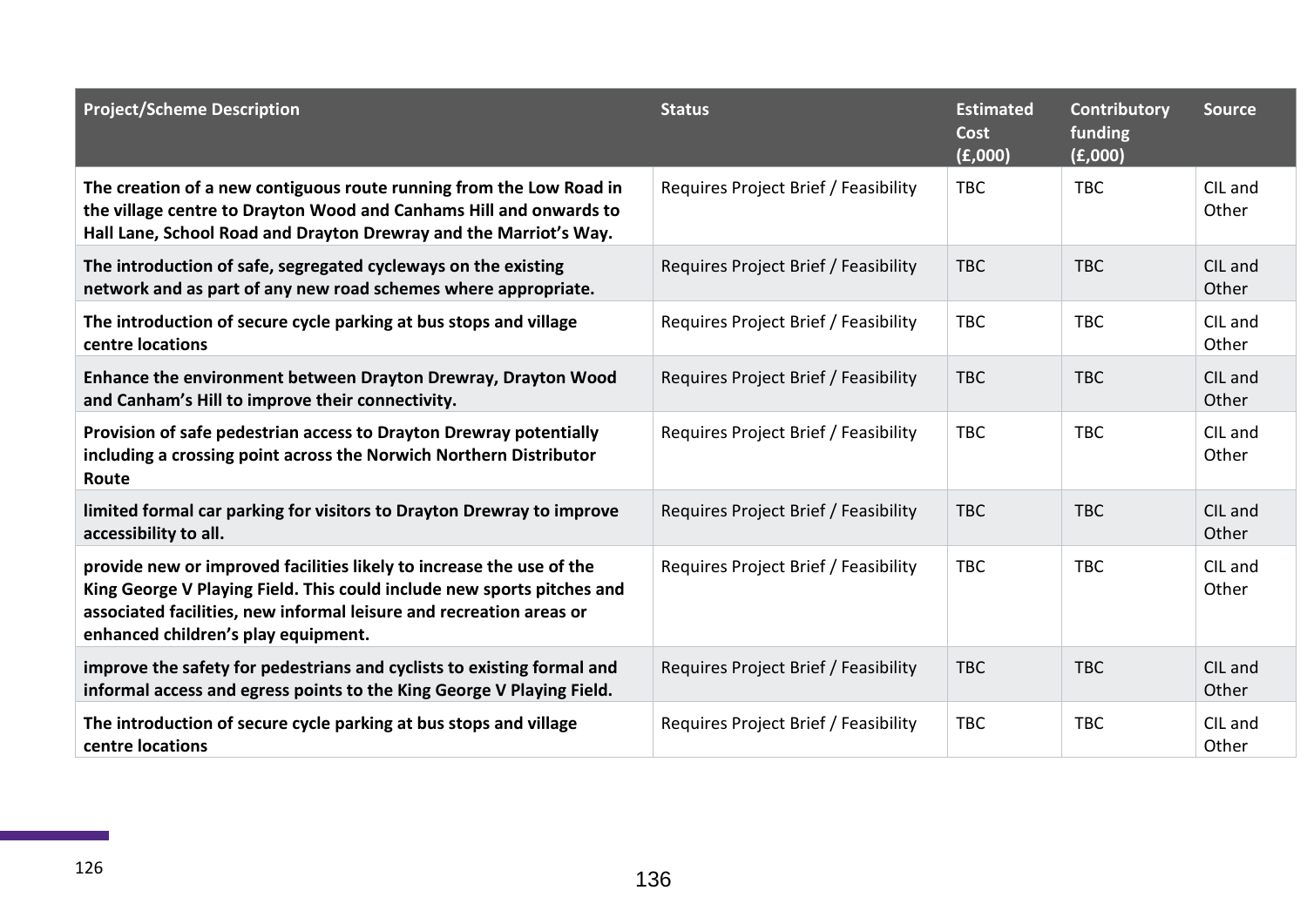## **10.1.6. Great and Little Plumstead**

| Table 16 - Projects and Schemes in Great and Little Plumstead neighbourhood Plan (adopted July 2015) |  |  |  |
|------------------------------------------------------------------------------------------------------|--|--|--|
|------------------------------------------------------------------------------------------------------|--|--|--|

| <b>Project/Scheme Description</b>                        | <b>Status</b>                           | <b>Estimated</b><br>Cost $(E,000)$ | <b>Contributory</b><br>funding (£,000) | <b>Source</b>    |
|----------------------------------------------------------|-----------------------------------------|------------------------------------|----------------------------------------|------------------|
| New Changing Rooms Gt Plumstead Playing Field            | Requires Project Brief /<br>Feasibility | <b>TBC</b>                         | <b>TBC</b>                             | CIL and<br>Other |
| <b>Water Lane Footpath Improvements</b>                  | Requires Project Brief /<br>Feasibility | <b>TBC</b>                         | <b>TBC</b>                             | CIL and<br>Other |
| <b>New Bus Stop opposite Bus Shelter</b>                 | Requires Project Brief /<br>Feasibility | <b>TBC</b>                         | TBC.                                   | CIL and<br>Other |
| <b>Junction Improvements at Brick Kilns Public House</b> | Requires Project Brief /<br>Feasibility | <b>TBC</b>                         | <b>TBC</b>                             | CIL and<br>Other |
| Woodland Walk Extension at Thorpe End                    | Requires Project Brief /<br>Feasibility | <b>TBC</b>                         | <b>TBC</b>                             | CIL and<br>Other |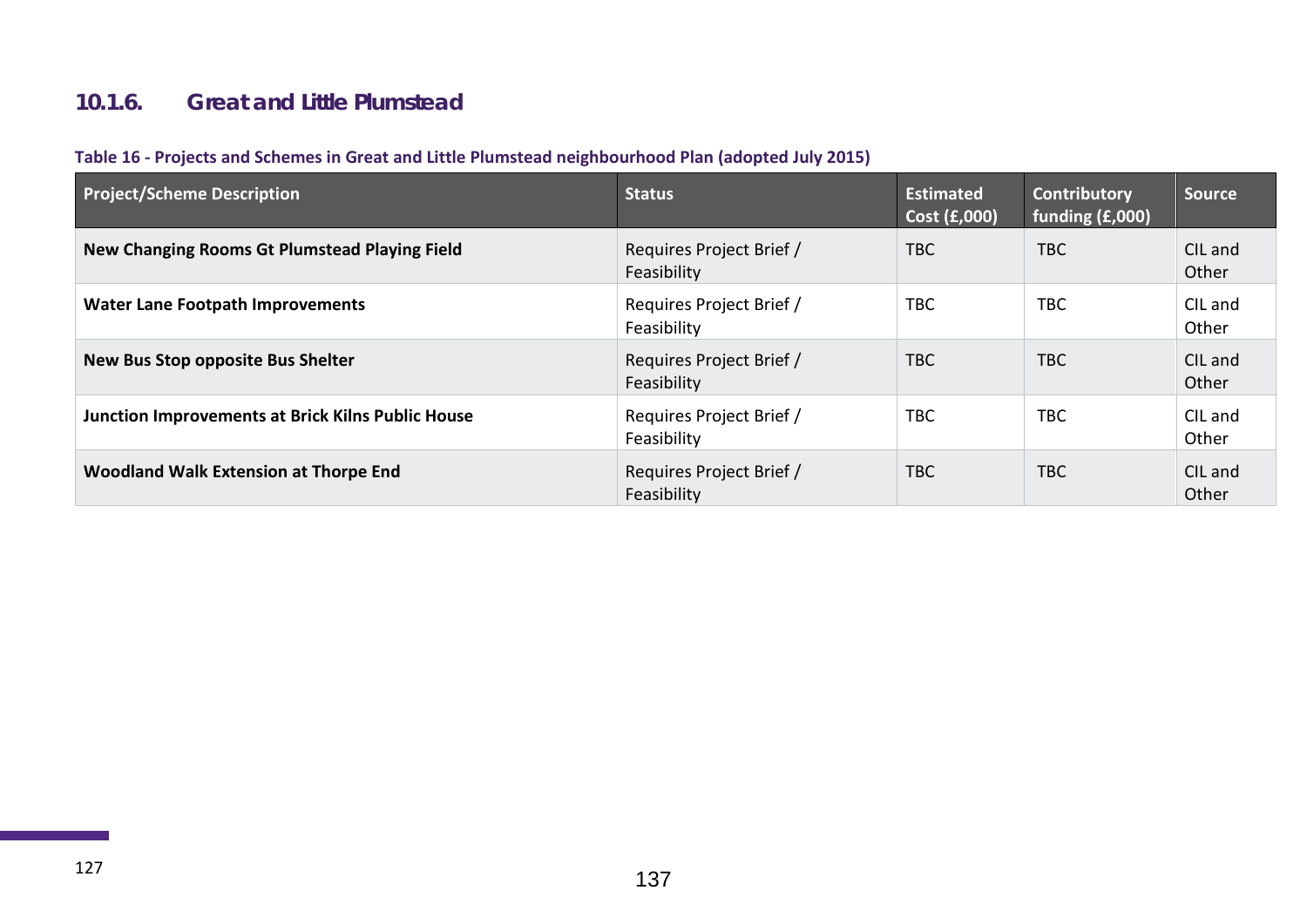### **10.1.7. Hellesdon**

#### **Table 17 - Projects and Schemes in the Hellesdon Neighbourhood Plan (adopted December 2017)**

| <b>Project/Scheme Description</b>                                             | <b>Status</b>                           | <b>Estimated</b><br>Cost (£,000) | <b>Contributory</b><br>funding $(f,000)$ | Source           |
|-------------------------------------------------------------------------------|-----------------------------------------|----------------------------------|------------------------------------------|------------------|
| Improve the quality of existing parks and open spaces<br>throughout Hellesdon | Requires Project Brief /<br>Feasibility | <b>TBC</b>                       | <b>TBC</b>                               | CIL and<br>Other |

### **10.1.8. Horsford**

#### **Table 18 - Projects and Schemes in the Horsford Neighbourhood Plan (adopted July 2018)**

| <b>Project/Scheme Description</b>                                                            | <b>Status</b>                           | <b>Estimated</b><br>Cost<br>(E,000) | <b>Contributory</b><br>funding<br>(£,000) | <b>Source</b>    |
|----------------------------------------------------------------------------------------------|-----------------------------------------|-------------------------------------|-------------------------------------------|------------------|
| Create a community centre with pedestrian access, linked to cycle<br>ways and public parking | Requires Project Brief /<br>Feasibility | <b>TBC</b>                          | <b>TBC</b>                                | CIL and<br>Other |
| <b>New Scout headquarters</b>                                                                | Requires Project Brief /<br>Feasibility | <b>TBC</b>                          | <b>TBC</b>                                | CIL and<br>Other |
| Outdoor recreation space with seating and public toilets                                     | Requires Project Brief /<br>Feasibility | <b>TBC</b>                          | <b>TBC</b>                                | CIL and<br>Other |
| <b>Identify new allotment sites</b>                                                          | Requires Project Brief /<br>Feasibility | <b>TBC</b>                          | <b>TBC</b>                                | CIL and<br>Other |
| Provide additional education facilities - merge separate school<br>sites to one              | Requires Project Brief /<br>Feasibility | TBC                                 | <b>TBC</b>                                | CIL and<br>Other |
| Expand primary health care provision, including parking for cars<br>and bikes                | Requires Project Brief /<br>Feasibility | <b>TBC</b>                          | <b>TBC</b>                                | CIL and<br>Other |
| <b>Encourage evening bus service</b>                                                         | Requires Project Brief /<br>Feasibility | <b>TBC</b>                          | <b>TBC</b>                                | CIL and<br>Other |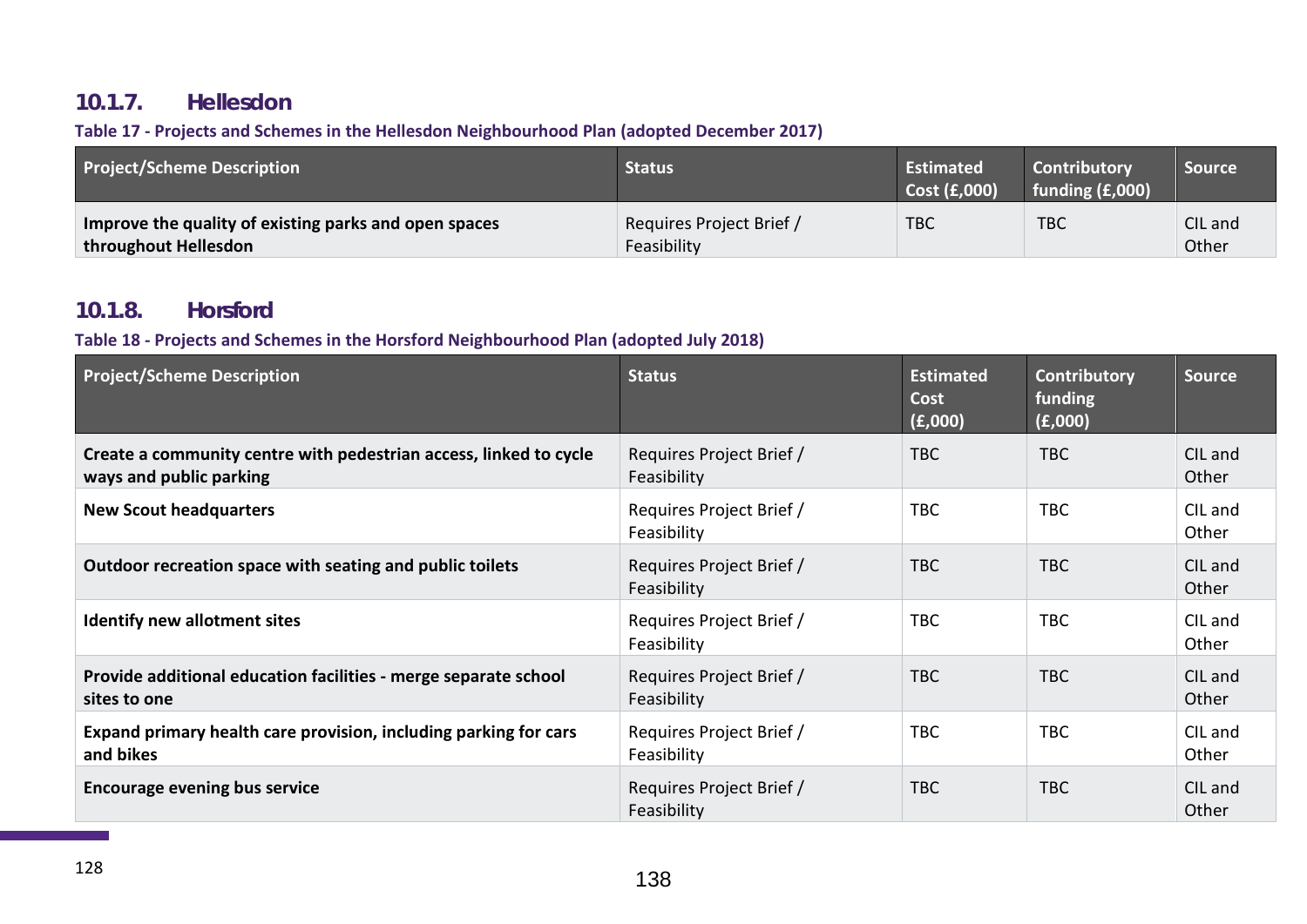| <b>Project/Scheme Description</b>                                                       | <b>Status</b>                           | <b>Estimated</b><br><b>Cost</b><br>(E,000) | Contributory<br>funding<br>(f,000) | <b>Source</b>    |
|-----------------------------------------------------------------------------------------|-----------------------------------------|--------------------------------------------|------------------------------------|------------------|
| <b>Provide community transport scheme</b>                                               | Requires Project Brief /<br>Feasibility | <b>TBC</b>                                 | <b>TBC</b>                         | CIL and<br>Other |
| Review impact of NDR on traffic in village                                              | Requires Project Brief /<br>Feasibility | <b>TBC</b>                                 | <b>TBC</b>                         | CIL and<br>Other |
| Improve pedestrian safety - speed limit warning signs, safe<br>crossings over Holt Road | Requires Project Brief /<br>Feasibility | <b>TBC</b>                                 | <b>TBC</b>                         | CIL and<br>Other |
| <b>Develop recreation walks</b>                                                         | Requires Project Brief /<br>Feasibility | TBC                                        | <b>TBC</b>                         | CIL and<br>Other |
| <b>Tree planting</b>                                                                    | Requires Project Brief /<br>Feasibility | <b>TBC</b>                                 | <b>TBC</b>                         | CIL and<br>Other |
| Signage for locally important heritage sites                                            | Requires Project Brief /<br>Feasibility | <b>TBC</b>                                 | <b>TBC</b>                         | CIL and<br>Other |
| Improve aesthetic qualities of village, particularly for public realm<br>on Holt Road   | Requires Project Brief /<br>Feasibility | <b>TBC</b>                                 | <b>TBC</b>                         | CIL and<br>Other |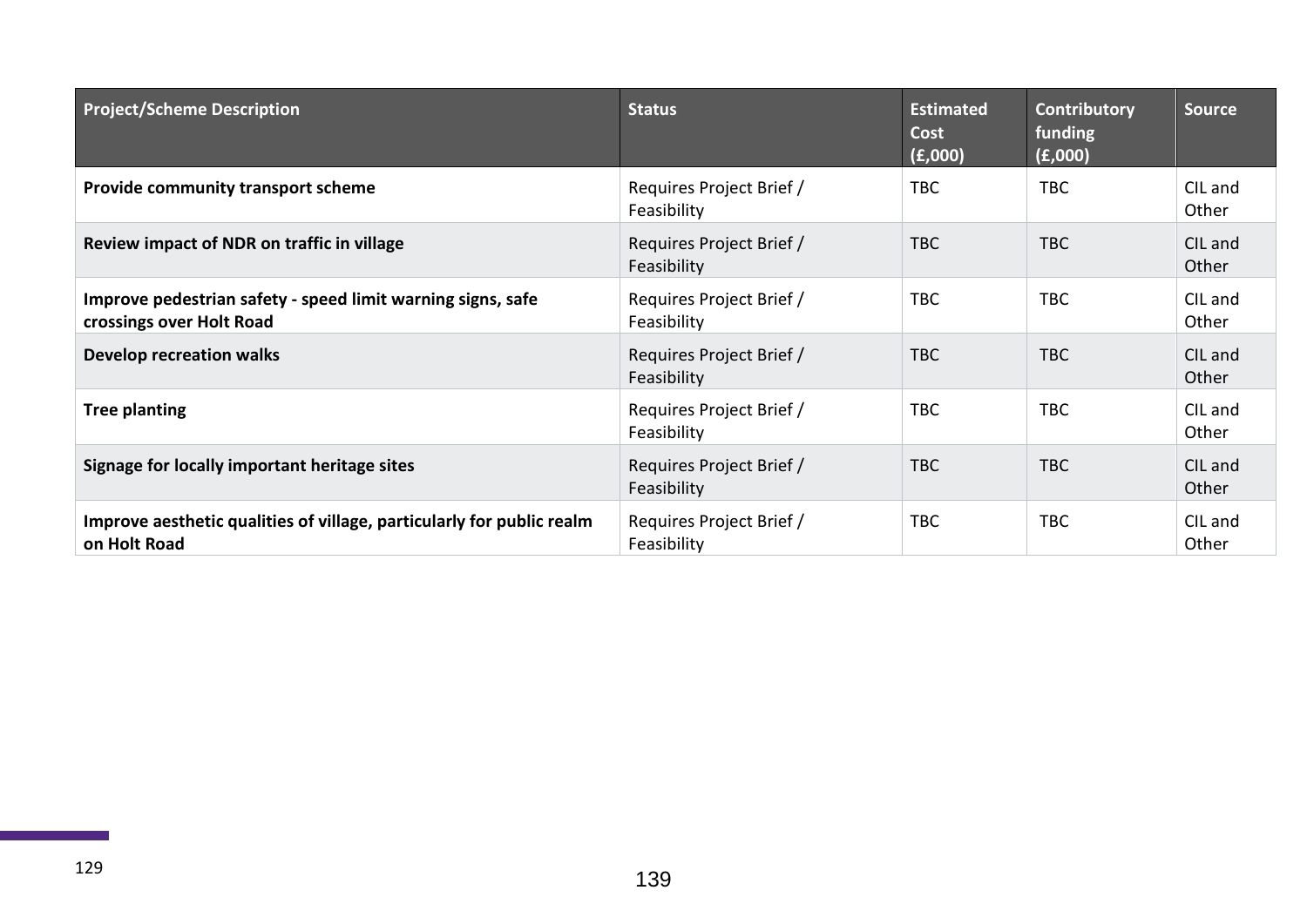## **10.1.9. Old Catton**

### **Table 19 - Projects and Schemes in the Old Catton neighbourhood Plan (adopted July 2016)**

| <b>Project/Scheme Description</b>                                                                        | <b>Status</b>                           | <b>Estimated</b><br>Cost<br>(E,000) | Contributory<br>funding<br>(f,000) | Source           |
|----------------------------------------------------------------------------------------------------------|-----------------------------------------|-------------------------------------|------------------------------------|------------------|
| Junction Improvements at St Faiths Road and Fifers Lane                                                  | Requires Project Brief /<br>Feasibility | <b>TBC</b>                          | <b>TBC</b>                         | CIL and<br>Other |
| <b>St Faiths Road and Lodge Lane Junction</b>                                                            | Requires Project Brief /<br>Feasibility | <b>TBC</b>                          | <b>TBC</b>                         | CIL and<br>Other |
| Address traffic volumes, speed reduction and safe crossing n<br><b>Church Street</b>                     | Requires Project Brief /<br>Feasibility | <b>TBC</b>                          | <b>TBC</b>                         | CIL and<br>Other |
| <b>Spixworth Road Parking and Speed Reductions</b>                                                       | Requires Project Brief /<br>Feasibility | <b>TBC</b>                          | <b>TBC</b>                         | CIL and<br>Other |
| <b>Crossing facility at St Faiths Road and Fifers Lane</b>                                               | Requires Project Brief /<br>Feasibility | <b>TBC</b>                          | <b>TBC</b>                         | CIL and<br>Other |
| Reduce rat running on Oak Street                                                                         | Requires Project Brief /<br>Feasibility | <b>TBC</b>                          | <b>TBC</b>                         | CIL and<br>Other |
| <b>Stop up St Faiths Road</b>                                                                            | Requires Project Brief /<br>Feasibility | <b>TBC</b>                          | <b>TBC</b>                         | CIL and<br>Other |
| <b>Orbital Link Road Access to NIA IE</b>                                                                | Requires Project Brief /<br>Feasibility | <b>TBC</b>                          | <b>TBC</b>                         | CIL and<br>Other |
| <b>Additional Bus Stops and Benches</b>                                                                  | Requires Project Brief /<br>Feasibility | <b>TBC</b>                          | <b>TBC</b>                         | CIL and<br>Other |
| New Footpath Link Woodham Leas and Priors Lane to Lodge Lane<br><b>Infant School and Doctors Surgery</b> | Requires Project Brief /<br>Feasibility | <b>TBC</b>                          | <b>TBC</b>                         | CIL and<br>Other |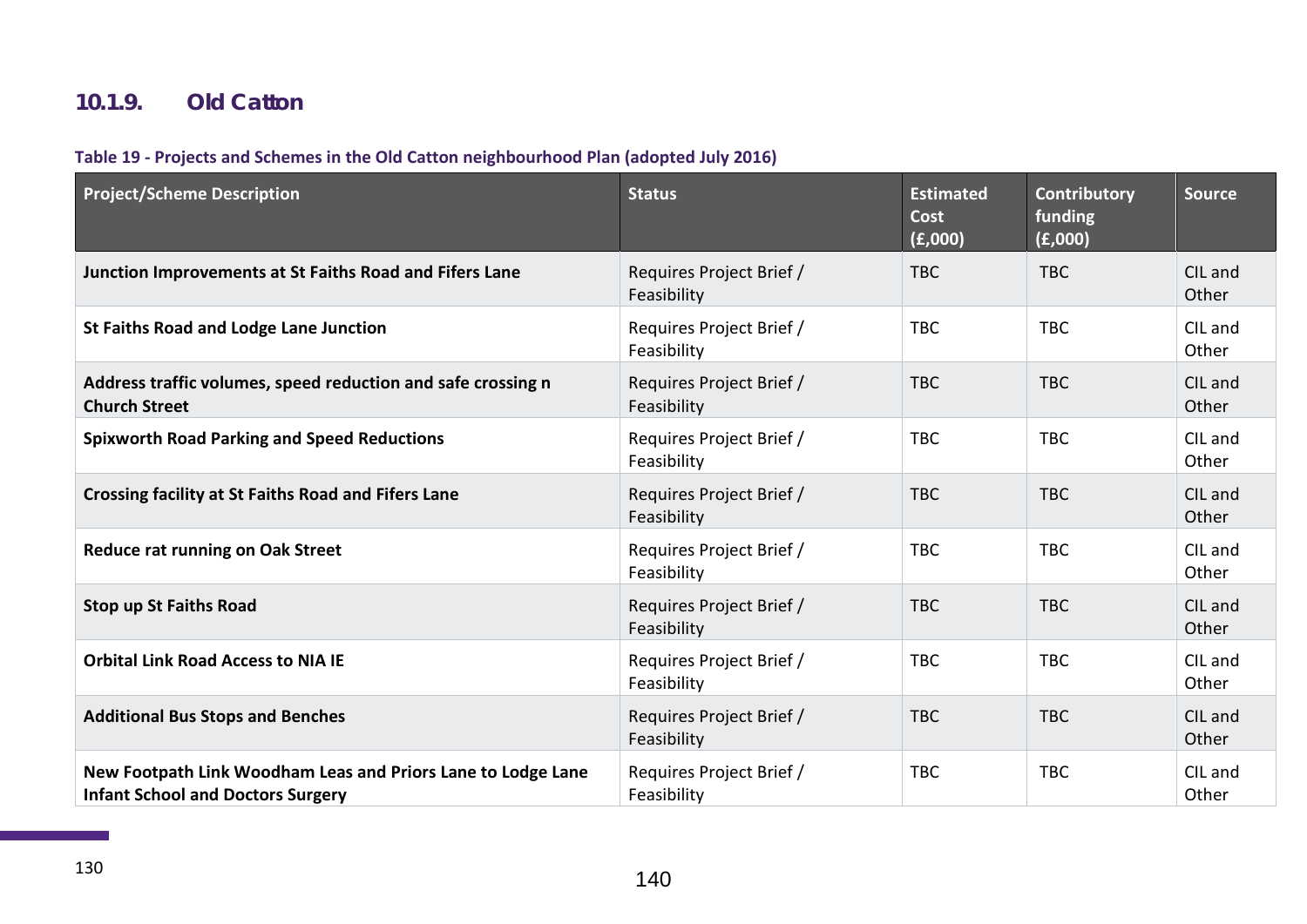## **10.1.10. Rackheath**

#### **Table 20 - Projects and Schemes in the Rackheath Neighbourhood Plan (adopted July 2017)**

| <b>Project/Scheme Description</b>                                                                               | <b>Status</b>                           | <b>Estimated</b><br>Cost<br>(E,000) | Contributory<br>funding<br>(f,000) | <b>Source</b>    |
|-----------------------------------------------------------------------------------------------------------------|-----------------------------------------|-------------------------------------|------------------------------------|------------------|
| Opening up Newman Woods and other potential woodlands for<br>wider community use                                | Requires Project Brief /<br>Feasibility | TBC                                 | <b>TBC</b>                         | CIL and<br>Other |
| Investigate the potential for improvements to Local Heritage Assets,<br>including renovating the Old Scout Hut. | Requires Project Brief /<br>Feasibility | <b>TBC</b>                          | <b>TBC</b>                         | CIL and<br>Other |
| Upgrade and update Stracey Sports Park with more equipment and<br>a MUGA                                        | Requires Project Brief /<br>Feasibility | <b>TBC</b>                          | <b>TBC</b>                         | CIL and<br>Other |
| Modernise and refurbish Rackheath Village Hall                                                                  | Requires Project Brief /<br>Feasibility | <b>TBC</b>                          | <b>TBC</b>                         | CIL and<br>Other |
| Encourage development of new access point from the industrial<br>estate onto Wroxham Road                       | Requires Project Brief /<br>Feasibility | <b>TBC</b>                          | TBC                                | CIL and<br>Other |
| Investigate setting up a community transport scheme in the village                                              | Requires Project Brief /<br>Feasibility | <b>TBC</b>                          | <b>TBC</b>                         | CIL and<br>Other |
| Investigate potential for new crossing points on Green Lane West<br>and others.                                 | Requires Project Brief /<br>Feasibility | <b>TBC</b>                          | <b>TBC</b>                         | CIL and<br>Other |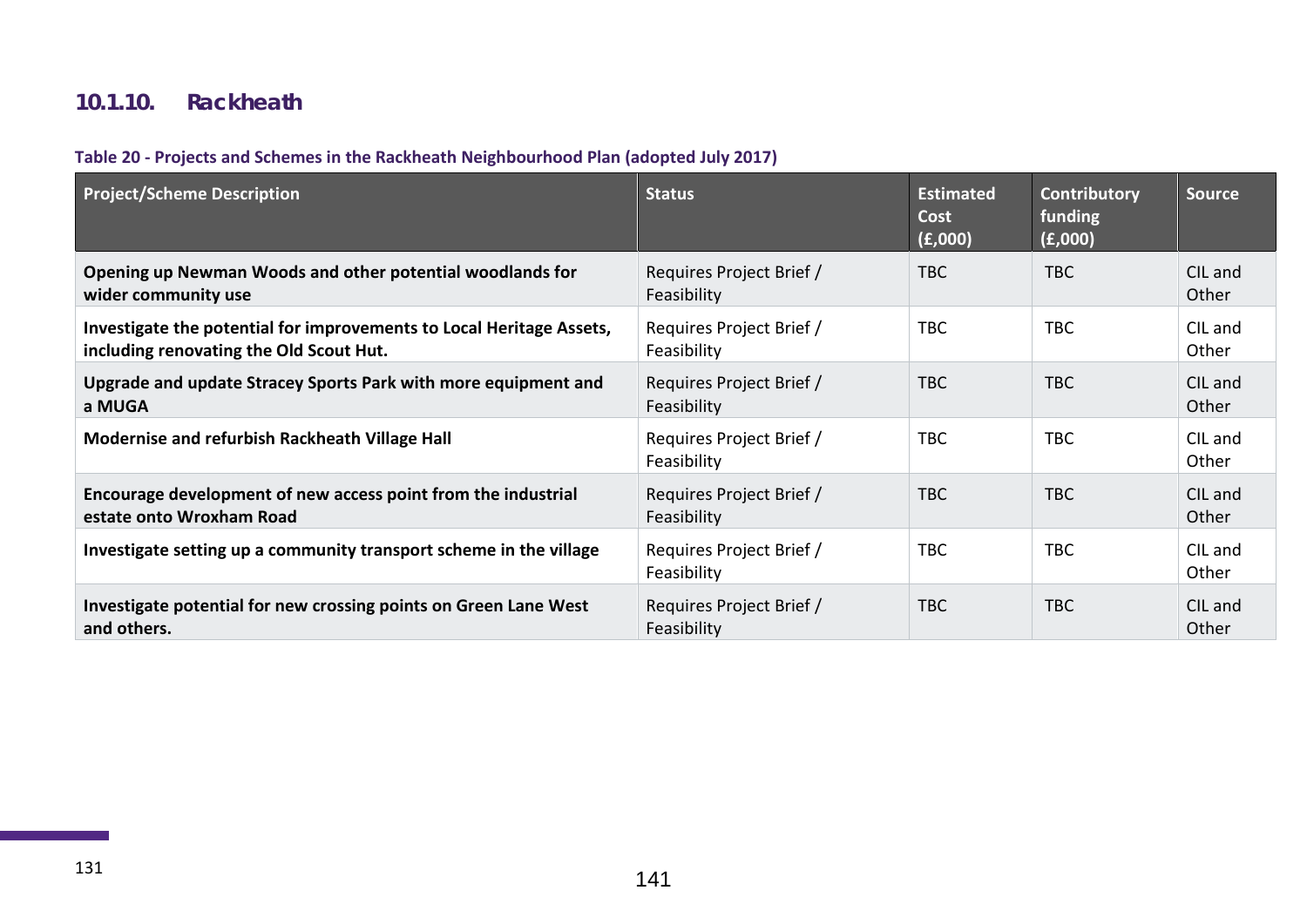## **10.1.11. Salhouse**

### **Table 21 - Projects and Schemes in the Salhouse Neighbourhood Plan (adopted July 2017)**

| <b>Project/Scheme Description</b>                 | <b>Status</b>                           | Estimated<br>Cost<br>(E,000) | Contributory<br>funding<br>(E,000) | <b>Source</b>    |
|---------------------------------------------------|-----------------------------------------|------------------------------|------------------------------------|------------------|
| Development of an integrated village path network | Requires Project Brief /<br>Feasibility | <b>TBC</b>                   | <b>TBC</b>                         | CIL and<br>Other |
| Enhancement of the village playing field          | Requires Project Brief /<br>Feasibility | <b>TBC</b>                   | TBC                                | CIL and<br>Other |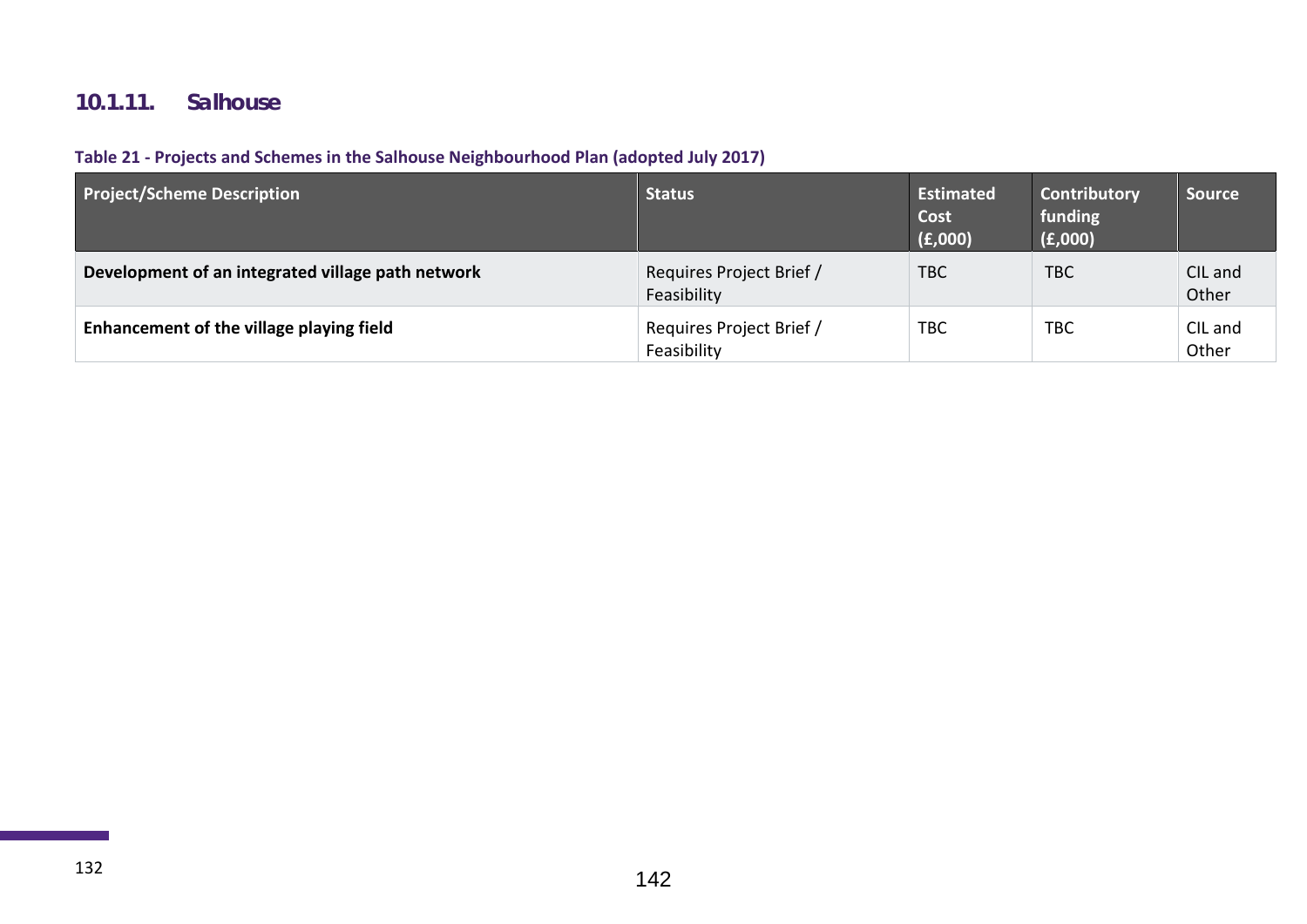# **10.1.12. Sprowston**

#### **Table 22 - Projects and Schemes in the Sprowston Neighbourhood Plan (adopted May 2014)**

| <b>Project/Scheme Description</b>                                                                                                                                    | <b>Status</b>                           | <b>Estimated</b><br>Cost<br>(E,000) | <b>Contributory</b><br>funding<br>(E,000) | <b>Source</b>    |
|----------------------------------------------------------------------------------------------------------------------------------------------------------------------|-----------------------------------------|-------------------------------------|-------------------------------------------|------------------|
| New Pedestrian and Cycle Link Plantation Drive to Harrison's<br><b>Plantation (Via Cottage Plantation)</b>                                                           | Requires Project Brief /<br>Feasibility | TBC                                 | TBC                                       | CIL and<br>Other |
| <b>Community Hub - Diamond Centre</b>                                                                                                                                | <b>Feasibility Ongoing</b>              | <b>TBC</b>                          | <b>TBC</b>                                | CIL and<br>Other |
| Public Realm Improvements at Wroxham Road Local Centre and<br><b>Tree Planting along Wroxham Road</b>                                                                | Requires Project Brief /<br>Feasibility | <b>TBC</b>                          | <b>TBC</b>                                | CIL and<br>Other |
| <b>Public Realm Improvements incl. Traffic Calming Measures, Planting</b><br>and review of on-street parking. School Lane, Sprowston                                 | Requires Project Brief /<br>Feasibility | <b>TBC</b>                          | <b>TBC</b>                                | CIL and<br>Other |
| <b>Sprowston Woodland Park</b>                                                                                                                                       | Woodland opened 2016                    | £45,000                             | £45,000                                   | <b>CIL</b>       |
| 'The Green Heart' – Creation of an integrated network of green and<br>open spaces at Barkers Lane/Church Lane. Extension of existing<br>burial ground at Church Lane | <b>TBC</b>                              | <b>TBC</b>                          | <b>TBC</b>                                | <b>TBC</b>       |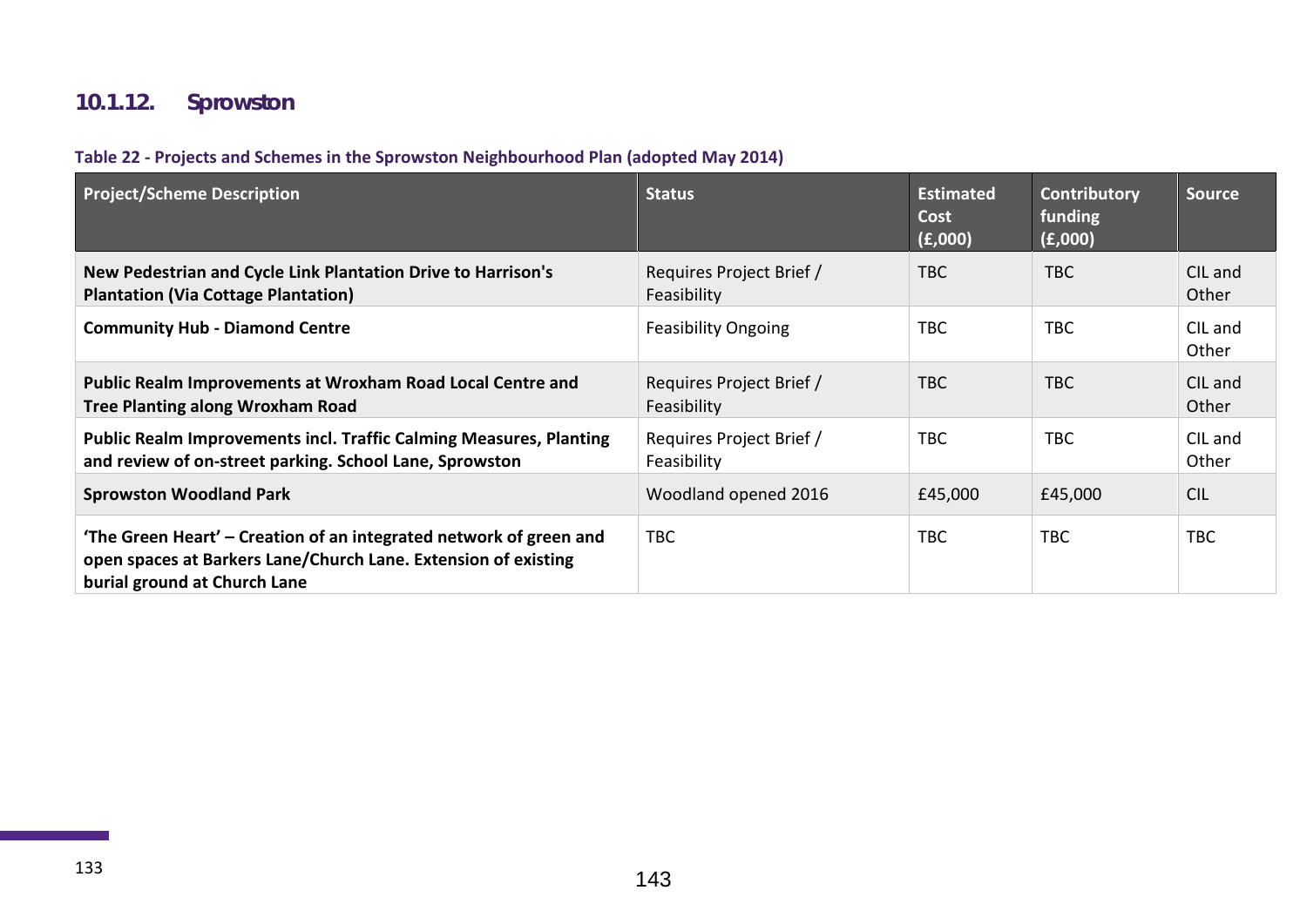# **10.1.13. Spixworth**

### **Table 23 - Projects and Schemes in the Spixworth Neighbourhood Plan (adopted July 2021)**

| <b>Project/Scheme Description</b>                                                                                                                                                                                                                  | <b>Status</b>                                                                                               | <b>Estimated</b><br>Cost (£,000) | Contributory<br>funding<br>(E,000) | <b>Source</b> |
|----------------------------------------------------------------------------------------------------------------------------------------------------------------------------------------------------------------------------------------------------|-------------------------------------------------------------------------------------------------------------|----------------------------------|------------------------------------|---------------|
| <b>Highways and Junction Improvements - North</b><br><b>Walsham Road and Crostwick Lane junction</b>                                                                                                                                               | Requires Project Brief /<br>Feasibility                                                                     | <b>TBC</b>                       | <b>TBC</b>                         | <b>TBC</b>    |
| <b>Highways and Junction Improvements - Buxton Road</b><br>and Church Lane Junction -                                                                                                                                                              | Requires Project Brief /<br>Feasibility                                                                     | <b>TBC</b>                       | <b>TBC</b>                         | <b>TBC</b>    |
| North Walsham Road and Buxton Road - Create<br>footpath and cycleway along North Walsham Road to<br>link existing cycle network on A1270 Broadland<br>Northway, to create a circular link to the existing<br><b>Buxton Road cycle and footpath</b> | Requires Project Brief /<br>Feasibility                                                                     | <b>TBC</b>                       | <b>TBC</b>                         | <b>TBC</b>    |
| <b>Footpath improvements - Buxton Road between</b><br><b>Church and Ivy Road</b>                                                                                                                                                                   | Requires Project Brief /<br>Feasibility                                                                     | <b>TBC</b>                       | <b>TBC</b>                         | <b>TBC</b>    |
| Safe crossing near Church - Buxton Road                                                                                                                                                                                                            | Requires Project Brief /<br>Feasibility                                                                     | <b>TBC</b>                       | <b>TBC</b>                         | <b>TBC</b>    |
| Traffic calming measures to reduce road speeds and<br>improve road safety                                                                                                                                                                          | Requires Project Brief /<br>Feasibility                                                                     | <b>TBC</b>                       | <b>TBC</b>                         | <b>TBC</b>    |
| <b>Spixworth and Crostwick Common - provision of a</b><br>footpath/cycleway linking the development to<br><b>Spixworth and Crostwick Common</b>                                                                                                    | If site GNLP0467 is allocated<br>through the new local plan, seek<br>provision as a planning<br>requirement | <b>TBC</b>                       | <b>TBC</b>                         | <b>TBC</b>    |
| Rackheath Lane - Relating to above, if access road is<br>from the North Walsham Road, reduce the speed limit<br>to 30mph and install a road crossing to Rackheath Lane                                                                             | Requires Project Brief /<br>Feasibility                                                                     | <b>TBC</b>                       | <b>TBC</b>                         | <b>TBC</b>    |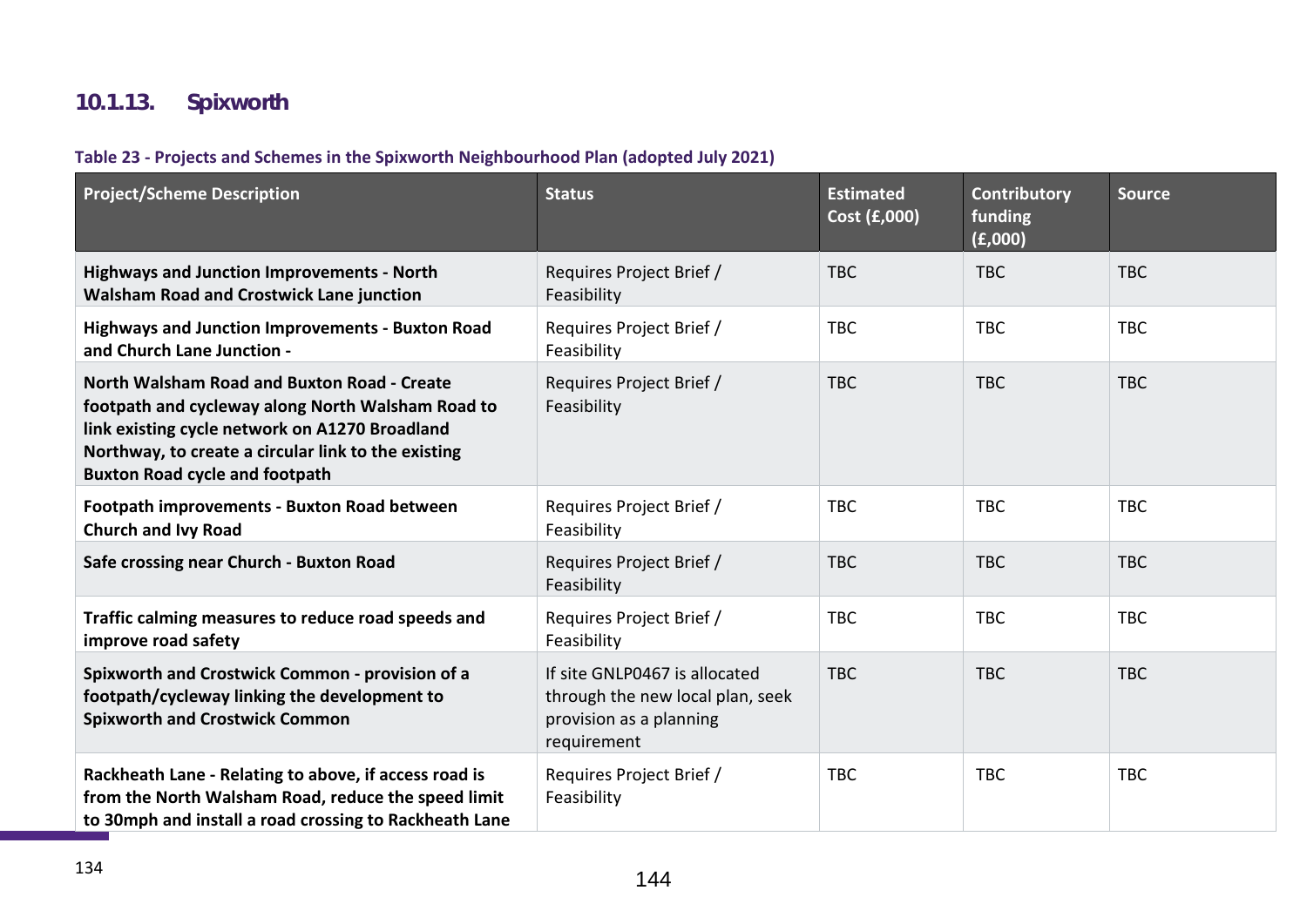| <b>Project/Scheme Description</b>                                                                | <b>Status</b>                           | <b>Estimated</b><br>Cost (£,000) | <b>Contributory</b><br>funding<br>(E,000) | <b>Source</b> |
|--------------------------------------------------------------------------------------------------|-----------------------------------------|----------------------------------|-------------------------------------------|---------------|
| Flood and Mitigation - Improve drainage on Buxton<br>Road                                        | Requires Project Brief /<br>Feasibility | <b>TBC</b>                       | <b>TBC</b>                                | <b>TBC</b>    |
| Spixworth - enhance facilities at Village Hall                                                   | Requires Project Brief /<br>Feasibility | <b>TBC</b>                       | TBC                                       | <b>TBC</b>    |
| <b>New Village Hall or Community Centre or</b><br>refurbishment of existing Village Hall         | Requires Project Brief /<br>Feasibility | <b>TBC</b>                       | <b>TBC</b>                                | CIL and Other |
| Develop facilities at new sports field - multi-use sport<br>facilities, changing rooms, car park | Requires Project Brief /<br>Feasibility | <b>TBC</b>                       | <b>TBC</b>                                | <b>TBC</b>    |
| Parish allotments at St Mary's - work with developer<br>and resolve access and parking issues    | Requires Project Brief /<br>Feasibility | <b>TBC</b>                       | <b>TBC</b>                                | S106          |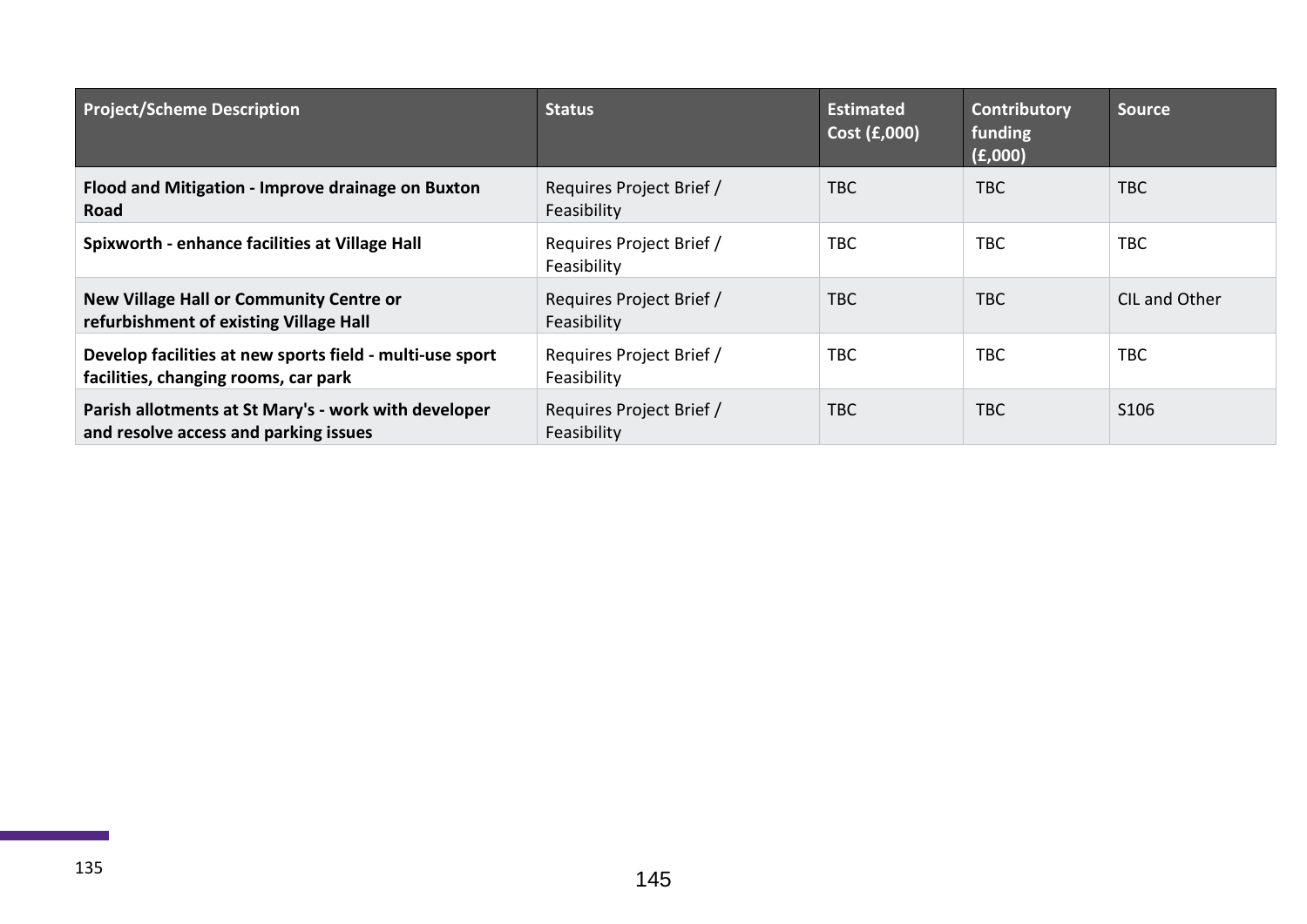# **10.1.14. Strumpshaw**

### **Table 24 - Projects and Schemes in the Strumpshaw Neighbourhood Plan (adopted July 2014)**

| <b>Project/Scheme Description</b>                          | <b>Status</b> | Estimated<br>Cost<br>(E,000) | <b>Contributory</b><br>funding<br>(E,000) | <b>Source</b>    |
|------------------------------------------------------------|---------------|------------------------------|-------------------------------------------|------------------|
| Toilet, Kitchen and Amenity Facilities at St Peters Church | <b>TBC</b>    | <b>TBC</b>                   | <b>TBC</b>                                | CIL and<br>Other |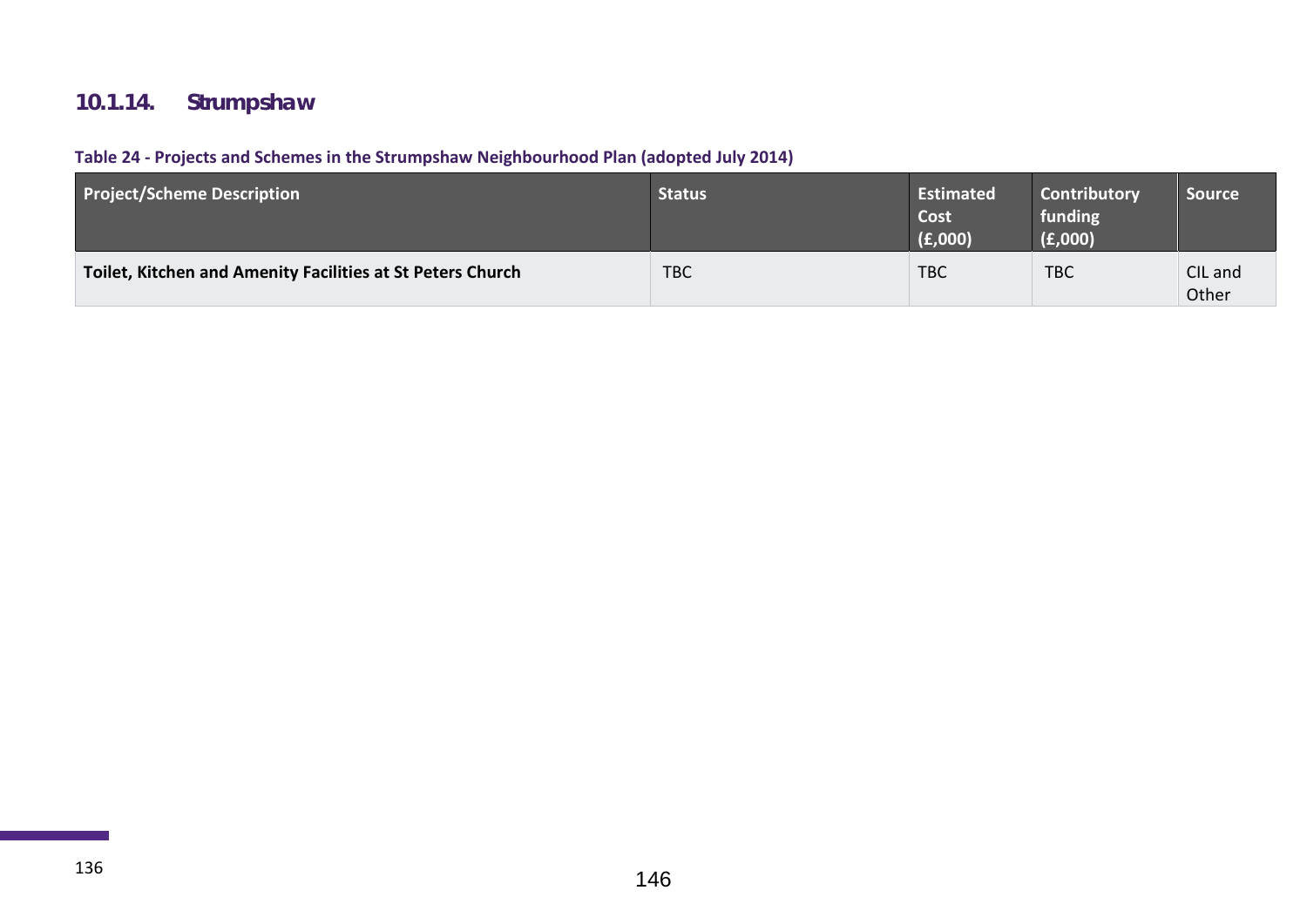## **10.1.15. Taverham**

### **Table 25 - Projects and Schemes in the Taverham Neighbourhood Plan (adopted July 2021)**

| <b>Project/Scheme Description</b>                                                                                                    | <b>Status</b>                           | <b>Estimated</b><br>Cost<br>(E,000) | Contributory<br>funding<br>(E,000) | <b>Source</b>    |
|--------------------------------------------------------------------------------------------------------------------------------------|-----------------------------------------|-------------------------------------|------------------------------------|------------------|
| Taverham (Transport and access) - Identify new areas for public car<br>parking for use in Marriott's way to support new developments | Requires Project Brief /<br>Feasibility | <b>TBC</b>                          | <b>TBC</b>                         | CIL and<br>Other |
| Identification of new walking and cycling routes linked to the<br><b>Broadland Northway</b>                                          | Requires Project Brief /<br>Feasibility | <b>TBC</b>                          | <b>TBC</b>                         | <b>TBC</b>       |
| Link local green spaces to Fir Covert Road and the proposed<br>supermarket                                                           | Requires Project Brief /<br>Feasibility | <b>TBC</b>                          | <b>TBC</b>                         | <b>TBC</b>       |
| Taverham (Environment & Landscape) - identification of new open<br>spaces / enhancement of existing                                  | Requires Project Brief /<br>Feasibility | <b>TBC</b>                          | <b>TBC</b>                         | CIL and<br>Other |
| Taverham (Community Infrastructure) - investigate further<br>recreational facilities for young people                                | Requires Project Brief /<br>Feasibility | <b>TBC</b>                          | TBC                                | <b>TBC</b>       |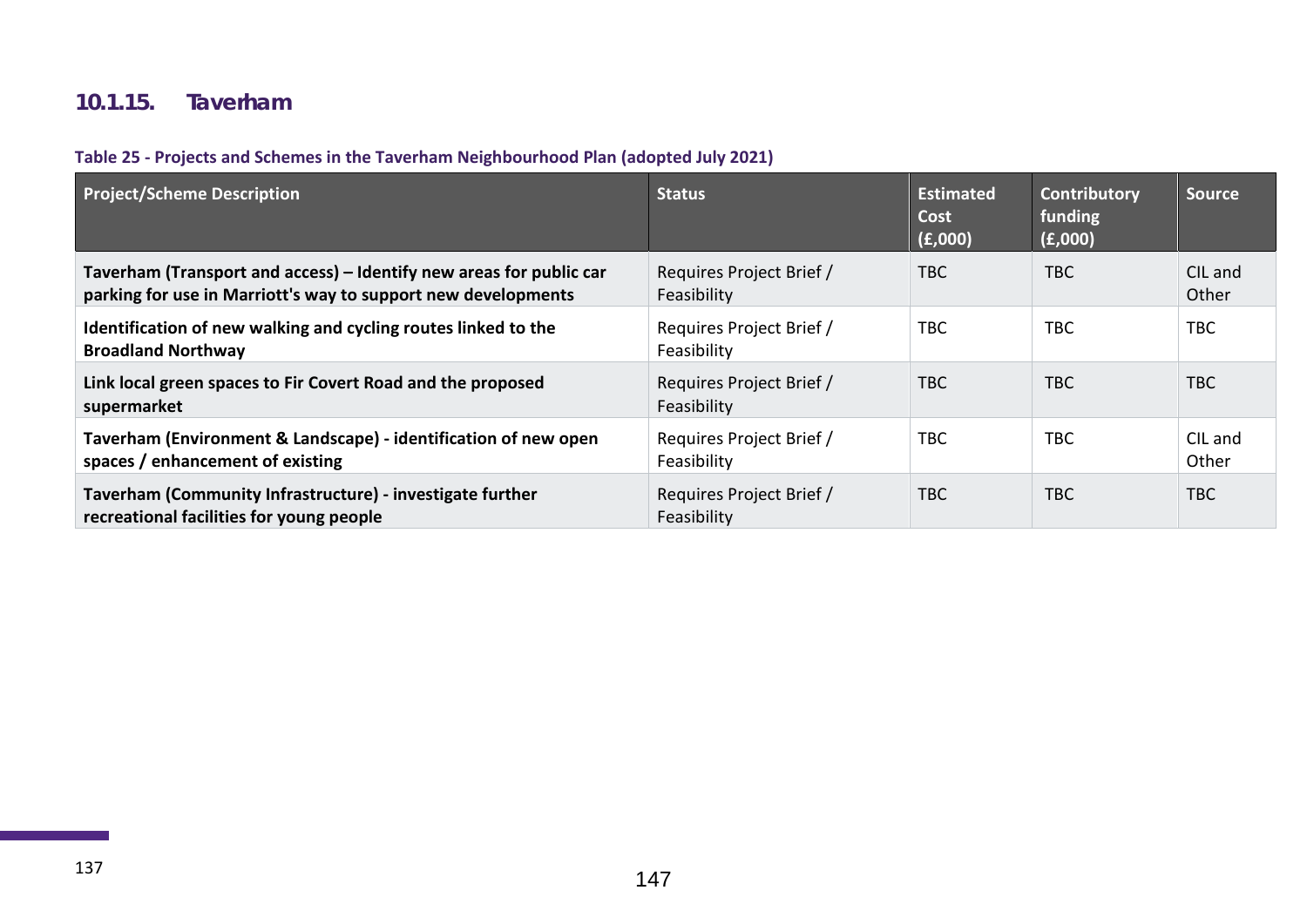## **10.1.16. Wroxham**

### **Table 26 - Projects and Schemes in the Wroxham Neighbourhood Plan (adopted March 2019)**

| <b>Project/Scheme Description</b>                                                                                                                 | <b>Status</b>                           | <b>Estimated</b><br><b>Cost</b><br>(E,000) | Contributory<br>funding<br>(f,000) | <b>Source</b> |
|---------------------------------------------------------------------------------------------------------------------------------------------------|-----------------------------------------|--------------------------------------------|------------------------------------|---------------|
| <b>Public realm improvements</b>                                                                                                                  | Requires Project Brief /<br>Feasibility | <b>TBC</b>                                 | <b>TBC</b>                         | <b>TBC</b>    |
| Ensure that gaps between neighbouring settlements remain in<br>accordance with HBE5                                                               | Requires Project Brief /<br>Feasibility | <b>TBC</b>                                 | <b>TBC</b>                         | <b>TBC</b>    |
| Work with existing community buildings to recognise their potential                                                                               | Requires Project Brief /<br>Feasibility | <b>TBC</b>                                 | <b>TBC</b>                         | <b>TBC</b>    |
| Investigate the potential for further public open space, to be<br>owned/leased by the Parish Council                                              | Requires Project Brief /<br>Feasibility | <b>TBC</b>                                 | <b>TBC</b>                         | <b>TBC</b>    |
| Secure an additional riverside recreation area, which can be easily<br>accessed by all.                                                           | Requires Project Brief /<br>Feasibility | <b>TBC</b>                                 | <b>TBC</b>                         | <b>TBC</b>    |
| Work with landowners, Norfolk County Council and neighbouring<br>parishes to create a green loop for walkers and cyclists, away from<br>the A1151 | Requires Project Brief /<br>Feasibility | <b>TBC</b>                                 | <b>TBC</b>                         | <b>TBC</b>    |
| Work with Norfolk County Council to consider further crossing<br>points.                                                                          | Requires Project Brief /<br>Feasibility | <b>TBC</b>                                 | <b>TBC</b>                         | <b>TBC</b>    |
| Investigate potential for further public access to the River Bure and<br>the Broads.                                                              | Requires Project Brief /<br>Feasibility | <b>TBC</b>                                 | <b>TBC</b>                         | <b>TBC</b>    |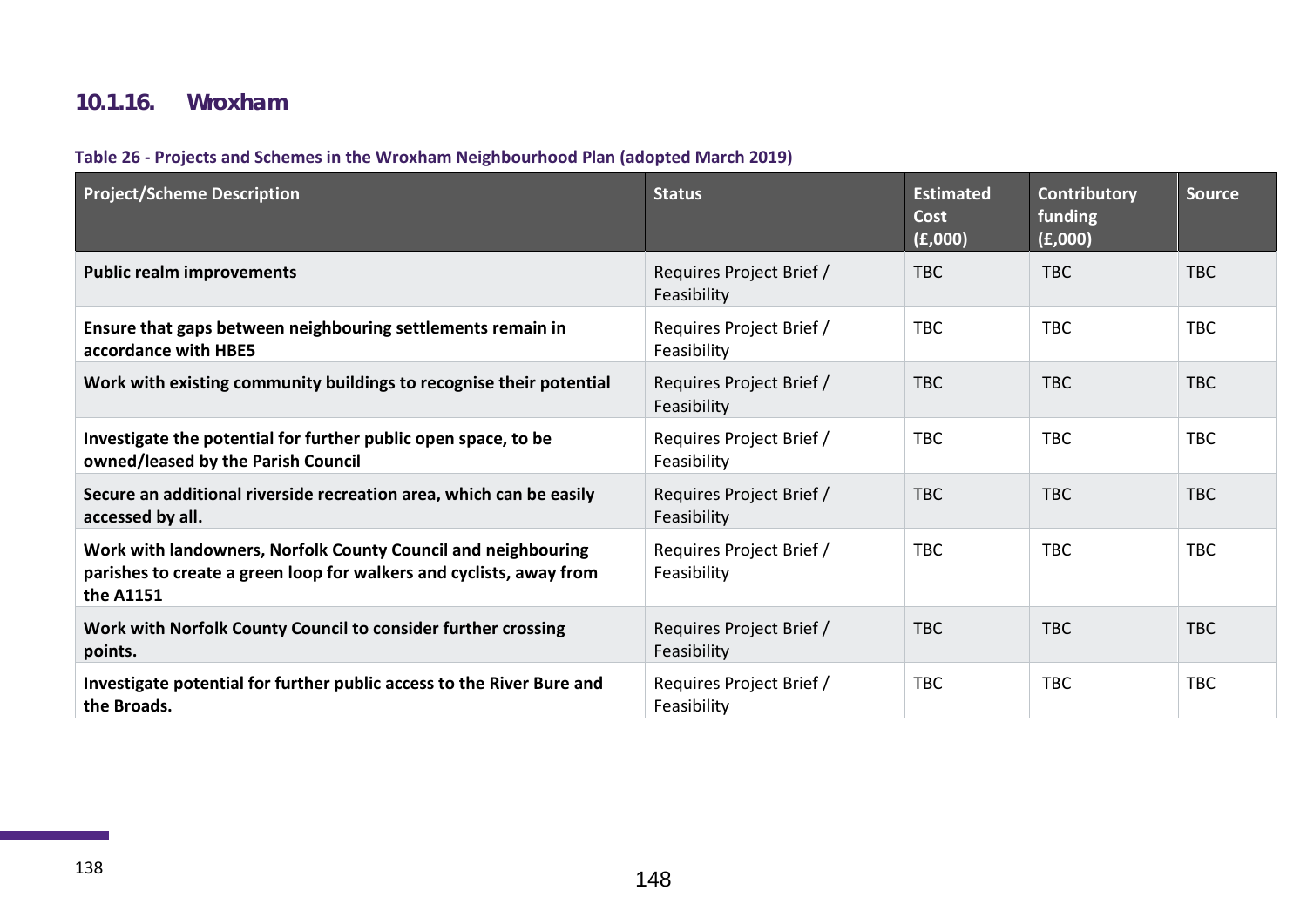### **10.2. South Norfolk**

**10.2.1. Cringleford**

#### **Table 27 - Projects and Schemes in the Cringleford Neighbourhood Plan (adopted February 2014)**

| <b>Project/Scheme Description</b>                                                                                     | <b>Status</b>                                                                                                                                         | <b>Estimated</b><br><b>Cost</b><br>(E,000) | Contributory<br>funding<br>(f,000) | <b>Source</b>    |
|-----------------------------------------------------------------------------------------------------------------------|-------------------------------------------------------------------------------------------------------------------------------------------------------|--------------------------------------------|------------------------------------|------------------|
| Demand for Cycling and walking facilities                                                                             | Probably covered through<br>cycle City project?                                                                                                       | <b>TBC</b>                                 | <b>TBC</b>                         | <b>TBC</b>       |
| Demand for Medical / Dentistry facilities                                                                             | Unlikely to be delivered other<br>than through NHS funding                                                                                            | <b>TBC</b>                                 | <b>TBC</b>                         | <b>TBC</b>       |
| 3.8 hectare playing field to accommodate a cricket pitch, football<br>pitches and Pavilion to include changing rooms. | Scheme allowed at appeal in<br>January 2016. Land being<br>promoted for sale (January<br>2017) by promoter but<br>timescale uncertain                 | <b>TBC</b>                                 | <b>TBC</b>                         | <b>TBC</b>       |
| <b>Cringleford Library facilities</b>                                                                                 | All developers will be required<br>to make provision for<br>additional library facilities for<br>the library service which serves<br>the development. | <b>TBC</b>                                 | <b>TBC</b>                         | CIL and<br>Other |
| <b>Allotment and Community Orchard</b>                                                                                | A possible site is indicated on<br>the Proposals Map. Barratts to<br>deliver as part of the S106.                                                     | <b>TBC</b>                                 | <b>TBC</b>                         | <b>TBC</b>       |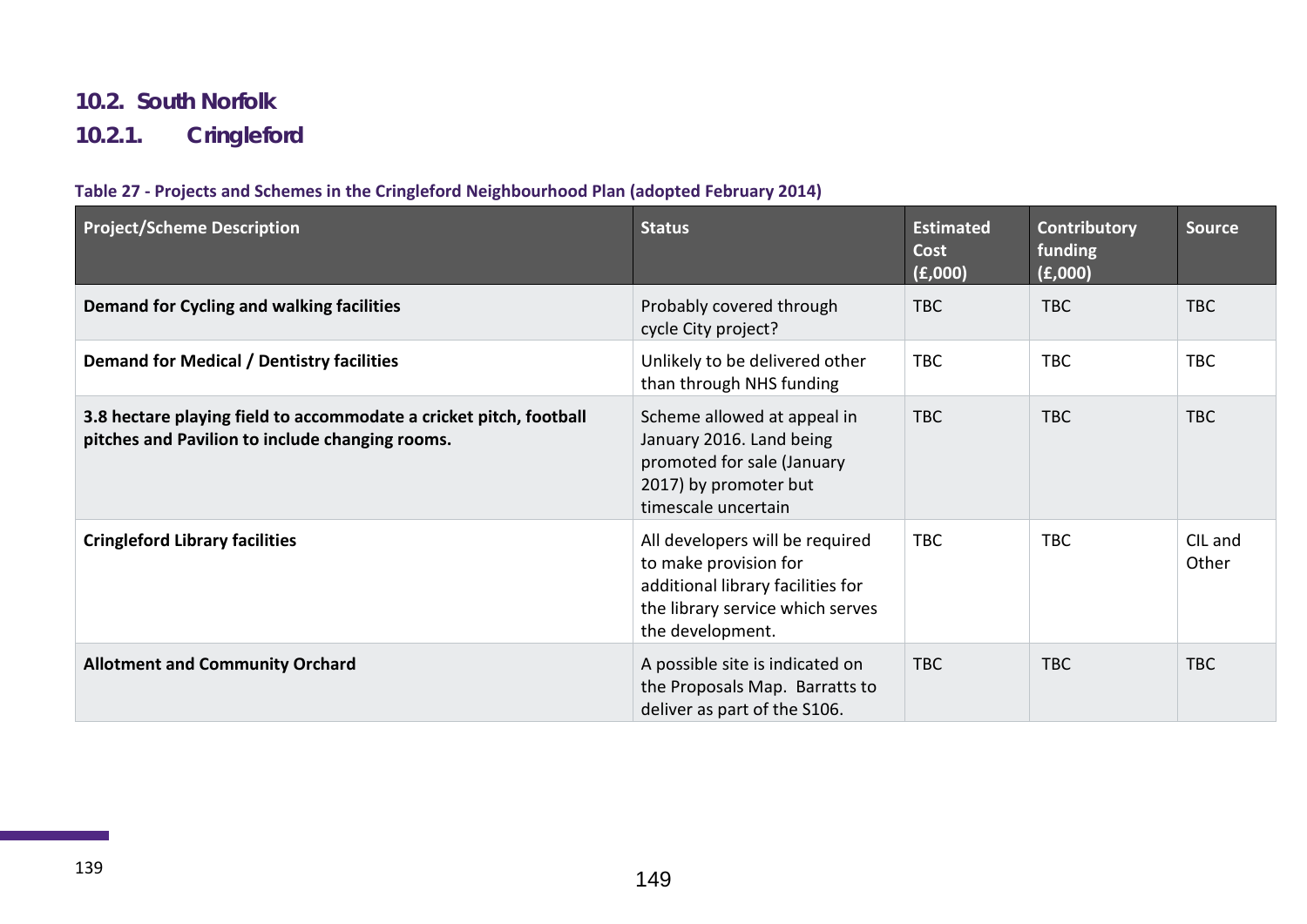## **10.2.2. Easton**

## **Table 28 - Projects and Schemes in the Easton Neighbourhood Plan (adopted December 2017)**

| <b>Project/Scheme Description</b>                                                                                                                                                            | <b>Status</b>                           | <b>Estimated</b><br>Cost<br>(E,000) | Contributory<br>funding<br>(f,000) | <b>Source</b>    |
|----------------------------------------------------------------------------------------------------------------------------------------------------------------------------------------------|-----------------------------------------|-------------------------------------|------------------------------------|------------------|
| New developments should respect and retain the integrity of East<br>as a distinct settlement and avoid coalescence between Costessey<br>and Easton.                                          | Requires Project Brief /<br>Feasibility | <b>TBC</b>                          | <b>TBC</b>                         | CIL and<br>Other |
| Developers must demonstrate an effective and sustainable<br>management programme for GI areas. GI areas should improve<br>biodiversity and connections with existing green spaces.           | Requires Project Brief /<br>Feasibility | <b>TBC</b>                          | <b>TBC</b>                         | <b>TBC</b>       |
| Existing trees and hedgerows must be retained.                                                                                                                                               | Requires Project Brief /<br>Feasibility | <b>TBC</b>                          | <b>TBC</b>                         | <b>TBC</b>       |
| Developments should have adequate parking                                                                                                                                                    | Requires Project Brief /<br>Feasibility | <b>TBC</b>                          | <b>TBC</b>                         | <b>TBC</b>       |
| New village centre including multi-use village hall with off-road<br>parking, outdoor sports and formal recreation facilities. Hall should<br>be easily accessible from all parts of Easton. | Requires Project Brief /<br>Feasibility | <b>TBC</b>                          | <b>TBC</b>                         | <b>TBC</b>       |
| Enhance and create footpaths, cycleways and public transport<br>connections                                                                                                                  | Requires Project Brief /<br>Feasibility | <b>TBC</b>                          | TBC                                | <b>TBC</b>       |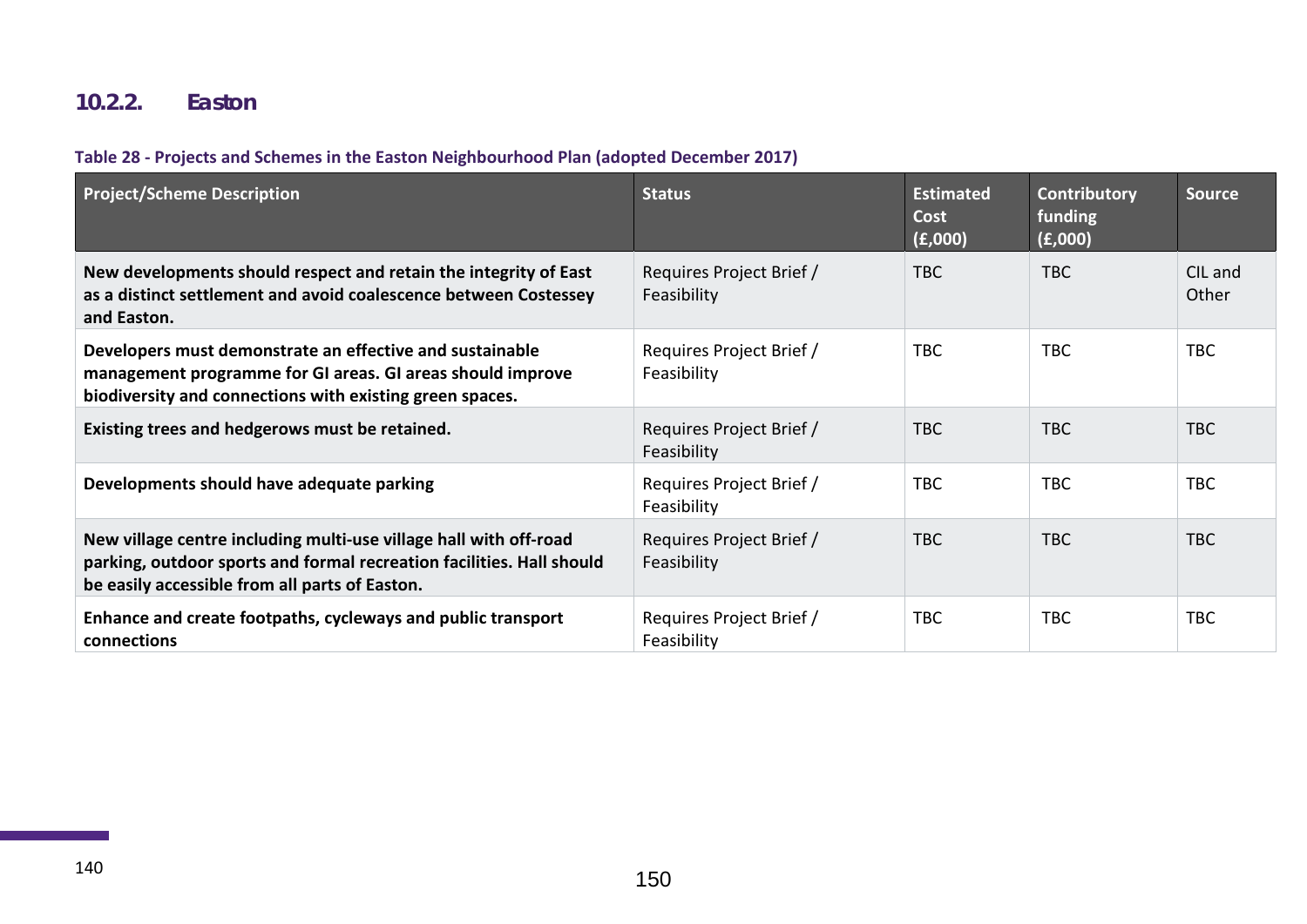# **10.2.3. Long Stratton**

### **Table 29 - Projects and Schemes in the Long Stratton Neighbourhood Plan (Adopted October 2021)**

| <b>Project/Scheme Description</b>                                                                                                                                                                                                                                                                                                                                                                                                                                                                                                                                                                                              | <b>Status</b> | <b>Estimated</b><br>Cost<br>(E,000) | <b>Contributory</b><br>funding<br>(E,000) | <b>Source</b> |
|--------------------------------------------------------------------------------------------------------------------------------------------------------------------------------------------------------------------------------------------------------------------------------------------------------------------------------------------------------------------------------------------------------------------------------------------------------------------------------------------------------------------------------------------------------------------------------------------------------------------------------|---------------|-------------------------------------|-------------------------------------------|---------------|
| Long Stratton Town Centre improvements:<br><b>Traffic calming measures along The Street</b><br>$\bullet$<br>Widen pavements and remove obstacles<br>$\bullet$<br>Improve pedestrian safety at Flowerpot Lane/A140 junction<br>$\bullet$<br>and Swan Lane/Star Lane junction<br>Greening the environment, e.g. Pocket parks along The<br>$\bullet$<br><b>Street</b><br>Creation of equipped play areas and seating in areas of high<br>$\bullet$<br>amenity value<br>Install bicycle parking facilities<br>$\bullet$<br>Create cycle routes in town centre routes<br>$\bullet$<br>Improve public toilet facilities<br>$\bullet$ | <b>TBC</b>    | <b>TBC</b>                          | <b>TBC</b>                                | <b>TBC</b>    |
| Delivery of new Long Stratton Market Place with parking.                                                                                                                                                                                                                                                                                                                                                                                                                                                                                                                                                                       | <b>TBC</b>    | <b>TBC</b>                          | <b>TBC</b>                                | <b>TBC</b>    |
| Delivery of a new centrally located Long Stratton Community<br>Meeting Space accessible by all forms of transport                                                                                                                                                                                                                                                                                                                                                                                                                                                                                                              | <b>TBC</b>    | <b>TBC</b>                          | <b>TBC</b>                                | <b>TBC</b>    |
| Ensure that new developments conserve or enhance the distinctive<br>character of the historic core.                                                                                                                                                                                                                                                                                                                                                                                                                                                                                                                            | <b>TBC</b>    | <b>TBC</b>                          | <b>TBC</b>                                | <b>TBC</b>    |
| Industry led initiatives to support training and apprenticeship<br>schemes to high levels, to benefit the workforce.                                                                                                                                                                                                                                                                                                                                                                                                                                                                                                           | <b>TBC</b>    | <b>TBC</b>                          | <b>TBC</b>                                | <b>TBC</b>    |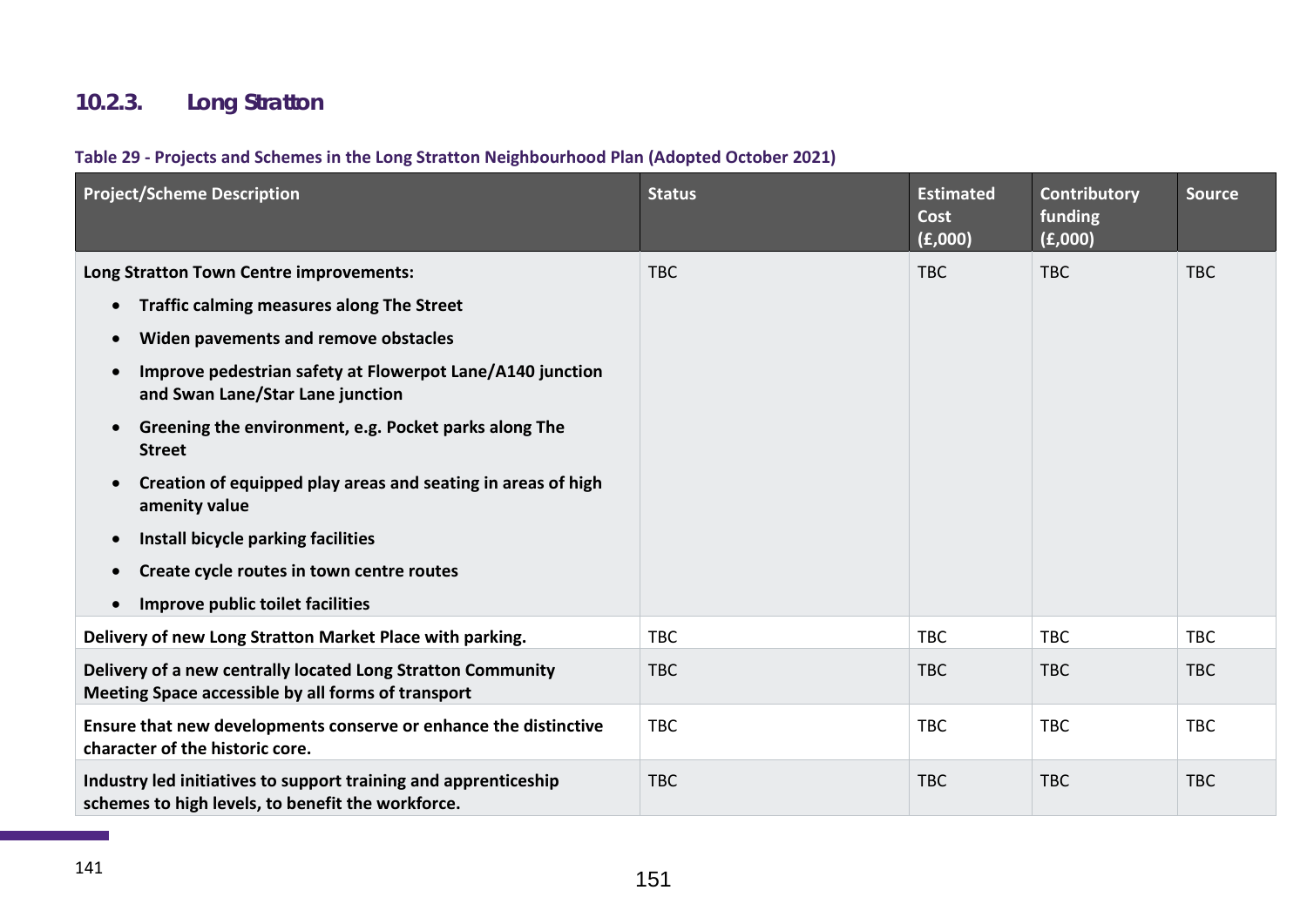| <b>Project/Scheme Description</b>                                                                                                                                               | <b>Status</b> | <b>Estimated</b><br>Cost<br>(E,000) | Contributory<br>funding<br>(E,000) | <b>Source</b> |
|---------------------------------------------------------------------------------------------------------------------------------------------------------------------------------|---------------|-------------------------------------|------------------------------------|---------------|
| Further exploration into the viability of delivering a new swimming<br>pool in Long Stratton.                                                                                   | TBC           | TBC                                 | <b>TBC</b>                         | <b>TBC</b>    |
| A sheltered housing scheme or similar.                                                                                                                                          | <b>TBC</b>    | TBC.                                | <b>TBC</b>                         | <b>TBC</b>    |
| Improvements to cycle infrastructure to outlying areas including<br>Tasburgh.                                                                                                   | TBC           | TBC.                                | <b>TBC</b>                         | <b>TBC</b>    |
| A renewable energy scheme in the plan area that delivers<br>community benefits such as tariffs from the energy generated,<br>without impacting adversely on landscape character | <b>TBC</b>    | TBC                                 | <b>TBC</b>                         | <b>TBC</b>    |
| Delivery of a Tharston and Hapton community building.                                                                                                                           | TBC           | TBC                                 | <b>TBC</b>                         | <b>TBC</b>    |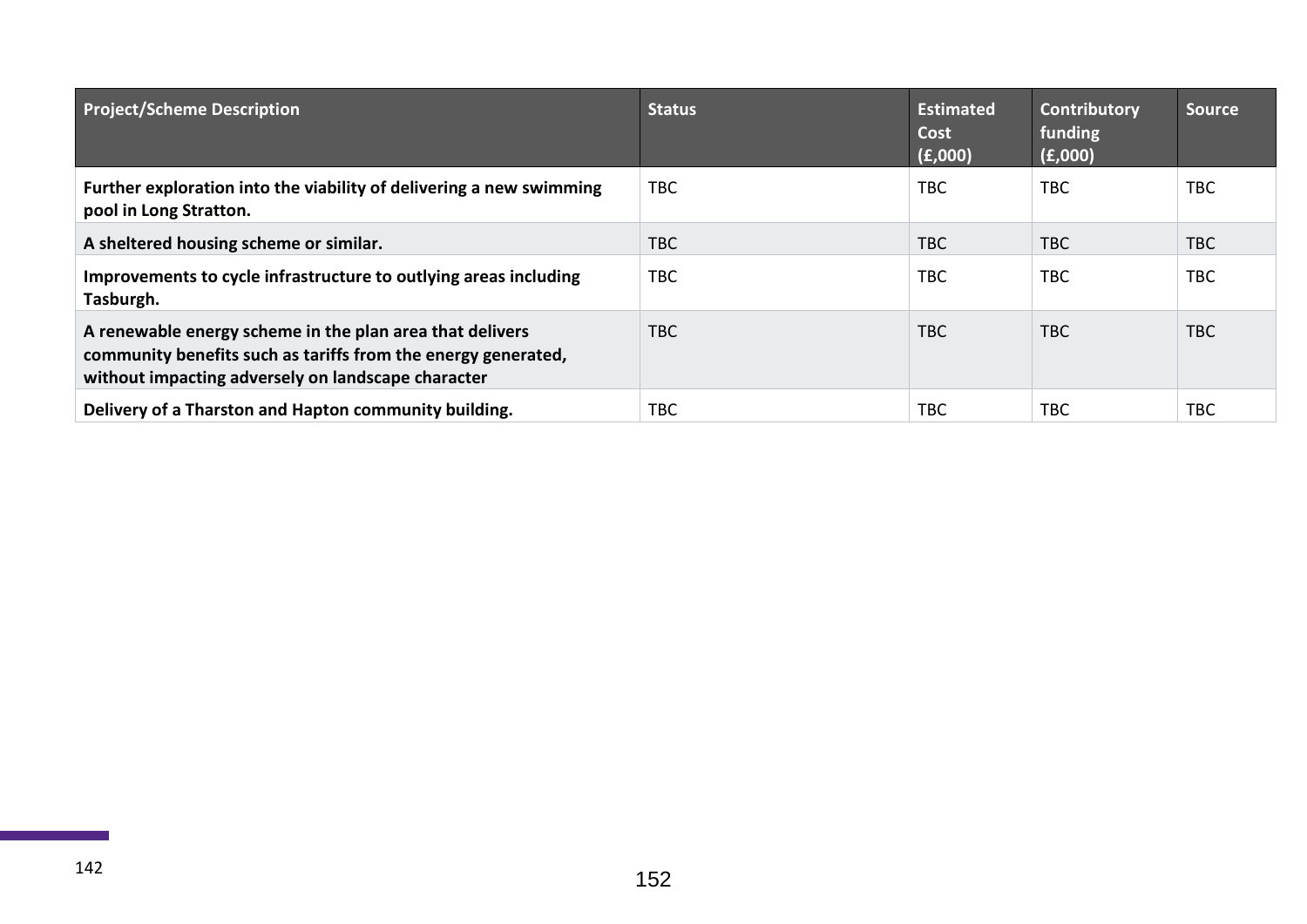### **10.2.4. Mulbarton**

#### **Table 30 - Projects and Schemes in the Mulbarton Neighbourhood Plan (adopted February 2016)**

| <b>Project/Scheme Description</b>                                                  | <b>Status</b>                           | <b>Estimated</b><br>Cost<br>(E,000) | Contributory<br>funding<br>(E,000) | <b>Source</b>    |
|------------------------------------------------------------------------------------|-----------------------------------------|-------------------------------------|------------------------------------|------------------|
| Improved car parking management around the schools/GP surgery                      | Requires Project Brief /<br>Feasibility | TBC                                 | <b>TBC</b>                         | CIL and<br>Other |
| An improvement at the B1113/A140 Harford Bridge junction                           | Requires Project Brief /<br>Feasibility | <b>TBC</b>                          | <b>TBC</b>                         | CIL and<br>Other |
| Improved footway and road maintenance in the village                               | Requires Project Brief /<br>Feasibility | <b>TBC</b>                          | <b>TBC</b>                         | CIL and<br>Other |
| Reduced traffic speeds on existing residential streets and lanes in<br>the village | Requires Project Brief /<br>Feasibility | <b>TBC</b>                          | <b>TBC</b>                         | CIL and<br>Other |
| <b>Cycle routes to Hethel Engineering Centre/Lotus and Norwich</b>                 | Requires Project Brief /<br>Feasibility | <b>TBC</b>                          | <b>TBC</b>                         | CIL and<br>Other |
| An improved bus service                                                            | Requires Project Brief /<br>Feasibility | <b>TBC</b>                          | <b>TBC</b>                         | CIL and<br>Other |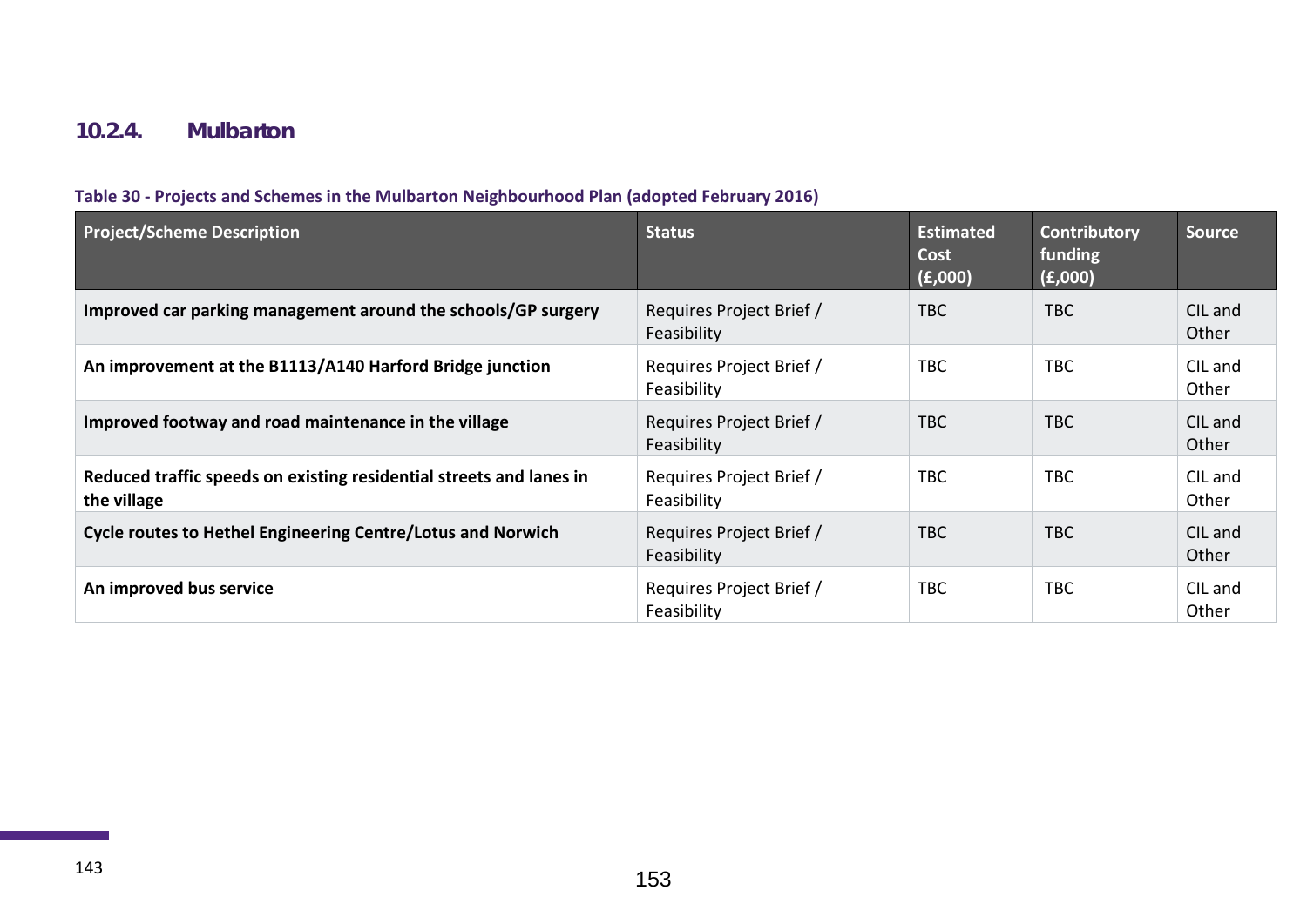# **10.2.5. Poringland**

#### **Table 31 - Projects and Schemes in the Poringland Neighbourhood Plan (Adopted July 2021)**

| <b>Project/Scheme Description</b>                                                                                                          | <b>Status</b> | <b>Estimated</b><br>Cost<br>(f,000) | Contributory<br>funding<br>(f,000) | <b>Source</b> |
|--------------------------------------------------------------------------------------------------------------------------------------------|---------------|-------------------------------------|------------------------------------|---------------|
| Upgrading of pedestrian facilities along the B1332, especially<br>crossing facilities                                                      | <b>TBC</b>    | <b>TBC</b>                          | <b>TBC</b>                         | <b>TBC</b>    |
| <b>Improving footpath condition</b>                                                                                                        | <b>TBC</b>    | <b>TBC</b>                          | <b>TBC</b>                         | <b>TBC</b>    |
| Improving capacity of healthcare provision, such as GP surgeries                                                                           | <b>TBC</b>    | <b>TBC</b>                          | <b>TBC</b>                         | <b>TBC</b>    |
| Improved childcare and education provision                                                                                                 | <b>TBC</b>    | <b>TBC</b>                          | <b>TBC</b>                         | <b>TBC</b>    |
| Better car parking management around the schools                                                                                           | <b>TBC</b>    | TBC                                 | <b>TBC</b>                         | <b>TBC</b>    |
| Extension of or improvements to cycle facilities, including the route<br>towards Norwich (note that most of this is outside of the parish) | <b>TBC</b>    | <b>TBC</b>                          | <b>TBC</b>                         | <b>TBC</b>    |
| Improved public transport, including upgrading of bus stops to bus<br>shelters along the B1332 where there is room                         | <b>TBC</b>    | <b>TBC</b>                          | <b>TBC</b>                         | <b>TBC</b>    |
| Reduced traffic speeds on residential streets in the village                                                                               | <b>TBC</b>    | <b>TBC</b>                          | <b>TBC</b>                         | <b>TBC</b>    |
| <b>Improvements to Public Rights of Way</b>                                                                                                | <b>TBC</b>    | <b>TBC</b>                          | <b>TBC</b>                         | <b>TBC</b>    |
| Renewable energy generation for the community.                                                                                             | <b>TBC</b>    | <b>TBC</b>                          | <b>TBC</b>                         | <b>TBC</b>    |